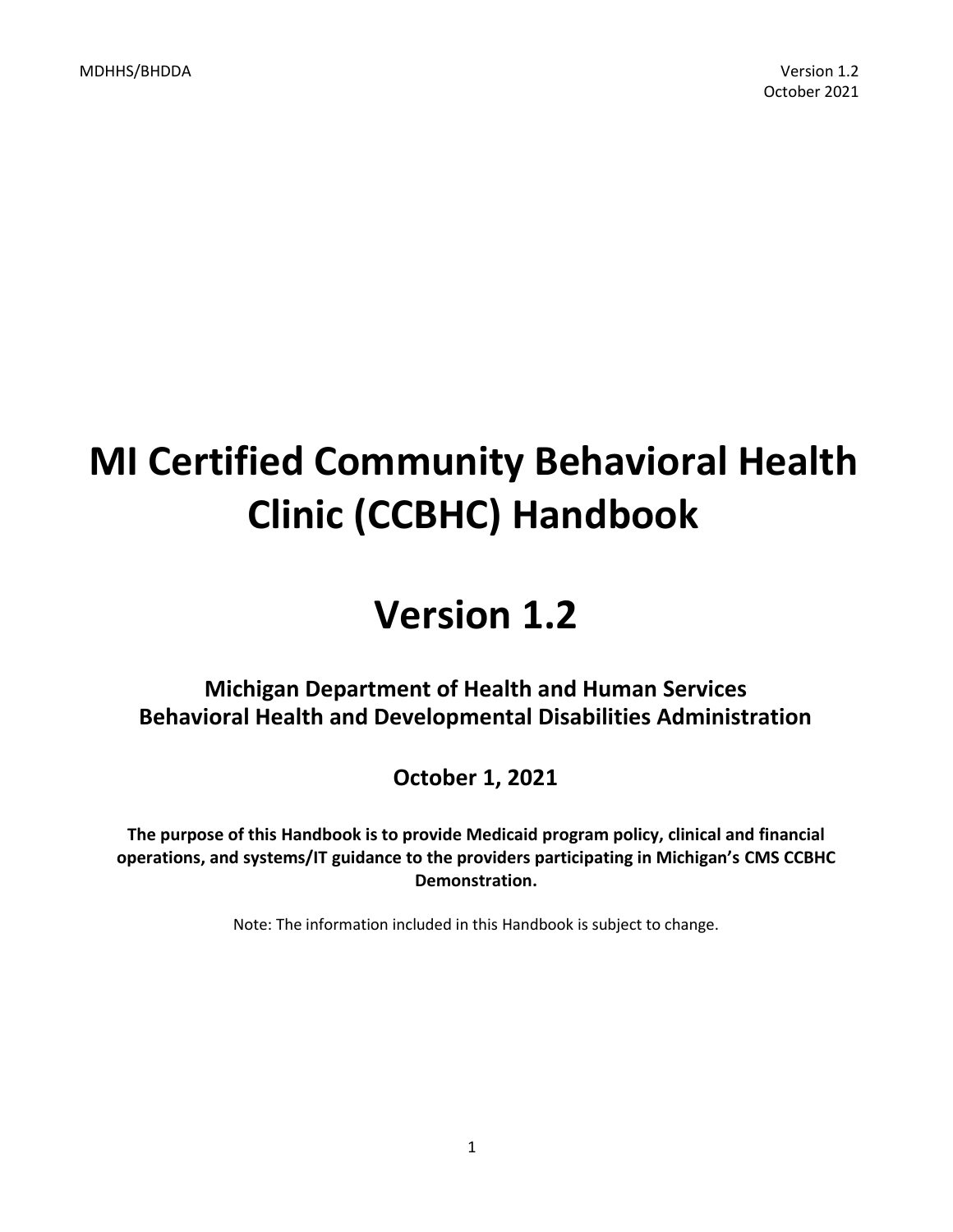# Contents

| 1.  |       | INTRODUCTION TO THE CERTIFIED COMMUNITY BEHAVIORAL HEALTH CLINIC (CCBHC) DEMONSTRATION 5 |  |
|-----|-------|------------------------------------------------------------------------------------------|--|
|     | 1.A.  |                                                                                          |  |
|     | 1.B.  |                                                                                          |  |
|     | 1.C.  |                                                                                          |  |
|     | 1.D.  |                                                                                          |  |
| 2.  |       |                                                                                          |  |
|     | 2.A.  |                                                                                          |  |
|     | 2.B.  |                                                                                          |  |
|     | 2.C.  |                                                                                          |  |
| 3.  |       |                                                                                          |  |
|     | 3.A.  |                                                                                          |  |
|     | 3.B.  |                                                                                          |  |
|     | 3.C.  |                                                                                          |  |
| 4.  |       |                                                                                          |  |
|     | 4.A.  |                                                                                          |  |
|     | 4.B.  |                                                                                          |  |
|     | 4.C.  |                                                                                          |  |
|     | 4.D.  |                                                                                          |  |
|     | 4.E.  |                                                                                          |  |
|     | 4.F.  |                                                                                          |  |
| 5.  |       |                                                                                          |  |
|     | 5.A.  |                                                                                          |  |
|     | 5.B.  |                                                                                          |  |
|     | 5.C.  |                                                                                          |  |
| 6.  |       |                                                                                          |  |
|     | 6.A.  |                                                                                          |  |
|     | 6.B.  |                                                                                          |  |
|     | 6.C.  |                                                                                          |  |
|     | 6.D.  |                                                                                          |  |
|     |       |                                                                                          |  |
|     | 7.A.  |                                                                                          |  |
| 8.  |       |                                                                                          |  |
| 9.  |       |                                                                                          |  |
| 10. |       |                                                                                          |  |
| 11. |       |                                                                                          |  |
| 12. |       | APPENDIX E: DEMONSTRATION YEAR 1 PPS-1 RATES BY PIHP REGION (WEIGHTED AVERAGE)41         |  |
| 13. |       |                                                                                          |  |
|     | 13.A. |                                                                                          |  |
|     | 13.B. |                                                                                          |  |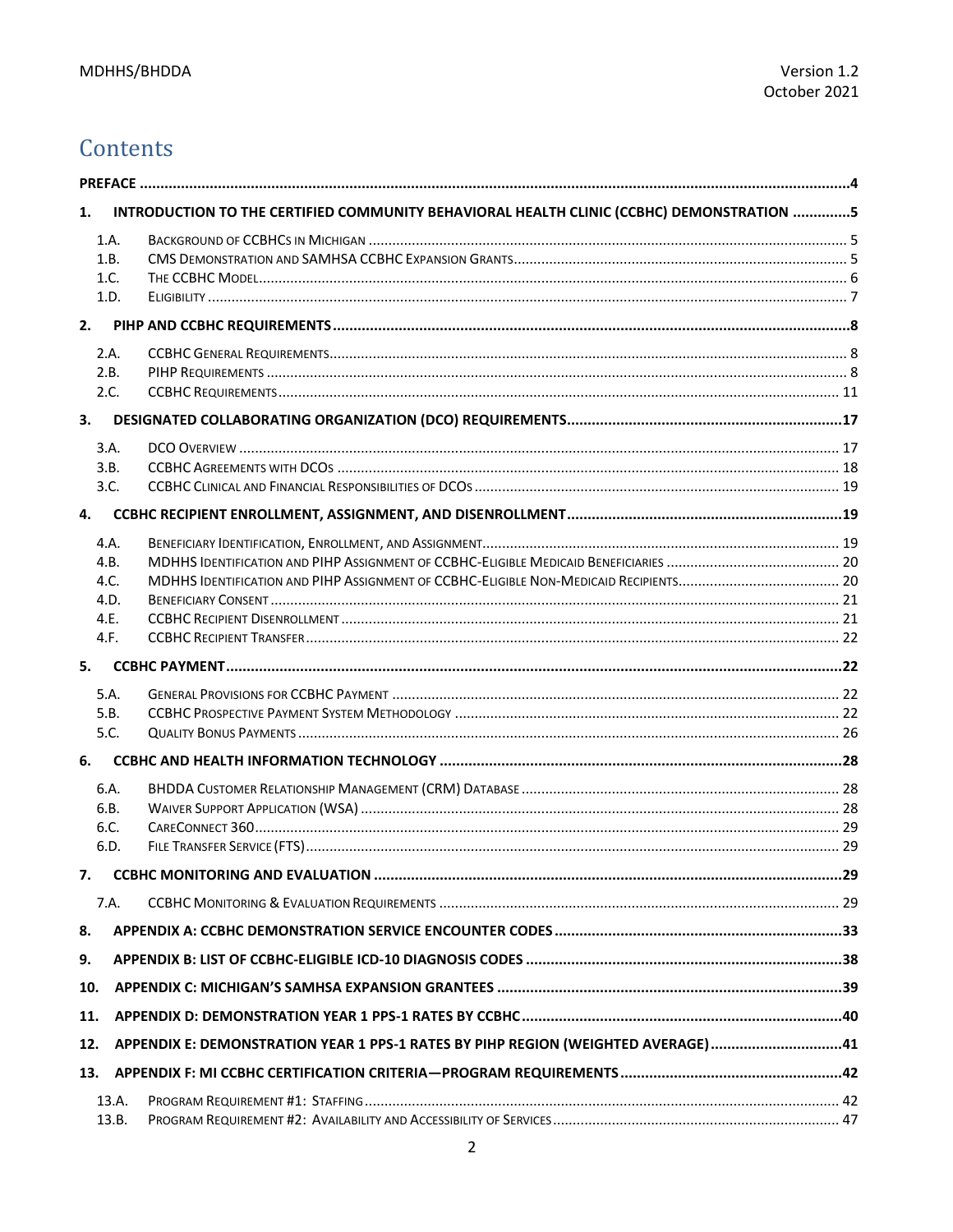# MDHHS/BHDDA Version 1.2

# October 2021

| 13.C. |  |
|-------|--|
|       |  |
| 13.E. |  |
| 13.F. |  |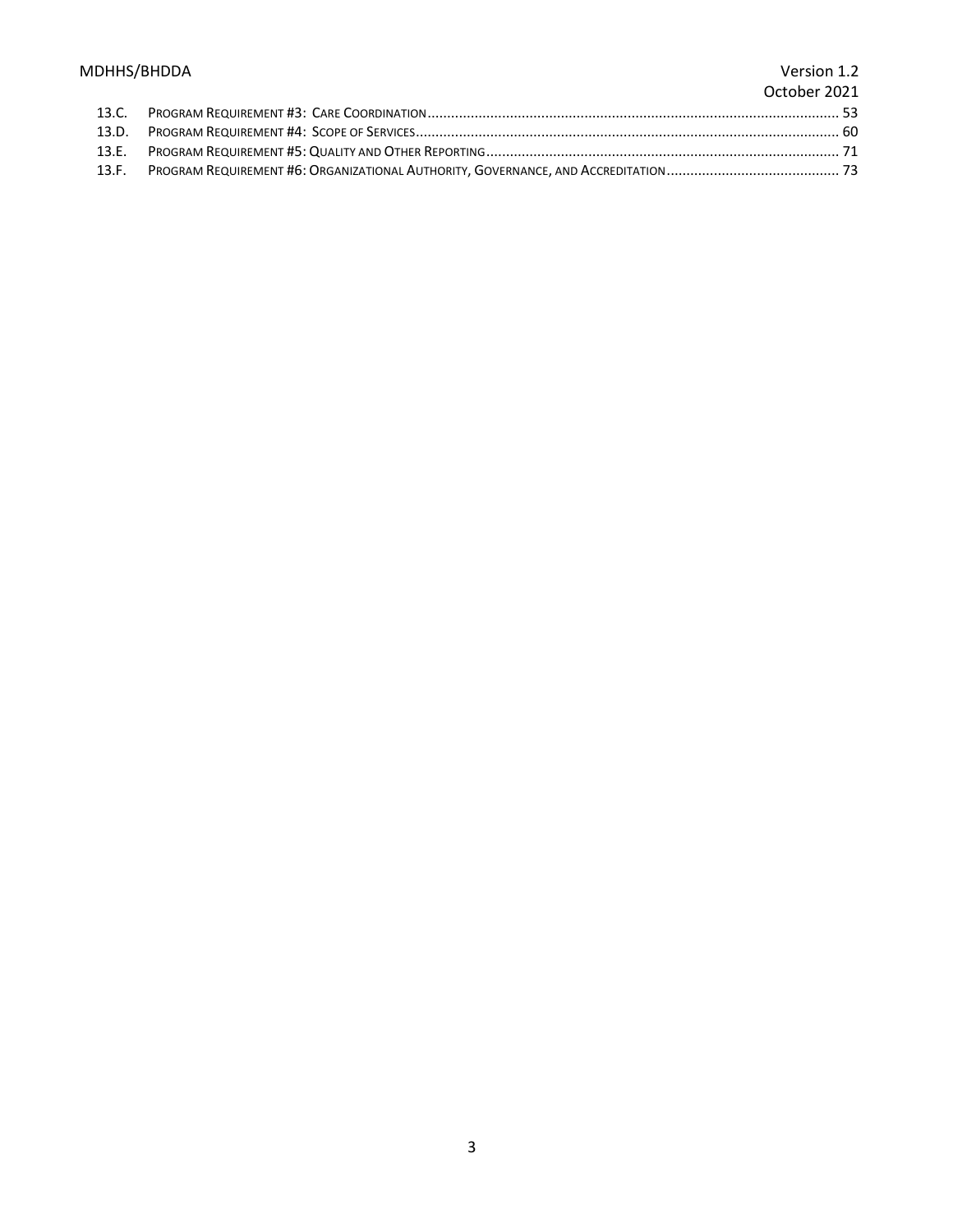# <span id="page-3-0"></span>**Preface**

The Michigan Department of Health & Human Services (MDHHS) created the CCBHC Handbook to provide Medicaid policy and billing guidance to providers participating in Michigan's CMS CCBHC Demonstration. Most broadly, this handbook will provide detailed instructions that will help providers complete and submit documentation necessary for policy adherence and billing completion. The handbook will also provide links to additional information where necessary.

MDHHS requires that all providers participating in CCBHC Demonstration be familiarized with all Medicaid policies and procedures prior to rendering services to beneficiaries. This includes policies and procedure currently in effect in addition to those issued in the future.

While it is the intent of MDHHS to keep this handbook as updated as possible, the information provided throughout is subject to change. All current and future policies and procedures will be maintained on the MDHHS CCBHC website listed below. Finally, this handbook should not be construed as policy for the CCBHC Demonstration.

The handbook will be maintained on the CCBHC website here[: www.michigan.gov/ccbhc](http://www.michigan.gov/ccbhc)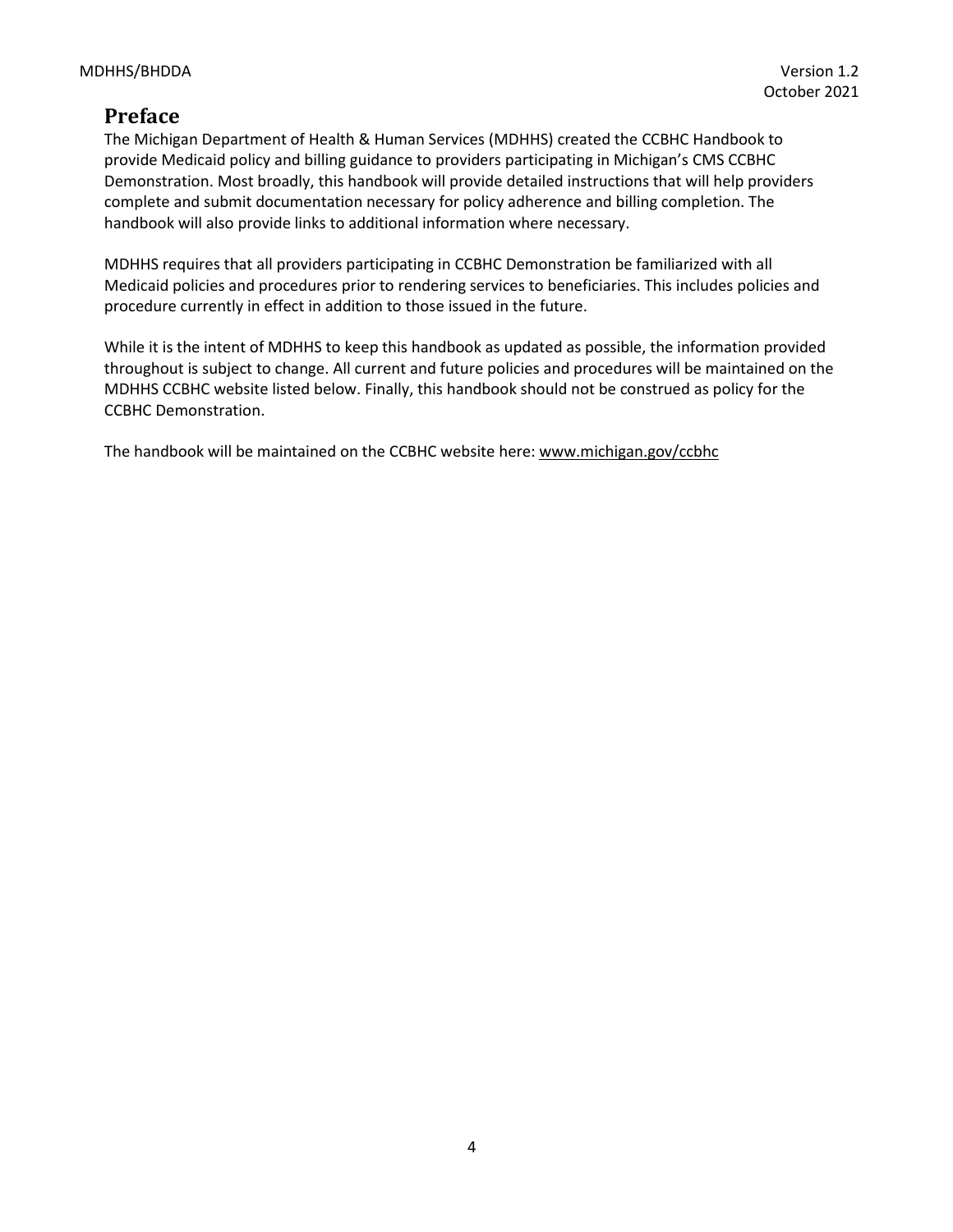# <span id="page-4-0"></span>**1. Introduction to the Certified Community Behavioral Health Clinic (CCBHC) Demonstration**

# <span id="page-4-1"></span>**1.A. Background of CCBHCs in Michigan**

In 2016, MDHHS applied to the Centers for Medicare & Medicaid Services (CMS) to become a CCBHC Demonstration state under Section 223 of the federal Protecting Access to Medicare Act of 2014 (PAMA). That request was approved on August 5, 2020, when the federal CARES Act of 2020 authorized two additional states—Michigan and Kentucky—to join the demonstration. As a result, MDHHS was approved for a two-year demonstration with an anticipated implementation start date of October 1, 2021. The two-year period begins upon implementation. CMS requires a state to implement the demonstration in at least two sites – one rural and one urban. Moreover, per CMS, only the 14 prospective CCBHC Demonstration Sites named in Michigan's 2016 application are eligible to participate in the state's demonstration. These sites include 11 Community Mental Health Services Programs (CMHSPs) and 3 non-profit behavioral health entities, together serving 18 Michigan counties. CCBHC Demonstration Sites are selected in accordance with federal requirements, including the attainment of state based CCBHC certification, and available funding.

The CMS CCBHC Demonstration requires states and their certified sites to provide a robust set of coordinated, integrated, and comprehensive services to all persons with any mental illness or substance use disorder diagnosis. Moreover, the demonstration requires and emphasizes 24/7/365 crisis response services (e.g., mobile crisis services). Other critical elements include but are not limited to strong accountability in terms of financial and quality metric reporting; formal coordination with primary and other care settings to provide intensive care management and transitions; linkage to social services, criminal justice/law enforcement, and educational systems; and an emphasis on providing services to veterans and active-duty service members. To account for these requirements, the state must create a PPS reimbursement structure that finances CCBHC services at an enhanced payment rate to properly cover costs and offer greater financial predictability and viability. The PPS is integral to sustaining expanded services, investments in the technological and social determinants of care, and serving all eligible Michiganders regardless of insurance or ability to pay.

MDHHS will effectuate the demonstration with prospective CCBHC sites, the relevant Prepaid Inpatient Health Plans (PIHPs), and a multi-disciplinary team-based structure reflective of a collaborative care model. At the end of the demonstration, MDHHS will evaluate the program's impact and assess the potential to continue or expand the initiative under the CMS State Plan option.

# <span id="page-4-2"></span>**1.B. CMS Demonstration and SAMHSA CCBHC Expansion Grants**

Two federal programs contain the "CCBHC" name – the CMS CCBHC Demonstration and the Substance Abuse and Mental Health Services Administration (SAMHSA) CCBHC Expansion Grants. These are two disparate opportunities with different funding sources and state oversight responsibilities.

# 1.B.1. SAMHSA Expansion Grants

SAMHSA CCBHC Expansion Grants are available to community treatment providers in every state, and applications for the \$2 million, 2-year grants are accepted annually. Qualified applicants must meet the requirements of a CCBHC within four months of receiving the grant. Clinics self-attest that they meet the baseline CCBHC criteria, and the state authority has no direct involvement in the oversight or implementation of these grants.

# 1.B.2. The CMS CCBHC Demonstration

The CMS CCBHC Demonstration is operationalized by the State and uses a Prospective Payment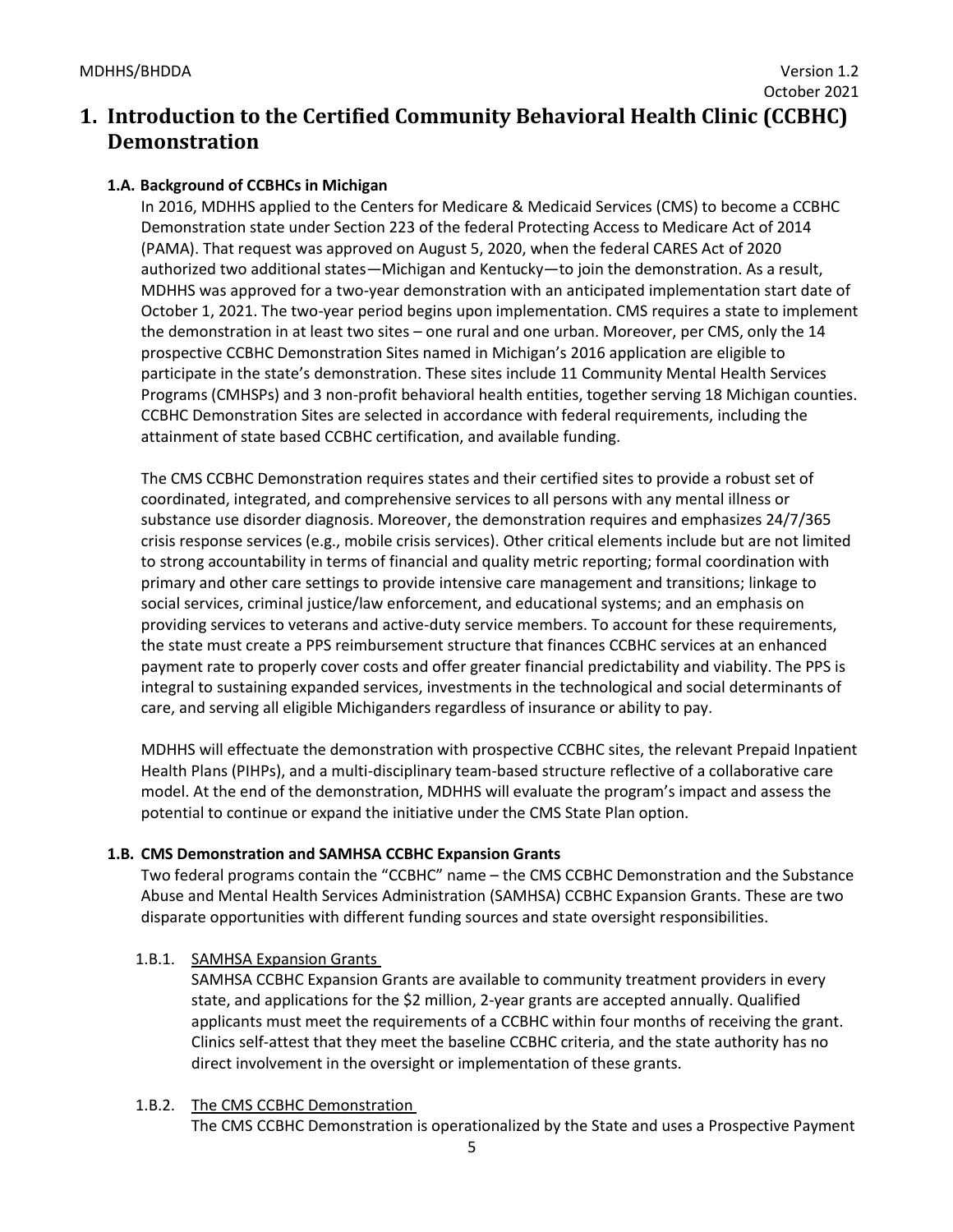System (PPS) rate for qualifying encounters provided to Medicaid beneficiaries. Prospective CMS CCBHC Demonstration Sites are limited to the 14 entities included in Michigan's 2016 application to CMS. Moreover, the State is responsible for overseeing the demonstration program, including clinic certification, payment, and compliance with federal reporting requirements.

Existing SAMHSA CCBHC Expansion grantees can participate in the CMS CCBHC Demonstration and continue to use SAMHSA CCBHC Expansion grant funds provided they meet the requirements of both federal programs. Appendix C lists Michigan's current SAMHSA CCBHC Expansion Grantees.

## <span id="page-5-0"></span>**1.C. The CCBHC Model**

CCBHCs are considered a new Medicaid provider type and are designed to provide a comprehensive range of mental health and substance use disorder services to vulnerable individuals. In return, CCBHCs receive an enhanced Medicaid reimbursement rate based on their anticipated costs of expanding services to meet the needs of these complex populations. CCBHCs are non-profit organizations or units of a local government behavioral health authority. Unlike traditional service organizations that operate differently in each state or community, CCBHCs are required to meet established criteria related to care coordination, crisis response and service delivery, and be evaluated by a common set of quality measures. Furthermore, CCBHCs establish a sustainable payment model that differs from the traditional system funded by time-limited grants that only support pockets of innovation for specific populations. Early experiences demonstrate that CCBHCs have shown tremendous progress in building a comprehensive, robust behavioral health system that can meet the treatment demand.

## 1.C.1. Expanded Service Array

In accordance with PAMA, CMS requires CCBHCs, directly or through designated collaborating organizations, to provide a set of nine comprehensive services to address the complex and myriad needs of persons with mental health or SUD diagnoses services. This full array of services must be made available to all consumer and represent a service array necessary to facilitate access, stabilize crises, address complex mental illness and addiction, and emphasize physical/behavioral health integration. These services include the following:

- 1. Crisis mental health services, including 24-hour mobile crisis teams, emergency crisis intervention services, and crisis stabilization.
- 2. Screening, assessment, and diagnosis, including risk assessment.
- 3. Patient-centered treatment planning or similar processes, including risk assessment and crisis planning.
- 4. Outpatient mental health and substance use services.
- 5. Outpatient clinic primary care screening and monitoring of key health indicators and health risk.
- 6. Targeted case management.
- 7. Psychiatric rehabilitation services.
- 8. Peer support and counselor services and family supports.
- 9. Intensive, community-based mental health care for members of the armed forces and veterans, particularly those members and veterans located in rural areas.

#### 1.C.2. Expanded Access to Services

CCBHC program requirements stipulate that CCBHCs cannot refuse service to any person based on either ability to pay or residence, expanding the population eligible for the robust service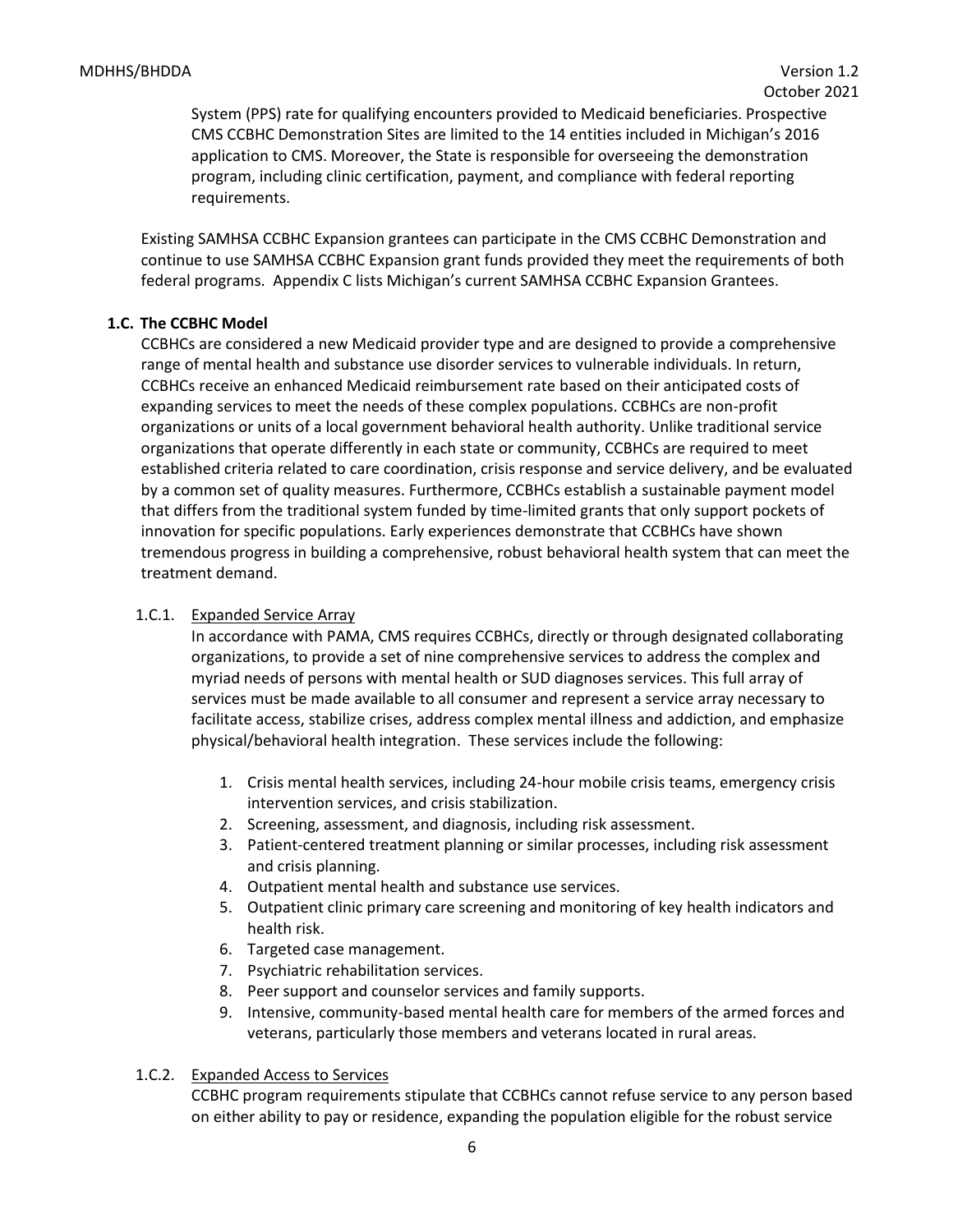array. Any fees or payments required by the clinic for such services will be reduced or waived to ensure appropriate accessibility and availability. Additionally, CCBHCs must follow standards intended to make services more available and accessible, including expanding service hours, utilizing telehealth, engaging in prompt intake and assessment processes, offering 24/7 crisis interventions, and following person and family-centered treatment planning and service provision.

1.C.3. Improved Care Coordination and Integrated Care

Care coordination is central to the CCBHC model. CCBHCs are required to build a comprehensive partnership network of health and social service providers, formalized through care coordination agreements.

- 1.C.4. Expanded Person-Centered Treatment Expansion of person-centered, family-centered, trauma-informed, and recovery-oriented care that integrates physical and behavioral health care to serve the "whole person".
- 1.C.5. Expanded Data Collection and Quality Reporting

CCBHCs are required to collect, report, and track a robust set of encounter, outcome, and quality data that includes consumer characteristics, staffing, access to services, use of services, screening, prevention, and treatment, care coordination, other processes of care, costs, and consumer outcomes. Data will also be captured to measure the effectiveness of the demonstration and inform planning for potential future expansion of the CCBHC model statewide.

## <span id="page-6-0"></span>**1.D. Eligibility**

# **1.D.1.** CCBHC Site Eligibility

In its 2016 CCBHC Demonstration application, MDHHS named 14 prospective CCBHC demonstration sites (11 Community Mental Health Services Programs and 3 non-profit behavioral health entities). Collectively, the sites currently serve 18 counties, although services are not limited by county of residency. Per CMS directive, the following 14 sites cited in the 2016 application are eligible to become CCBHCs under the demonstration:

- Centra Wellness Network (Benzie and Manistee Counties)
- Community Mental Health and Substance Abuse Services of St. Joseph County
- Community Mental Health Authority of Clinton, Eaton, and Ingham Counties
- Community Network Services (Oakland County)
- Easter Seals (Oakland County)
- HealthWest (Muskegon County)
- Integrated Services of Kalamazoo
- Macomb County Community Mental Health
- Saginaw County Community Mental Health Authority
- St. Clair County Community Mental Health Authority
- The Guidance Center (Wayne County)
- The Right Door (Ionia County)
- Washtenaw County Community Mental Health
- West Michigan Community Mental Health (Lake, Mason, and Oceana Counties)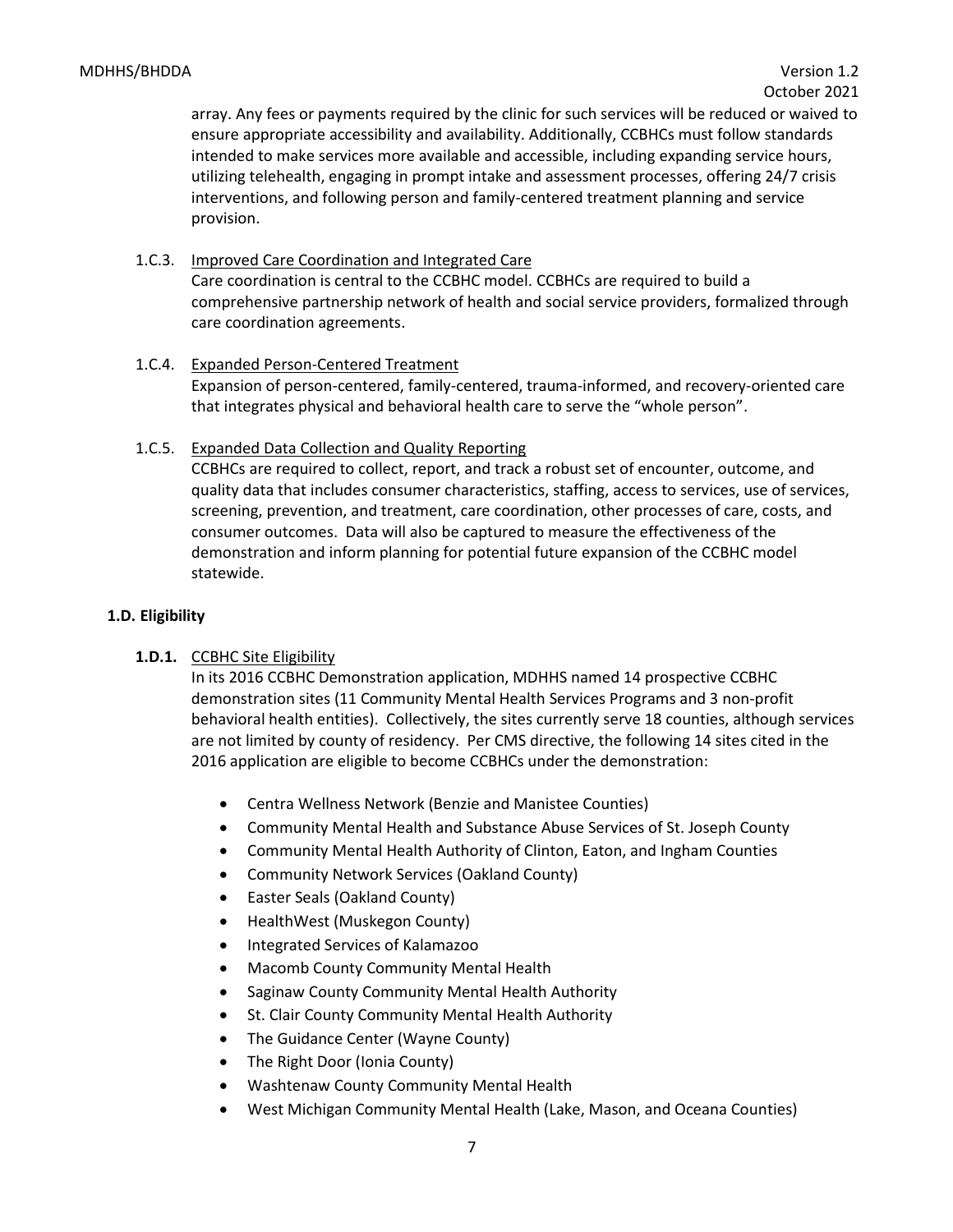Prospective CCBHC Demonstration sites must be certified by MDHHS to be designated as CCBHCs.

# 1.D.2. CCBHC Recipient Eligibility

Any person with a mental health or substance use disorder (SUD) ICD-10 diagnosis code as cited in Appendix B is eligible for CCBHC services. The mental health or SUD diagnosis does not need to be the primary diagnosis. Individuals with a dual diagnosis of intellectual disability/developmental disability are eligible for CCBHC services.

For those with Medicaid, eligible Medicaid beneficiaries include those enrolled in Medicaid (MA), Health Michigan Plan (MA-HMP), Freedom to Work (MA-FTW), MIChild Program (MA-MICHILD), Full Fee-for-Service Health Kids-Expansion (HK-EXP), and Integrated Care – MI Health Link (ICO-MC).

Medicaid beneficiaries eligible for CCBHC are eligible for all Medicaid covered services. However, payment for duplicative services in the same calendar month is prohibited. The CCBHC must choose which available Medicaid covered service best meets the person's needs.

# 1.D.3. Residency

CCBHCs must serve all individuals regardless of residency or ability to pay. CCBHCS may define service catchment areas for targeted outreach that correspond directly to the required annual needs assessment (See Program Requirements, criteria 1A.) For individuals residing out of state, CCBHCs are responsible for providing, at a minimum, crisis response, evaluation, and stabilization services and should have protocols developed for coordinating care across state lines.

# <span id="page-7-1"></span>**2. PIHP and CCBHC Requirements**

# <span id="page-7-0"></span>**2.A. CCBHC General Requirements**

PIHPs must adhere to the CCBHC contractual and policy requirements with MDHHS. CCBHCs must meet the requirements indicated in CCBHC certification. PIHPs and CCBHCs must adhere to the requirements of all Medicaid statutes, policies, procedures, rules, and regulations, and the CCBHC Handbook.

# <span id="page-7-2"></span>**2.B. PIHP Requirements**

PIHPs share responsibility with MDHHS for ensuring continued access to CCBHC services. PIHPs are responsible for meeting minimum requirements, distributing payment, facilitating CCBHC outreach and assignment, monitoring and reporting on CCBHC measures, and coordinating care for eligible CCBHC recipients as described below.

# 2.B.1. Minimum Requirements

- PIHPs must be a regional entity as defined in Michigan's Mental Health Code (330.1204b) or organized as the three standalone CMHSPs (i.e., Macomb, Oakland, and Wayne Counties).
- PIHPs must contract or develop a Memorandum of Understanding with all CCBHCs in their region and ensure access to CCBHC services for their enrollees.
- PIHP contracts with CCBHCs must permit subcontracting agreements with DCOs and credentialing of DCO entities and/or practitioners.
- PIHP contracts with CCBHCs must reflect the CCBHC scope of services and ensure compensation for CCBHC services equates to clinic-specific PPS-1 rates.
- PIHPs must understand the CCBHC certification process and certification requirements.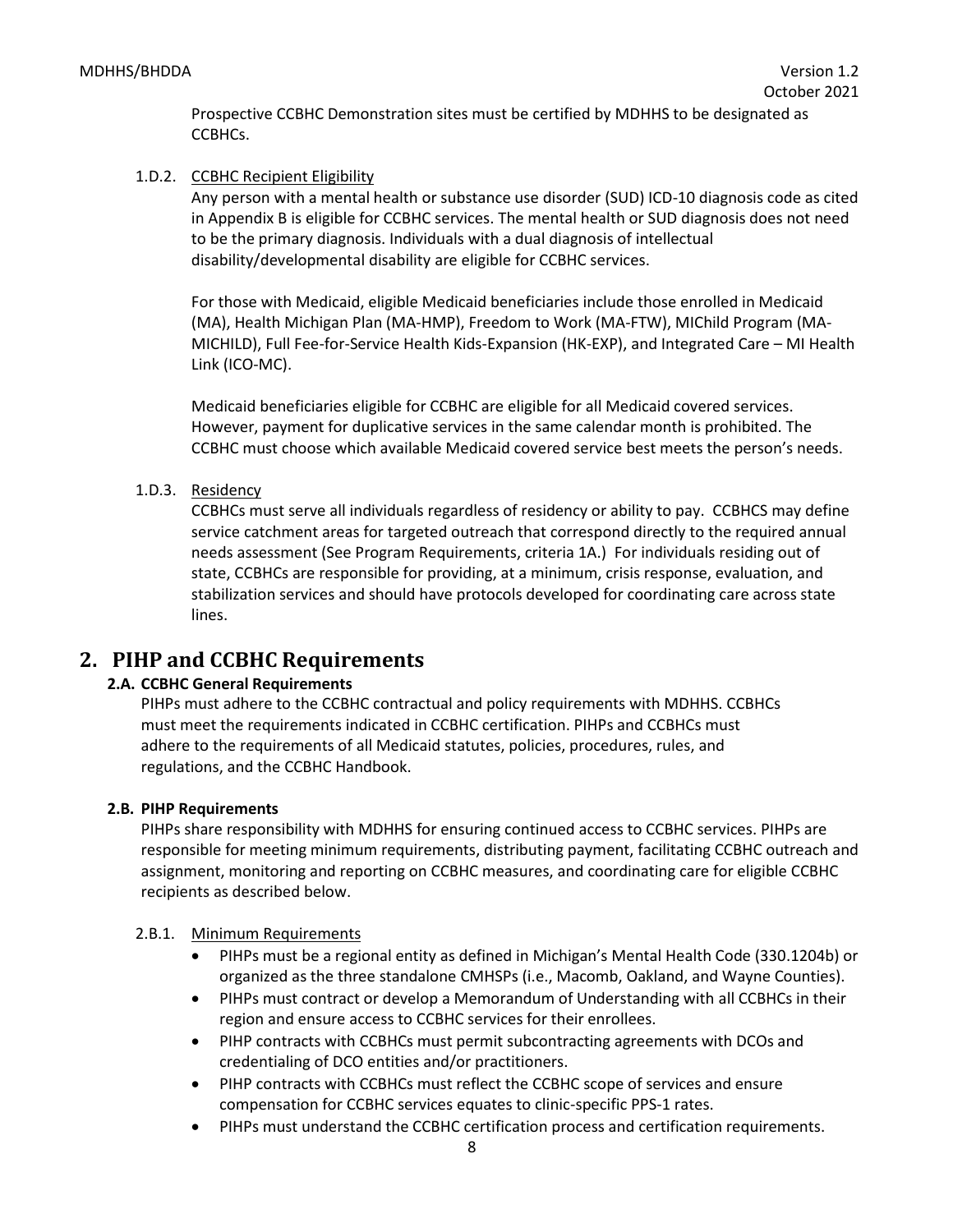#### MDHHS/BHDDA Version 1.2

- PIHPs must have the capacity to evaluate, select, and support providers who meet the certification standards for CCBHC, including:
	- o Identifying providers and DCOs who meet the CCBHC standards,
	- o Establishing an infrastructure to support CCBHCs in care coordination and providing required services, including but not limited to crisis services, SUD services, and primary care services
	- $\circ$  Collecting and sharing member-level information regarding health care utilization and medications with CCBHCs
	- o Providing implementation and outcome protocols to assess CCBHC effectiveness
	- $\circ$  Developing training and technical assistance activities that will support CCBHC in effective delivery of CCBHC services.
- MDHHS recommends that PIHPs provide training and technical assistance on certification requirements, including helping other potential CCBHC sites in preparing to meet CCBHC requirements.
- PIHPs must utilize Michigan claims and encounter data for the CCBHC population.
- PIHPs must use CareConnect360 to analyze health data spanning different settings of care for care coordination purposes among CCBHC Medicaid beneficiaries.
- PIHPs must provide support to CCBHCs related to Health Information Technology, including WSA, CareConnect360, EHR, and HIEs.
- PIHPs provide access and utilization management of Medicaid-covered services, including Medicaid-covered services for individuals enrolled in CCBHC. If a PIHP delegates managed care functions to the CCBHC, the PIHP remains the responsible party for adhering to its contractual obligations.
- 2.B.2. CCBHC Enrollment and Assignment
	- PIHP will use the WSA for CCBHC assignment activities. This includes maintaining an updated list of eligible individuals and sharing with CCBHCs for outreach, assignment management, and report generation.
	- Utilize the WSA to upload information on CCBHC recipients for the non-Medicaid population by CCBHC.
	- Verify diagnostic criteria for CCBHC recipients who are not automatically identified and enrolled (such as walk-ins) and non-Medicaid recipients.
	- Review consent document when uploaded by a CCBHC before assigning an individual to a CCBHC.
	- Attest that the MDHHS-5515 consent form has been obtained before assigning a CCBHC recipient to a CCBHC in WSA. Services can be provided before the consent is obtained. Other consent forms can be used if held to more stringent requirements under federal law.
	- No additional orientation or consent to CCBHC enrollment is required.
- 2.B.3. CCBHC Coordination and Outreach
	- Maintain a network of providers that support the CCBHC to service all Michiganders with a mental illness or substance use disorder.
	- Develop and maintain working relationships with primary and specialty care providers such as Federally Qualified Health Centers, Rural Health Clinics, inpatient hospitals, crisis services providers, and SUD providers
	- Assist CCBHC with outreach of eligible CCBHC recipients, if requested by CCBHC.
	- Coordinate crisis and other referral services with the Michigan Crisis and Access Line (MiCAL), when available in PHIP region.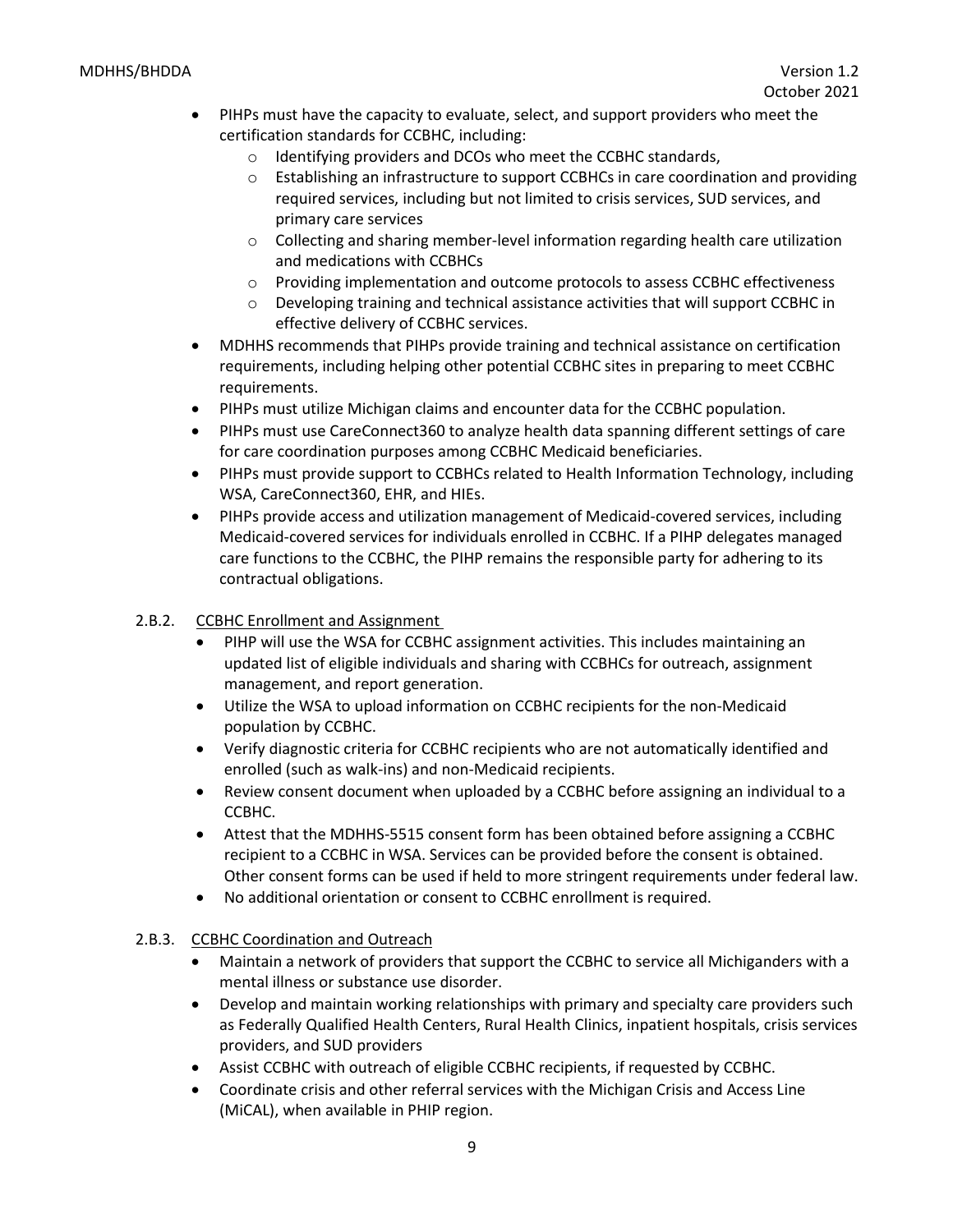- Coordinate services when eligible individuals utilize the PIHP's centralized access system, including assigning them to a CCBHC of their choice.
- 2.B.4. CCBHC Payments
	- PIHPs are responsible for reimbursing CCBHCs at the site-specific PPS-1 rate for each valid CCBHC service encounter (note: the PPS-1 payment may only be paid once per day regardless of the number of CCBHC service encounters reported for a given day) in accordance with the CCBHC Payment section of the policy and this Handbook (Section 5).
		- $\circ$  The full PPS-1 payment amount (less any applicable cost offsets) must be received by the CCBHC within 60 days following the month in which the service was rendered.
	- PIHPs will develop a process to collect CCBHC "encounters" for the non-Medicaid population for cost reporting and monitoring purposes.
	- PIHPs will submit encounters to MDHHS in accordance with 5.C.1.3 of this Handbook.

# 2.B.5. Reporting

- 2.B.5.1. Cost and Quality Metric Reporting
	- Review, audit, and submit CCBHC cost and quality metric reports to MDHHS for MDHHS review and submission to CMS
	- Collect and report access data quarterly to include, by CCBHC, the number of individuals requesting services and the number of individuals receiving their first service.
- 2.B.5.2. Grievance Monitoring and Reporting
	- PIHPs must monitor, collect, and report grievance, appeal, and fair hearing information, with details, by CCBHC, to MDHHS (MDHHS will specifically monitor this activity as it relates to CCBHC services related to certification criteria requiring CCBHCs to serve all populations regardless of severity, ability to pay, or county of origin). PIHPs are not responsible for recipient rights reporting.
- 2.B.5.3. Other Reporting
	- PIHPs must submit other MDHHS-required reports such as Financial Status Reports (FSRs) pursuant to MDHHS-defined instructions and timelines.

MDHHS is seeking to leverage the BHDDA CRM for CCBHC reporting. Guidance will be provided to PIHPs relative to reporting submissions. Until further guidance is issued, PIHPs will email required reports (except for those with submissions processes already defined [e.g., FSR]) to [MDHHS-CCBHC@michigan.gov.](mailto:MDHHS-CCBHC@michigan.gov)

# 2.B.6. Oversight

- Monitor CCBHC performance and lead quality improvement efforts.
- Establish a continuous quality improvement program and collect and report on data that permits an evaluation of increased coordination of care and chronic disease management on clinical outcomes, experience of care outcomes, and quality of care outcomes at the population level.
- Designs and develops prevention and wellness initiatives, and referral tracking.
- Network monitoring and performance.
- Cost and quality report audit and compliance review.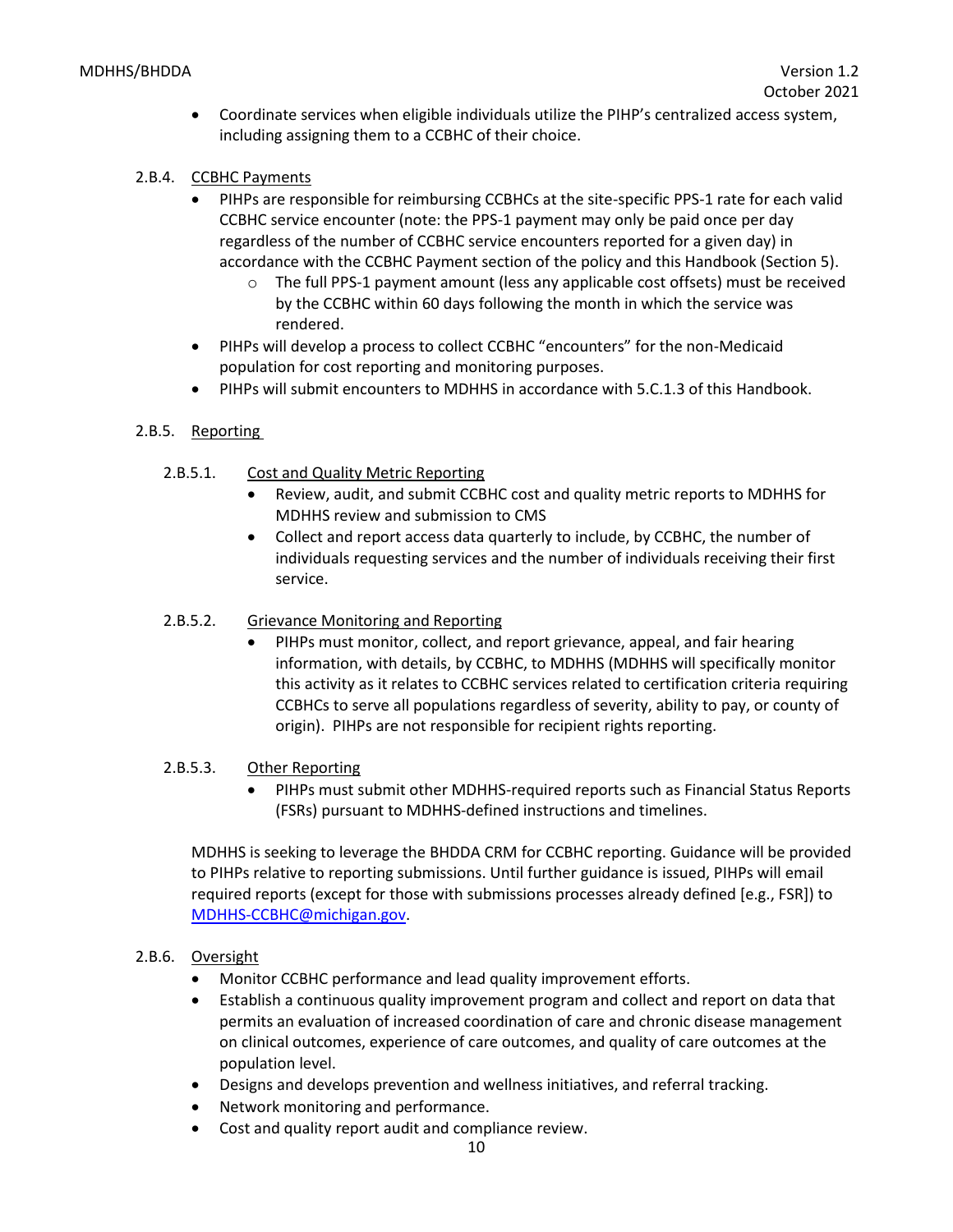• Compliance with other State and/or Federal reporting requirements.

#### <span id="page-10-0"></span>**2.C. CCBHC Requirements**

The State's minimum requirements and expectations for CCBHCs are listed below. CCBHCs are also required to meet all CCBHC program requirements outlined in Section V: Certification Criteria.

- 2.C.1. Minimum Requirements
	- Must be enrolled in the Michigan Medicaid program and in compliance with all applicable program policies.
	- Must be certified by the State of Michigan.
	- Must adhere to all federal and state laws regarding Section 223 of the federal Protecting Access to Medicare Act of 2014 (PAMA), including the capacity to perform all CCBHC required services specified by CMS.
	- Participate in state sponsored activities designed to support CCBHC's in transforming service delivery. This includes a mandatory MDHHS-hosted CCBHC orientation for providers and clinical support staff before the program is implemented.
	- Recommend CCBHC beneficiary assignment to PIHPs.
	- Participate in ongoing technical assistance (including but not limited to trainings and webinars).
	- Participate in ongoing individual assistance (including but not limited to audits, site visits, trainings, etc., provided by State and/or State contractual staff).
	- Support CCBHC team participation in all related activities and trainings, including coverage of travel costs associated with attending CCBHC activities.
	- Adhere to all applicable privacy, consent, and data security statutes.
	- Enhance beneficiary access to behavioral and physical health care.
	- Possess the capacity to electronically report to the State and/or its contracted affiliates information regarding service provision and outcome measures.
	- Practice in accordance with accepted standards and guidelines and comply with all applicable policies published in the Michigan Medicaid Provider Manual.
	- If working with a DCO, the CCBHC must meet the standards outlined in the CCBHC handbook.
	- Must have access to the WSA and CareConnect360
	- Utilize the WSA to develop a participant roster, review relevant reports, recommend individual assignment to CCBHC, and view data for assigned beneficiaries.
	- Attest to diagnostic criteria for walk-ins and non-Medicaid.
	- Utilize CC360 to analyze health data spanning different settings of care for care coordination purposes among Medicaid beneficiaries.

#### 2.C.2. MI CCBHC Certification Requirements

2.C.2.1. Certification Overview

Potential CCBHCs must complete the MDHHS certification process to become a CCBHC under the CMS CCBHC Demonstration. Certification is required to bill the T1040 code and to receive the PPS-1 payment. MDHHS will document and monitor CCBHC certification through the BHDDA Customer Relationship Management database. Potential CCBHCs must provide justification of meeting CCBHC criteria and upload supporting documentation verifying that standards have been met. Certifications are valid for two years. MDHHS can issue a provisional certification for a CCBHC site that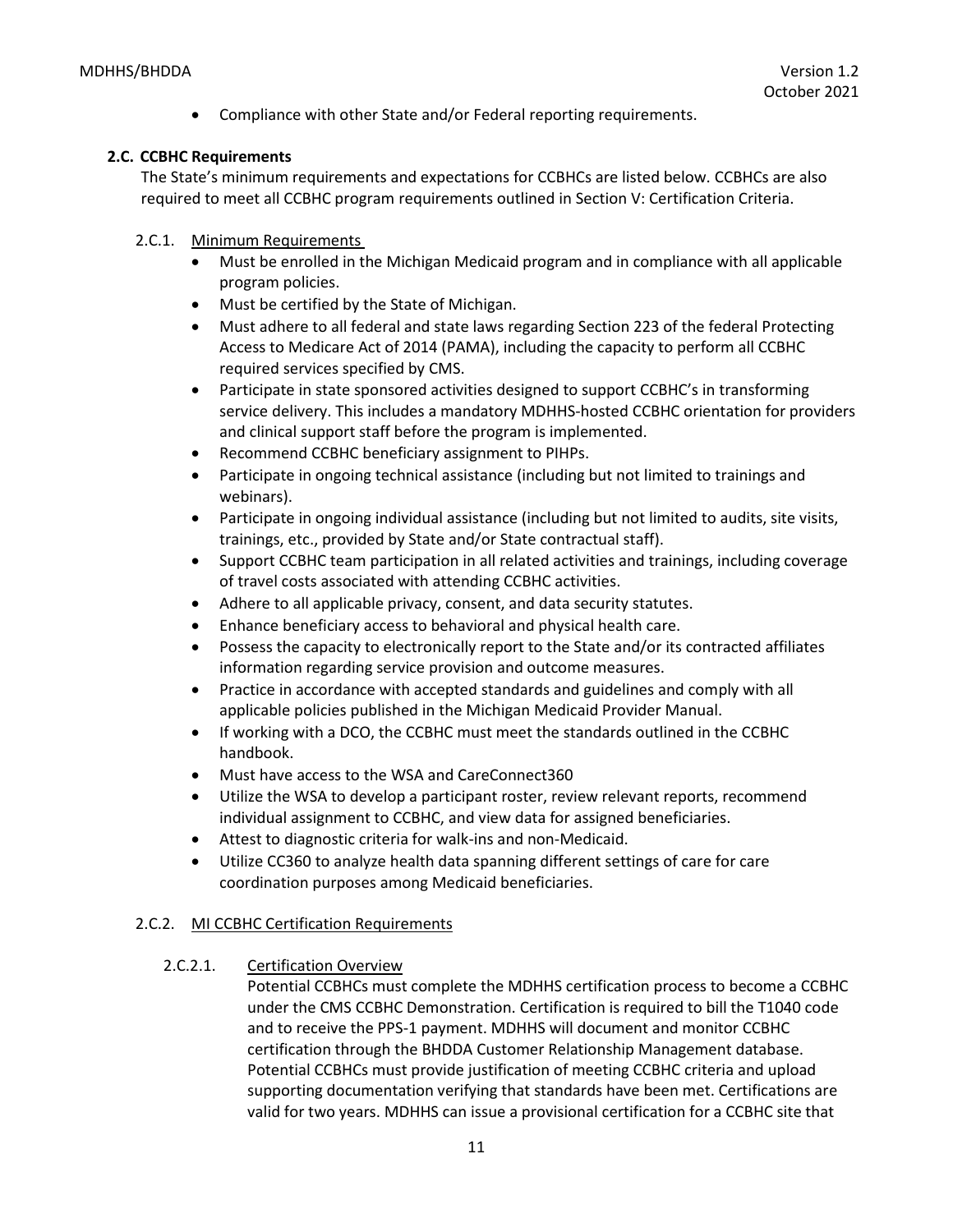does not fully meet all the program requirements. Provisional certifications are termlimited and the CCBHC must provide MDHHS with a plan for meeting the full certification requirements to maintain certification. CCBHCs can receive the PPS payment while provisionally certified.

MDHHS will conduct at least one site visit to each certified CCBHC during the demonstration period to verify that program requirements are being met and implemented in practice. MDHHS staff will review documentation and client records and offer feedback on CCBHC practices.

#### 2.C.2.2. Certification Application

2.C.2.2.1. Accounts

To complete the CCBHC certification process, the CCBHC must have an organizational account in the BHDDA CRM. Each organizational account may have several staff who are assigned the profile of CCBHC Certification Coordinator. These staff will receive alerts and communication about the CCBHC certification, have necessary permissions for completing the application and submitting documentations, and submit the completed application for MDHHS approval.

Requests for BHDDA CRM accounts should be sent to [mdhhs](mailto:mdhhs-ccbhc@michigan.gov)[ccbhc@michigan.gov.](mailto:mdhhs-ccbhc@michigan.gov) CCBHCs are responsible for requesting CRM access for appropriate staff as well as alerting MDHHS of any staff changes that may require changing or revoking system access. Prior to recertification, MDHHS will also attempt to verify that user accounts and access privileges are accurate.

#### 2.C.2.2.2. Application Process

BHDDA CRM users assigned the role of CCBHC Certification Coordinator will receive notification that the CCBHC certification is open and ready to complete. Each user will have access to the open application and may enter data and upload documents in any format (Word, PDF, Excel, etc.). For each program requirement, a short description should be provided explaining how the CCBHC meets the given criteria. Documents providing further evidence should be uploaded to correspond with each program requirement. Text must be entered into each Description field at the time of final application submission, or else the user will receive a system error.

Once the application is submitted, MDHHS will begin the review process, which will involve verifying the submitted explanations, reviewing the evidence documentation, and giving each criteria a standardize score based on the CCBHC's response. The CCBHC can check in on the MDHHS review process at any time by visiting the open application. Upon reviewing the documents, MDHHS can submit additional requests to the CCBHC to fill out any missing information or submit additional documentation via the CRM. All representatives with CCBHC Certification Coordinator permissions at a given CCBHC will receive an email notification with the additional documentation request.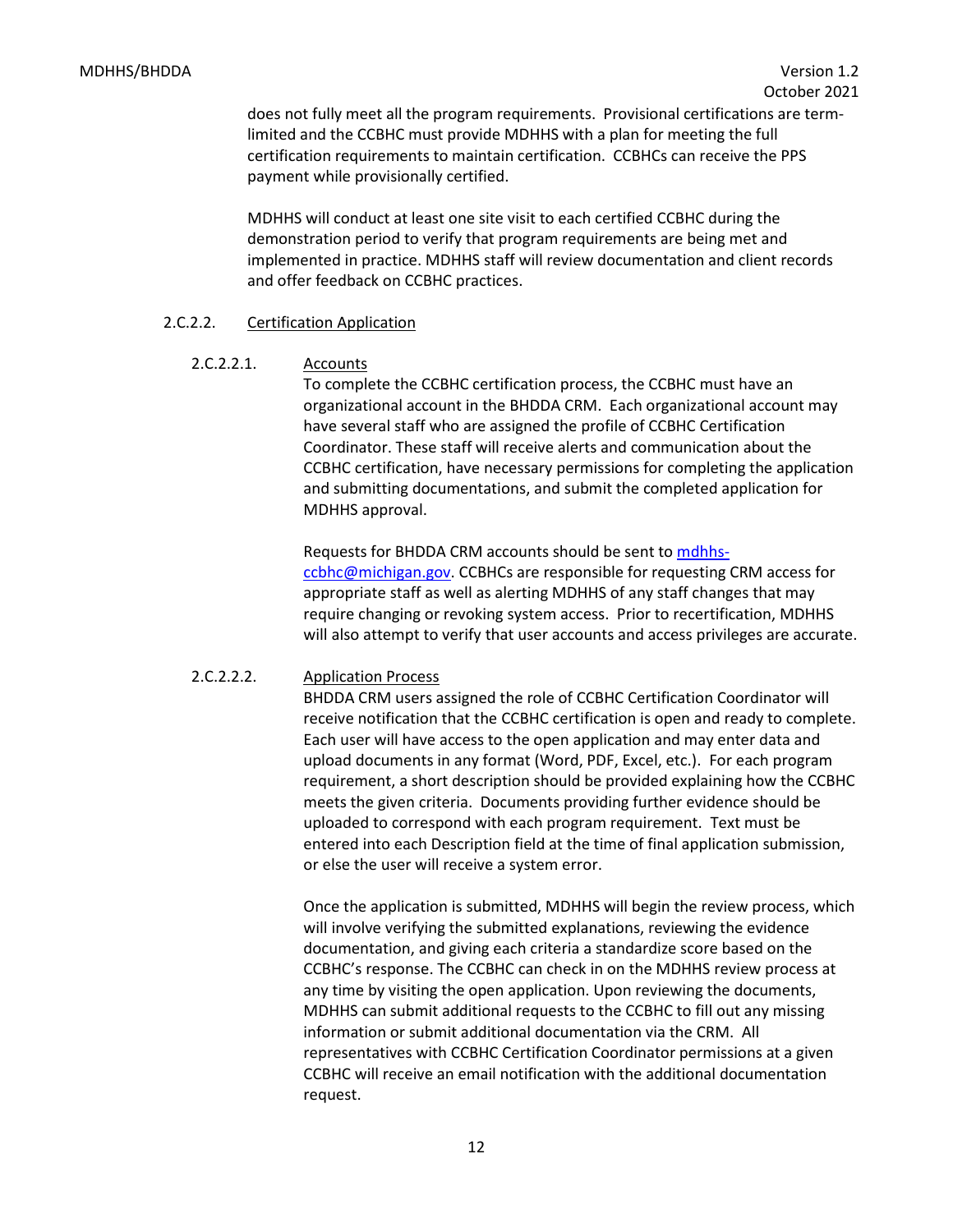# 2.C.2.2.3. Assigning Certification Levels

Once MDHHS has received and reviewed all materials, MDHHS will assign a certification level. If the CCHBC meets all requirements, they will be considered fully certified. Certifications are active for two years.

If the CCBHC does not yet meet all requirements, MDHHS will assign the Provisional Certification status. A CCBHC with provisional certification status can still receive the PPS payment. MDHHS will also select the length of the Provisional Certification, which will depend on the time expected to meet CCHBC requirements. Due to ongoing communication throughout the certification application, it is likely that the CCBHC and MDHHS will have shared expectations for the steps necessary to meet all CCBHC requirements and an appropriate timeframe will have been discussed. The BHDDA CRM will send automatic reminder emails once every two (2) weeks to remind the CCBHC to submit the required information or other evidence supporting requirements have been met to MDHHS. At any time during this process, the CCBHC has access to make changes to the Certification Application and can upload additional documentation. Once submitted, MDHHS will review the documentation and may either change the certification from Provisionally Certified to Certified or revise the length of time of the Provisional Certification.

#### 2.C.2.2.4. Certification Expiration

The CCBHC Certification will expire two years after receiving Certified status. After the first certification cycle, the CRM system will automatically send out notification one hundred twenty (120) days before the CCBHC certification application is due. As the recertification date approaches, monthly reminders will be sent for the first two months and biweekly reminders for the last two months. If the application has not been submitted during this time, the CCBHC certification will be considered discontinued and the CCBHC will no longer participate in the demonstration. CCBHCs with expired certifications (notwithstanding provisional certification) will not be able to receive PPS-1 payment for CCBHC services. CCBHCs should plan accordingly and work with MDHHS and their PIHP to obtain any needed technical assistance to ensure continuation of certification. CCBHCs with expired certifications may reapply for certification when the next application period reopens.

#### 2.C.2.2.5. CCBHC Termination

Failure to abide by the terms of the CCBHC policy and requirements may result in disciplinary action, including placing the provider in a probationary period and, to the fullest degree, termination as an CCBHC provider. If a CCBHCs status is terminated by MDHHS or if its certification lapses with no provisional status issued by MDHHS, the provider must continue providing CCBHC services for six months without receiving the PPS-1 payment.

#### 2.C.2.2.6. On-Site Reviews

MDHHS will conduct at least one site visit to each certified CCBHC during the demonstration period to verify that program requirements are being met and implemented in practice. The site review may be in person or virtual and will be scheduled after the CCBHC has been operational and certified for 6 months.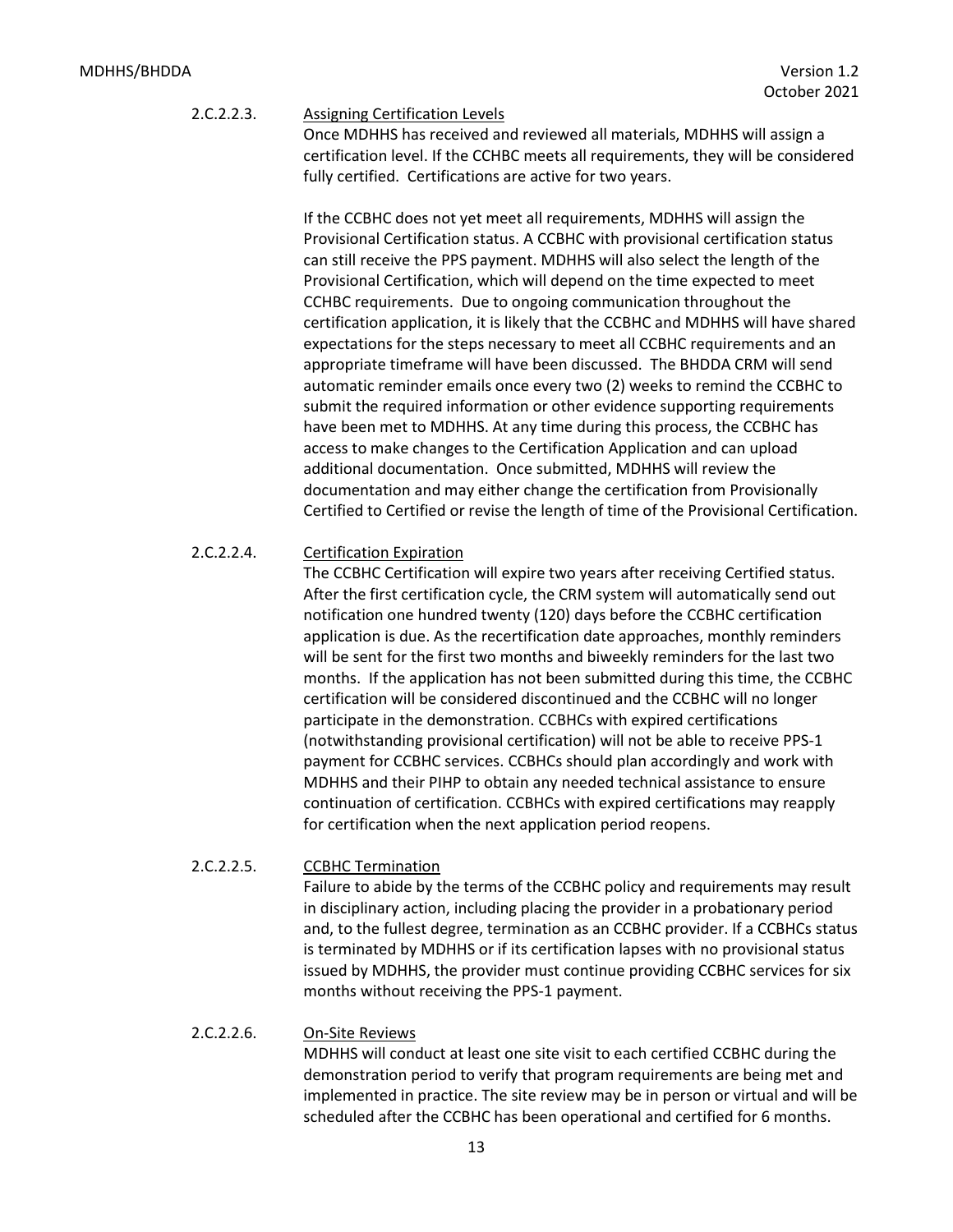MDHHS staff will review documentation and client records and offer feedback on CCBHC practices.

#### 2.C.3. Medicaid Requirements

Unless otherwise specified or detailed in the CCBHC Program Requirements section of this handbook, CCBHCs must comply with all Medicaid laws, regulations, and policies when providing services to CCBHC recipients. Additionally, CCBHCs must follow the Mental Health Code when applicable.

# 2.C.4. Behavioral Health Treatment Episode Data Set (BH-TEDS)

BH-TEDS data must be collected for all CCBHC recipients per current BH-TEDS reporting requirements.

## 2.C.5. Community Outreach and Education

PIHPs and CCBHCs will provide information about the CCBHC benefits to all potential enrollees through community referrals, peer support specialist/recovery coach networks, other providers, courts, health departments, law enforcement, schools, and other community-based settings. MDHHS will work with PIHPs and CCBHCs to strategically provide these settings with informational brochures, posters, and other outreach materials to facilitate awareness and engagement of the CCBHC Demonstration. CCBHCs and PIHPs will work together to delineate responsibilities regarding community outreach and partnership development. PIHPs will also identify eligible CCBHC recipients utilizing the Waiver Support Application and assigning individuals to a CCBHC. See Section 4: CCBHC Recipient Enrollment, Assignment, and Disenrollment for more information on the Waiver Support Application and CCBHC recipient assignment.

# 2.C.6. Staffing

CCBHCs are responsible for maintaining an appropriate staff (both clinical and non-clinical) that meets standards of the state governing body and accreditation authorities. Staff are hired to meet the needs of the community as identified in a comprehensive needs assessment. CCBHC staff will follow a training plan which must address, among other requirements, cultural competence (including implicit bias training); person-centered and family-centered, recoveryoriented, evidence-based, and trauma-informed care; and primary care/behavioral health integration. The training plan must also address training for DCO staff providing services to CCBHC beneficiaries. CCBHCs are also able to provide translation and interpretation services to those consumers with limited English proficiency.

To effectuate the staffing requirements, MDHHS will require CCBHCs to utilize a collaborative and interdisciplinary team-based model of care to ensure the totality of one's needs – physical, behavioral, and/or social – are met through the provision of CCBHC services.

Notwithstanding staffing requirements needed to provide all services, CCBHC staffing plans must include administrative oversight, behavioral health specialists, nurse care managers, peers and community health workers, medical consultants (e.g., primary care providers), and psychiatric consultants. Formal agreements with outside providers, including FQHCs, can be established to meet these requirements.

# 2.C.7. Availability and Accessibility

The CCBHC must provide a functional, safe, clean, and welcoming environment for consumers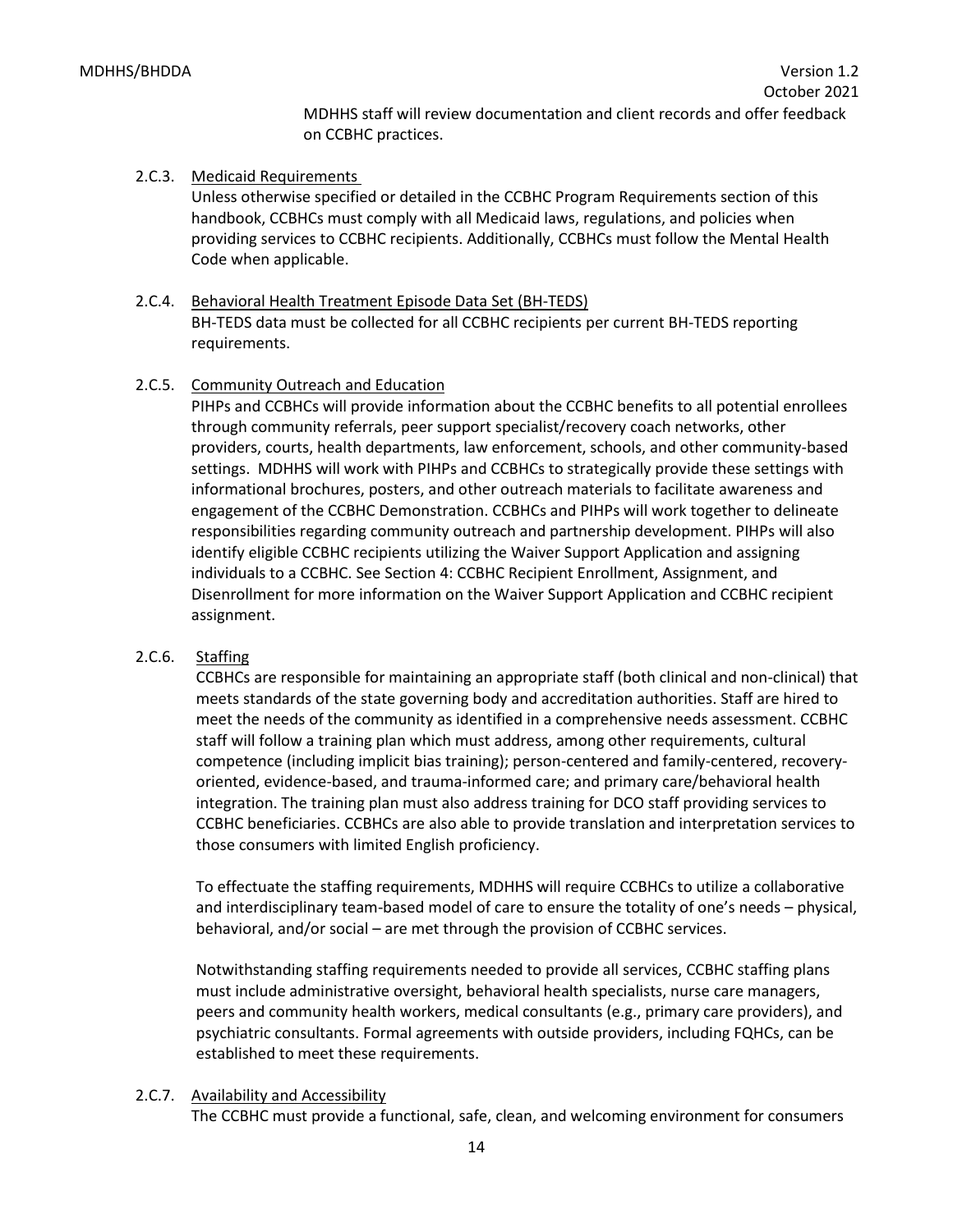and staff and are subject to all state standards for provision. Services are delivered at times and in locations that meet the needs of the population to be served, offering transportation, mobile in-home services, and telehealth/telemedicine when appropriate to guarantee access (See Appendix F, 13.B.1-13.B.4). Consumers are to be served regardless of ability to pay, insurance, or place of residence. Although there is technically no limit on the amount or duration of services offered, the amount, scope, and duration of services are determined through a personcentered planning process based on service eligibility and medical necessity criteria.

The CCBHC must also meet the standards for timeliness for screening, assessment, referral, service initiation, and crisis interventions as listed in Program Requirement 2 (Appendix F, 13B).

#### 2.C.8. Care Coordination

The CCBHC must provide care coordination across a spectrum of health services, including access to high-quality physical health (both acute and chronic) and behavioral health care, as well as social services, housing, educational systems, and employment opportunities as necessary to facilitate wellness and recovery of the whole person. These activities are carried out in accordance with HIPAA and other confidentiality standards, as well as the consumer's needs and preferences. Care coordination agreements should be in place with the facilities and community service providers listed in Program Requirement 3.

CCBHCs must have health IT system capable of being used for population health management and quality improvement. The use of Health Information Technology (HIT) to facilitate optimal care coordination and care management is essential. As such, MDHHS expects HIT to bolster each of the CCBHC services. Utilization of MDHHS systems such as CareConnect360 and the Waiver Support Application are encouraged to coordinate care for CCBHC recipients.

CCBHCs will also be required to coordinate crisis and other referral services with the Michigan Crisis and Access Line (MiCAL), when available. See section criteria 3.C.6 in Section IV for more information.

#### 2.C.9. Scope of Service and Evidence Based Practices

CCBHCs must provide the 9 core services. Crisis services may be provided by the statesanctioned crisis system. All services, including those provided directly or via DCOs, must be person and family-centered, recovery-oriented, and respectful of the individual consumer's needs, preferences, and values, with both consumer involvement and self-direction of services. Services to children and youth must be family-centered, youth guided, and developmentally appropriate. CCBHCs must also be equipped to meet the additional needs of transition age youth. Additionally, veteran navigators should be utilized to connect military service members and their families to appropriate behavioral health services. The Veteran Navigator program, administered through the PIHPs, was created to connect veterans and their families to federal, state, and local resources to ease issues regarding mental health, substance abuse, housing, and other common issues that impact veterans to support healthier lifestyles and provide support. CCBHCs may also utilize their own veteran supports, including veteran peer support specialists.

To promote efficiencies and better outcomes reflective of behavioral health needs, MDHHS will require the provision of select evidence-based practices (EBPs) listed below. MDHHS also recommends that CCBHCs implement other EBPs that will best serve CCBHC recipients and may be asked by MDHHS to participate in pilot programs to expand EBPs throughout the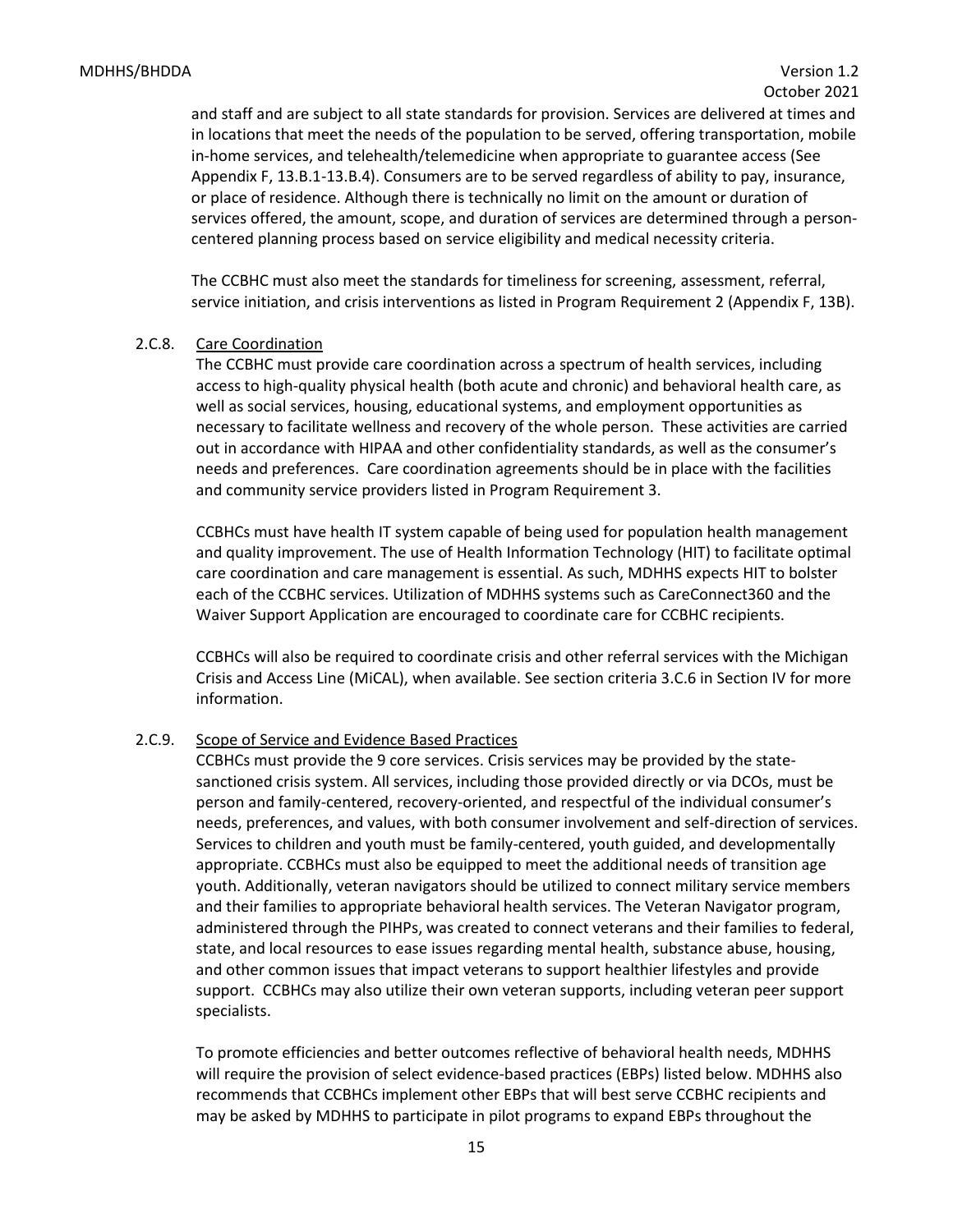demonstration. CCBHCs must implement all required EBPs by the end of the first demonstration year and can be offered either directly by the CCBHC or through a DCO. CCBHCs will be responsible for ensuring that EBPs are provided by individuals with appropriate training and credentials and have an established process for monitoring model fidelity, either locally or with Michigan Fidelity Assistance Support Team (MIFAST) reviews.

## 2.C.9.1. Required EBPs:

- Cognitive Behavioral Therapy (CBT)
- Motivational Interviewing (MI) for adults, children, and youth
- Screening, Brief Intervention, and Referral to Treatment (SBIRT)
- Assertive Community Treatment (ACT)
- Dialectical Behavior Therapy (DBT)
- Integrated Dual Disorder Treatment (IDDT)
- Medication Assisted Treatment (MAT)
- Trauma-Focused Cognitive Behavioral Therapy (TF-CBT)
- Infant Mental Health
- Zero Suicide
- Parent Management Training Oregon (PMTO) and/or Parenting through Change (PTC)
- "Air Traffic Control" Crisis Model with MiCAL

#### 2.C.9.2. Recommended EBPs:

- An EBP of the CCBHC's choice addressing trauma in adult populations
- An EBP of the CCBHC's choice addressing needs of transition age youth (such as the Transition to Independence Process [TIP] model)
- An EBP of the CCBHC's choice addressing chronic disease management
- Dialectical Behavior Therapy for Adolescents (DBT-A)
- Supported Employment (IPS model)
- Permanent Supportive Housing

#### 2.C.10. Quality and Reporting

Both CCBHCs and MDHHS are required to report on cost and quality measures. Please see Section VII: CCBHC Evaluation and Monitoring for more information. Performance on quality measures will be made available in CC360 for both PIHPs and CCBHCs.

CCBHCs must collect, report, and track encounter, outcome, and quality data, including but not limited to data capturing:

- CCBHC recipient characteristics
- Staffing
- Access to services
- Use of services
- Screening, prevention, and treatment
- Care coordination
- Other processes of care
- Costs
- CCBHC recipient outcomes

This data will be used to develop, implement, and maintain a continuous quality improvement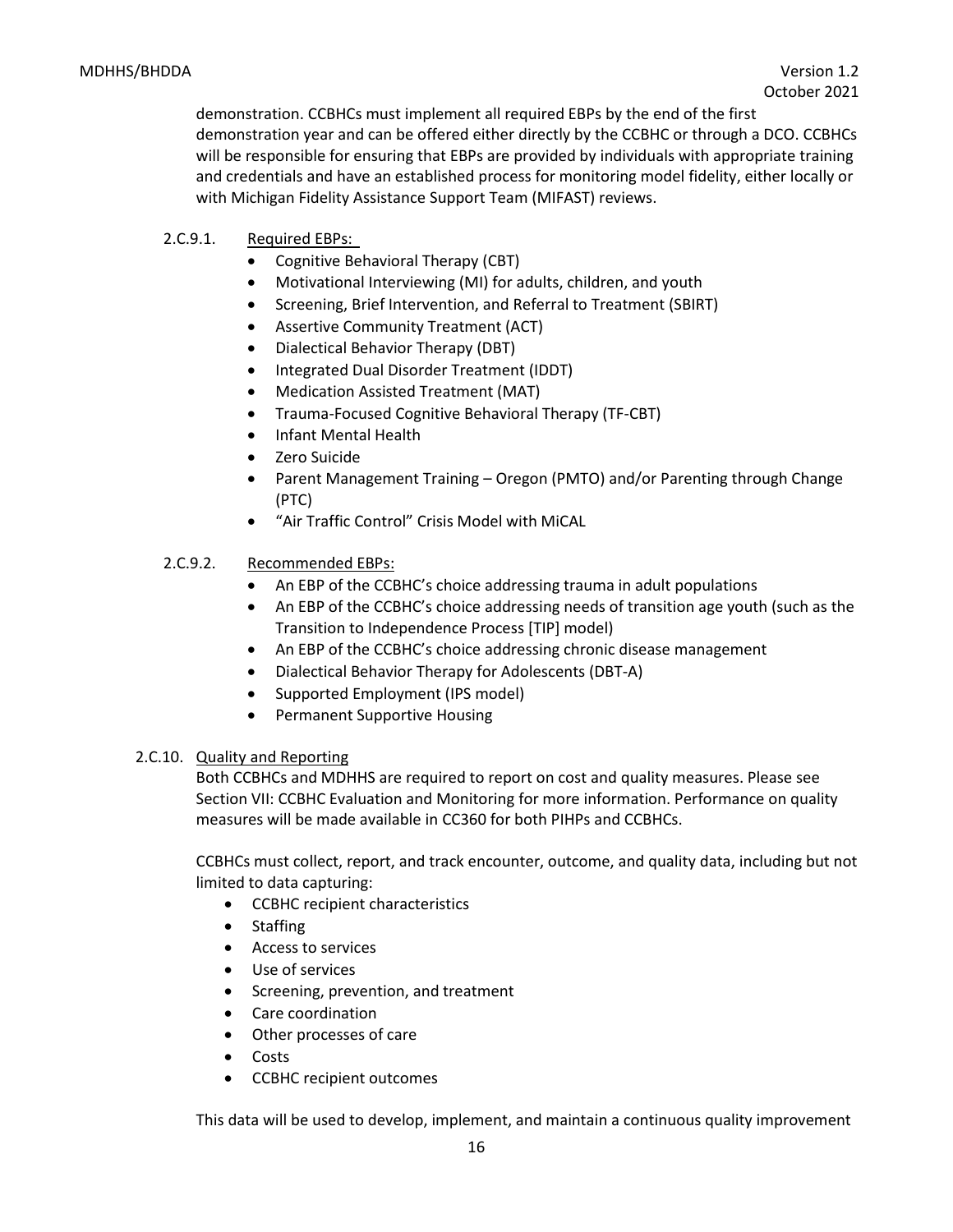(CQI) plan for clinical services and clinical management. This plan must address suicide, hospital readmissions, and other events as specified by the state. Data are required to be reported for all CCBHC enrollees annually unless data constraints exist (e.g., the metric is specific to only the Medicaid-enrolled population).

#### 2.C.10.1. Reporting DCO Information

Collection of some of the data and quality measures that are the responsibility of the CCBHC may require access to data from DCOs and it is the responsibility of the CCBHC to arrange for access to such data as legally permissible upon creation of the relationship with DCOs and to ensure adequate consent as appropriate and that releases of information are obtained for each affected consumer.

#### 2.C.10.2. Quarterly Cost Reporting

CCBHCs must submit a quarterly cost report with supporting data to the PIHP. Cost reports are based on the CCBHC financial records and must follow the template provided by the State. When reporting costs, the CCBHC must adhere to the 45 Code of Federal Regulations (CFR) §75 Uniform Administrative Requirements, Cost Principles, and Audit Requirements for the U.S. Department of Health and Human Services (HHS) Awards and 42 CFR §413 Principles of Reasonable Cost Reimbursement. The CCBHC records must be detailed, orderly, complete, and available for review or audit. Details are outlined in program requirement 5.A.5.

#### 2.C.11. Organizational Governance

The CCBHC must meet one of the following criteria: a non-profit organization, exempt from tax under Section501(c)(3) of the United States Internal Revenue Code; a part of a local government behavioral health authority (which includes all forms of CMHSPs); an organization operated under the authority of the Indian Health Service, an Indian tribe, or tribal organization pursuant to a contract, grant, cooperative agreement, or compact with the Indian Health Service pursuant to the Indian Self-Determination Act (25 U.S.C.450 et seq.); an urban Indian organization pursuant to a grant or contract with the Indian Health Service under Title V of the Indian HealthCare Improvement Act (25 U.S.C. 1601 et seq.). Board members are to be representative of those served by the CCBHC and must incorporate meaningful participation from adult consumers, individuals in recovery, and families. CCBHCs must also adhere to all applicable state policy, accreditation, certification, and/or licensing requirements.

#### 2.C.12. Training and Technical Assistance

CCBHC's are expected to participate in state sponsored activities designed to support CCBHC's in transforming service delivery. This includes a mandatory CCBHC orientation for providers and clinical support staff before the program is implemented. Additionally, CCBHCs must participate in ongoing individual assistance (including but not limited to audits, site visits, trainings, etc., provided by State and/or State contractual staff). CCBHC leadership staff must support CCBHC team participation in all related activities and trainings, including coverage of travel costs associated with attending CCBHC activities.

# <span id="page-16-0"></span>**3. Designated Collaborating Organization (DCO) Requirements**

#### <span id="page-16-1"></span>**3.A. DCO Overview**

A DCO is an entity that is not under the direct supervision of the CCBHC but is engaged in a formal relationship with the CCBHC and delivers services under the same requirements as the CCBHC. Persons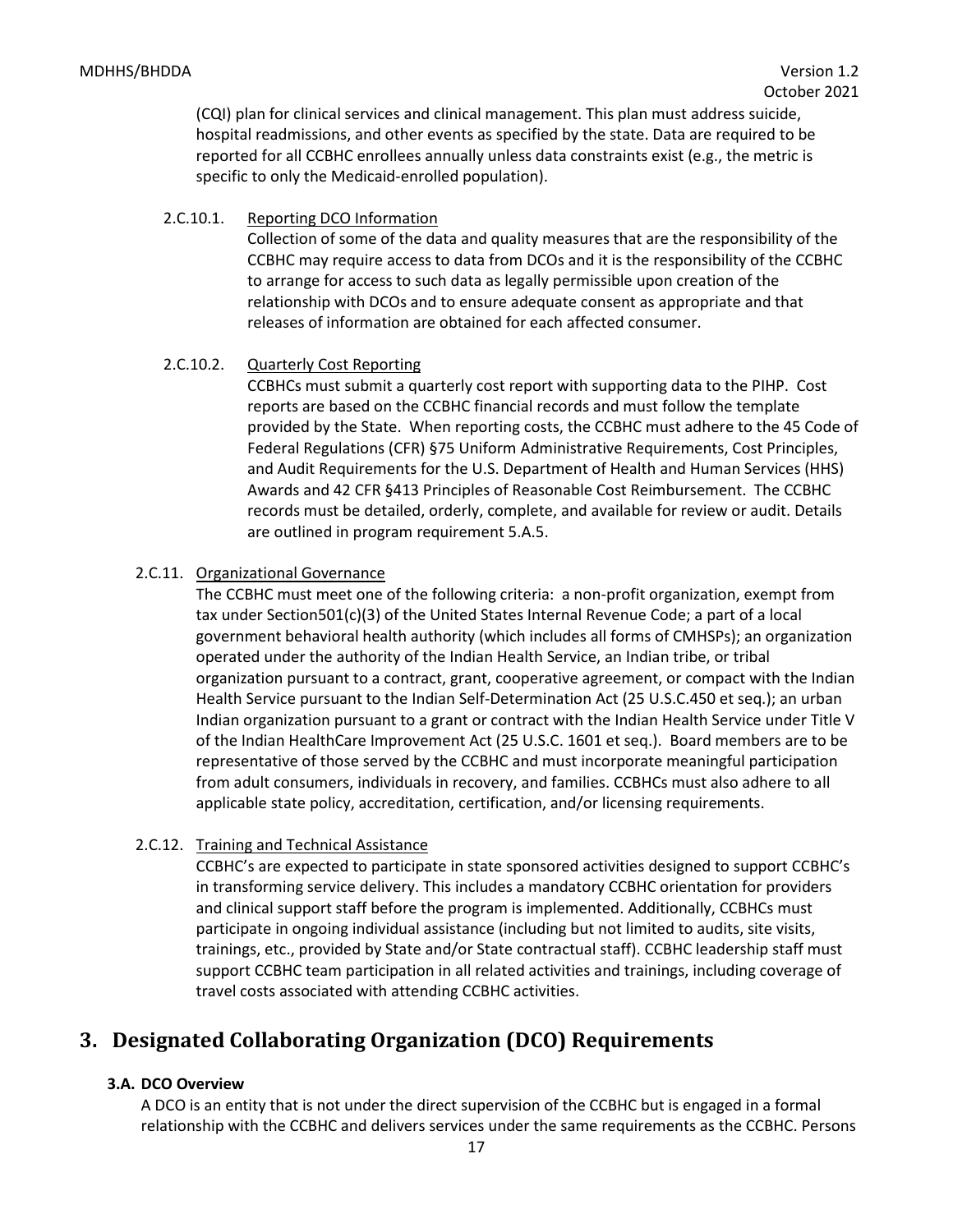receiving CCBHC services from DCO personnel under the contract are CCBHC recipients. DCOs must meet CCBHC requirements for scope of services and must be appropriately credentialed. DCOprovided services must be provided in a manner aligned with the requirements of Section 2402(a) of the Affordable Care Act, titled "Removal of Barriers to Providing Home and Community-Based Services." Under this section, services must reflect person- and family-centered, recovery-oriented care; be respectful of the individual consumer's needs, preferences, and values; and ensure consumer involvement and self-direction of services. Services for children and youth should be family-centered, youth-guided, and developmentally appropriate. DCOs may be private, for-profit organizations.

#### <span id="page-17-0"></span>**3.B. CCBHC Agreements with DCOs**

CCBHCs must establish formal agreements if they choose to utilize a DCO. A formal relationship is evidenced by a contract, Memorandum of Agreement (MOA), Memorandum of Understanding (MOU), or such other formal arrangements describing the parties' mutual expectations and establishing accountability for services to be provided and funding to be sought and utilized. This includes payment for DCO services. Payment for DCO services is included within the scope of the CCBHC PPS, and DCO encounters will be treated as CCBHC encounters for purposes of the PPS. Payment will be provided directly to the DCO from the CCBHC based on agreed upon contractual service rates. These rates must be reflective of fair market value. The CCBHC must also be involved in care coordination activities with DCOs, including improving health information technology (HIT) to facilitate coordination and care transfers across organizations, and arranging access to data necessary for metric reporting. CCBHCs must also ensure beneficiaries receiving services at the DCO have access to the CCBHC grievance process. The PIHPs may help effectuate these activities to the extent it is proper and efficient. CCBHCs are required to submit all DCO agreements to MDHHS.

Formal agreements between the CCBHC and DCO must be submitted to MDHHS during the certification process or as soon as an agreement is executed. Agreements must include the minimum following provisions:

- The CCBHC maintains financial and clinical responsibility for services provided by the DCO,
- The CCBHC retains responsibility for care coordination,
- The DCO must have the necessary certifications, licenses and/or enrollments to provide the services,
- The staff providing CCBHC services within the DCO must have the proper licensure for the service provided,
- The DCO meets CCBHC cultural competency and training requirements,
- The DCO must follow all federal, state and CCBHC requirements for confidentiality and data privacy,
- The DCO must follow the grievance procedures of the CCBHC,
- The DCO must follow the CCBHC requirements for person and family-centered, recoveryoriented care, being respectful of the individual person's needs, preferences, and values, and ensuring involvement by the person being served and self-direction of services received. Services for children and youth are family-centered, youth-guided, and developmentally appropriate,
- People seeking services must have freedom of choice of providers,
- The DCO must be part of the CCBHCs health IT system,
- The CCBHC must arrange for the PIHP to access data about the DCO where access to data outside the CCBHC is required (such as claims data), and
- The CCBHC and the DCO must have safeguards in place to ensure that the DCO does not receive a duplicate payment for services that are included in the CCBHC's PPS rate.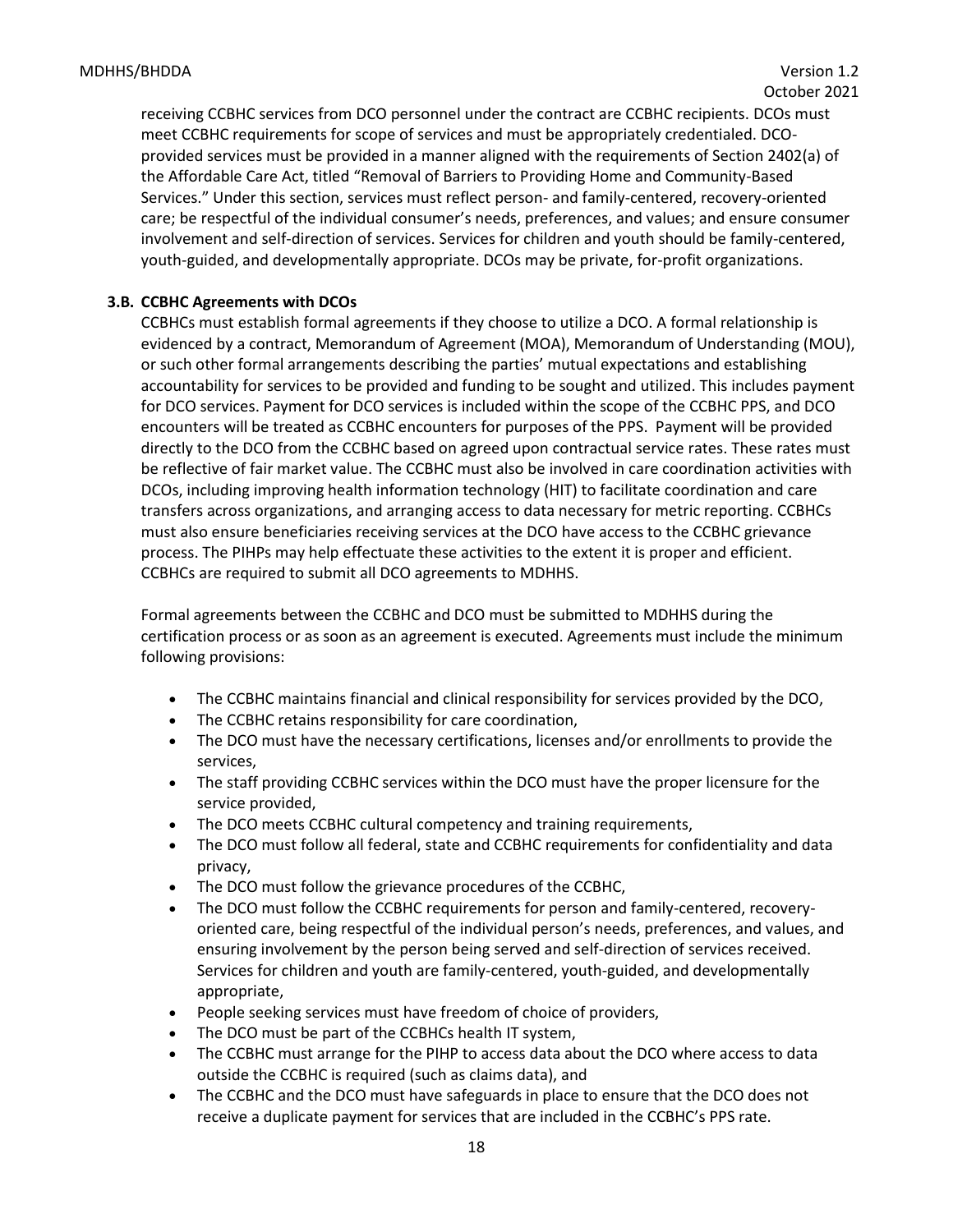#### <span id="page-18-0"></span>**3.C. CCBHC Clinical and Financial Responsibilities of DCOs**

CCBHCs must maintain clinical and financial oversight of CCBHC services provided by DCOs. This includes the responsibility for billing CCBHC services rendered under contract by a DCO. This also includes ensuring a DCO meets all clinical parameters required of CCBHCs. Financial and payment processes must follow the Payment Section of the CCBHC policy and this Handbook.

#### **3.D. Expectations for State-sanctioned Crisis Providers as DCOs**

CCBHCs may contract with state-sanctioned providers of crisis services if they are not providing the crisis services internally. State-sanctioned providers deliver crisis services to all populations using public funds. DCO contracts with state-sanctioned crisis providers should be for Medicaid beneficiaries only, and procedures should be outlined for identifying individuals eligible for CCBHC services. It is the responsibility of the CCBHCs and the PIHP in shared service regions to coordinate which service site is appropriate for CCBHC assignment.

## **3.E. Adding New DCO Relationships**

Adding new DCO relationships after initial certification requires updates to the CCBHC Certification and approval by MDHHS. CCBHCs should provide MDHHS with notice of the expected addition of a DCO as soon as possible by emailin[g mdhhs-ccbhc@michigan.gov.](mailto:mdhhs-ccbhc@michigan.gov) The CCBHC is responsible for updating DCO information and uploading the DCO agreement to the CCBHC Certification in the BHDDA CRM at a minimum of 30 days prior the initiation of the CCBHC/DCO MOU/contract. MDHHS will review and approve or offer recommendations for DCO MOU/contract changes.

# <span id="page-18-1"></span>**4. CCBHC Recipient Enrollment, Assignment, and Disenrollment**

#### <span id="page-18-2"></span>**4.A. Beneficiary Identification, Enrollment, and Assignment**

The PIHPs and CCBHCs will provide information about the CCBHC benefits to all CCBHC eligible recipients through community referrals, peer support specialist/recovery coach networks, other providers, courts, health departments, law enforcement, schools, and other community-based settings. MDHHS will work with PIHPs and CCBHCs to strategically provide these settings with informational brochures, posters, and other outreach materials to facilitate awareness and engagement of the CCBHC Demonstration. CCBHCs and PIHPs will work together to delineate responsibilities regarding community outreach and partnership development.

Eligible CCBHC recipients are identified using a multifaceted approach for both Medicaid beneficiaries and non-Medicaid persons. MDHHS reserves the right to review and verify all enrollments and assignments.

| <b>CCBHC Status</b>         | <b>Definition</b>                                                                                                                |
|-----------------------------|----------------------------------------------------------------------------------------------------------------------------------|
| Eligible                    | Medicaid or non-Medicaid person who is eligible for CCBHC services. These individuals are not yet<br>assigned to a CCBHC in WSA. |
| <b>Assigned</b>             | Medicaid or non-Medicaid CCBHC recipient assigned to a CCBHC in WSA.                                                             |
| <b>Enrolled</b>             | Medicaid beneficiary who is enrolled in the CCBHC benefit plan in CHAMPS.                                                        |
| <b>CCBHC</b><br>Recommended | Medicaid or non-Medicaid eligible recipient recommended by a CCBHC for assignment by the PIHP.                                   |
| <b>Disenrolled</b>          | Medicaid or non-Medicaid recipient disenrolled from CCBHC.                                                                       |

#### CCBHC Recipient Status Defined: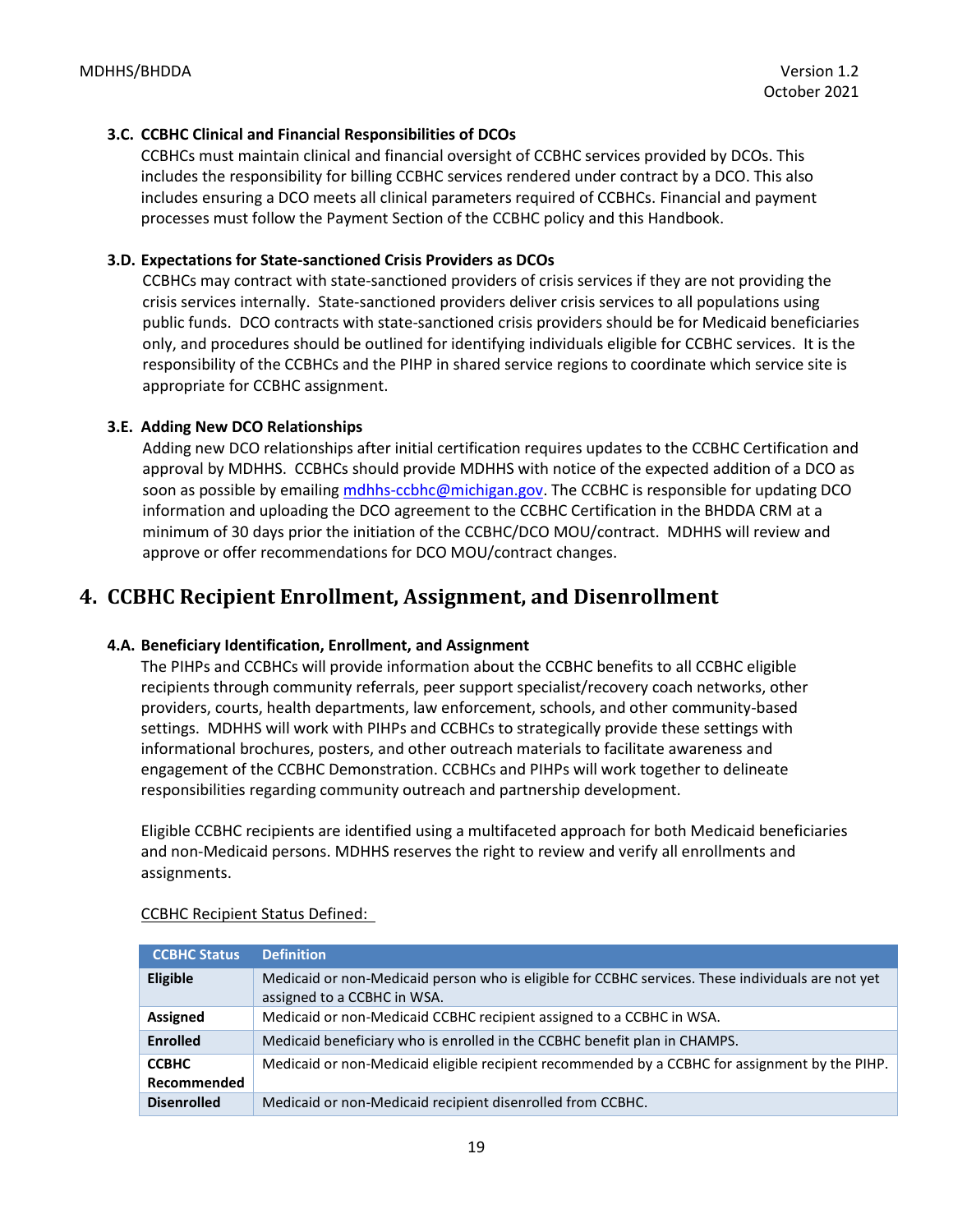The processes below delineate the approach for Medicaid beneficiaries and non-Medicaid persons, respectively:

# <span id="page-19-0"></span>**4.B. MDHHS Identification and PIHP Assignment of CCBHC-Eligible Medicaid Beneficiaries**

- 4.B.1. MDHHS Identification/Enrollment of CCBHC-Eligible Beneficiaries
	- MDHHS uses administrative claims data from the MDHHS Data Warehouse to identify CCBHCeligible Medicaid beneficiaries in counties with a CCBHC Demonstration Site based on having a primary or secondary mental health and/or SUD diagnosis within the last 18 months. All Medicaid beneficiaries eligible for CCBHC are automatically enrolled in the CCBHC benefit plan in Michigan's Medicaid Management Information System (MMIS), known as the Community Health Automated Medicaid Processing System (CHAMPS). The initial list will be sent on or near October 1, 2021, and continuously updated to reflect the most recent 18 months of administrative data and to account for any changes in eligibility requirements. Beneficiaries will remain enrolled in the CCBHC benefit plan in perpetuity if they continue to meet eligibility requirements.
- 4.B.2. PIHP Assignment of CCBHC-Enrolled Beneficiaries

Utilizing the Waiver Support Application (WSA), MDHHS will provide PIHPs the list of CCBHCeligible Medicaid beneficiaries for their respective PIHP region. PIHPs must work with CCBHCs to assign beneficiaries to the pertinent CCBHC within the WSA. The assignment must include an attestation that the Consent to Share Behavioral Health Information for Care Coordination Purposes (MDHHS-5515) or other approved consent form (if held to more stringent requirements under federal law) has been signed by the CCBHC-eligible Medicaid beneficiary.

# 4.B.3. CCBHC Recommendation of CCBHC-Eligible Medicaid Beneficiaries

For Medicaid beneficiaries not identified or enrolled into the CCBHC Benefit Plan by MDHHS, CCBHCs are permitted to recommend eligible beneficiaries for enrollment into the CCBHC benefit plan to the PIHP via the WSA. CCBHC providers must provide documentation that indicates a potential CCBHC enrollee meets eligibility for the CCBHC benefit, including diagnostic verification and the completion and attestation of the Consent to Share Behavioral Health Information for Care Coordination Purposes (MDHHS-5515) or other approved consent form (if held to more stringent requirements under federal law). The PIHP must review and process all recommended enrollments in the WSA. The PIHP is responsible for verifying eligibility criteria but cannot deny enrollment of an individual with a qualifying diagnosis. Once processed by the PIHP, the beneficiary is assigned to the recommending CCBHC in the WSA and the record is sent to CHAMPS, which enrolls the beneficiary in the CCBHC Benefit Plan. MDHHS reserves the right to review and verify all enrollments and assignments.

# <span id="page-19-1"></span>**4.C. MDHHS Identification and PIHP Assignment of CCBHC-Eligible Non-Medicaid Recipients**

4.C.1. MDHHS Identification of CCBHC-Eligible Non-Medicaid Recipients

MDHHS identifies non-Medicaid CCBHC-eligible recipients in counties with CCBHCs by utilizing BH-TEDS data from the MDHHS Data Warehouse. These recipients will be identified as CCBHCeligible by having a current/open BH-TEDS record with a mental health and/or SUD diagnosis and not previously identified in the Medicaid process specified in 1.A. above. MDHHS will utilize the PIHP Consumer ID or the Medicaid beneficiary ID (if applicable) to identify these CCBHCeligible recipients. Unlike the Medicaid beneficiaries, non-Medicaid recipients will not be assigned to the CCBHC benefit plan in CHAMPS (since they do not have Medicaid). Rather, the WSA will be leveraged to track the non-Medicaid CCBHC recipients. The CCBHCs must still submit the pertinent encounter codes for these enrollees to the PIHPs and the PIHPs must submit these "look-alike encounters" to MDHHS via CHAMPS per the existing process for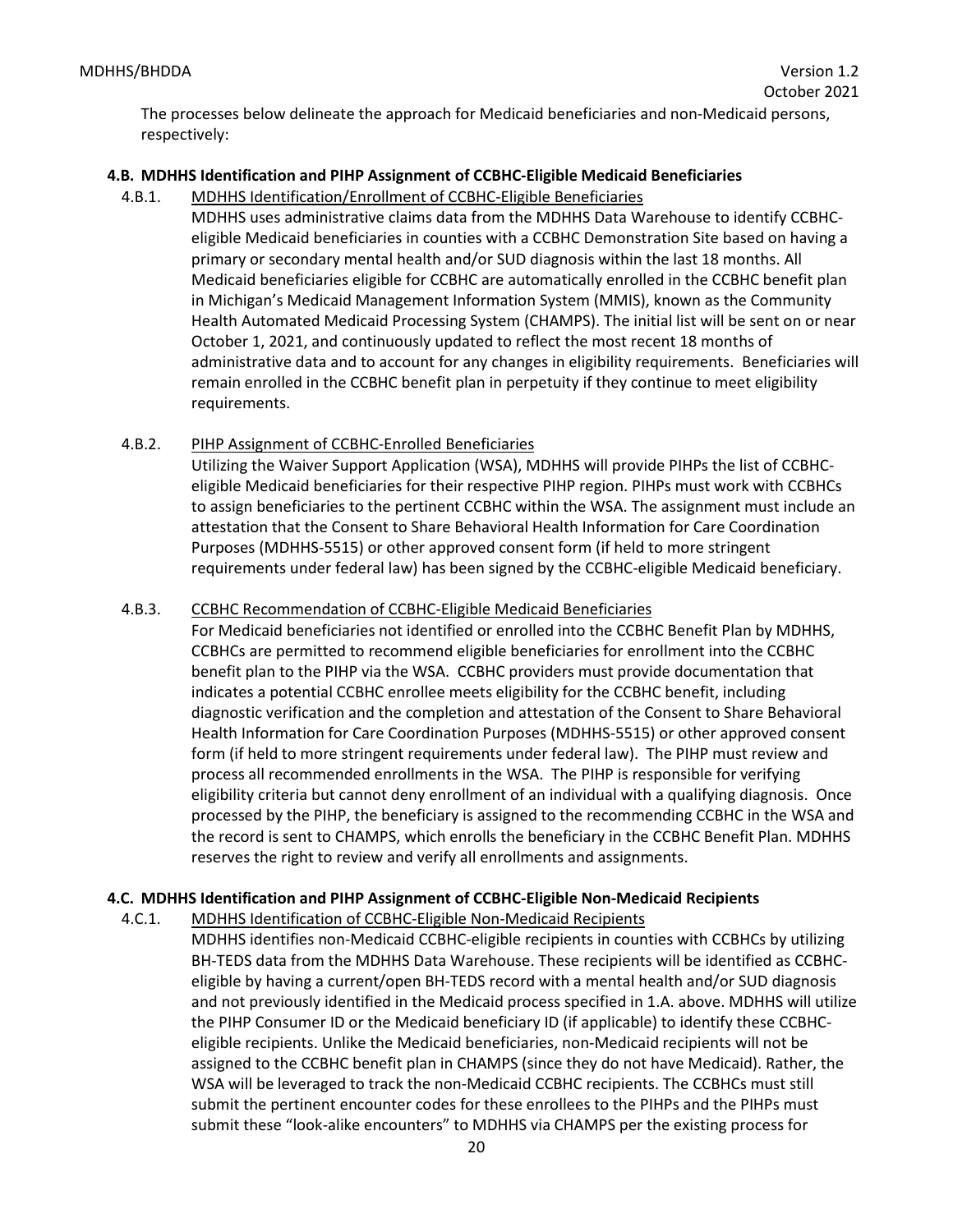submitting claim/encounter information for non-Medicaid persons.

#### 4.C.2. PIHP Assignment of CCBHC-Eligible Non-Medicaid Recipients

Utilizing the WSA, MDHHS will provide PIHPs the list of CCBHC-eligible non-Medicaid recipients for their respective PIHP region. PIHPs must work with CCBHCs in their region to assign these eligible recipients to the pertinent CCBHC within the WSA. The assignment must include diagnostic verification and attestation of the Consent to Share Behavioral Health Information for Care Coordination Purposes (MDHHS-5515) or other approved consent form (if held to more stringent requirements under federal law) by the CCBHC-eligible non-Medicaid recipient.

#### 4.C.3. CCBHC Requesting Assignment of CCBHC-Eligible Non-Medicaid Recipients

For Non-Medicaid recipients not identified by MDHHS, CCBHCs are permitted to request assignment of eligible recipients to the PIHP via the WSA. CCBHC providers must provide documentation that indicates a potential CCBHC recipient meets eligibility for the CCBHC benefit, including diagnostic verification and the completion and attestation of the Consent to Share Behavioral Health Information for Care Coordination Purposes (MDHHS-5515) or other approved consent form (if held to more stringent requirements under federal law). The PIHP must review/verify eligibility criteria and process all recommended assignments in the WSA. After verification, the PIHP must provide the recipient with a PIHP Consumer ID (if they do not already have one in the PIHP's region) within the WSA. Once processed by the PIHP, the beneficiary is assigned to the requesting CCBHC in the WSA. MDHHS reserves the right to review and verify all non-Medicaid CCBHC-eligible assignments.

Please note, that CCBHC services can be provided to an eligible recipient before being assigned to a CCBHC in the WSA. However, as soon as appropriate, the CCBHC and PIHP shall assign the person into the CCBHC via the WSA.

#### <span id="page-20-0"></span>**4.D. Beneficiary Consent**

CCBHC recipients must provide a signed Consent to Share Behavioral Health Information for Care Coordination Purposes form to receive assignment in the WSA. The MDHHS-5515 form should be used but other consent forms are permitted if held to more stringent requirements under federal law. The consent form must be collected and stored in the recipient's health record with attestation in the WSA. The MDHHS-5515 can be found on the MDHHS website at www.michigan.gov/mdhhs >> Keeping Michigan Healthy >> Behavioral Health and Developmental Disability >> Behavioral Health Information Sharing & Privacy. The form should also be available at the designated CCBHC office and on the PIHP's website. PIHPs and CCBHCs are responsible for verifying receipt of the signed consent form in the WSA. All documents must be maintained in compliance with MDHHS record- keeping requirements.

#### <span id="page-20-1"></span>**4.E. CCBHC Recipient Disenrollment**

PIHPs are permitted to disenroll recipients from the CCBHC utilizing the WSA. CCBHCs are permitted to recommend recipient disenrollment to the PIHP via the WSA. Since anyone with a mental health or SUD diagnosis is eligible for CCBHC services, CCBHC recipients can only be disenrolled for the following reasons:

- The individual was assigned to a CCBHC in error
- The individual is deceased\*

(\*PLEASE NOTE: In most cases non-Medicaid recipients will be disenrolled by PIHPs or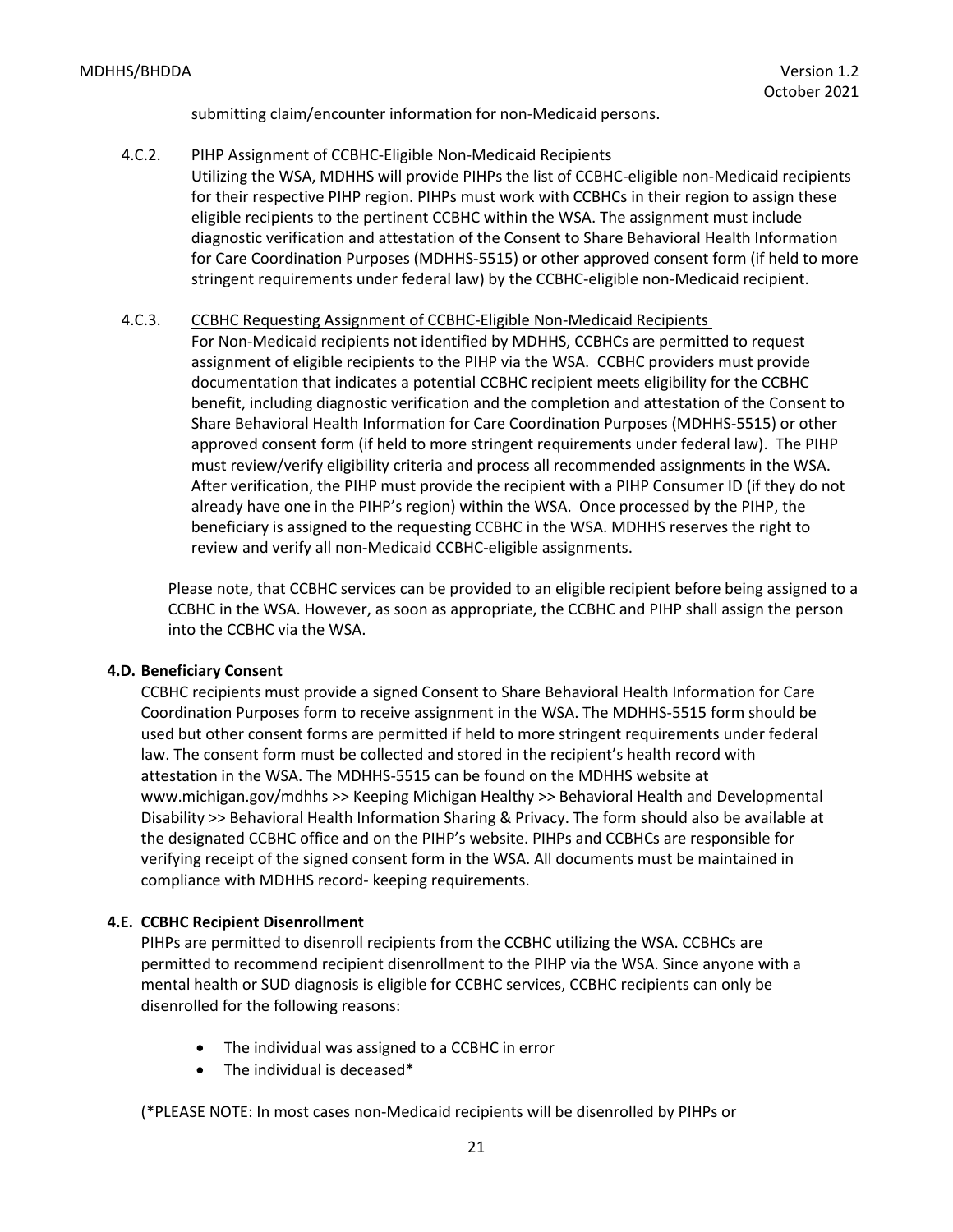recommended-disenrolled by CCBHCs. Medicaid and non-Medicaid recipients can be manually disenrolled by the PIHP or automatically disenrolled by MDHHS using death records found in CHAMPS or BH-TEDS records, respectively. Please see the WSA user manual for disenrollment/recommended-disenrollment instructions.)

## <span id="page-21-0"></span>**4.F. CCBHC Recipient Transfer**

While the CCBHC recipient's individualized plan of care will be utilized to determine the appropriate setting and CCBHC provider of care, recipients will have the ability to change CCBHC providers to the extent feasible within the CCBHC network. To maximize continuity of care and the patient-provider relationship, MDHHS expects recipients to establish a lasting relationship with their chosen CCBHC provider. However, if a recipient decides to transfer to a different CCBHC, they should notify their current CCBHC provider immediately if they intend to do so. The current and future CCBHC providers must discuss the timing of the transfer and communicate transition options to the recipient.

# <span id="page-21-1"></span>**5. CCBHC Payment**

## <span id="page-21-2"></span>**5.A. General Provisions for CCBHC Payment**

MDHHS will utilize the Certified Community Behavioral Health Clinic (CCBHC) Prospective Payment System 1 (PPS-1) methodology in which CCBHC Demonstration Sites receive a daily clinic-specific rate for providing approved CCBHC services to eligible individuals, including Medicaid beneficiaries and non-Medicaid individuals with a mental health and/or substance use disorder diagnosis. For Medicaid beneficiaries receiving CCBHC services, MDHHS will operationalize the PPS-1 payment through their contracted Prepaid Inpatient Health Plans (PIHPs), specifically those PIHPs that have CCBHC Demonstration Sites within their service areas. PIHPs will reimburse CCBHC Demonstration Sites at clinic-specific PPS-1 rate or their actuarial equivalent. For non-Medicaid individuals receiving CCBHC services, MDHHS will provide an annual reconciliation payment to the PIHP for dispersal to the CCBHC. The processes for PPS-1 payment for Medicaid beneficiaries and non-Medicaid CCBHC recipients is further delineated in the sections below. Finally, MDHHS will provide Quality Based Payments (QBPs) that will reward CCBHC Demonstration Sites based on attainment of CMS-defined quality metrics in a given performance year specifically reflective of the Medicaid beneficiaries receiving CCBHC services.

#### <span id="page-21-3"></span>**5.B. CCBHC Prospective Payment System Methodology**

MDHHS utilizes the prospective payment system 1 (PPS-1) methodology in which CCBHCs receive a daily clinic-specific rate based on the average expected daily cost to deliver core CCBHC services.

#### 5.B.1. PPS-1 Rate Development

#### • *Demonstration Year 1*

Pursuant to federal requirements, the PPS-1 rate for Demonstration Year 1 is based on the CCBHC Cost Reports submitted to CMS in 2016. These rates may be updated based on FY19 clinic data and/or the appropriate Medicare Economic Index (MEI) adjustment. Any updates to the rates must be approved by MDHHS and CMS.

• *Demonstration Year 2*

Pursuant to federal requirements, the PPS-1 rate for Demonstration Year 2 may be rebased according to the actual costs of providing the nine core CCBHC services, including the costs of serving the uninsured and underinsured. As such, Demonstration Year 2 PPS-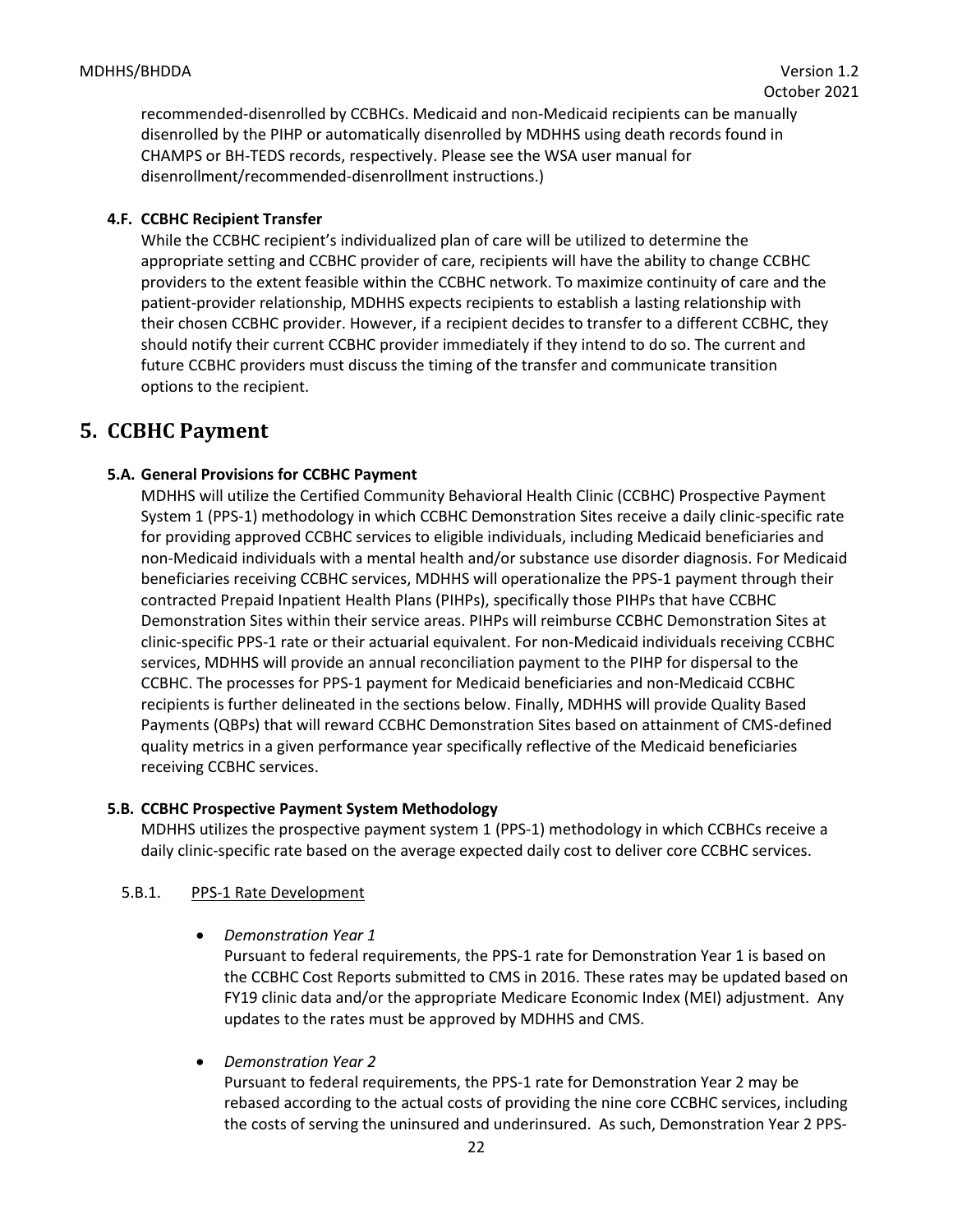1 rates will be based on the CCBHC Cost Reports submitted for Demonstration Year 1, as applicable.

#### 5.B.2. PPS-1 Rate Amounts

The PPS-1 Rates for Demonstration Year 1 can be found in Appendix C of this Handbook. PPS-1 Rates for Demonstration Year 2 will be included in this Handbook upon completion of the rebasing process following the end of Demonstration Year 1, if applicable. All PPS-1 Rates are subject to final approval from CMS.

## **5.C. CCBHC Payment Operations**

## 5.C.1. General Provisions

## *5.C.1.1. Required CCBHC Service Encounter Codes*

CCBHCs must submit CCBHC encounter codes to the PIHP to receive payment for providing a qualified CCBHC service. In turn, the PIHP will submit all encounters to MDHHS via CHAMPS in accordance with the following. CCBHCs must submit to the PIHP valid CCBHC Encounter Codes reflecting qualifying CCBHC services as cited in Appendix A with a corresponding T1040 service encounter code. The combination of the T1040 code and the CCBHC Encounter Code must be submitted for the service to be recognized as a CCBHC service and is required to trigger the PPS-1 payment. Omitting either the T1040 code or the CCBHC Encounter Code will preclude payment at the PPS-1 rate.

# *5.C.1.2. Reporting Detail of CCBHC Service Encounter Codes* All CCBHC service encounters, whether provided directly or through a DCO, must be submitted to the PIHP with the CCBHC as the Billing NPI. For Medicaid beneficiaries, the CCBHC must submit the encounter with the beneficiary's Medicaid ID; for non-Medicaid recipients, the CCBHC must submit the encounter with the PIHP's Consumer ID assigned to the recipient. In turn, PIHPs must submit all CCBHC service encounters to MDHHS via CHAMPS consistent with the preceding requirements.

# *5.C.1.3. Timely and Complete CCBHC Service Encounter Code Submission*

CCBHCs and PIHPs must submit timely and complete CCBHC service encounters in accordance with federal managed care rules and state requirements. CCBHCs must submit encounters to the PIHP within 30 days following the month in which CCBHC services are rendered. The PIHPs must validate encounters to ensure the inclusion of appropriate details, including any third party or other applicable payments. The PIHPs must submit validated encounters to MDHHS within 90 days following the month in which CCBHC services are rendered.

# *5.C.1.4. Documenting ICD-10-CM "Z-Codes"*

Applicable ICD-10-CM Z diagnosis codes should be submitted, as applicable, with the CCBHC encounter to document social determinants of health. Please note that any Z-Codes should be secondary to the mental health and/or SUD diagnosis. The pertinent list is as follows:

- **[Z00-Z13](https://www.icd10data.com/ICD10CM/Codes/Z00-Z99/Z00-Z13)** Persons encountering health services for examinations
- [Z14-Z15](https://www.icd10data.com/ICD10CM/Codes/Z00-Z99/Z14-Z15) Genetic carrier and genetic susceptibility to disease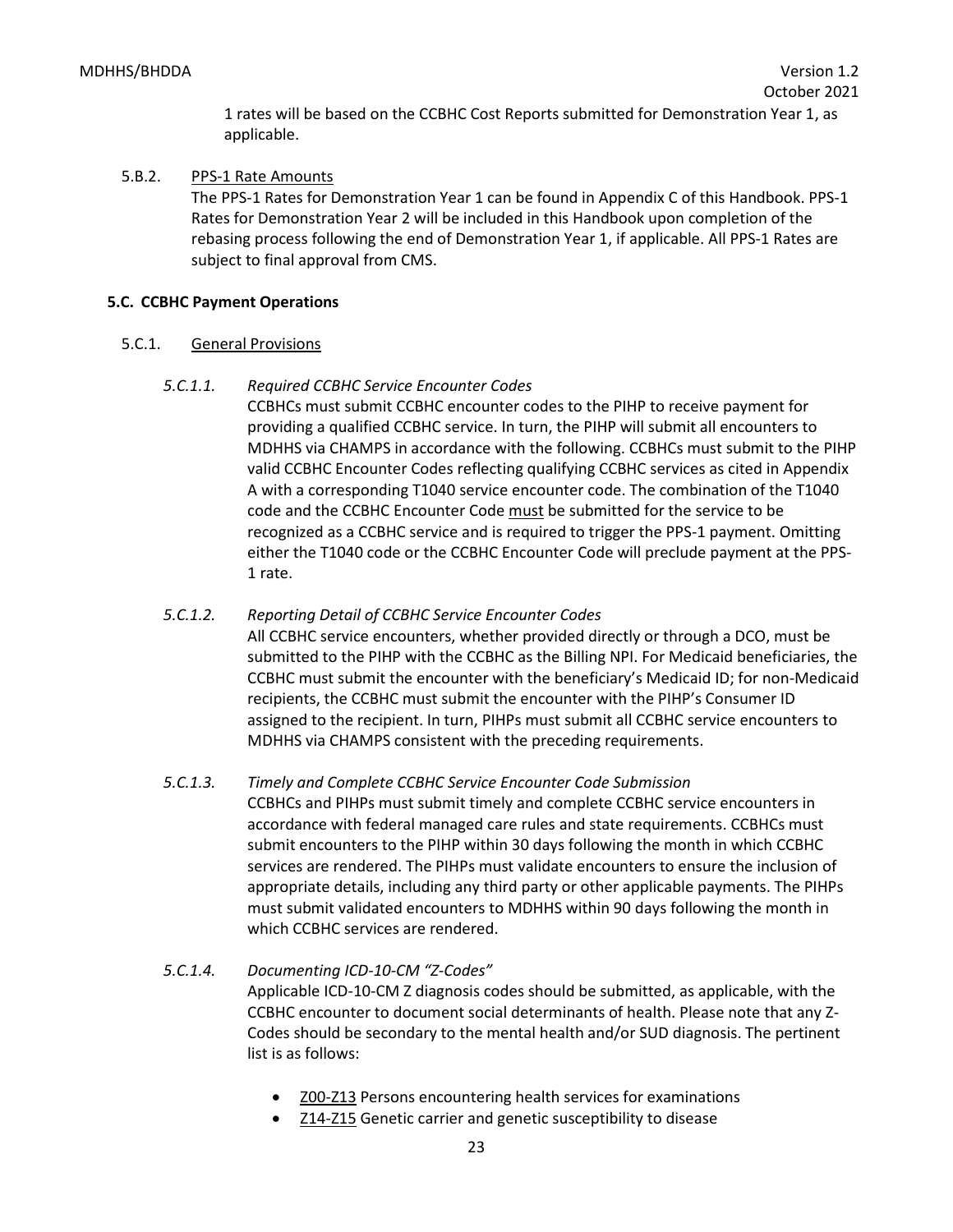- [Z16-Z16](https://www.icd10data.com/ICD10CM/Codes/Z00-Z99/Z16-Z16) Resistance to antimicrobial drugs
- [Z17-Z17](https://www.icd10data.com/ICD10CM/Codes/Z00-Z99/Z17-Z17) Estrogen receptor status
- [Z18-Z18](https://www.icd10data.com/ICD10CM/Codes/Z00-Z99/Z18-Z18) Retained foreign body fragments
- [Z19-Z19](https://www.icd10data.com/ICD10CM/Codes/Z00-Z99/Z19-Z19) Hormone sensitivity malignancy status
- **[Z20-Z29](https://www.icd10data.com/ICD10CM/Codes/Z00-Z99/Z20-Z29)** Persons with potential health hazards related to communicable diseases
- [Z30-Z39](https://www.icd10data.com/ICD10CM/Codes/Z00-Z99/Z30-Z39) Persons encountering health services in circumstances related to reproduction
- [Z40-Z53](https://www.icd10data.com/ICD10CM/Codes/Z00-Z99/Z40-Z53) Encounters for other specific health care
- [Z55-Z65](https://www.icd10data.com/ICD10CM/Codes/Z00-Z99/Z55-Z65) Persons with potential health hazards related to socioeconomic and psychosocial circumstances
- [Z66-Z66](https://www.icd10data.com/ICD10CM/Codes/Z00-Z99/Z66-Z66) Do not resuscitate status
- [Z67-Z67](https://www.icd10data.com/ICD10CM/Codes/Z00-Z99/Z67-Z67) Blood type
- [Z68-Z68](https://www.icd10data.com/ICD10CM/Codes/Z00-Z99/Z68-Z68) Body mass index (BMI)
- [Z69-Z76](https://www.icd10data.com/ICD10CM/Codes/Z00-Z99/Z69-Z76) Persons encountering health services in other circumstances
- [Z77-Z99](https://www.icd10data.com/ICD10CM/Codes/Z00-Z99/Z77-Z99) Persons with potential health hazards related to family and personal history and certain conditions influencing health status

#### *5.C.1.5. Encounter Submission*

The PIHP will use the File Transfer Service (FTS) to submit and retrieve encounter related files electronically with MDHHS. Refer to Section 6: Health Information Technology, of this handbook for additional information relating to FTS.

The PIHP will submit 837 HIPAA Encounter Files through the FTS to MDHHS, and to recognize files that MDHHS returns to your billing agent "mailbox". When submitting CCBHC encounters, you will use Class ID/file number 5476 for encounter files. After submission, you will receive a response in the mailbox via a 999 acknowledgment file. The 999 file does not mean that all encounters submitted were accepted. Once the 5476 file is processed by MDHHS, you will receive a 4950 file, also known as the Encounter Transaction Results Report (ETRR), which will provide details on accepted and rejected encounters.

CCBHCs are encouraged to review the "Electronic Submissions Manual" (ESM) for additional information and instructions relating to submitting data electronically and the FTS. The ESM can be found at [www.michigan.gov/tradingpartners >](http://www.michigan.gov/tradingpartners)> HIPAA - Companion Guides >> Electronic Submissions Manual.

The Data Analysis and Quality Specialist in BHDDA and the Encounter Team will handle all electronic questions related to Encounter file submission and FTS issues for CCBHC organizations. Questions or issues can be directed to the following email addresses: [BerryR3@michigan.gov](mailto:BerryR3@michigan.gov) an[d MDHHSEncounterData@michigan.gov](mailto:MDHHSEncounterData@michigan.gov)

#### 5.C.2. CCBHC Payment Operations for Medicaid Beneficiaries

MDHHS will operationalize the CCBHC payment for Medicaid beneficiaries through the PIHPs by integrating the CCBHC PPS-1 payment into the PIHP capitation rates for qualifying CCBHC services (see Appendix A for a list of CCBHC-eligible services). In turn, MDHHS will require the PIHP to reimburse the CCBHC at the clinic-specific PPS-1 rate or its actuarial equivalent for qualifying CCBHC services (daily visits).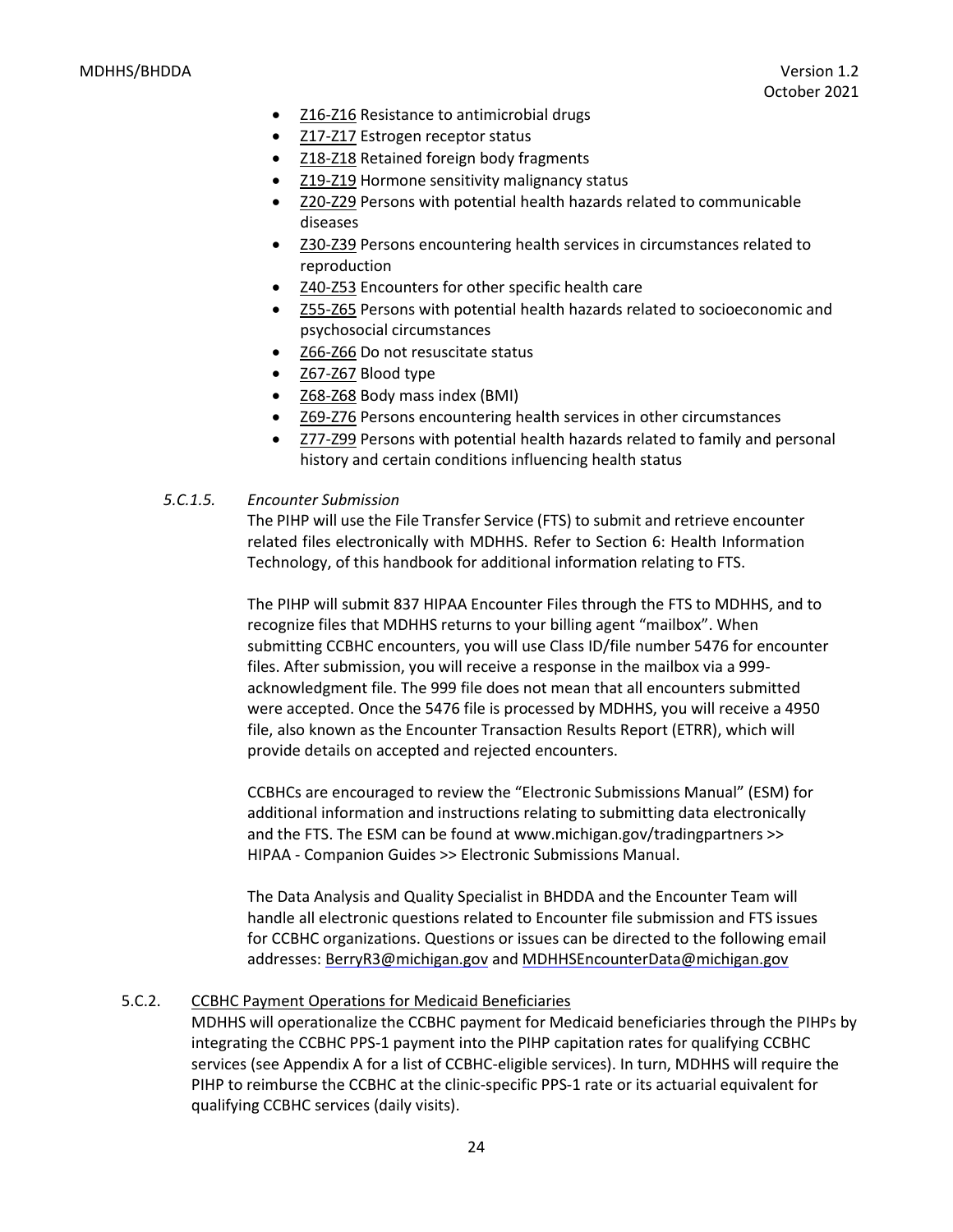#### MDHHS/BHDDA Version 1.2

#### 5.C.2.1. PIHP CCBHC Capitation Payment

MDHHS will integrate the CCBHC PPS-1 payment into the PIHP capitation rates for CCBHC-eligible services (see Appendix A). Because CCBHC services reflect services traditionally provided through the PIHP delivery system, a portion of the CCBHC payment is comprised by the PIHP's "base" capitation. To make whole the PPS-1 rate, MDHHS will prospectively provide PIHPs a "supplemental" CCBHC capitation payment. The supplemental CCBHC capitation payment reflects the difference between the PPS-1 rate and the amount in the PIHP's base capitation based on anticipated utilization of CCBHC services for Medicaid beneficiaries enrolled in the CCBHC benefit plan. MDHHS will also provide an amount for PIHP CCBHC administration and the Quality Based Payment in the supplemental CCBHC capitation payment. The supplemental CCBHC payment is considered non-risk and will be reconciled annually as cited in 5.C.2.1.1. The base CCBHC payment, which reflects the payment that would normally be made to the PIHPs regardless of the CCBHC Demonstration, will be at risk per current policy.

#### *5.C.2.1.1. Annual Reconciliation of Supplemental CCBHC Payments*

On an annual basis, MDHHS will reconcile with the PIHPs the supplemental costs and payments based on actual PPS-1 eligible CCBHC service utilization (which equals CCBHC daily visits \* PPS-1 rate). To assist in the reconciliation process, MDHHS is creating a new module in the Milliman DRIVE Tool for PIHPs to run reports on CCBHC enrollment, issued payments, and adjudicated encounters. MDHHS and the PIHPs will be able to query this data by CCBHC site, discrete service(s) rendered, demographics, Medicaid vs. non-Medicaid, and generate monitoring reports to view actual versus real utilization/costs of CCBHC services.

#### 5.C.2.2. PIHPs to CCBHCs: CCBHC Payment to CCBHC Demonstration Sites

MDHHS requires the PIHP to reimburse a CCBHC at its clinic-specific PPS-1 rate for each qualifying CCBHC service (note: the PPS-1 payment may only be paid once per day per beneficiary/recipient regardless of the number of CCBHC services provided on a given day). PIHPs must reimburse a CCBHC the full PPS-1 payment amount within 60 days following the month in which the service was rendered. CCBHCs must submit to the PIHP valid CCBHC Encounter Codes cited in Appendix A of the CCBHC Handbook with a corresponding T1040 service encounter code.

#### 5.C.2.3. PIHP Payment Schedule for Medicaid Beneficiaries

The enrollment file for enrollments processed each month in the Wavier Support Application (WSA) will be sent to CHAMPS on the 26th of the month for processing. CHAMPS will send the enrollment to the PIHP on the 5093 Waiver Enrollment File on the last day of each month. For illustrative purposes, the July 26<sup>th</sup> WSA enrollment file and 5093 would include:

- Enrollment for newly enrolled beneficiaries added to CCBHC effective August 1.
- Retroactive enrollment for beneficiaries enrolled effective February 1, March 1, April 1, May 1, June 1, or July 1 since June 26.

Payment for CCBHC enrolled Medicaid beneficiaries will be sent on the 5093 Wavier Enrollment File and will be made on the second pay cycle (the Thursday after the  $2<sup>nd</sup>$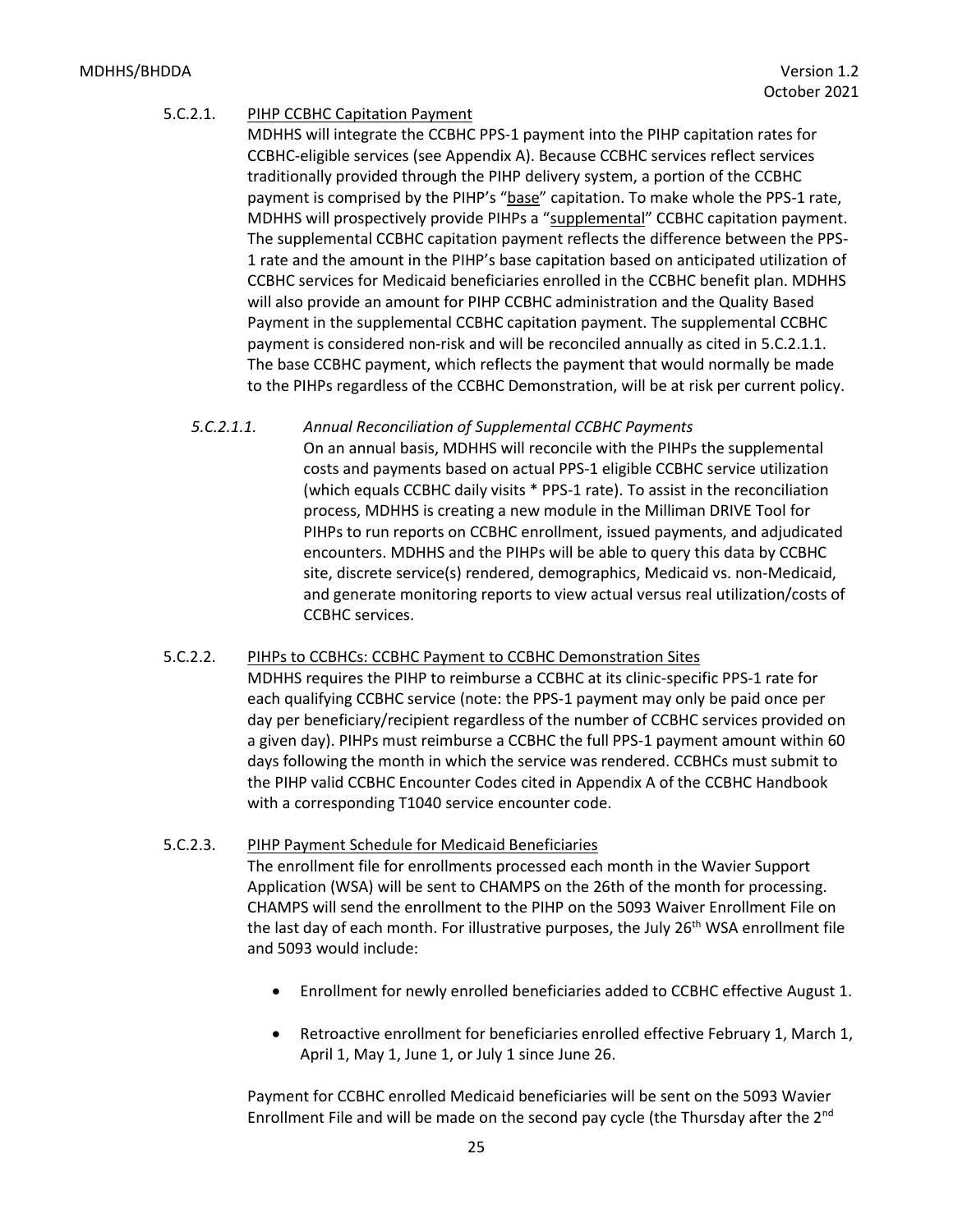Wednesday of the month). The payment will be included with any other scheduled payments associated with the PIHP's tax identification number.

#### 5.C.3. CCBHC Payment Operations for Non-Medicaid CCBHC Recipients

Contingent on available funding, MDHHS will provide payment via the PIHPs to offset the eligible portion of the cost of CCBHCs providing CCBHC services to the non-Medicaid CCBHC recipients. The payment amount will be reconciled annually by calculating each CCBHC's actual non-Medicaid CCBHC-eligible PPS-1 costs (CCBHC daily visits \* PPS-1 rate) less any applicable revenue source as cited in Section 5.C.4. below. The CCBHCs and the PIHPs must ensure all third-party and other applicable revenue sources are exhausted by a CCBHC for a CCBHCeligible service for a non-Medicaid CCBHC recipient. Once the reconciled amount is calculated, MDHHS will issue a one-time payment to the PIHP to distribute to each applicable CCBHC site.

To the extent *prospective* state funds become available, MDHHS will provide funding to the PIHPs to reimburse the CCBHCs for non-Medicaid CCBHC services in accordance with the processes and timelines outlined in this Handbook and any applicable funding agreement terms and conditions. Said reimbursement will be included as revenue offset in the annual reconciliation of non-Medicaid CCBHC service costs.

## 5.C.4. Third-Party Reimbursement/Coordination of Benefits

*For all CCBHC services (daily visits)*, whether provided directly or through a DCO, CCBHCs must first bill any applicable third-party payors, including Medicare, prior to submitting the encounter to the PIHP for CCBHC PPS-1 payment\*. In addition, *for non-Medicaid CCBHC daily visits*, CCBHCs must first use all applicable federal or state grant funding (including but not limited to SAMHSA CCBHC Expansion grant funding) and maximize collection of all other applicable revenue sources such as sliding fee scale payments.

CCBHCs will report all applicable third-party payment/COB/other revenue used for CCBHC services (daily visits) to the PIHP. The PIHP will apply this funding against CCBHC service costs (eligible daily visits \* PPS-1 rate) via CCBHC encounters submitted for both the Medicaid and non-Medicaid CCBHC recipients.

- For *Medicaid beneficiaries*, the PIHP will utilize Medicaid capitation to reimburse the balance of CCBHC service costs less the third-party/COB payments.
- For *non-Medicaid recipients*, the PIHP will, to the extent available, utilize dedicated state funds to reimburse the balance of CCBHC service costs less the thirdparty/COB/other grant and/or revenue source funds.

(\*Note: there are cases where certain third-party payors may not allow the CCBHC to bill on behalf of a DCO; in this case, the DCO must provide any payment received from the third-party payor to the CCBHC.)

# <span id="page-25-0"></span>**5.D. Quality Bonus Payments (QBP)**

MDHHS affords a QBP for CCBHCs meeting CMS-defined quality benchmarks.\* To receive a QBP, a CCBHC must achieve or exceed the threshold for all QBP-eligible measures as specified by CMS. The QBP is based on 5% of the total CCBHC Medicaid Demonstration Year Costs. QBP for Demonstration Year 2 will also be calculated at 5% of total CCBHC Medicaid Demonstration Year Costs but will be based on DY2 Benchmarks (to be defined).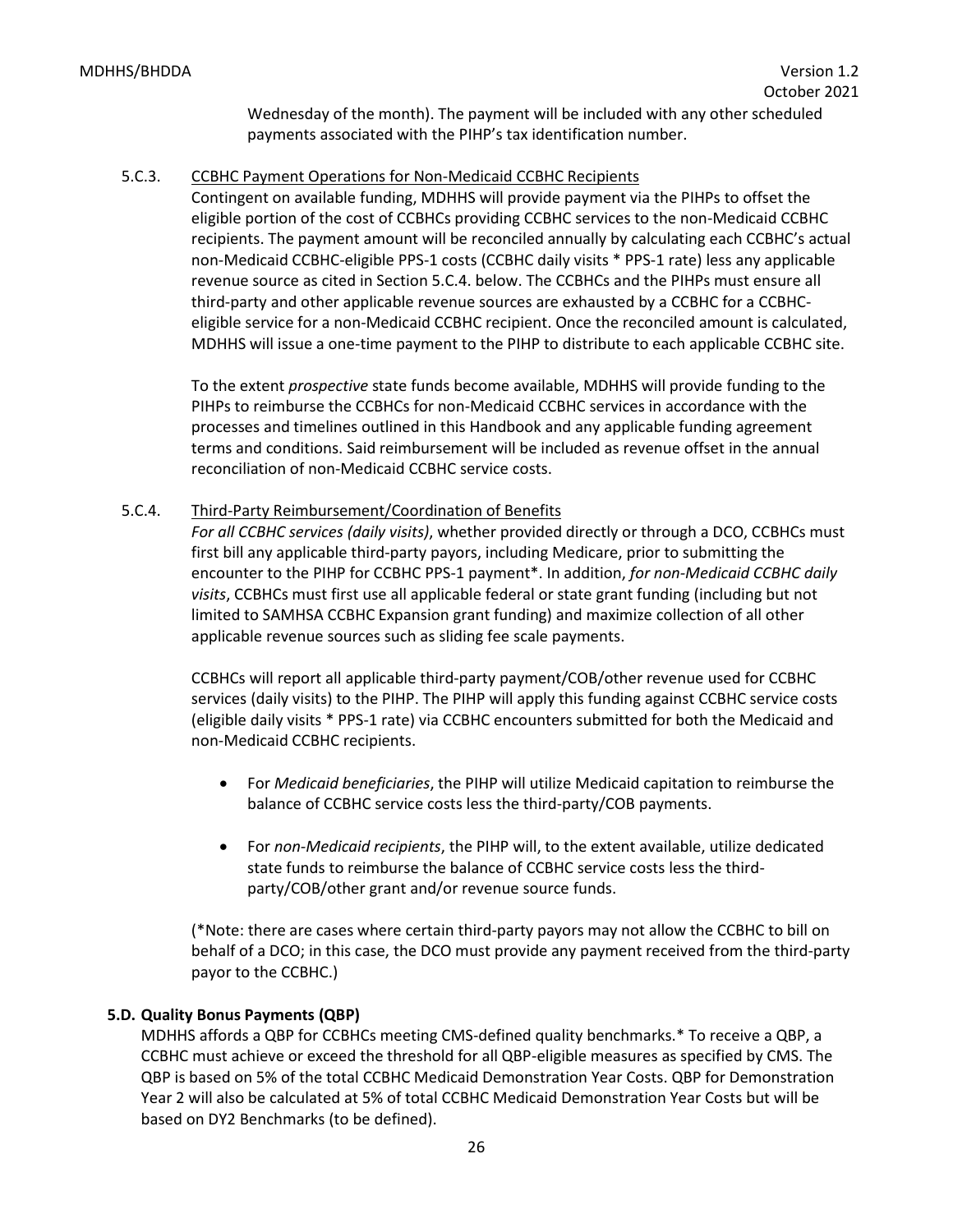(\*Please note: the QBP is only pertinent to Medicaid CCBHC costs and beneficiaries.)

#### 5.D.1. QBP Measures, Measure Stewards, and DY1 Benchmarks

| <b>Performance</b><br><b>Measure</b><br><b>Number</b> | <b>Measure Name and NQF</b><br># (if applicable)                                                                       | <b>Measure</b><br><b>Steward</b> | <b>Benchmark</b>                                                               | <b>Technical</b><br><b>Specification</b><br><b>Document</b><br>(see 5.D.3. for<br>link) | <b>Technical</b><br><b>Specification</b><br><b>Document</b><br><b>Page Number</b> |
|-------------------------------------------------------|------------------------------------------------------------------------------------------------------------------------|----------------------------------|--------------------------------------------------------------------------------|-----------------------------------------------------------------------------------------|-----------------------------------------------------------------------------------|
| 1.                                                    | <b>Child and Adolescent</b><br><b>Major Depressive</b><br>Disorder (MDD): Suicide<br>Risk Assessment (SRA-BH-<br>$C)*$ | AMA-PCPI                         | 23.9%                                                                          | <b>SAMHSA</b><br>Metrics and<br>Quality<br><b>Measures</b><br>(2016)                    | 74                                                                                |
| 2.                                                    | Major Depressive<br>Disorder: Suicide Risk<br>Assessment (SRA-A)*                                                      | AMA-PCPI                         | 12.5%                                                                          | <b>SAMHSA</b><br>Metrics and<br>Quality<br><b>Measures</b><br>(2016)                    | 82                                                                                |
| 3.                                                    | Adherence to<br>Antipsychotic<br><b>Medications for</b><br>Individuals with<br>Schizophrenia (SAA-<br>$AD)^{A*}$       | <b>CMS</b>                       | 58.5%                                                                          | <b>CMS Adult</b><br>Core Set<br>(2021)                                                  | 138                                                                               |
| 4.                                                    | Follow-Up After<br>Hospitalization for<br>Mental Illness, ages 18+<br>(adult) (FUH-AD)^*                               | <b>NCQA</b>                      | 58%                                                                            | <b>CMS Adult</b><br>Core Set<br>(2021)                                                  | 66                                                                                |
| 5.                                                    | Follow-Up After<br>Hospitalization for<br>Mental Illness, ages 6 to<br>17 (child/adolescent)<br>(FUH-CH)^*             | <b>NCQA</b>                      | 70%                                                                            | <b>CMS Child</b><br>Core Set<br>(2021)                                                  | 71                                                                                |
| 6.                                                    | Initiation and<br><b>Engagement of Alcohol</b><br>and Other Drug<br>Dependence Treatment<br>$(IET-BH)^*$               | <b>NCQA</b>                      | $IET-14$<br>(Initiation) -<br>42.5%<br><b>IET-34</b><br>(Engageme<br>nt)-18.5% | <b>SAMHSA</b><br>Metrics and<br>Quality<br><b>Measures</b><br>(2016)                    | 193                                                                               |

^Denotes updated technical specification from the original 2016 measure \*Denotes the measure is both a quality measure AND a quality bonus payment measure

# 5.D.2. QBP Distribution Methodology

*5.D.2.1. Distribution*

CCBHC QBP performance will be evaluated and awarded at the CCBHC site level. Per federal guidance, all performance benchmarks must be met by a CCBHC site for QBP to be awarded. If performance benchmarks are met, MDHHS will provide the QBP payment to the PIHP for distribution to the awarded CCBHC(s).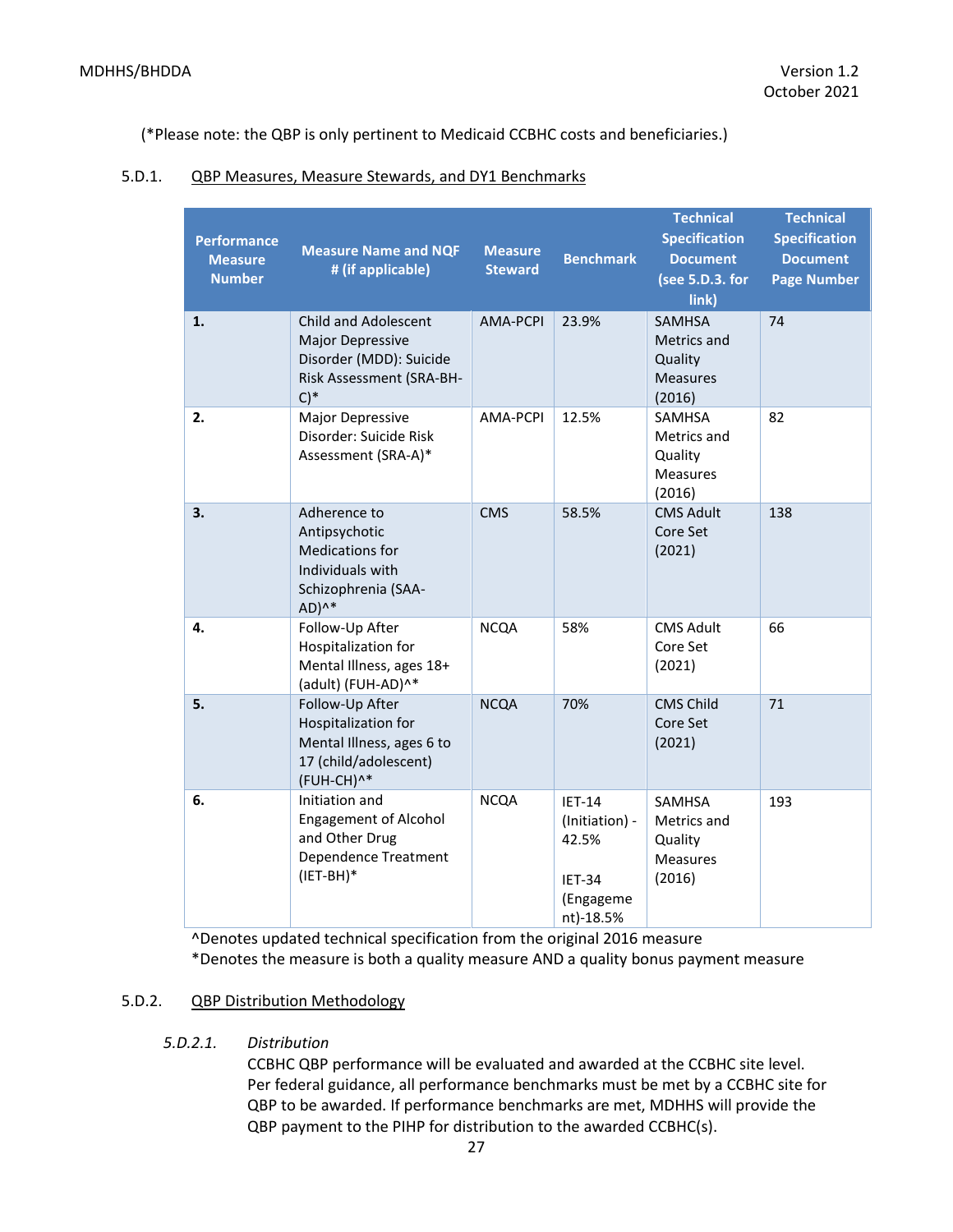#### *5.D.2.2. Timelines*

MDHHS will distribute QBP payments to the PIHP within one year of the end of a Demonstration Year (DY). The PIHP will distribute the QBP to the awarded CCBHC(s) within 60 days of receiving the payment from MDHHS.

## 5.D.3. QBP Technical Specifications

CMS is currently updating the CCBHC Quality Measure Technical Specifications. In the interim, states must report using existing technical specifications cited in the *2016 SAMHSA Metrics and Quality Measures for Behavioral Health Clinics Technical Specifications Manual* or, for select measures, using more current technical specifications cited in the *2021 CMS Adult and Child Core Set Manuals*. Select measures for which technical specification updates have been made are denoted with the  $\wedge$ symbol.

The two technical specification documents encompassing the CCBHC quality measures are as follows:

- [SAMHSA Metrics and Quality Measures for Behavioral Health Clinics Technical](https://www.samhsa.gov/sites/default/files/sites/default/files/tech-specs-for-bhcs.zip)  [Specifications and Resource Manual \(2016\)](https://www.samhsa.gov/sites/default/files/sites/default/files/tech-specs-for-bhcs.zip)
- CMS Medicaid Core Set Technical Specifications and Resource Manual:
	- o [Adult Core Set \(2021\)](https://www.medicaid.gov/medicaid/quality-of-care/downloads/medicaid-adult-core-set-manual.pdf?t=1633046720)
	- o [Child Core Set \(2021\)](https://www.medicaid.gov/medicaid/quality-of-care/downloads/medicaid-and-chip-child-core-set-manual.pdf?t=1633050472)

# <span id="page-27-0"></span>**6. CCBHC and Health Information Technology**

#### <span id="page-27-1"></span>**6.A. BHDDA Customer Relationship Management (CRM) Database**

The BHDDA CRM is the platform in which MiCAL, and other BHDDA business processes are housed. The CRM is a customized technological platform designed to automate and simplify procedures related to the regulatory relationship between BHDDA and its customers (PIHPs, CMHSPs, CCBHCs, SUD entities, Michiganders, etc.). The BHDDA CRM will house the CCBHC certification process for the demonstration. Each CCBHC will have an account and will complete all certification processes using the BHDDA CRM including submitting the CCBHC application and pertinent documents and completing the on-site review process.

Please contact the MiCAL inbox if you need support at [MDHHS-BHDDA-MiCAL@michigan.gov](mailto:MDHHS-BHDDA-MiCAL@michigan.gov)

#### <span id="page-27-2"></span>**6.B. Waiver Support Application (WSA)**

The Waiver Support Application (WSA) is the assignment, maintenance, and management tool for the CCBHC demonstration. The WSA will be used by PIHPs to identify and assign eligible CCBHC recipients to a relevant CCBHC. The CCBHC will be permitted to recommend assignment of a recipient to a CCBHC. WSA will be used for the following:

- Identify eligible CCBHC Medicaid beneficiaries
- Assign eligible Medicaid and Non-Medicaid CCBHC recipients to a CCBHC
- Recommend eligible recipients for CCBHC assignment
- Verify clinical criteria and signed consent to share behavioral health information
- View beneficiary demographics and chronic condition counts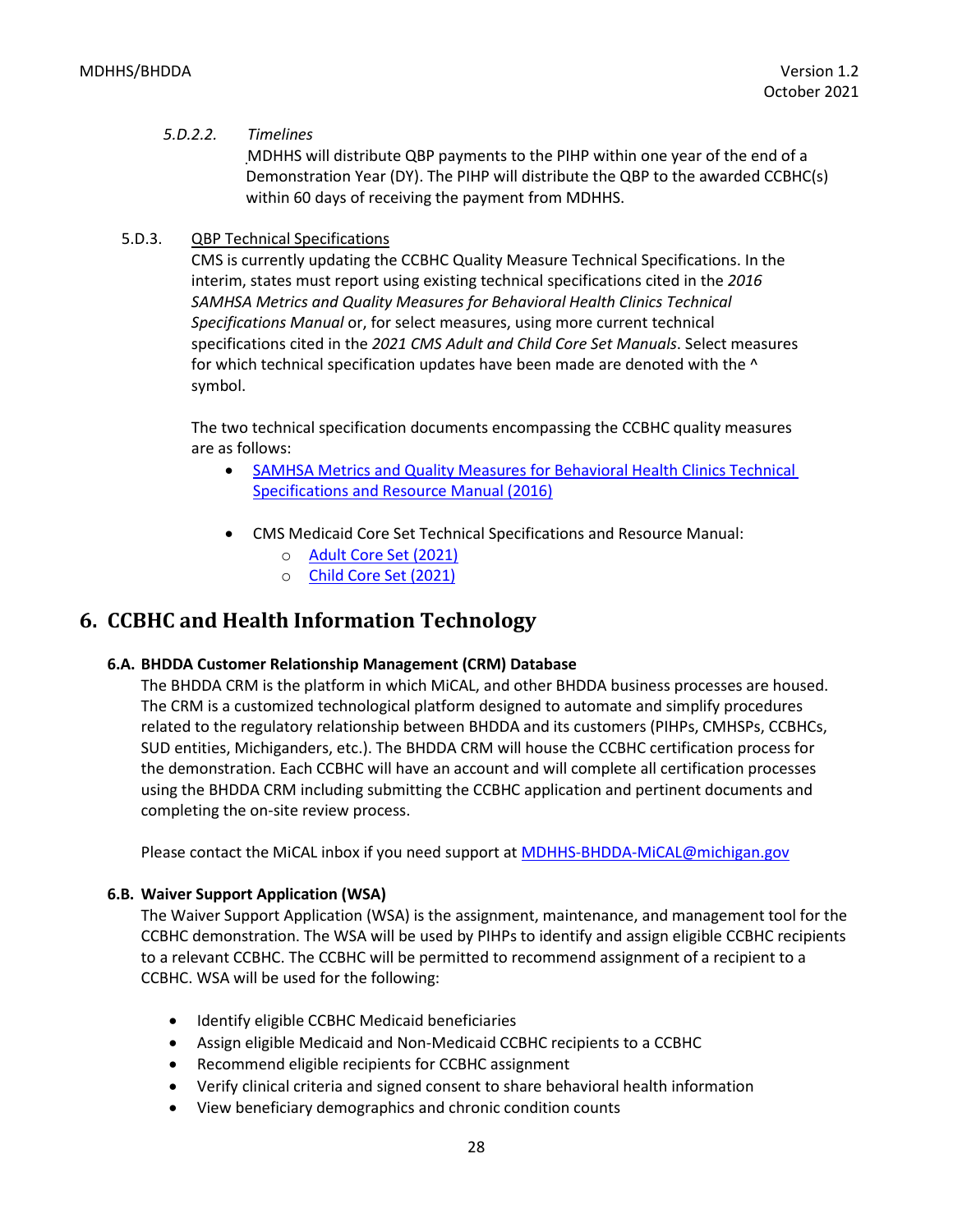- Communicate between the PIHP and CCBHC using comments
- Upload and share documents
- Review reports and develop a CCBHC recipient roster

At the beginning of the demonstration (October 2021) an initial batch of eligible CCBHC recipients will be added to the WSA, both Medicaid and non-Medicaid. PIHPs will have access to all eligible recipients that reside in their region for CCBHC assignment. Every month thereafter, individuals with a qualifying diagnosis will be uploaded to WSA.

Users must request access to WSA through MILogin, please see the WSA User Manual for instructions. Training materials will be housed under the training tab in WSA.

Users will access the WSA through MILogin [\(https://milogintp.michigan.gov\)](https://milogintp.michigan.gov/)

#### <span id="page-28-0"></span>**6.C. CareConnect 360**

CareConnect360 will help HIT-supported care coordination activities for the CCBHC Demonstration. Broadly, it is a statewide care management web portal that provides a comprehensive view of individuals in multiple health care programs and settings based on paid Medicaid claims and encounters. This will allow the PIHP and CCBHCs with access to CareConnect360 the ability to analyze health data spanning different settings of care for people with Medicaid. In turn, this will afford CCBHCs a more robust snapshot of a beneficiary and allow smoother transitions of care. It will also allow the PIHP to make better and faster decisions for the betterment of the beneficiary. Providers will only have access to individuals that are established as patients of record within their practice. Finally, with appropriate consent, CareConnect360 facilitates the sharing of cross-system information, including behavioral health, physical health, and social support services.

Users will access the CareConnect360 through MILogin [\(https://milogintp.michigan.gov\)](https://milogintp.michigan.gov/)

#### <span id="page-28-1"></span>**6.D. File Transfer Service (FTS)**

Michigan's data-submission portal is the File Transfer Service (FTS); however, it has previously been referred to as the Data Exchange Gateway (DEG). Some documents may still reference the (DEG); be aware that a reference to the DEG portal is a reference to the FTS. Billing agents will use the FTS to submit and retrieve files electronically with MDHHS. MDHHS has established an internet connection to the FTS, which is a Secure Sockets Layer connection. This connection is independent of the platform used to transmit data. Every billing agent receives a "mailbox", which is where their files are stored and maintained. Billing agents can access this mailbox to send and retrieve files.

CCBHCs are encouraged to review the "Electronic Submissions Manual" (ESM) for additional information and instructions relating to the FTS. The ESM can be found a[t](http://www.michigan.gov/tradingpartners) [www.michigan.gov/tradingpartners >](http://www.michigan.gov/tradingpartners)> HIPAA - Companion Guides >> Electronic Submissions Manual

Users will access the FTS through MILogin [\(https://milogintp.michigan.gov\)](https://milogintp.michigan.gov/)

# <span id="page-28-2"></span>**7. CCBHC Monitoring and Evaluation**

#### <span id="page-28-3"></span>**7.A. CCBHC Monitoring & Evaluation Requirements**

CMS has defined reporting requirements and guidance for the CCBHC Demonstration. There are two broad sets of requirements – CCBHC Reported Measures and State Reported Measures. A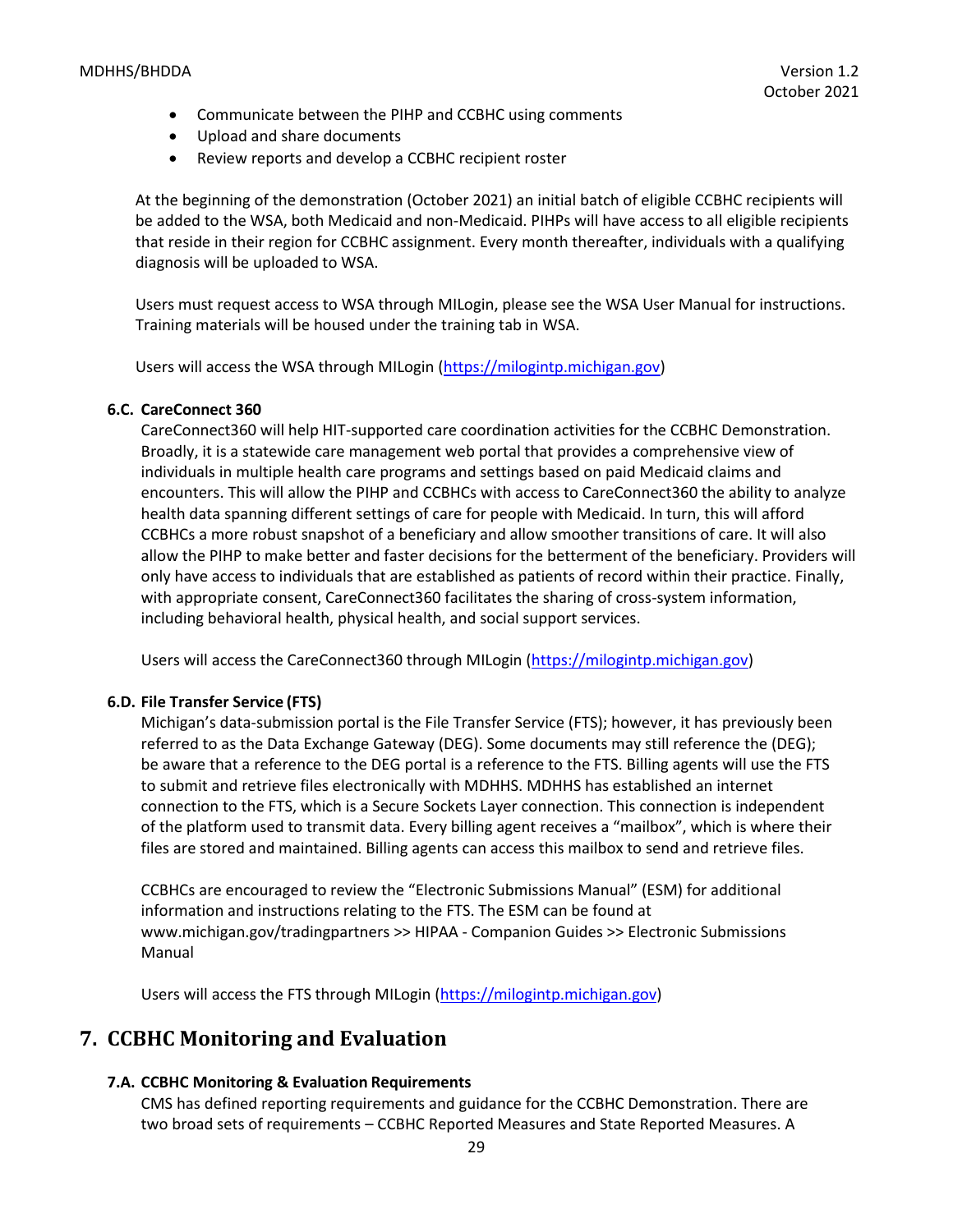state-lead measure is calculated by the state for each CCBHC, usually relying on administrative data. A CCBHC-lead measure is calculated by the CCBHC and sent to the state. The measures are not aggregated by the state. To the extent necessary to fulfill these requirements, providers must agree to share all CCBHC clinical and cost data with MDHHS. It is the goal of MDHHS to utilize administrative data as much as possible to avoid administrative burden on providers. The data will be reported annually by MDHHS to CMS within 12 months of the end of Demonstration Year 1. CCBHCs must report measures to MDHHS within 6 months of the end of Demonstration Year 1.

The specific Core Measures and other federal requirements are laid out below:

| <b>Measure Name</b>                                                                                                                   | <b>Measure</b><br><b>Steward</b> | <b>Technical Specification</b><br><b>Document</b>    | <b>Technical</b><br><b>Specification</b><br>Page<br><b>Number</b> |
|---------------------------------------------------------------------------------------------------------------------------------------|----------------------------------|------------------------------------------------------|-------------------------------------------------------------------|
| Time to Initial Evaluation (I-EVAL)                                                                                                   | <b>SAMHSA</b>                    | <b>SAMHSA Metrics and Quality</b><br>Measures (2016) | 30                                                                |
| <b>Preventive Care and Screening:</b><br><b>Adult Body Mass Index (BMI)</b><br><b>Screening and Follow-Up (BMI-SF)</b>                | <b>CMS</b>                       | <b>SAMHSA Metrics and Quality</b><br>Measures (2016) | 44                                                                |
| <b>Weight Assessment and</b><br><b>Counseling for Nutrition and</b><br><b>Physical Activity for</b><br>Children/Adolescents (WCC-CH)^ | <b>NCQA</b>                      | CMS Child Core Set (2021)                            | 100                                                               |
| <b>Preventive Care &amp; Screening:</b><br><b>Tobacco Use: Screening &amp;</b><br><b>Cessation Intervention (TSC)</b>                 | AMA-PCPI                         | <b>SAMHSA Metrics and Quality</b><br>Measures (2016) | 66                                                                |
| <b>Preventive Care and Screening:</b><br><b>Unhealthy Alcohol Use: Screening</b><br>and Brief Counseling (ASC)                        | AMA-PCPI                         | <b>SAMHSA Metrics and Quality</b><br>Measures (2016) | 69                                                                |
| <b>Child and Adolescent Major</b><br><b>Depressive Disorder (MDD):</b><br><b>Suicide Risk Assessment (SRA-BH-</b><br>$C$ <sup>*</sup> | AMA-PCPI                         | <b>SAMHSA Metrics and Quality</b><br>Measures (2016) | 74                                                                |
| <b>Major Depressive Disorder:</b><br>Suicide Risk Assessment (SRA-A)*                                                                 | AMA-PCPI                         | <b>SAMHSA Metrics and Quality</b><br>Measures (2016) | 82                                                                |
| <b>Screening for Depression and</b><br>Follow-Up Plan: Age 18 and Older<br>(CDF-AD)^                                                  | <b>CMS</b>                       | CMS Adult Core Set (2021)                            | 47                                                                |
| <b>Depression Remission at Twelve</b><br>Months (DEP-REM-12)                                                                          | <b>MNCM</b>                      | <b>SAMHSA Metrics and Quality</b><br>Measures (2016) | 95                                                                |

#### 7.A.1. CCBHC Reported Measures

#### 7.A.2. State Reported Measures

| <b>Measure Name</b>         | <b>Measure</b><br><b>Steward</b> | <b>Technical Specification</b><br><b>Authority and Reference</b> | <b>Technical</b><br>Specification<br>Page<br><b>Number</b> |
|-----------------------------|----------------------------------|------------------------------------------------------------------|------------------------------------------------------------|
| <b>Housing Status (HOU)</b> | <b>SAMHSA</b>                    | <b>SAMHSA Metrics and Quality</b><br>Measures (2016)             | 101                                                        |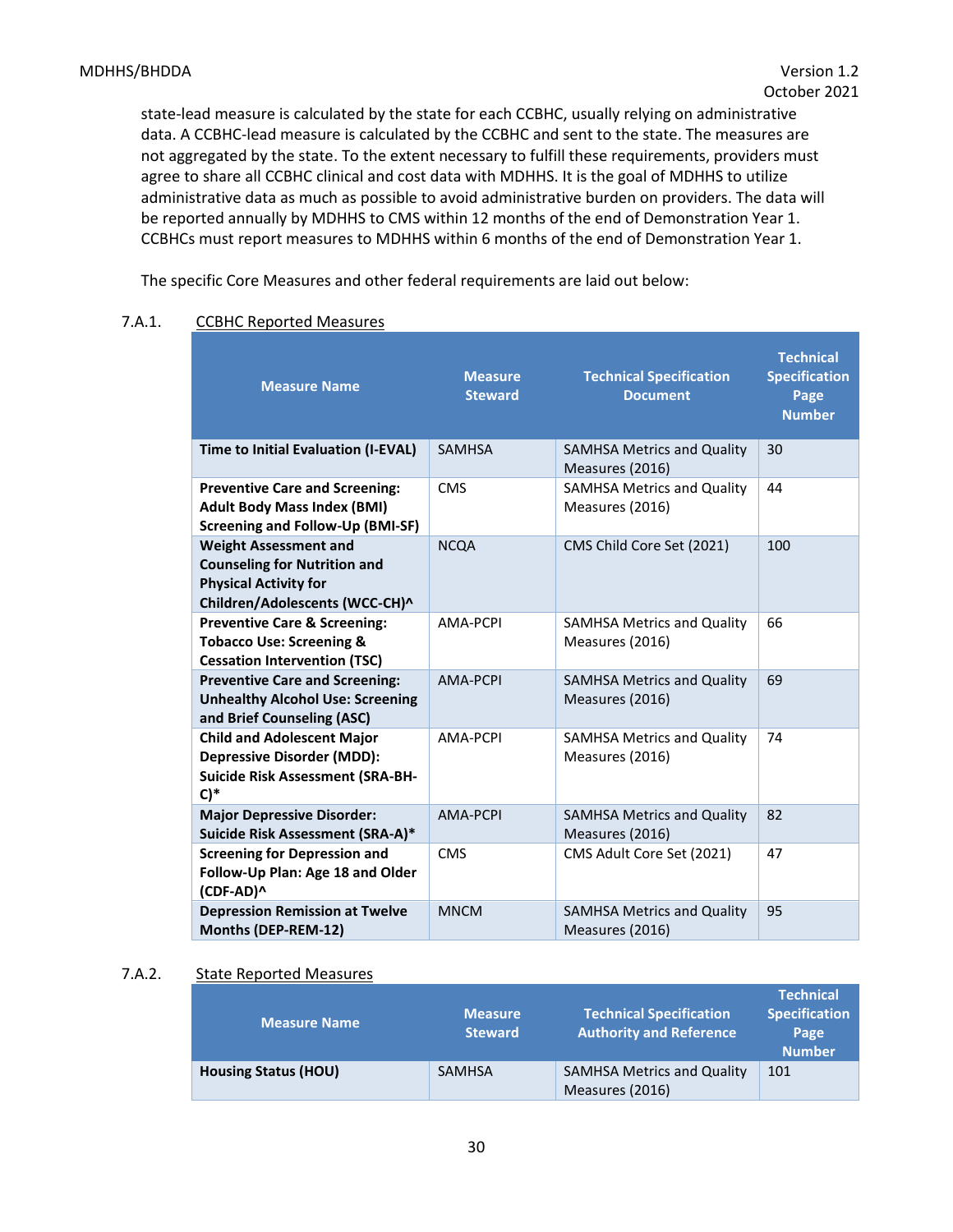| <b>Patient Experience of Care Survey</b><br>(PEC)                                                                                                        | <b>SAMHSA</b> | <b>SAMHSA Metrics and Quality</b><br>Measures (2016) | 109 |
|----------------------------------------------------------------------------------------------------------------------------------------------------------|---------------|------------------------------------------------------|-----|
| <b>Youth/Family Experience of Care</b><br>Survey (Y/FEC)                                                                                                 | SAMHSA        | <b>SAMHSA Metrics and Quality</b><br>Measures (2016) | 111 |
| <b>Follow-Up After Emergency</b><br><b>Department Visit for Mental</b><br>Illness (FUM)                                                                  | <b>NCQA</b>   | <b>SAMHSA Metrics and Quality</b><br>Measures (2016) | 113 |
| <b>Follow-Up After Emergency</b><br><b>Department Visit for Alcohol and</b><br><b>Other Drug Dependence (FUA)</b>                                        | <b>NCQA</b>   | <b>SAMHSA Metrics and Quality</b><br>Measures (2016) | 118 |
| <b>Plan All-Cause Readmission Rate</b><br>(PCR-AD)^                                                                                                      | <b>NCQA</b>   | CMS Adult Core Set (2021)                            | 116 |
| <b>Diabetes Screening for People</b><br>with Schizophrenia or Bipolar<br><b>Disorder who Are Using</b><br><b>Antipsychotic Medications (SSD-</b><br>AD)^ | <b>NCQA</b>   | CMS Adult Core Set (2021)                            | 145 |
| <b>Adherence to Antipsychotic</b><br><b>Medications for Individuals with</b><br>Schizophrenia (SAA-AD)^*                                                 | <b>CMS</b>    | CMS Adult Core Set (2021)                            | 138 |
| <b>Follow-Up After Hospitalization</b><br>for Mental Illness, ages 18+<br>(adult) (FUH-AD)^*                                                             | <b>NCQA</b>   | CMS Adult Core Set (2021)                            | 66  |
| <b>Follow-Up After Hospitalization</b><br>for Mental Illness, ages 6 to 17<br>(child/adolescent) (FUH-CH)^*                                              | <b>NCQA</b>   | CMS Child Core Set (2021)                            | 71  |
| Follow-up care for children<br>prescribed ADHD medication<br>(ADD-CH)^                                                                                   | <b>NCQA</b>   | CMS Child Core Set (2021)                            | 15  |
| <b>Antidepressant Medication</b><br>Management (AMM-AD) ^                                                                                                | <b>NCQA</b>   | CMS Adult Core Set (2021)                            | 14  |
| <b>Initiation and Engagement of</b><br><b>Alcohol and Other Drug</b><br><b>Dependence Treatment (IET-BH)*</b>                                            | <b>NCQA</b>   | <b>SAMHSA Metrics and Quality</b><br>Measures (2016) | 193 |

^Denotes updated technical specification from the original 2016 measure \*Denotes the measure is both a quality measure AND a quality bonus payment measure

#### 7.A.3. CCBHC Metric Specifications

CMS is currently updating the CCBHC Quality Measure Technical Specifications. In the interim, states must report using existing technical specifications cited in the *2016 SAMHSA Metrics and Quality Measures for Behavioral Health Clinics Technical Specifications Manual* or, for select measures, using more current technical specifications cited in the *2021 CMS Adult and Child Core Set Manuals*. Select measures for which technical specification updates have been made are denoted with the  $\wedge$ symbol.

The two technical specification documents encompassing the CCBHC quality measures are as follows:

- [SAMHSA Metrics and Quality Measures for Behavioral Health Clinics Technical](https://www.samhsa.gov/sites/default/files/sites/default/files/tech-specs-for-bhcs.zip)  [Specifications and Resource Manual \(2016\)](https://www.samhsa.gov/sites/default/files/sites/default/files/tech-specs-for-bhcs.zip)
- CMS Medicaid Core Set Technical Specifications and Resource Manual: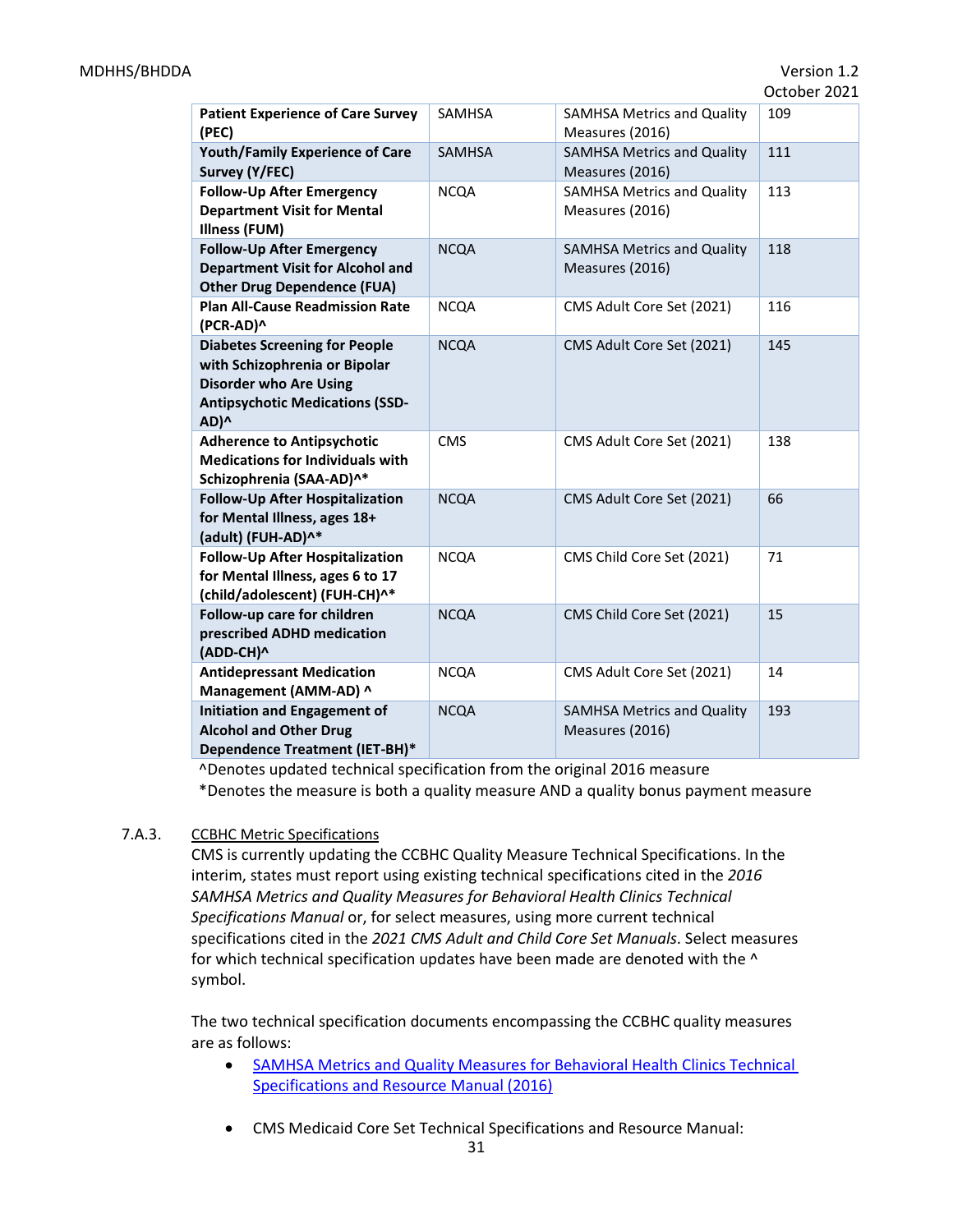- o [Adult Core Set \(2021\)](https://www.medicaid.gov/medicaid/quality-of-care/downloads/medicaid-adult-core-set-manual.pdf?t=1633046720)
- o [Child Core Set \(2021\)](https://www.medicaid.gov/medicaid/quality-of-care/downloads/medicaid-and-chip-child-core-set-manual.pdf?t=1633050472)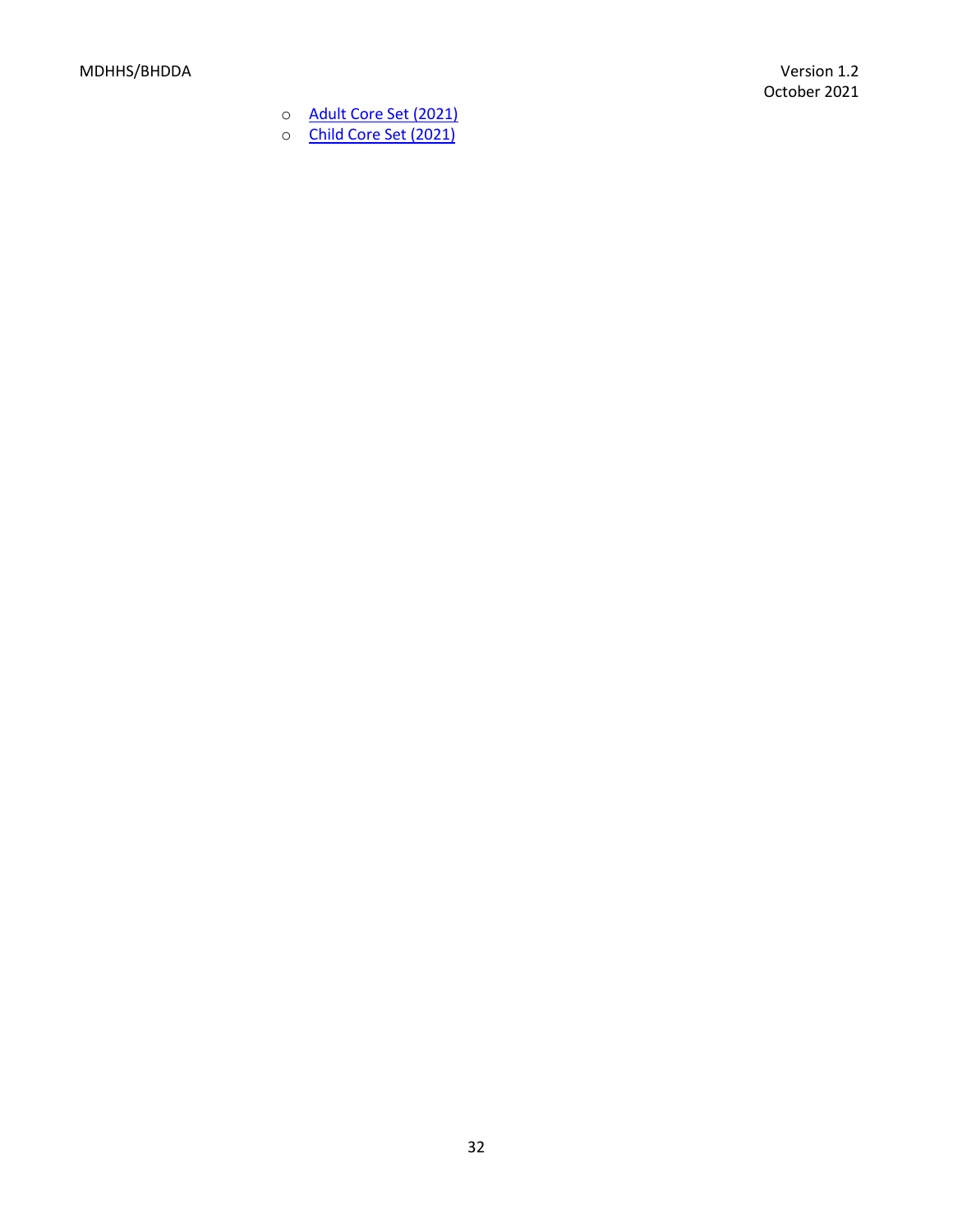# <span id="page-32-0"></span>**8. Appendix A: CCBHC Demonstration Service Encounter Codes**

CMS has issued dedicated 223 demonstration encounter billing codes and a billing code modifier. MDHHS will utilize the T1040 code in conjunction with one of the CCBHC service encounter codes cited in the tables below. CCBHC encounters must be submitted with the T1040 code in addition to one of the proceeding service encounter codes to be counted as a CCBHC Demonstration service.

CCBHC services provided via telemedicine should follow the BHDDA coding requirements and BHDDA Telemedicine Database. These materials can be found hyperlinked at the top of the BHDDA Reporting Requirements website at [https://www.michigan.gov/mdhhs/0,5885,7-339-71550\\_2941\\_38765---,00.html.](https://www.michigan.gov/mdhhs/0,5885,7-339-71550_2941_38765---,00.html)

CCBHC services utilizing modifiers should follow code sets and guidance cited on the BHDDA Reporting Requirements website at [https://www.michigan.gov/mdhhs/0,5885,7-339-71550\\_2941\\_38765---,00.html.](https://www.michigan.gov/mdhhs/0,5885,7-339-71550_2941_38765---,00.html) Once on the site, the applicable materials can be found by clicking the "Encounter Data Integrity Team (EDIT)" ribbon.

**T1040** Medicaid certified community behavioral health clinic services, per diem

#### **Service Category: Crisis Services**

| Code  | <b>Description</b>                                                                                                                                                         |
|-------|----------------------------------------------------------------------------------------------------------------------------------------------------------------------------|
| 90839 | Psychotherapy for crisis, first 60 minutes                                                                                                                                 |
| 90840 | Psychotherapy for crisis; each additional 30 minutes (list<br>separately in addition to code for primary service)                                                          |
| H2011 | Crisis intervention service, per 15 minutes                                                                                                                                |
| S9484 | Crisis intervention mental health services, per hour                                                                                                                       |
| T1023 | Screening to determine the appropriateness of consideration<br>of an individual for participation in a specified program,<br>project, or treatment protocol, per encounter |

#### **Service Category: Screening, Assessment, and Diagnosis, including Risk Assessment**

| Code  | <b>Description</b>                                                                                                                                                                                                                                                                  |
|-------|-------------------------------------------------------------------------------------------------------------------------------------------------------------------------------------------------------------------------------------------------------------------------------------|
| 90791 | Psychiatric diagnostic evaluation                                                                                                                                                                                                                                                   |
| 90792 | Psychiatric diagnostic evaluation with medical services                                                                                                                                                                                                                             |
| 96105 | Assessment of aphasia (includes assessment of expressive and receptive speech and language<br>function, language comprehension, speech production ability, reading, spelling, writing, (e.g., by<br>Boston diagnostic aphasia examination) with interpretation and report, per hour |
| 96110 | Developmental screening                                                                                                                                                                                                                                                             |
| 96112 | Developmental test administration by qualified health care professional with interpretation and<br>report, first 60 minutes                                                                                                                                                         |
| 96113 | Developmental test administration by qualified health care professional with interpretation and<br>report, additional 30 minutes                                                                                                                                                    |
| 96116 | Neurobehavioral status examination by qualified health care professional with interpretation and<br>report, first 60 minutes                                                                                                                                                        |
| 96120 | Neuropsych test admin w/comp                                                                                                                                                                                                                                                        |
| 96121 | Neurobehavioral status examination by qualified health care professional with interpretation and<br>report, additional 60 minutes                                                                                                                                                   |
| 96127 | Brief emotional or behavioral assessment                                                                                                                                                                                                                                            |
| 96130 | Psychological testing evaluation by qualified health care professional, first 60 minutes                                                                                                                                                                                            |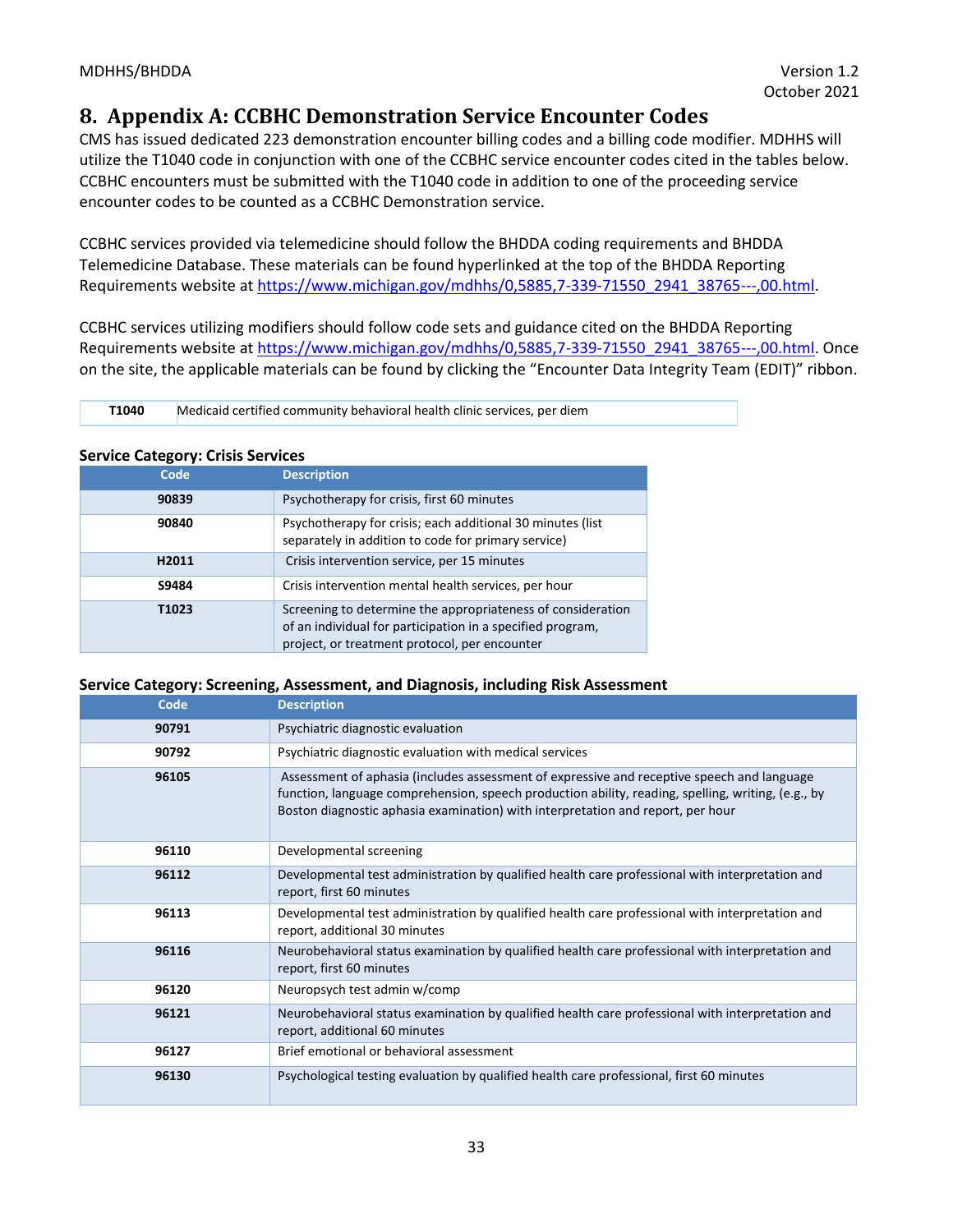#### MDHHS/BHDDA Version 1.2

| 96131<br>Psychological testing evaluation by qualified health care professional, additional 60 minutes<br>Neuropsychological testing evaluation by qualified health care professional, first 60 minutes<br>96132<br>Neuropsychological testing evaluation by qualified health care professional, additional 60 minutes<br>96133<br>96136<br>Psychological or neuropsychological test administration and scoring by qualified health care<br>professional, first 30 minutes<br>Psychological or neuropsychological test administration and scoring by qualified health care<br>96137<br>professional, additional 30 minutes<br>96138<br>Psychological or neuropsychological test administration and scoring by technician, first 30 minutes<br>Psychological or neuropsychological test administration and scoring by technician, additional 30<br>96139<br>minutes<br>96146<br>Psychological or neuropsychological test administration and scoring by single standardized<br>instrument via electronic platform with automated result<br>H0001<br>Alcohol and/or drug assessment<br>H0002<br>Behavioral health screening to determine eligibility for admission to treatment program<br>Mental health assessment, by non-physician<br>H0031<br>H2000*<br>Comprehensive multidisciplinary evaluation<br>Explanation of psychiatric, medical examinations, procedures, and data to other than patient<br>90887*<br>Interactive complexity (list separately in addition to the code for primary procedure)<br>90785 | OLIUDEI ZUZI |
|------------------------------------------------------------------------------------------------------------------------------------------------------------------------------------------------------------------------------------------------------------------------------------------------------------------------------------------------------------------------------------------------------------------------------------------------------------------------------------------------------------------------------------------------------------------------------------------------------------------------------------------------------------------------------------------------------------------------------------------------------------------------------------------------------------------------------------------------------------------------------------------------------------------------------------------------------------------------------------------------------------------------------------------------------------------------------------------------------------------------------------------------------------------------------------------------------------------------------------------------------------------------------------------------------------------------------------------------------------------------------------------------------------------------------------------------------------------------------------------------------------------|--------------|
|                                                                                                                                                                                                                                                                                                                                                                                                                                                                                                                                                                                                                                                                                                                                                                                                                                                                                                                                                                                                                                                                                                                                                                                                                                                                                                                                                                                                                                                                                                                  |              |
|                                                                                                                                                                                                                                                                                                                                                                                                                                                                                                                                                                                                                                                                                                                                                                                                                                                                                                                                                                                                                                                                                                                                                                                                                                                                                                                                                                                                                                                                                                                  |              |
|                                                                                                                                                                                                                                                                                                                                                                                                                                                                                                                                                                                                                                                                                                                                                                                                                                                                                                                                                                                                                                                                                                                                                                                                                                                                                                                                                                                                                                                                                                                  |              |
|                                                                                                                                                                                                                                                                                                                                                                                                                                                                                                                                                                                                                                                                                                                                                                                                                                                                                                                                                                                                                                                                                                                                                                                                                                                                                                                                                                                                                                                                                                                  |              |
|                                                                                                                                                                                                                                                                                                                                                                                                                                                                                                                                                                                                                                                                                                                                                                                                                                                                                                                                                                                                                                                                                                                                                                                                                                                                                                                                                                                                                                                                                                                  |              |
|                                                                                                                                                                                                                                                                                                                                                                                                                                                                                                                                                                                                                                                                                                                                                                                                                                                                                                                                                                                                                                                                                                                                                                                                                                                                                                                                                                                                                                                                                                                  |              |
|                                                                                                                                                                                                                                                                                                                                                                                                                                                                                                                                                                                                                                                                                                                                                                                                                                                                                                                                                                                                                                                                                                                                                                                                                                                                                                                                                                                                                                                                                                                  |              |
|                                                                                                                                                                                                                                                                                                                                                                                                                                                                                                                                                                                                                                                                                                                                                                                                                                                                                                                                                                                                                                                                                                                                                                                                                                                                                                                                                                                                                                                                                                                  |              |
|                                                                                                                                                                                                                                                                                                                                                                                                                                                                                                                                                                                                                                                                                                                                                                                                                                                                                                                                                                                                                                                                                                                                                                                                                                                                                                                                                                                                                                                                                                                  |              |
|                                                                                                                                                                                                                                                                                                                                                                                                                                                                                                                                                                                                                                                                                                                                                                                                                                                                                                                                                                                                                                                                                                                                                                                                                                                                                                                                                                                                                                                                                                                  |              |
|                                                                                                                                                                                                                                                                                                                                                                                                                                                                                                                                                                                                                                                                                                                                                                                                                                                                                                                                                                                                                                                                                                                                                                                                                                                                                                                                                                                                                                                                                                                  |              |
|                                                                                                                                                                                                                                                                                                                                                                                                                                                                                                                                                                                                                                                                                                                                                                                                                                                                                                                                                                                                                                                                                                                                                                                                                                                                                                                                                                                                                                                                                                                  |              |
|                                                                                                                                                                                                                                                                                                                                                                                                                                                                                                                                                                                                                                                                                                                                                                                                                                                                                                                                                                                                                                                                                                                                                                                                                                                                                                                                                                                                                                                                                                                  |              |
|                                                                                                                                                                                                                                                                                                                                                                                                                                                                                                                                                                                                                                                                                                                                                                                                                                                                                                                                                                                                                                                                                                                                                                                                                                                                                                                                                                                                                                                                                                                  |              |

# **Service Category: Treatment Planning**

| Code   | <b>Description</b>                                                                           |
|--------|----------------------------------------------------------------------------------------------|
| H0032  | Mental health service plan development by non-physician                                      |
| 90887* | Explanation of psychiatric, medical examinations, procedures, and data to other than patient |
| H2000* | Comprehensive multidisciplinary evaluation                                                   |

# **Service Category: Outpatient Mental Health and Substance Use Services**

| Code  | <b>Description</b>                                                 |
|-------|--------------------------------------------------------------------|
| 90832 | Psychotherapy, 30 minutes                                          |
| 90833 | Psychotherapy, 30 minutes                                          |
| 90834 | Psychotherapy, 45 minutes                                          |
| 90836 | Psychotherapy, 45 minutes                                          |
| 90837 | Psychotherapy, 60 minutes                                          |
| 90838 | Psychotherapy, 60 minutes                                          |
| 90846 | Family psychotherapy, 50 minutes                                   |
| 90847 | Family psychotherapy including patient, 50 minutes                 |
| 90849 | Multiple-family group psychotherapy                                |
| 90853 | Group psychotherapy (other than of a multiple-family group)        |
| 99201 | New patient office or other outpatient visit, typically 10 minutes |
| 99202 | New patient office or other outpatient visit, typically 20 minutes |
| 99203 | New patient office or other outpatient visit, typically 30 minutes |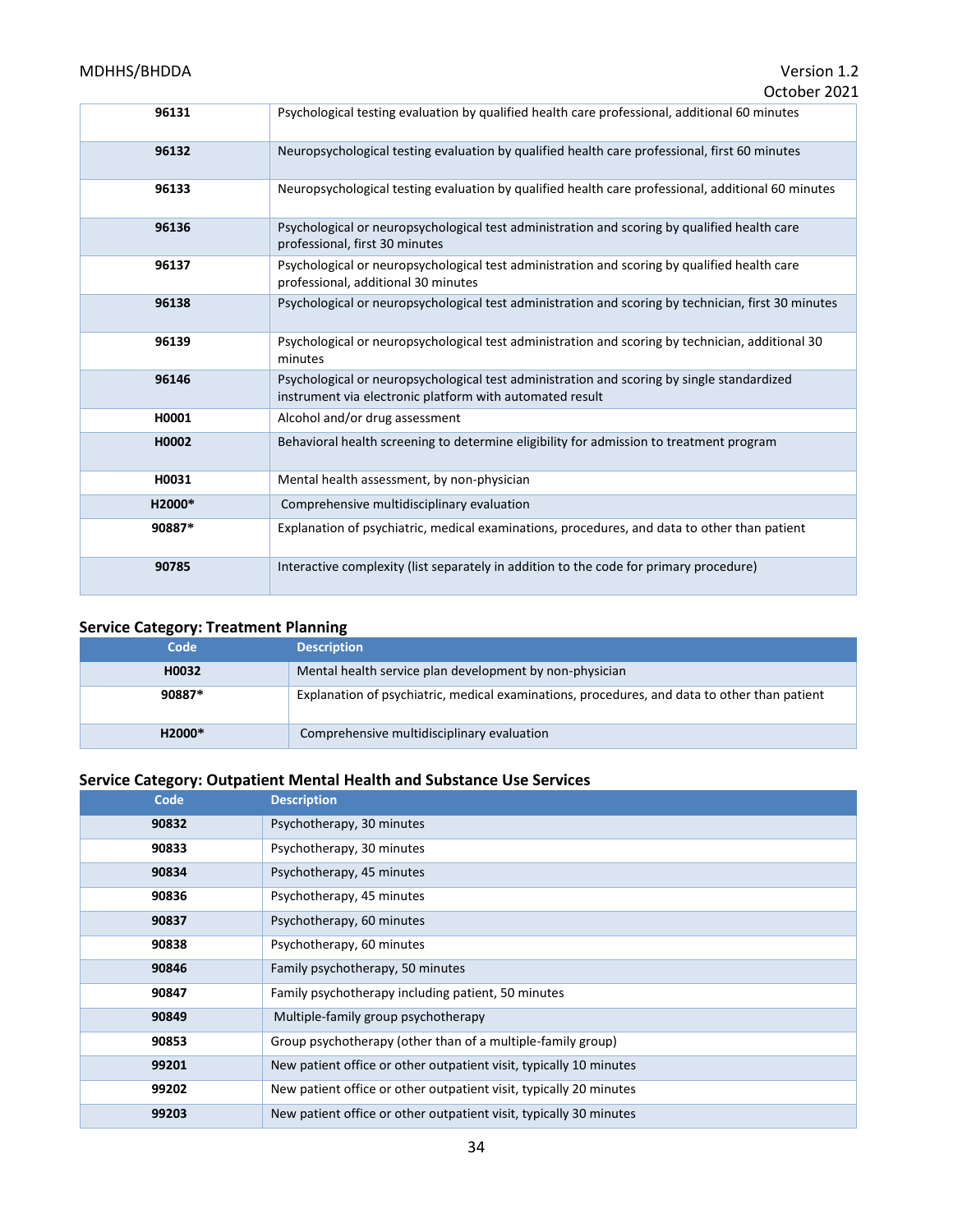# MDHHS/BHDDA Version 1.2

|                   | OLIUDEI ZUZI                                                                                                                                                                                                                                                                          |
|-------------------|---------------------------------------------------------------------------------------------------------------------------------------------------------------------------------------------------------------------------------------------------------------------------------------|
| 99204             | New patient office or other outpatient visit, typically 45 minutes                                                                                                                                                                                                                    |
| 99205             | New patient office or other outpatient visit, typically 60 minutes                                                                                                                                                                                                                    |
| 99211             | Established patient office or other outpatient visit, typically 5 minutes                                                                                                                                                                                                             |
| 99212             | Established patient office or other outpatient visit, typically 10 minutes                                                                                                                                                                                                            |
| 99213             | Established patient office or other outpatient visit, typically 15 minutes                                                                                                                                                                                                            |
| 99214             | Established patient office or other outpatient, visit typically 25 minutes                                                                                                                                                                                                            |
| 99215             | Established patient office or other outpatient, visit typically 40 minutes                                                                                                                                                                                                            |
| 99341             | New patient home visit, typically 20 minutes                                                                                                                                                                                                                                          |
| 99342             | New patient home visit, typically 30 minutes                                                                                                                                                                                                                                          |
| 99343             | New patient home visit, typically 45 minutes                                                                                                                                                                                                                                          |
| 99344             | New patient home visit, typically 60 minutes                                                                                                                                                                                                                                          |
| 99345             | New patient home visit, typically 75 minutes                                                                                                                                                                                                                                          |
| 99347             | Established patient home visit, typically 15 minutes                                                                                                                                                                                                                                  |
| 99348             | Established patient home visit, typically 25 minutes                                                                                                                                                                                                                                  |
| 99349             | Established patient home visit, typically 40 minutes                                                                                                                                                                                                                                  |
| 99350             | Established patient home visit, typically 60 minutes                                                                                                                                                                                                                                  |
| H0004             | Behavioral health counseling and therapy, per 15 minutes (SUD)                                                                                                                                                                                                                        |
| H0005             | Alcohol and/or drug services; group counseling by a clinician                                                                                                                                                                                                                         |
| H0012             | Alcohol and/or drug services; sub-acute detoxification (residential addiction program<br>outpatient) ASAM WM-3.2                                                                                                                                                                      |
| H0014             | Alcohol and/or drug services; ambulatory detoxification<br>ASAM WM-1                                                                                                                                                                                                                  |
| H0015             | Alcohol and/or drug services; intensive outpatient (treatment program that operates at least 3<br>hours/day and at least 3 days/week and is based on an individualized treatment plan), including<br>assessment, counseling; crisis intervention, and activity therapies or education |
| H0020             | Alcohol and/or drug services; methadone administration and/or service (provision of the drug by a<br>licensed program)                                                                                                                                                                |
| H0022             | Alcohol and/or drug intervention service (planned facilitation)                                                                                                                                                                                                                       |
| H0025             | Behavioral health prevention education service (delivery of services with target population to affect<br>knowledge, attitude and/or behavior)                                                                                                                                         |
| <b>H0033</b>      | Oral Medication Administration, direct observation.                                                                                                                                                                                                                                   |
| H0034             | Medication training and support, per 15 minutes                                                                                                                                                                                                                                       |
| H0036             | Community psychiatric supportive treatment, face-to-face, per 15 minutes                                                                                                                                                                                                              |
| H0050             | Alcohol and/or drug services, brief intervention, per 15 minutes                                                                                                                                                                                                                      |
| H2010             | Comprehensive medication services, per 15 minutes                                                                                                                                                                                                                                     |
| H2019             | Therapeutic behavioral services, per 15 minutes (DBT)                                                                                                                                                                                                                                 |
| H2021             | Community-based wrap-around services, per 15 minutes                                                                                                                                                                                                                                  |
| T <sub>1027</sub> | Family training and counseling for child development, per 15 minutes                                                                                                                                                                                                                  |
| H0039*            | Assertive community treatment, face-to-face, per 15 minutes                                                                                                                                                                                                                           |

#### **Service Category: Outpatient Clinic Primary Care Screening and Monitoring**

**Code Description**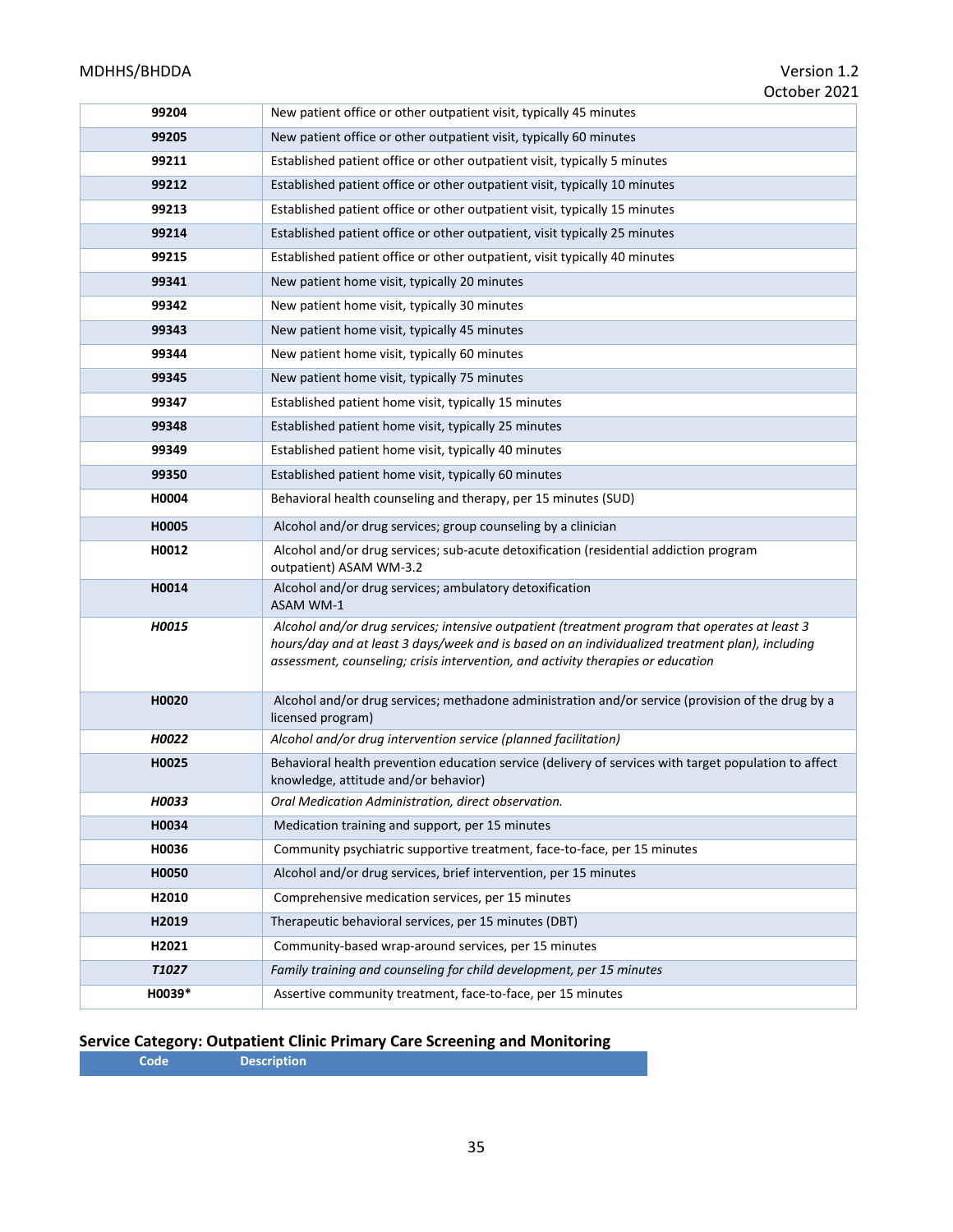| 99381 | Initial comprehensive preventive medicine evaluation and<br>management of an individual including an age and gender<br>appropriate history, examination, counseling/anticipatory<br>guidance/risk factor reduction interventions, and the ordering of<br>laboratory/diagnostic procedures, new patient; infant (age younger<br>than 1 year) |
|-------|---------------------------------------------------------------------------------------------------------------------------------------------------------------------------------------------------------------------------------------------------------------------------------------------------------------------------------------------|
| 99382 | Initial new patient preventive medicine evaluation, age 1 through 4<br>years                                                                                                                                                                                                                                                                |
| 99383 | Initial new patient preventive medicine evaluation, age 5 through 11<br>years                                                                                                                                                                                                                                                               |
| 99384 | Initial new patient preventive medicine evaluation, age 12 through 17<br>years                                                                                                                                                                                                                                                              |
| 99385 | Initial comprehensive preventive medicine evaluation and<br>management of an individual including an age and gender<br>appropriate history, examination, counseling/anticipatory<br>guidance/risk factor reduction interventions, and the ordering of<br>laboratory/diagnostic procedures, new patient; 18-39 years                         |
| 99386 | Initial comprehensive preventive medicine evaluation and<br>management of an individual including an age and gender<br>appropriate history, examination, counseling/anticipatory<br>guidance/risk factor reduction interventions, and the ordering of<br>laboratory/diagnostic procedures, new patient; 40-64 years                         |
| 99387 | Initial new patient preventive medicine evaluation, age 65 years and<br>older                                                                                                                                                                                                                                                               |
| 99391 | Established patient periodic preventive medicine examination infant<br>younger than 1 year                                                                                                                                                                                                                                                  |
| 99392 | Established patient periodic preventive medicine examination, age 1<br>through 4 years                                                                                                                                                                                                                                                      |
| 99393 | Established patient periodic preventive medicine examination, age 5<br>through 11 years                                                                                                                                                                                                                                                     |
| 99394 | Established patient periodic preventive medicine examination, age 12<br>through 17 years                                                                                                                                                                                                                                                    |
| 99395 | Established patient periodic preventive medicine examination age 18-<br>39 years                                                                                                                                                                                                                                                            |
| 99396 | Established patient periodic preventive medicine examination age 40-<br>64 years                                                                                                                                                                                                                                                            |
| 99397 | Established patient periodic preventive medicine examination, age 65<br>vears and older                                                                                                                                                                                                                                                     |

# **Service Category: Targeted Case Management**

| Code              | <b>Description</b>                        |
|-------------------|-------------------------------------------|
| T <sub>1017</sub> | Targeted case management, each 15 minutes |

# **Service Category: Psychiatric Rehabilitation**

| Code              | <b>Description</b>                                                                                                                                                                                           |
|-------------------|--------------------------------------------------------------------------------------------------------------------------------------------------------------------------------------------------------------|
| $G0176*$          | Activity therapy, such as music, dance, art or play<br>therapies not for recreation, related to the care and<br>treatment of patient's disabling mental health<br>problems, per session (45 minutes or more) |
| $G0177*$          | Training and educational services related to the care<br>and treatment of patient's disabling mental health<br>problems per session (45 minutes or more)                                                     |
| H <sub>2023</sub> | Supported employment, per 15 minutes                                                                                                                                                                         |
| H <sub>2030</sub> | Mental health clubhouse services, per 15 minutes                                                                                                                                                             |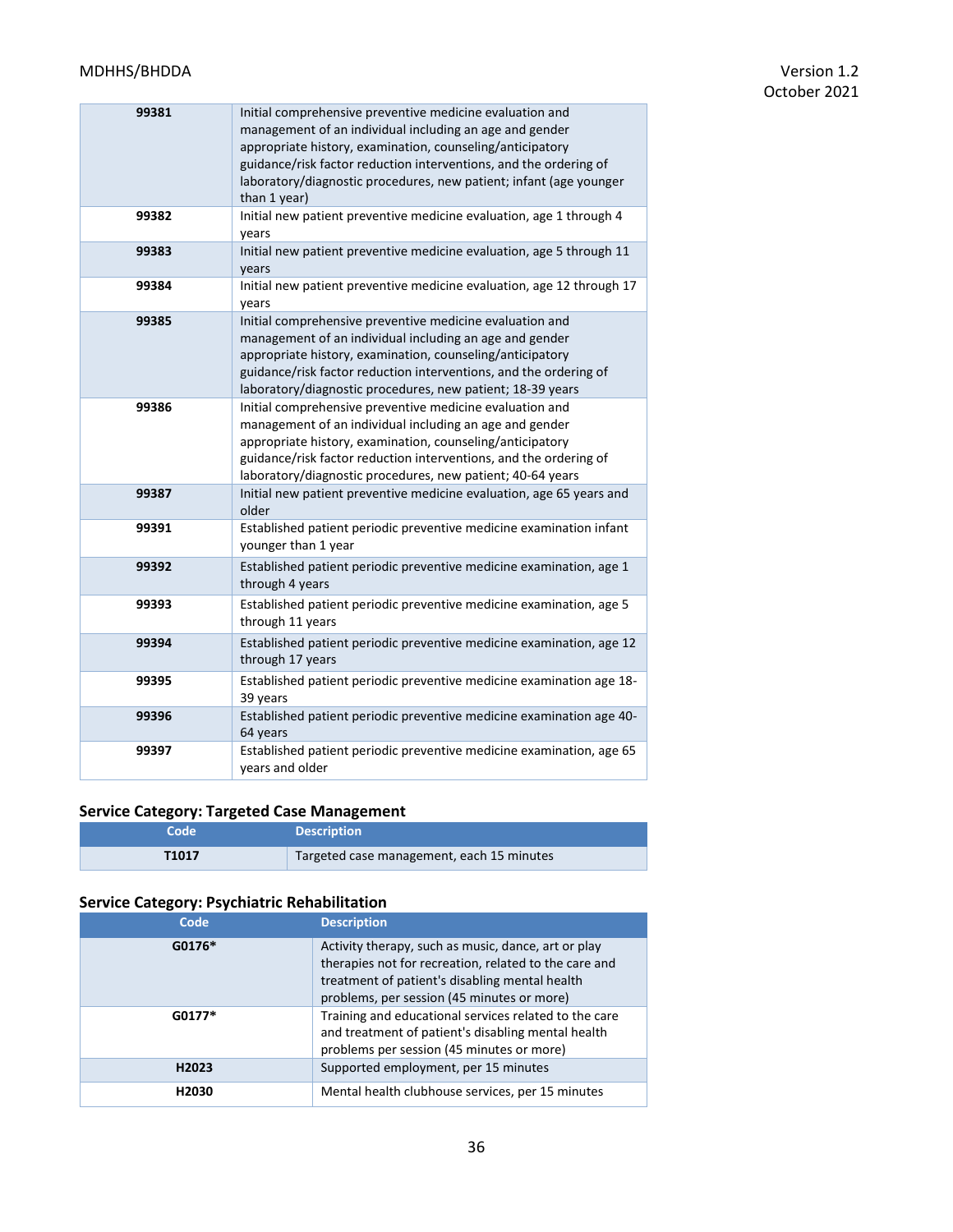## MDHHS/BHDDA Version 1.2

| $H0039*$ | Assertive community treatment, face-to-face, per 15 |
|----------|-----------------------------------------------------|
|          | minutes                                             |

## **Service Category: Peer/Family Support**

| Code              | <b>Description</b>                                                                      |
|-------------------|-----------------------------------------------------------------------------------------|
| H0023             | Behavioral health outreach service (planned approach to reach<br>a targeted population) |
| H0038             | Self-help/peer services, per 15 minutes                                                 |
| H0045             | Respite care services, not in the home, per diem                                        |
| H2014             | Skills training and development, per 15 minutes                                         |
| H <sub>2027</sub> | Psychoeducational service, per 15 minutes                                               |
| S5110             | Home care training, family; per 15 minutes                                              |
| S5111             | Home care training, family; per session                                                 |
| T1005             | Respite care services, up to 15 minutes                                                 |
| <b>T1012</b>      | Alcohol and/or substance abuse services, skills development                             |

\*Code included in multiple service categories.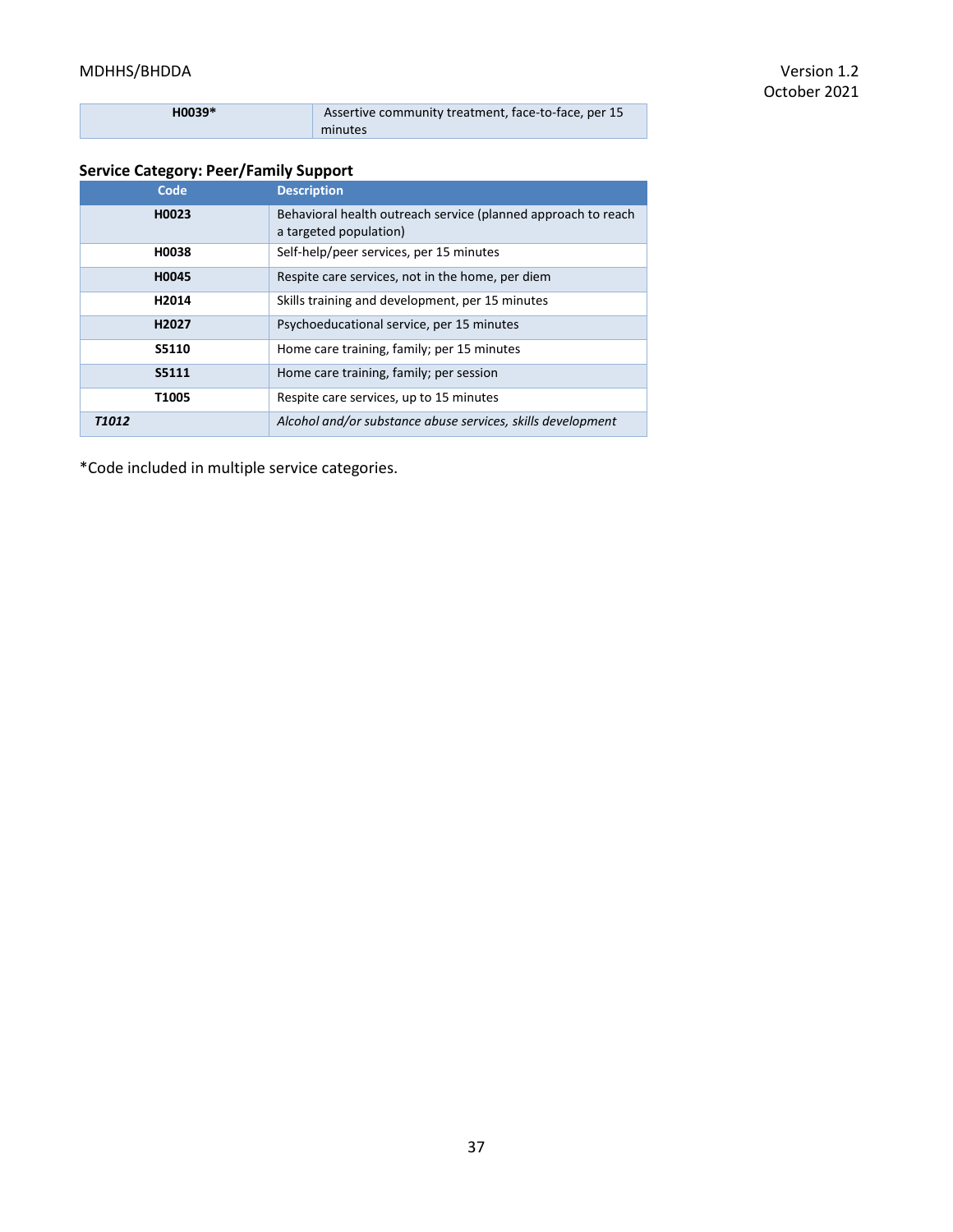# **9. Appendix B: List of CCBHC-eligible ICD-10 Diagnosis Codes**

- Any individual with a mental health and/or substance use disorder diagnosis, including:
	- o Any mental health disorder, including all codes in the following ranges:
		- **ED1-F09:** Mental disorders due to known physiological conditions
		- **E20-F29:** Schizophrenia, schizotypal, delusional, and other non-mood psychotic disorders
		- **E30-F39:** Mood [affective] disorders
		- **E40-F48:** Anxiety, dissociative, stress-related, somatoform and other nonpsychotic mental disorders
		- **E50-F59:** Behavioral syndromes associated with physiological disturbances and physical factors
		- [F60-F69:](https://www.icd10data.com/ICD10CM/Codes/F01-F99/F60-F69) Disorders of adult personality and behavior
		- **EPU-F98:** Behavioral and emotional disorders with onset usually occurring in childhood and adolescence
		- **[F99-F99:](https://www.icd10data.com/ICD10CM/Codes/F01-F99/F99-F99) Unspecified mental disorder**
	- o Any substance use disorder, including all codes in the following ranges:
		- **E10-F19:** Mental and behavioral disorders due to psychoactive substance use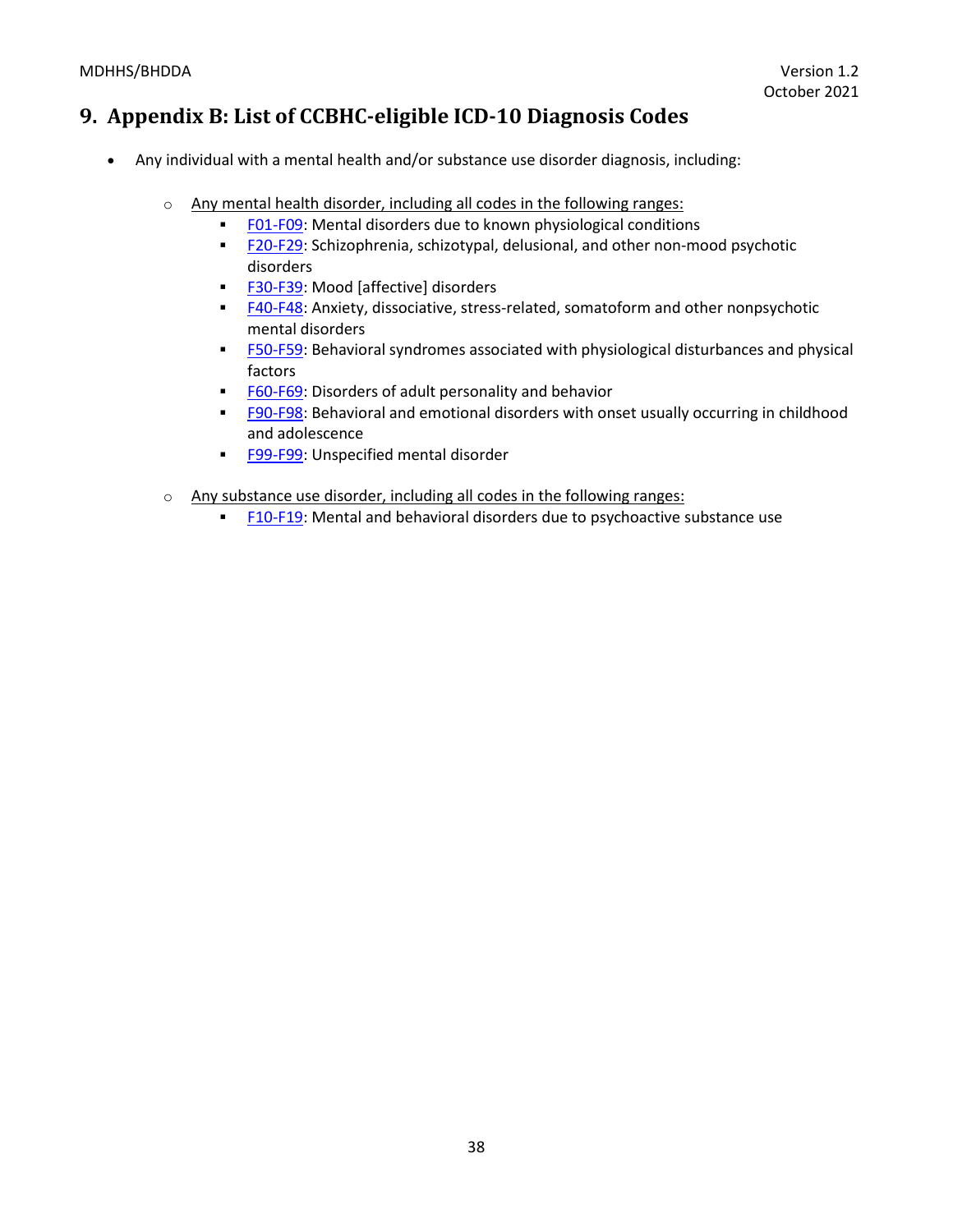# **10. Appendix C: Michigan's SAMHSA Expansion Grantees**

| <b>SAMHSA Expansion Grant Recipients, August 2021</b><br>*Also, a CMS CCBHC Demonstration Site |  |  |  |
|------------------------------------------------------------------------------------------------|--|--|--|
| Allegan County Community Mental Health Services                                                |  |  |  |
| Alternative Community Living, Inc. dba Hope Network New Passages                               |  |  |  |
| Barry County Community Mental Health Authority                                                 |  |  |  |
| Berrien Mental Health Authority dba Riverwood Center                                           |  |  |  |
| Branch County Community Mental Health Authority dba Pines Behavioral Health                    |  |  |  |
|                                                                                                |  |  |  |
| Community Care Services (Wayne Co)                                                             |  |  |  |
| Clinton-Eaton-Ingham (CEI) Community Mental Health Authority*                                  |  |  |  |
| Community Network Services, Inc. (Oakland Co)*                                                 |  |  |  |
| Detroit Recovery Project, Inc (Wayne Co)                                                       |  |  |  |
| Detroit Rescue Mission Ministries (Wayne Co)                                                   |  |  |  |
| Development Centers Inc. (Wayne Co)                                                            |  |  |  |
| Easter Seals Michigan, Inc. (Oakland Co)*                                                      |  |  |  |
| Elmhurst Homes, Inc. (Wayne Co)                                                                |  |  |  |
| Faith Hope and Love Outreach Center (Wayne)                                                    |  |  |  |
| Genesee Health System                                                                          |  |  |  |
| HealthWest (Muskegon Co)*                                                                      |  |  |  |
| Hegira Programs, Inc. (Wayne Co)                                                               |  |  |  |
| Integrated Services of Kalamazoo*                                                              |  |  |  |
| Judson Center, Inc. (Macomb Co)                                                                |  |  |  |
| LifeWays Community Mental Health (Jackson, Hillsdale Co)                                       |  |  |  |
| Macomb County Community Mental Health*                                                         |  |  |  |
| Neighborhood Service Organization (Wayne)                                                      |  |  |  |
| Network180 (Kent Co)                                                                           |  |  |  |
| Northeast Guidance Center (Wayne)                                                              |  |  |  |
| <b>Ottawa County Community Mental Health</b>                                                   |  |  |  |
| Saginaw County Community Mental Health Authority*                                              |  |  |  |
| Southwest Counseling Solutions (Wayne)                                                         |  |  |  |
| St. Clair County Community Mental Health Authority*                                            |  |  |  |
| Summit Pointe (Calhoun Co)                                                                     |  |  |  |
| Team Mental Health Services (Wayne Co)                                                         |  |  |  |
| The Guidance Center (Wayne Co)*                                                                |  |  |  |
| Washtenaw County Community Mental Health Center*                                               |  |  |  |
| West Michigan Community Mental Health System (Lake, Mason, Oceana Co)*                         |  |  |  |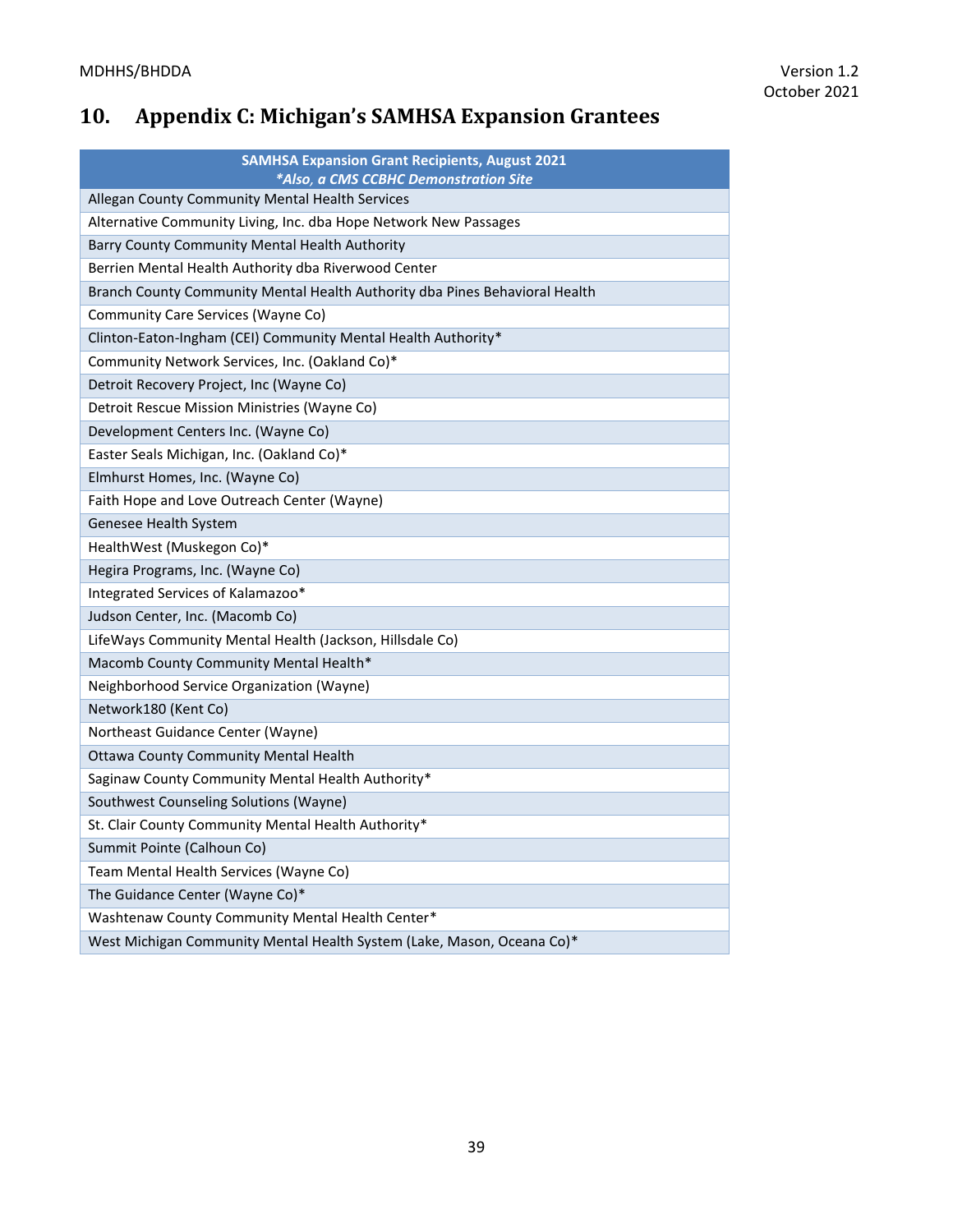# **11. Appendix D: Demonstration Year 1 PPS-1 Rates by CCBHC**

| <b>CCBHC Demonstration Site</b> | <b>PIHP</b> | <b>FY22 PPS-1 Rate</b> |
|---------------------------------|-------------|------------------------|
| <b>CEI</b>                      | Region 5    | \$<br>373.07           |
| <b>CNS</b>                      | Region 8    | \$<br>342.23           |
| <b>Easter Seals</b>             | Region 8    | \$<br>327.63           |
| <b>HealthWest</b>               | Region 3    | \$<br>383.02           |
| Kalamazoo                       | Region 4    | \$<br>445.73           |
| <b>Macomb</b>                   | Region 9    | \$<br>388.01           |
| <b>Right Door</b>               | Region 5    | \$<br>384.14           |
| <b>SCCMHA</b>                   | Region 5    | \$<br>432.16           |
| <b>St Clair</b>                 | Region 10   | \$<br>332.37           |
| St Joseph                       | Region 4    | \$<br>292.62           |
| <b>TGC</b>                      | Region 7    | \$<br>478.53           |
| Washtenaw                       | Region 6    | \$<br>281.33           |
| <b>West MI</b>                  | Region 3    | \$<br>357.85           |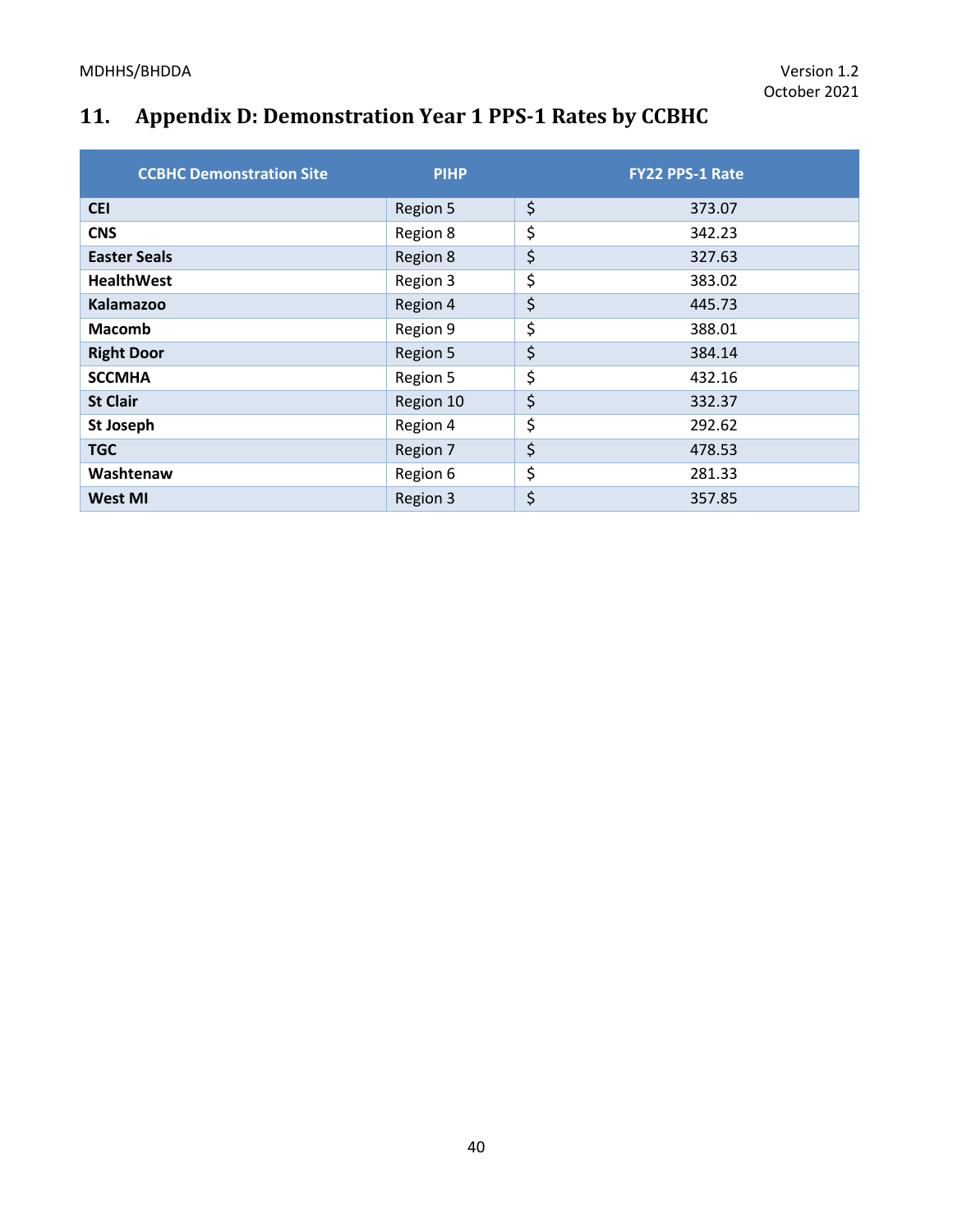# **12. Appendix E: Demonstration Year 1 PPS-1 Rates by PIHP Region (Weighted Average less PIHP Admin and QBP)**

| <b>PIHP</b>      | <b>Weighted FY22 PPS-1 Rate (less</b><br><b>PIHP Admin and QBP)</b> |        |  |
|------------------|---------------------------------------------------------------------|--------|--|
| <b>Region 3</b>  | \$                                                                  | 372.94 |  |
| <b>Region 4</b>  | \$                                                                  | 389.77 |  |
| <b>Region 5</b>  | \$                                                                  | 384.88 |  |
| <b>Region 6</b>  | \$                                                                  | 281.33 |  |
| <b>Region 7</b>  | \$                                                                  | 478.53 |  |
| <b>Region 8</b>  | \$                                                                  | 333.47 |  |
| <b>Region 9</b>  | \$                                                                  | 388.01 |  |
| <b>Region 10</b> | \$                                                                  | 321.89 |  |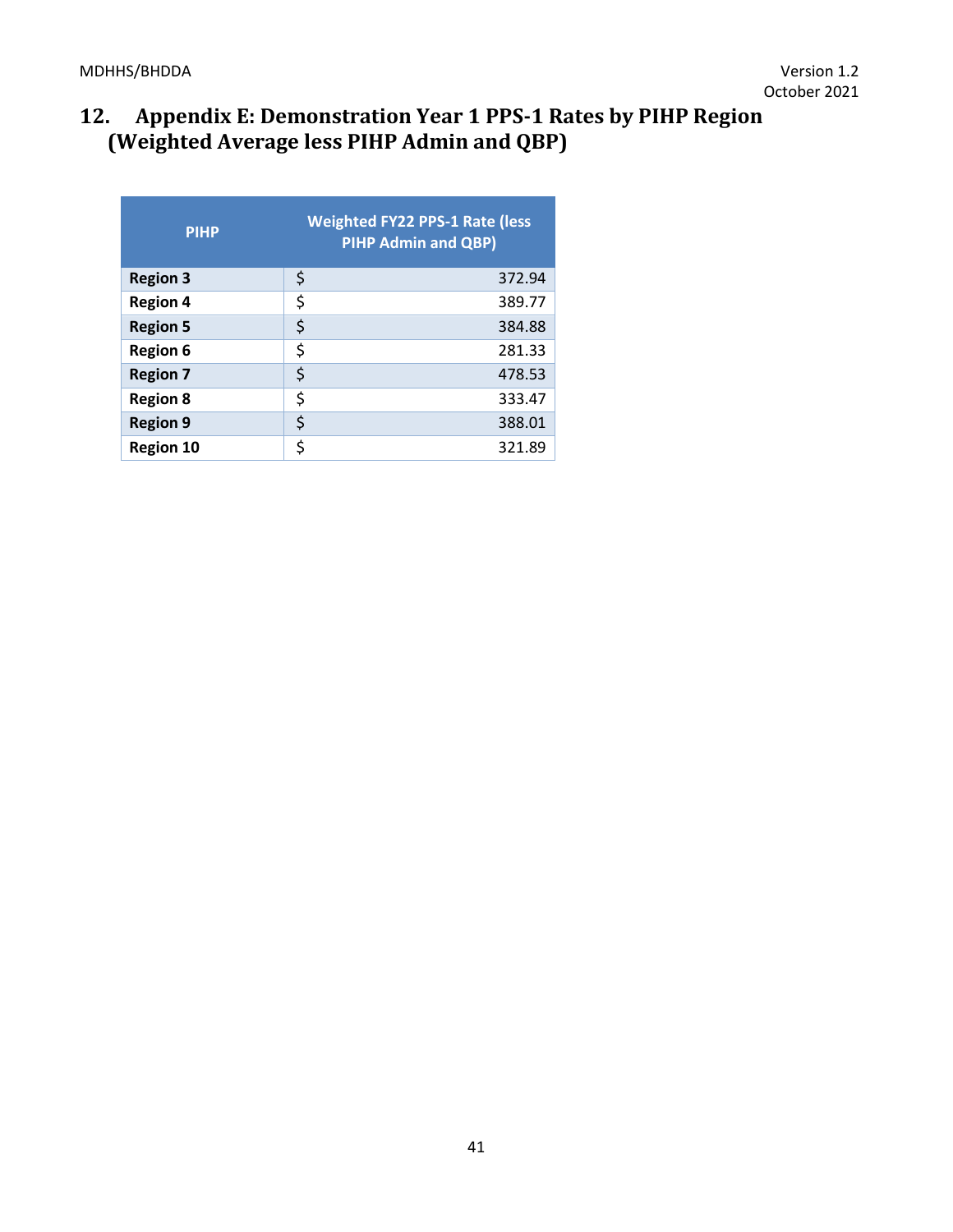## **13. Appendix F: MI CCBHC Certification Criteria—Program Requirements**

## **13.A. Program Requirement #1: Staffing**

#### **13.A.1. General Staffing Requirements**

#### 13.A.1.1. Needs Assessment

As part of the process leading to certification, the CCBHC will prepare an assessment of the needs of the target consumer population and a staffing plan for prospective CCBHCs. The needs assessment will include cultural, linguistic and treatment needs. The needs assessment is performed prior to certification of the CCBHCs to inform staffing and services. After certification, the CCBHC will update the needs assessment and the staffing plan, including both consumer and family/caregiver input, at least every three years.

The statewide needs assessment, performed prior to the demonstration period, will inform the overall direction and goals of all participating CCBHCs, but will not replace site-specific needs assessments.

A written staffing plan should correspond to the needs identified in the needs assessment. If a CCBHC plans on utilizing DCOs, the staffing plan should include DCO capacity and describe how DCO staff will assist in meeting CCBHC service requirements.

CMHSPs automatically meet needs assessment requirement per compliance with the Michigan Mental Health Code 330.1226(a), R 330.2035, and corresponding CMHSP Certification, which requires a CMHSP board to annually prepare a written assessment of community needs.

CCBHCs that are not CMHSPs should incorporate the following into their annual needs assessment for consistency:

- A description of the population served, including demographic information, geographic descriptions, economic data, and estimates of the types and extent of significant health and social problems. CCBHCs should consider the expanded population eligible for CCBHC services.
- A description of the human service systems serving the population.
- Estimates of the types and extent of mental health-related problems, including social indicator data, characteristics of caseloads of mental health-related agencies, and observations by service agencies.
- An assessment of existing services dealing with the estimated mental healthrelated programs, including an evaluation of the degree to which the services match the estimated problems.
- A projection of the type and amount of mental health services required to adequately serve the comprehensive mental health needs of the client population, including a description of the methods and data used to project need.

13.A.1.2. Staffing Plan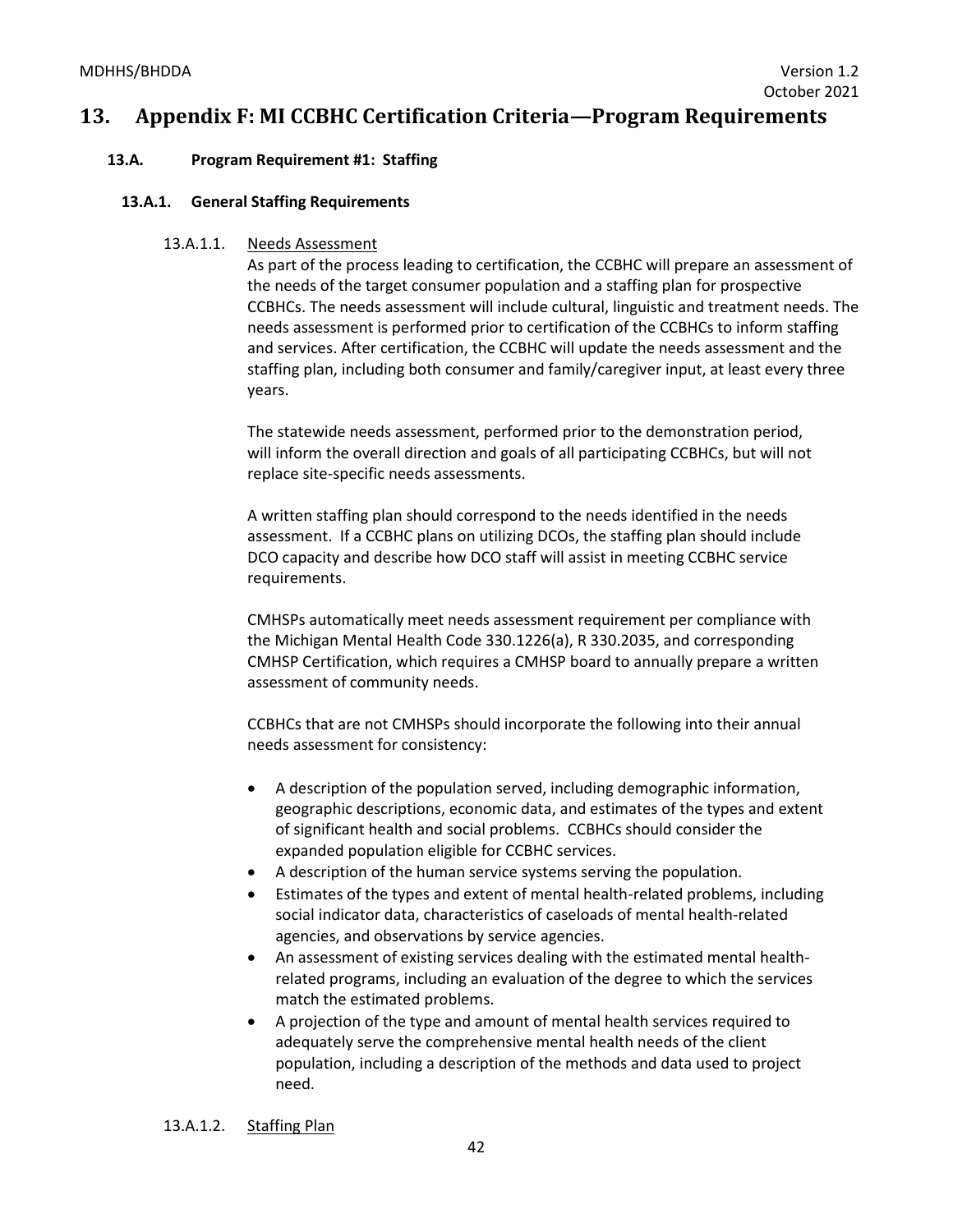The staff (both clinical and non-clinical) is appropriate for serving the consumer population in terms of size and composition and providing the types of services the CCBHC is required to and proposes to offer. The staffing must consider the following at minimum:

- The staffing plan should correspond to the population needs identified in the annual needs assessment.
- Staffing plans can consider both CCBHC and DCO capacity.
- CCBHCs providing intensive outpatient services for veterans must also meet the requirements described in Handbook Section 13.D.11 (SAMHSA Criteria 4.K).

## **13.A.2. Management**

The Chief Executive Officer (CEO) of the CCBHC maintains a fully staffed management team as appropriate for the size and needs of the clinic as determined by the current needs assessment and staffing plan. The management team will include, at a minimum, CEO or Executive Director/Project Director and a Medical Director.

CMHSPs automatically meet management requirements per compliance with the Michigan Mental Health Code 330.1230 and 330.1231.

## 13.A.2.1. Provisions relative to the Medical Director include:

- The Medical Director must be a psychiatrist and will ensure the medical component of care and the integration of behavioral health (including addictions) and primary care are facilitated. The Medical Director does not have to be a full-time employee of the CCBHC. Depending on the size of the CCBHC, the CEO/Executive Director/Project Director and the Medical Director positions can be held by the same person.
- If a CCBHC is unable, after reasonable and consistent efforts to employ or contract with a psychiatrist as Medical Director because of a HRSA-defined and documented behavioral health professional shortage, the CCBHC may request a waiver from MDHHS to utilize alternative providers. The waiver will be time-limited and the CCBHC should continue to pursue hiring or contracting with a psychiatrist for the Medical Director position.
	- $\circ$  In this situation, SAMHSA recommends that psychiatric consultation will be obtained on the medical component of care and the integration of behavioral health and primary care, and a medically trained behavioral health care provider with appropriate education and licensure with prescriptive authority in psychopharmacology who can prescribe and manage medications independently pursuant to state law will serve as the Medical Director.

## 13.A.3. **Liability/Malpractice Insurance**

The CCBHC must maintain liability/malpractice insurance adequate for the staffing and scope of services provided. CCBHCs are responsible for verifying DCOs also maintain appropriate liability/malpractice insurance. Please note that CMHSPs automatically meet liability/malpractice insurance requirement per compliance with CMHSP Certification R330.2808 Fiscal Management.

## **13.A.4. Licensure and Credentialing of Providers**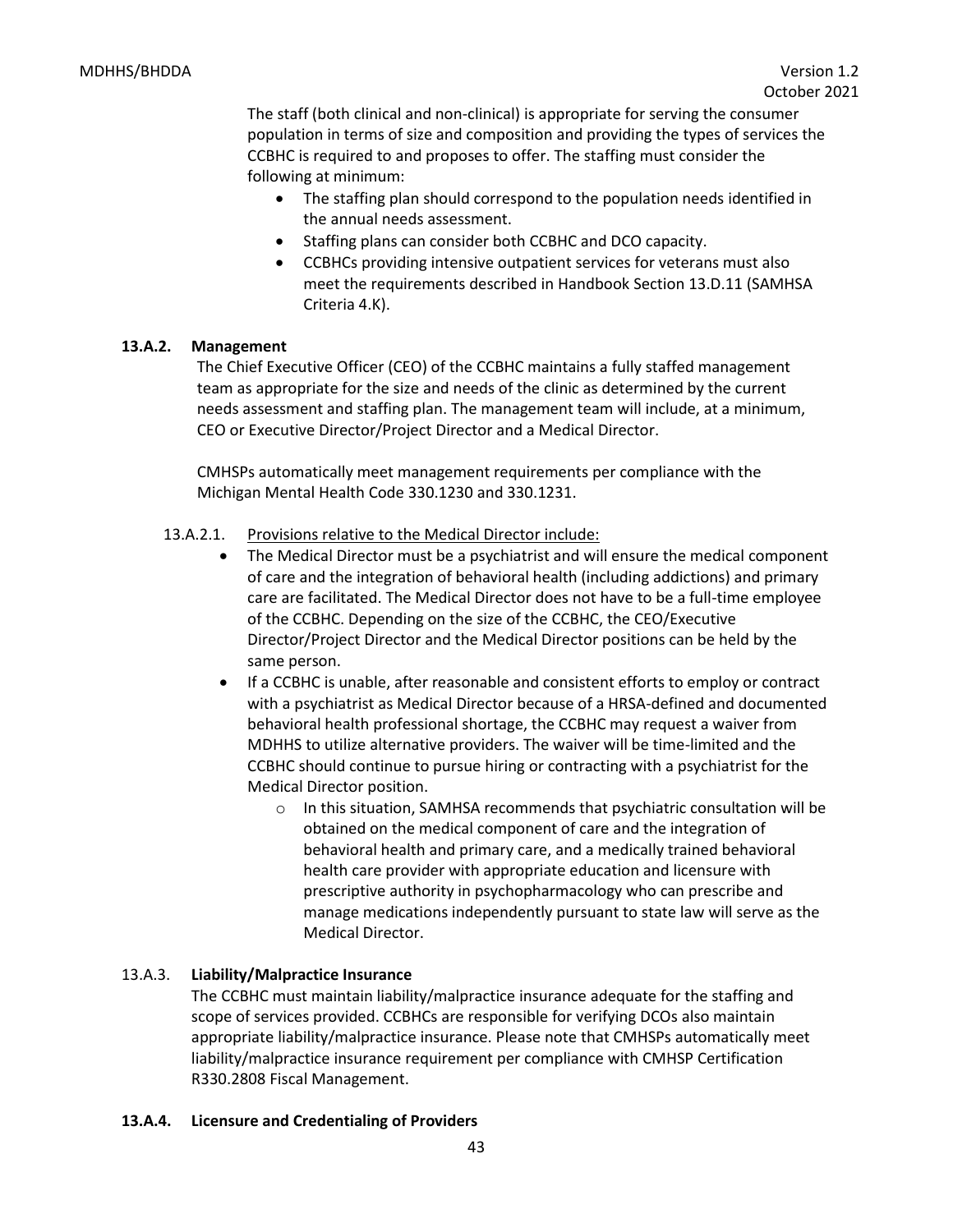## 13.A.4.1. Licensure and Credentialing

All CCBHC providers who furnish services directly, and any Designated Collaborating Organization (DCO) providers that furnish services under arrangement with the CCBHC, must be legally authorized in accordance with federal, state, and local laws, and act only within the scope of their respective state licenses, certifications, or registrations and in accordance with all applicable laws and regulations, including any applicable state Medicaid billing regulations or policies. Pursuant to the requirements of the statute (PAMA § 223 (a)(2)(A)), CCBHC providers must have and maintain all necessary state-required licenses, certifications, or other credentialing, with providers working toward licensure, and appropriate supervision in accordance with applicable state law.

• PIHPs are ultimately responsible for maintaining credentialing files and ensuring that each provider, directly or contractually employed, meets all applicable licensing, scope of practice, contractual, and Medicaid Provider Manual (MPM) requirements. MDHHS' provider credentialing requirements may be found at the following website:

[https://www.michigan.gov/documents/mdhhs/Provider\\_Credentialing\\_702781\\_7.](https://www.michigan.gov/documents/mdhhs/Provider_Credentialing_702781_7.pdf) [pdf](https://www.michigan.gov/documents/mdhhs/Provider_Credentialing_702781_7.pdf)

- Consistent with existing CMHSP contractual requirements, CCBHCs should have written credentialing policies and procedures for ensuring that all providers rendering services to individuals are appropriately credentialed within the state and are qualified to perform their services. Credentialing shall take place every two years.
- CCBHCs who are working with DCOs that are not current network providers for which credentialing is currently not overseen by the PIHPs must demonstrate that appropriate credentialing and licensure is maintained at all DCOs. CCBHCs should verify and monitor supervision requirements for providers working toward licensure. Credentialing information should be sent to the PIHP.
- CCHBCs must ensure that DCOs residing and providing services in bordering states meet all applicable licensing and certification requirements within their state.
- Provider credentialing documentation will be collected in the maintained in the Uniform Credentialing Section of the BHDDA CRM, currently under development.

## **13.A.5. Staffing Requirements/Accreditation**

The CCBHC staffing plan must meet the requirements of the state behavioral health authority and any accreditation standards required by the state and must include clinical and peer staff. In accordance with the staffing plan, the CCBHC must maintain a core staff comprised of employed and as needed, contracted staff, as appropriate to the needs of CCBHC consumers as stated in consumers' individual treatment plans and as required by Handbook Sections 13.C and 13.D (3 and 4 of the SAMHSA Criteria). Unless otherwise specified, staff must meet the MDHHS PIHP/CMHSP Provider Qualifications as described for CCBHC services. [https://www.michigan.gov/documents/mdhhs/PIHP-](https://www.michigan.gov/documents/mdhhs/PIHP-MHSP_Provider_Qualifications_530980_7.pdf)[MHSP\\_Provider\\_Qualifications\\_530980\\_7.pdf](https://www.michigan.gov/documents/mdhhs/PIHP-MHSP_Provider_Qualifications_530980_7.pdf)

#### Required staffing disciplines include:

• Medically trained providers, either employed or available through formal arrangement, who can prescribe and manage medications independently under state law, including buprenorphine and other medications used to treat opioid and alcohol use disorders.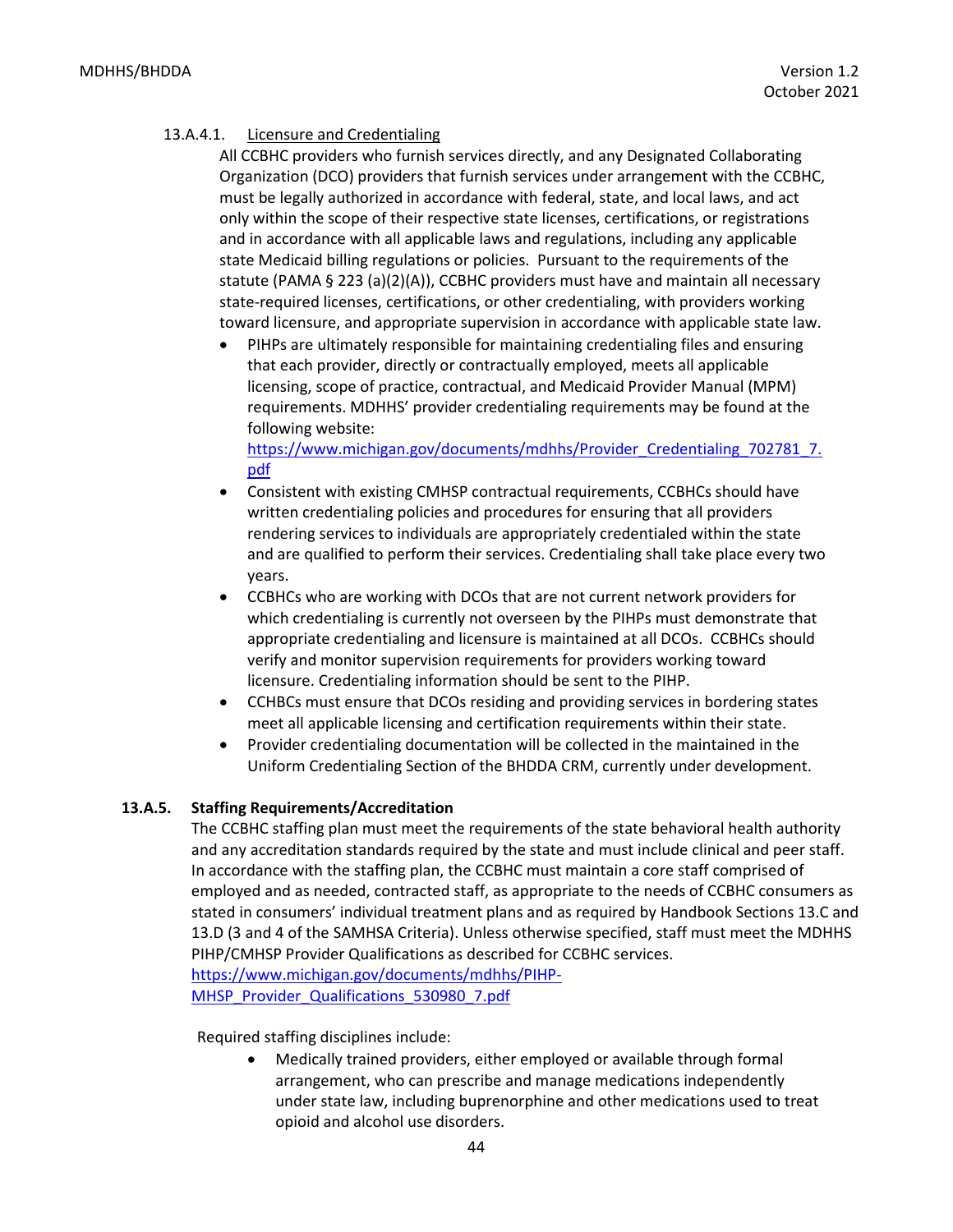- Child Mental Health Professional (CMHP)
	- o CCBHCs must have CMHPs with expertise in addressing trauma.
- Mental Health Professional (MHP)
	- o CCBHCs must have MHPs with expertise in addressing trauma.
	- o The approved licensures for disciplines identified as a Mental Health Professional include the full, limited, and temporary limited categories.
- Qualified Mental Health Professional (QMHP)
	- o CCBHCs must have QMHPs with expertise in addressing trauma.
- Health Care Professional
	- $\circ$  CCBHCs should have health care professionals available, either directly or through contractual arrangements, that have been trained to work with individuals across the lifespan.
- Substance Abuse Treatment Practitioner (SATP)
- Substance Abuse Treatment Specialist (SATS)
	- o CCBHCs must ensure that SATS are supervised by an individual who is a certified clinical supervisor (a CCS) or who has a registered development plan (Development Plan – Supervisor [DP-S]) to obtain the supervisory credential when providing substance abuse treatment services.
- Peers
	- o Peer Support Specialist
	- o Peer Recovery Coach
	- o Parents Support Partner
	- o Youth Peer Support Partner

It is preferred that the CCHBC directly staffs the required positions; however, MDHHS recognizes that some staffing types (including credentialed substance use disorder specialists) may be part of the DCO network. The CCBHC should include DCO staffing in their staffing plan and show evidence that they can meet credentialing and training requirements. Recognizing professional shortages exist for many behavioral health providers, MDHHS will allow the following:

- Some services can be provided by contract, part-time, or as needed.
- In CCBHC organizations comprised of multiple clinics, providers may be shared among clinics.
- CCBHCs may utilize telehealth/telemedicine and online services to alleviate shortages. (Handbook Section 13.B.5 or SAMHSA Criteria 2.a.5)
- CCBHCs may utilize providers working toward licensure, provided they are working under the requisite supervision.

## **13.A.6. Cultural Competence and Other Training**

13.A.6.1. Training Plan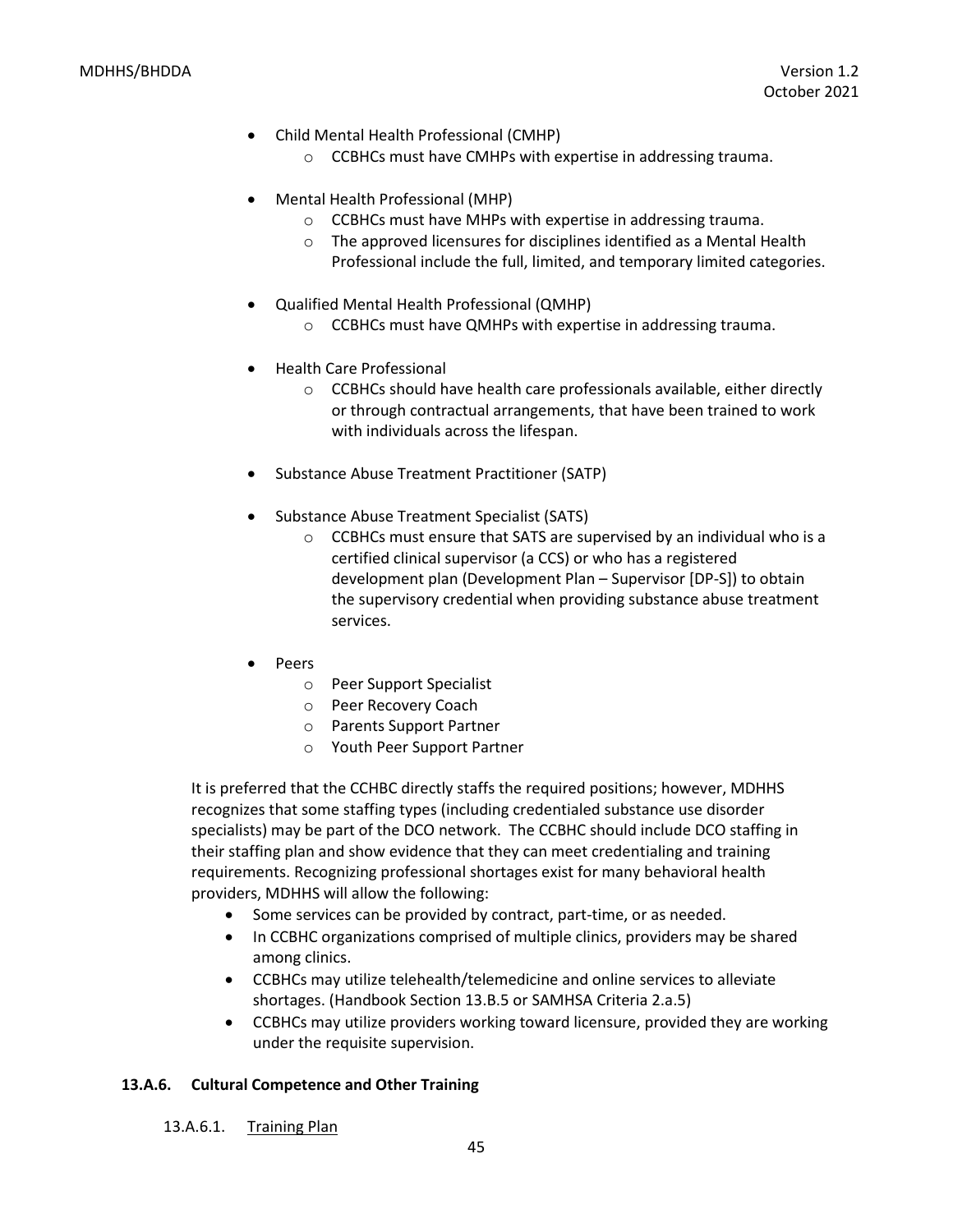The CCBHC must have a training plan, for all employed and contract staff, and for providers at DCOs who have contact with CCBHC consumers or their families, which satisfies and includes requirements of the state behavioral health authority and any accreditation standards on training which may be required by the state. The training must address:

- Cultural competence.
- Person-centered and family-centered care.
- Recovery-oriented, evidence-based, and trauma-informed care.
- Primary care/behavioral health integration.
- Risk assessment, suicide prevention and suicide response.
- Collaborating with families and peers.
- Military culture

Cultural competency training should reflect the diversity within the population being served, as defined by the annual needs assessment. Per Section 3.3.3I of the CMHSP Contract, CMHSPs must also use the community needs assessment to demonstrate an ongoing commitment to linguistic and cultural competence that ensures access and meaningful participation for all people in the service area.

## 13.A.6.2. Training Timelines, Settings, and Reciprocity

Training, as well as training on the clinic's continuity plan, must occur at orientation and annually thereafter. If necessary, trainings may be provided on-line. CCBHCs should accept staff training provided by other entities to meet their training requirements when that staff training is substantially like their own training and staff member completion of such training can be verified.

## 13.A.6.3. Skills/Competence

The CCBHC assess the skills and competence of each individual furnishing services and, as necessary, provides in-service training and education programs. The CCBHC has written policies and procedures describing its method(s) of assessing competency and maintains a written accounting of the in-service training provided during the previous 12 months.

## 13.A.6.4. Training Documentation

The CCBHC documents in the staff personnel records that the training and demonstration of competency are successfully completed. Verification of training documentation will take place at CCBHC certification site visits and should be demonstrated via the initial certification application.

## 13.A.6.5. Trainer Qualifications Individuals providing staff training are qualified as evidenced by their education, training, and experience.

## **13.A.7. Linguistic Competence and Confidentiality of Patient Documentation**

13.A.7.1. Access for individuals with Limited English Proficiency (LEP) If the CCBHC serves individuals with Limited English Proficiency (LEP) or with languagebased disabilities, the CCBHC takes reasonable steps to provide meaningful access to their services.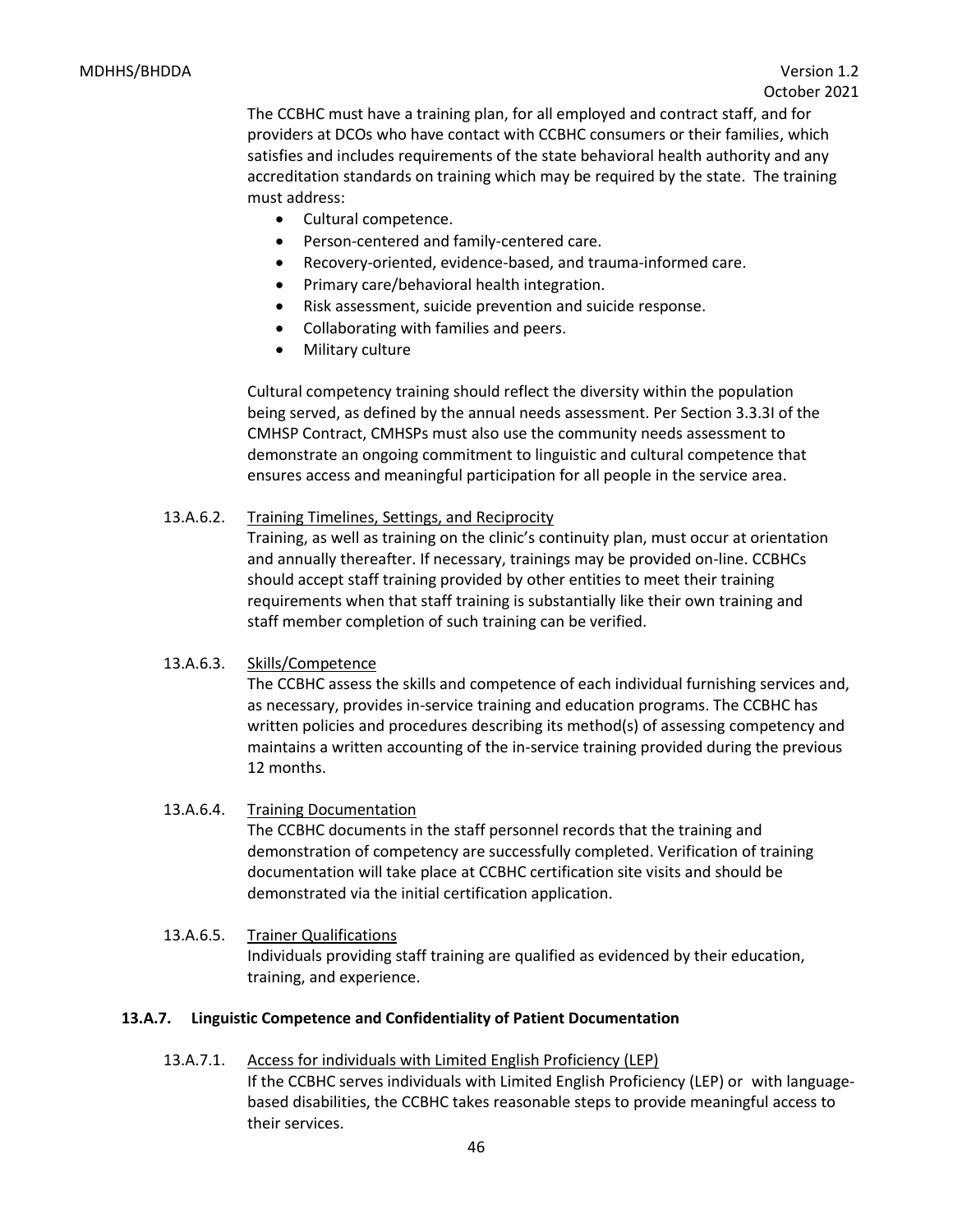Please note that CMHSPs meet this requirement, due to contractual requirements requiring CMHSP compliance with the Office of Civil Rights Policy Guidance on the Title VI Prohibition Against Discrimination as it Affects Persons with Limited English Proficiency.

13.A.7.2. Interpretation/Translation Services are Appropriate and Timely Interpretation/translation service(s) are provided that are appropriate and timely for

the size/needs of the LEP CCBHC consumer population (e.g., bilingual providers, onsite interpreters, language telephone line). To the extent interpreters are used, such translation service providers are trained to function in a medical and, preferably, a behavioral health setting.

#### 13.A.7.3. Auxiliary Aids

Auxiliary aids and services are readily available, Americans with Disabilities Act (ADA) compliant, and responsive to the needs of consumers with disabilities (e.g., sign language interpreters, teletypewriter (TTY) lines).

#### 13.A.7.4. Document Availability

Documents or messages vital to a consumer's ability to access CCBHC services (for example, registration forms, sliding scale fee discount schedule, after-hours coverage, signage) are available for consumers in languages common in the community served, taking account of literacy levels and the need for alternative formats (for consumers with disabilities). Such materials are provided in a timely manner at intake. The requisite languages will be informed by the needs assessment prepared prior to certification, and as updated. All materials shall be made available in the languages appropriate to the individuals served within the CCBHC catchment area, and written materials should consider literacy limitations and appropriate reading levels.

## 13.A.7.5. Confidentiality/Privacy

The CCBHC's policies have explicit provisions for ensuring all employees, affiliated providers, and interpreters understand and adhere to confidentiality and privacy requirements applicable to the service provider, including but not limited to the requirements of Health Insurance Portability and Accountability Act (HIPAA) (Pub. L. No. 104-191, 110 Stat. 1936 (1996)), 42 CFR Part 2, and other federal and state laws, including patient privacy requirements specific to the care of minors. The HIPAA Privacy Rule allows routine – and often critical – communications between health care providers and a consumer's family and friends, so long as the consumer consents or does not object. If a consumer is amenable and has the capacity to make health care decisions, health care providers may communicate with a consumer's family and friends.

#### **13.B. Program Requirement #2: Availability and Accessibility of Services**

## **13.B.1. CCBHC Environment**

The CCBHC provides a safe, functional, clean, and welcoming environment, for consumers and staff, conducive to the provision of services identified in program requirement.

• The CCBHC must comply with all relevant federal, state, and local laws and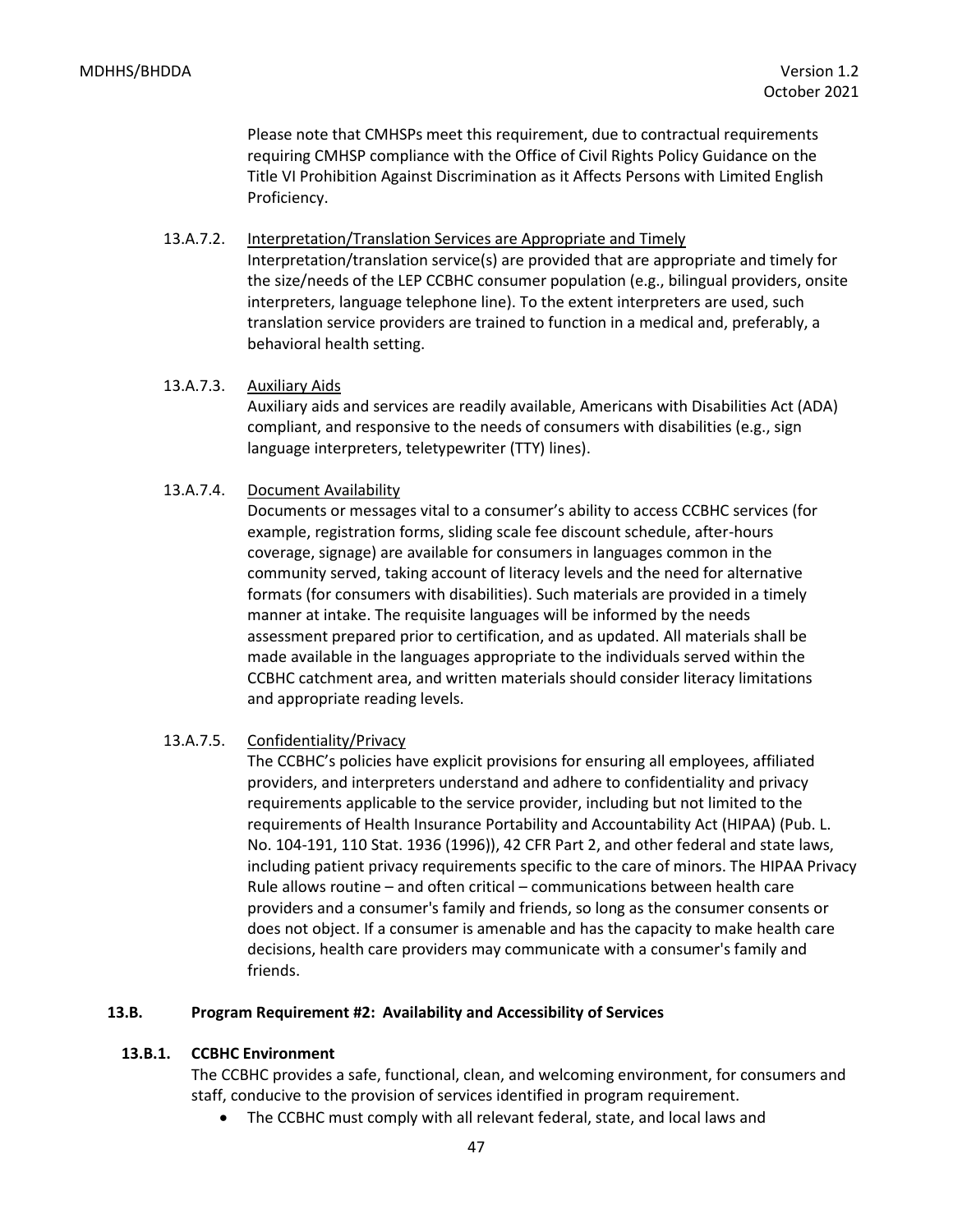regulations regarding client and staff safety, facility cleanliness, and accessibilities. The CCBHC is responsible for overseeing the environmental conditions of contracted DCOs and guaranteeing these regulations are met.

• The CCBHC environment should align with the standards of trauma informed care (see [https://www.michigan.gov/documents/mdhhs/Trauma-Policy\\_704460\\_7.pdf](https://www.michigan.gov/documents/mdhhs/Trauma-Policy_704460_7.pdf) associated PIHP requirements).

## **13.B.2. CCBHC Hours**

The CCBHC provides outpatient clinical services during times that ensure accessibility and meet the needs of the consumer population to be served, including some nights and weekend hours. The annual needs assessment, along with direct consumer feedback in the form of satisfaction surveys, focus groups, or advisory councils, should directly inform CCBHC service hours. The needs assessment should consider availability and accessibility for all eligible individuals, not just those currently being served.

## **13.B.3. CCBHC Location**

The CCBHC provides services at locations that ensure accessibility and meet the needs of the consumer population to be served. The annual needs assessment, along with direct consumer feedback in the form of satisfaction surveys, focus groups, or advisory councils, should be reviewed to determine appropriateness of service site locations. The needs assessment should consider availability and accessibility for all eligible individuals, not just those currently being served. For office or site-based mental health services, the individual's primary service providers (e.g., case manager, psychiatrist, primary therapist, etc.) should be within 30 miles or 30 minutes of the individual's residence in urban areas, and within 60 miles or 60 minutes in rural areas. ("Primary provider" excludes community inpatient, state inpatient, partial hospitalization, extended observation beds and any still existing day programs.) This requirement aligns with existing CMHSP Access Standards. However, services should never be limited due to an individual's residency.

## **13.B.4. Transportation**

To the extent possible within the state Medicaid program or other funding or programs, the CCBHC provides transportation or transportation vouchers for consumers.

## **13.B.5. In-Home/Telehealth Services**

To the extent possible within the state Medicaid program and as allowed by state law, CCBHCs utilize mobile in-home, telehealth/telemedicine, and online treatment services to ensure consumers have access to all required services.

- CCBHCs are responsible for following existing state standards and requirements for reporting telehealth encounters. [https://www.michigan.gov/documents/mdhhs/BHDDA\\_Telemedicine\\_Database\\_7](https://www.michigan.gov/documents/mdhhs/BHDDA_Telemedicine_Database_702728_7.pdf) [02728\\_7.pdf](https://www.michigan.gov/documents/mdhhs/BHDDA_Telemedicine_Database_702728_7.pdf)
- Services to individuals within incarceration facilities are not eligible for CCBHC reimbursement.

## **13.B.6. Outreach and Engagement**

The CCBHC engages in outreach and engagement activities to assist consumers and families to access benefits, and formal or informal services to address behavioral health conditions and needs.

• Additional attention should be paid to outreach and engagement activities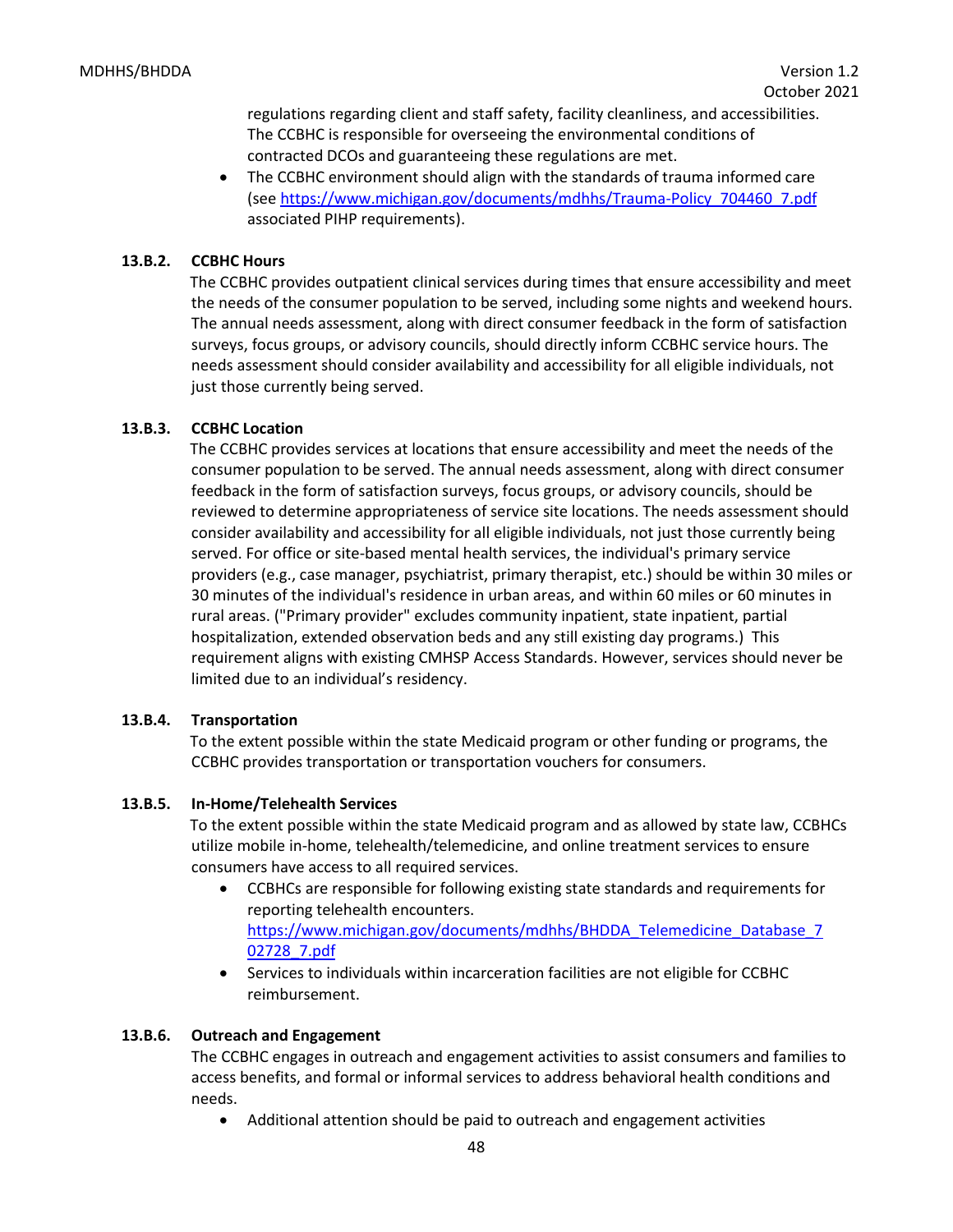targeting individuals with new service access under the CCBHC, including those without Medicaid and with mild/moderate levels of behavioral health needs.

- CCBHCs should monitor outreach and engagement activities closely to ensure that efforts are effectively expanding access to CCBHC services.
- MDHHS will promote CCHBC activities statewide and will provide marketing materials to CCBHC sites.

## **13.B.7. Court Ordered Requirements**

Services are subject to all state standards for the provision of both voluntary and court-ordered services.

## **13.B.8. Continuity of Operations**

CCBHCs have in place a continuity of operations/disaster plan. The continuity of operations/disaster plan should align with any requirements to be established for CMHSP certification as well as CMS emergency preparedness standards. Staff should be made aware of the disaster plan and be trained on their relative roles and responsibilities in executing the disaster plan.

## **13.B.9. Requirements for Timely Access to Services and Initial and Comprehensive Evaluation for New Consumers**

## 13.B.9.1. Timeliness for New CCBHC Recipients

All new CCBHC recipients requesting or being referred for behavioral health services will, at the time of first contact, receive a preliminary screening and risk assessment to determine acuity of needs. That screening may occur telephonically. The preliminary screening will be followed by (1) an initial evaluation, and (2) a comprehensive personcentered and family-centered diagnostic and treatment planning evaluation, with the components of each specified in program requirement 4. Each evaluation builds upon what came before it.

- If the screening identifies an emergency/crisis need, appropriate action is taken immediately, including any necessary subsequent outpatient followup.
	- o If screening includes pre-admission screening for psychiatric inpatient care, the disposition should be completed in there hours.
- If the screening identifies an urgent need, clinical services are provided, and the initial evaluation completed within one business day of the time the request is made.
	- o Face-to-face meetings with professionals are preferred, however telehealth visits can occur if standards and reporting requirements are met as specified in requirement Handbook Section 13.B.5 (SAMHSA Criteria 2.a.5)
- If the screening identifies routine needs, services will be initiated within 14 calendar days
	- o The initial assessment/evaluation will also be completed within 14 days.
	- o Face-to-face meetings with professionals are preferred, however telehealth visits can occur if standards and reporting requirements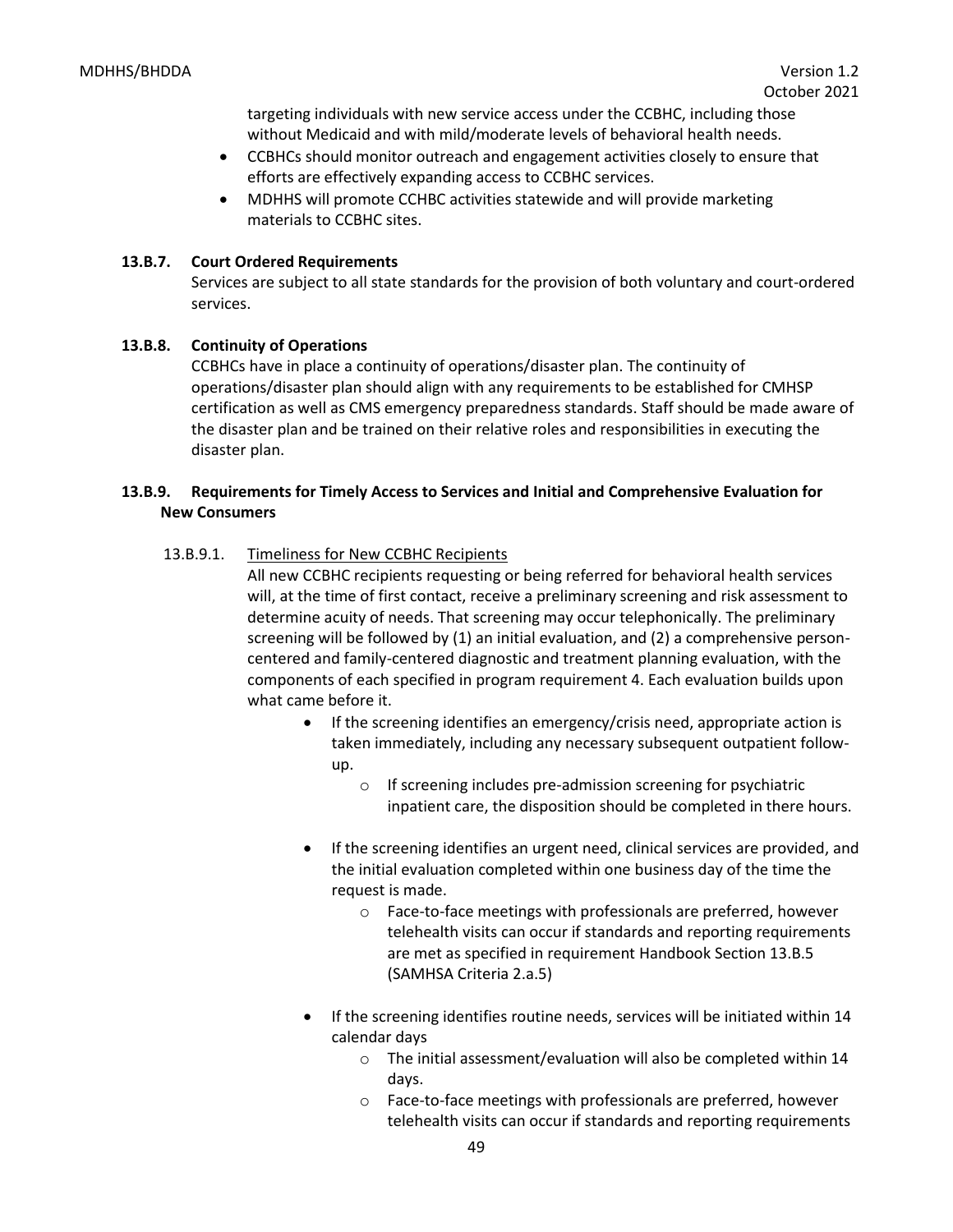are met as specified in Handbook Section 13.B.5 (SAMHSA Criteria 2.a.5).

• For those presenting with emergency or urgent needs, the initial evaluation may be conducted telephonically or by telehealth/telemedicine, but an inperson evaluation is preferred. If the initial evaluation is conducted telephonically, once the emergency is resolved the consumer should be seen in person at the next subsequent encounter and the initial evaluation reviewed.

## 13.B.9.2. Person/Family-Centered Planning

The comprehensive person-centered and family-centered diagnostic and treatment planning evaluation is updated by the treatment team, in agreement with and endorsed by the consumer and in consultation with the primary care provider (if any), when changes in the consumer's status, responses to treatment, or goal achievement have occurred.

- The Michigan Mental Health Code establishes the right for all recipients to have an Individual Plan of Service (IPS) developed through a person-centered planning process (Section 712, added 1996). CCBHCs shall implement personcentered planning in accordance with the MDHHS Person-Centered Planning Practice Guideline, [Behavioral Health and Developmental Disabilities](https://www.michigan.gov/documents/mdhhs/Person-Centered_Planning_Practice_Guideline_702780_7.pdf)  [Administration, Person-Centered Planning Practice Guideline \(michigan.gov\)](https://www.michigan.gov/documents/mdhhs/Person-Centered_Planning_Practice_Guideline_702780_7.pdf)
- [The comprehensive treatment plan should be updated](https://www.michigan.gov/documents/mdhhs/Person-Centered_Planning_Practice_Guideline_702780_7.pdf) by the treatment team, in agreement with and endorsed by the CCBHC recipient and aligned with MDHHS Person-Centered Planning guidance, no less frequently than every 90 calendar days for more severe needs and no less than 180 days for mild/moderate needs yet updated earlier if appropriate.
	- o CCBHCs must develop clear protocols for transitioning a CCBHC recipient with mild/moderate needs to a higher level of care without a major disruption in the individual's treatment experience. Without such protocols, treatment plans for all CCBHC recipients should be updated every 90 days.

## 13.B.9.3. Timely Access to Outpatient Services

Outpatient clinical services for established CCBHC recipients seeking an appointment for routine needs must be provided within 14 calendar days of the requested date for service.

- A CCBHC recipient is considered "established" if they have been receiving ongoing CCBHC services and have a case start date in the WSA on or after October 1, 2021.
- If a CCBHC recipient requests an appointment for routine needs for a date beyond 14 calendar days from the request, the individual's preferences should be followed, and a note should be made in the record.
- If an established CCBHC recipient identifies an emergency/crisis need, appropriate action is taken immediately, including any necessary subsequent outpatient follow-up.
	- o If screening includes pre-admission screening for psychiatric inpatient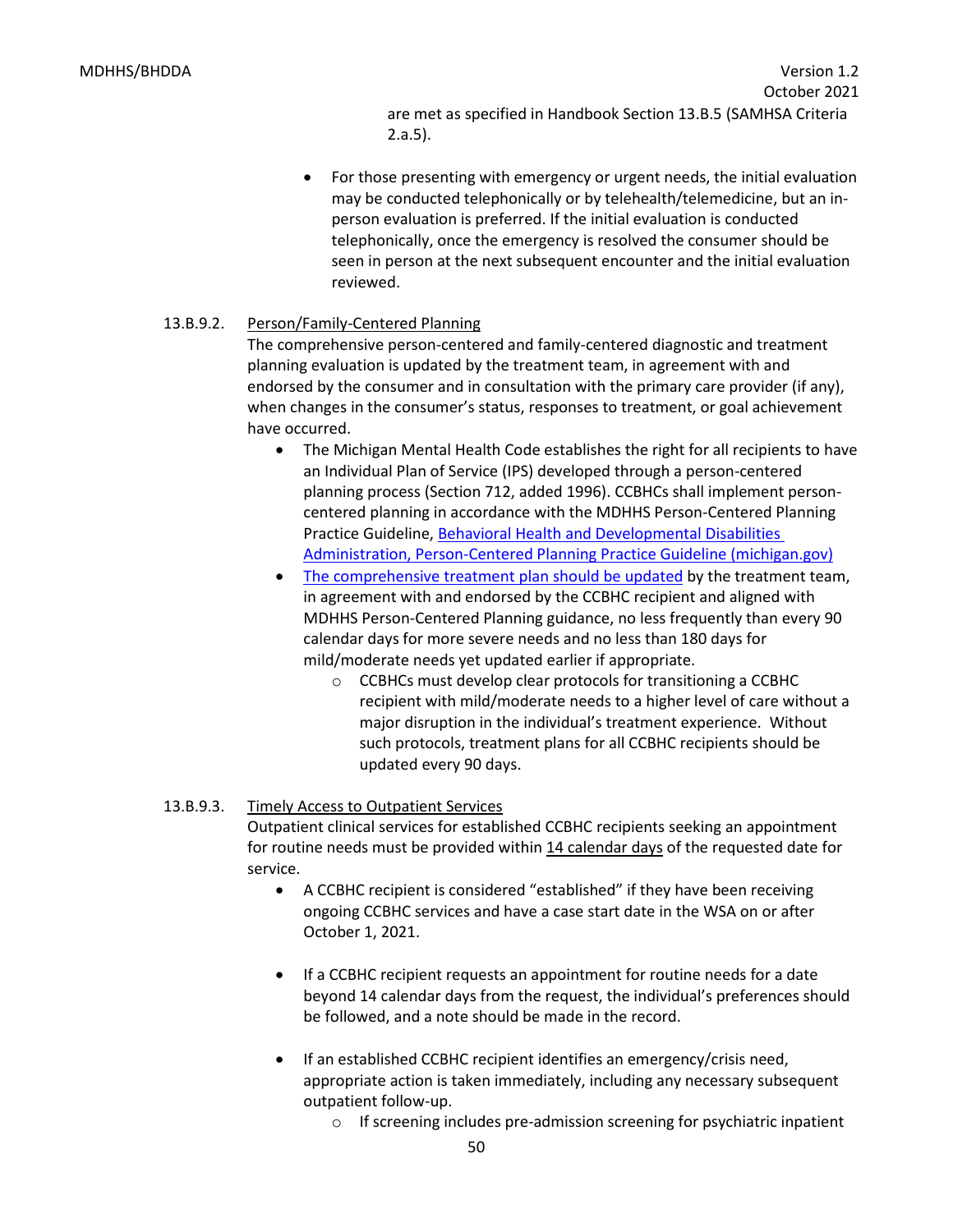care, the disposition should be completed in there hours.

- If an established CCBHC recipient identifies an urgent need, clinical services are provided, and the initial evaluation completed within one business day of the time the request is made.
	- o Face-to-face meetings with professionals are preferred, however telehealth visits can occur if standards and reporting requirements are met as specified in Handbook Section 13.B.5 (SAMHSA Criteria 2.a.5).

#### **13.B.10. Access to Crisis Management Services**

13.B.10.1. Crisis Service Availability

The CCBHC provides crisis management services that are available and accessible 24 hours a day and delivered within three hours. Crisis management services are outlined in section 4.C (13.D.3), and must include 24-hour mobile crisis teams, emergency crisis intervention services, and crisis stabilization.

13.B.10.2. Crisis Continuum

The methods for providing a continuum of crisis prevention, response, and postvention services are clearly described in the policies and procedures of the CCBHC and are available to the public. Policies and procedures must clearly describe that crisis services are available to everyone, regardless of ability to pay, insurance, and county of residency.

13.B.10.3. Education on Crisis Services/Advanced Directives

Individuals who are served by the CCBHC are educated about crisis management services and Psychiatric Advanced Directives and how to access crisis services, including suicide or crisis hotlines and warmlines, at the time of the initial evaluation. This includes individuals with LEP or disabilities (i.e., CCBHC provides instructions on how to access services in the appropriate methods, language(s), and literacy levels in accordance with program requirement 1).

13.B.10.4. Crisis Coordination with Emergency Departments (EDs) In accordance with the care coordination requirements of program requirement 3, CCBHCs maintain a working relationship with local Emergency Departments (EDs). Protocols are established for CCBHC staff to address the needs of CCBHC consumers in psychiatric crisis who come to those EDs.

#### 13.B.10.5. Protocols Following Crisis

Protocols, including protocols for the involvement of law enforcement, are in place to reduce delays for initiating services during and following a psychiatric crisis. Protocols/policies should clearly outline procedures for initiating services during and following a psychiatric crisis, including exactly when and how to include law enforcement.

#### 13.B.10.6. Crisis Planning

Following a psychiatric emergency or crisis involving a CCBHC consumer, in conjunction with the consumer, the CCBHC creates, maintains, and follows a crisis plan to prevent and de-escalate future crisis situations, with the goal of preventing future crises for the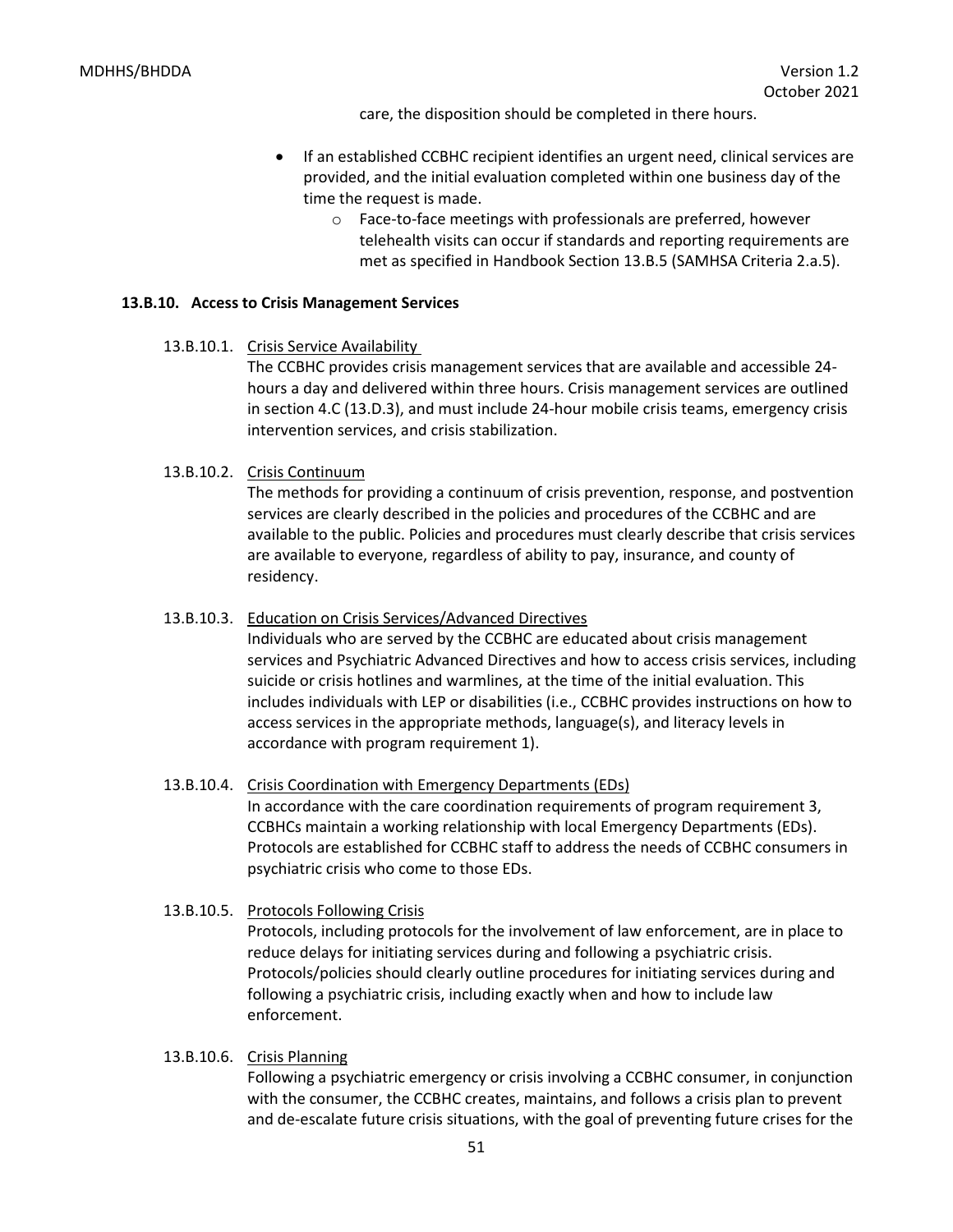consumer and their family. Handbook Section 13.C.4 (SAMHSA Criteria 3.a.4) addresses precautionary crisis planning.

## **13.B.11. No Refusal of Services Due to Inability to Pay**

#### 13.B.11.1. Inability to Pay

The CCBHC ensures: (1) no individuals are denied behavioral health care services, including but not limited to crisis management services, because of an individual's inability to pay for such services (PAMA  $\S$  223 (a)(2)(B)), and (2) any fees or payments required by the clinic for such services will be reduced or waived to enable the clinic to fulfill the assurance described in clause (1).

The CCBHC should have in place policies or procedures for verifying ability to pay including specifications for when and how to reduce or waive fees (see Handbook Section 13.B.11.2 regarding Sliding Fee requirements.)

The CCBHC is responsible for ensuring that the DCO policies and procedures also guarantee that no individual is denied services because of inability to pay.

#### 13.B.11.2. Sliding Fee Discount Schedule

*13.B.11.2.1. Policy*

CCBHC must have policies and procedures describing eligibility for and implementation of the sliding fee discount schedule. The CCBHC must extend this policy, including the requirements and posting parameters cited below, to any DCOs in their formal written agreement.

#### *13.B.11.2.2. Requirements*

The fee schedules, to the extent relevant, conform to state statutory or administrative requirements or to federal statutory or administrative requirements that may be applicable to existing clinics; absent applicable state or federal requirements, the schedule is based on locally prevailing rates or charges and includes reasonable costs of operation.

## *13.B.11.2.3. Posting*

The CCBHC has a published sliding fee discount schedule(s) that includes all services the CCBHC proposes to offer pursuant to these criteria. Such fee schedule will be included on the CCBHC website, posted in the CCBHC waiting room and readily accessible to consumers and families. The sliding fee discount schedule is communicated in languages/formats appropriate for individuals seeking services who have LEP or disabilities.

## **13.B.12. Provision of Services Regardless of Residence**

## 13.B.12.1. Place of Residence

The CCBHC ensures no individual is denied behavioral health care services, including but not limited to crisis management services, because of place of residence or homelessness or lack of a permanent address.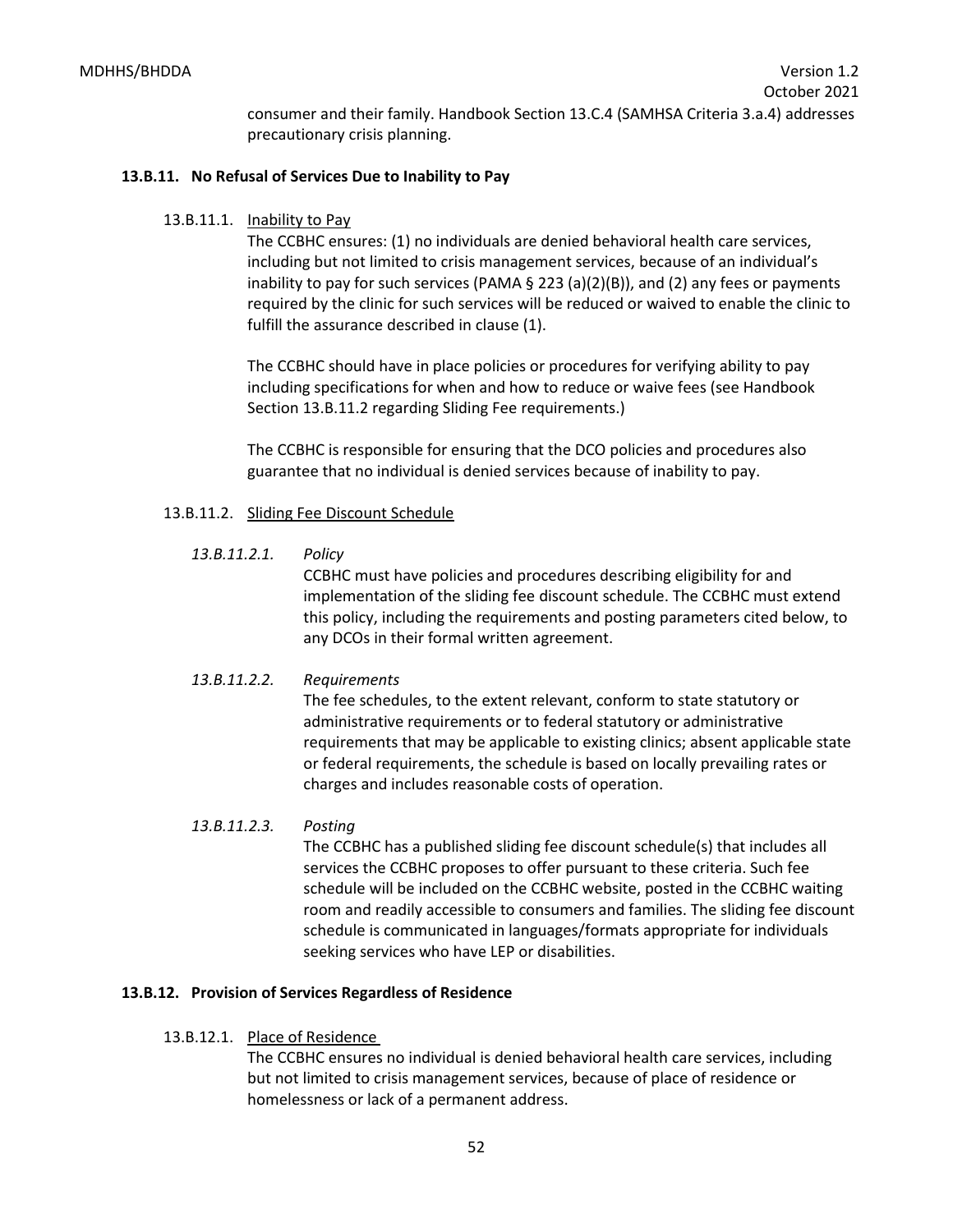#### 13.B.12.2. Protocols for Individuals out of Area

CCBHCs have protocols addressing the needs of consumers who do not live close to a CCBHC or within the CCBHC catchment area as established by the CCBHC's annual needs assessment. CCBHCs are responsible for providing, at a minimum, crisis response, evaluation, and stabilization services regardless of place of residence. The required protocols should address management of the individual's on-going treatment needs beyond that. Protocols may provide for agreements with clinics in other localities, allowing CCBHCs to refer and track consumers seeking non-crisis services to the CCBHC or other clinic serving the consumer's county of residence. For distant consumers within the CCBHC's catchment area, CCBHCs should consider use of telehealth/telemedicine to the extent practicable. In no circumstances (and in accordance with PAMA § 223 (a)(2)(B)), may any consumer be refused services because of place of residence.

## **13.C. Program Requirement #3: Care Coordination 13.C.1. General Requirements of Care Coordination**

# 13.C.1.1. Care Coordination

CCBHC must coordinate care across the spectrum of health services, including access to high-quality physical health (both acute and chronic) and behavioral health care, as well as social services, housing, educational systems, and employment opportunities as necessary to facilitate wellness and recovery of the whole person. The benefits of a care coordination are achieved primarily through referrals and through the exchange of health information and information about the consumer's needs and preferences (where information exchange is contemplated in the agreement and consented to by the consumer).

Care coordination activities include, but are not limited to:

- Organization of all aspects of a beneficiary's care.
- Management of all integrated primary and specialty medical services, behavioral health services, physical health services, and social, educational, vocational, housing, and community services.
- Information sharing between providers, patient, authorized representative(s), and family.
- Resource management and advocacy.
- Maintaining beneficiary contact, with an emphasis on in-person contact (although telephonic contact may be used for lower-risk beneficiaries who require less frequent face-to-face contact).
- Appointment making assistance, including coordinating transportation.
- Development and implementation of care plan.
- Medication adherence and monitoring.
- Referral tracking.
- Use of facility liaisons.
- Use of patient care team huddles (short, daily meetings where the care team can discuss schedules, address care coordination needs, and problem solve).
- Use of case conferences.
- Tracking of test results.
- Requiring discharge summaries.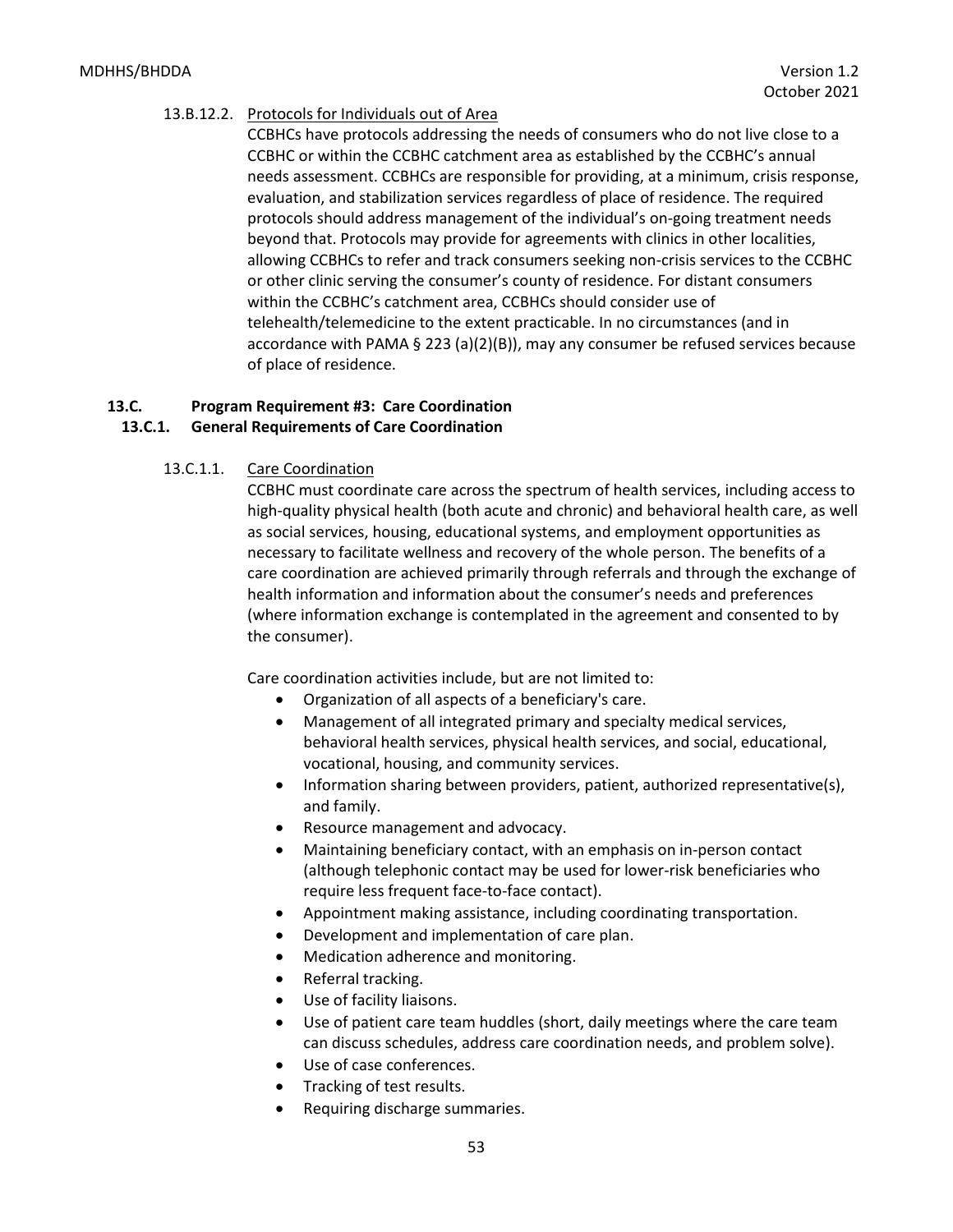- Providing patient and family activation and education.
- Providing patient-centered training (e.g., diabetes education, nutrition education, etc.).
- Connection of beneficiary to resources (e.g., smoking cessation, substance use disorder treatment, nutritional counseling, obesity reduction and prevention, disease-specific education, etc.)

# 13.C.1.2. Coordination with Medicaid Health Plans and Integrated Care Organizations

The PIHP and CCBHC must work with Medicaid Health Plans and Integrated Care Organizations to coordinate services for eligible beneficiaries who wish to receive CCBHC Demonstration services. MDHHS will require the PIHP and health plans to confer to optimize community-based referrals and informational materials regarding the CCBHC demonstration to eligible recipients. Health Plans are contractually obligated to provide a certain level of care coordination and care management services to their beneficiaries. To minimize confusion and maximize patient outcomes, bi-directional communication between the CCBHC and health plan is essential. MDHHS expects the CCBHC to take the lead in the provision of care management, spanning health and social supports. At the same time, health plan coordination in terms of supporting outreach/assignment, facilitating access to recipient resources, and maintaining updated information in CareConnect360 and other Health Information Exchange technology will be critical to the success of the CCBHC and the individual's health status.

#### 13.C.1.3. Care Coordination as a CCBHC Activity (not a service)

Care coordination is regarded as an activity in the CCBHC model, not a service. An encounter consisting solely of care coordination activities would not be eligible for payment under the CCBHC prospective payment system (PPS). However, administrative costs associated with care coordination should be tracked and included as CCBHC costs on the annual CCBHC cost reports.

#### **13.C.2. Confidentiality/Privacy**

The CCBHC maintains the necessary documentation to satisfy the requirements of HIPAA (Pub. L. No. 104-191, 110 Stat. 1936 (1996)), 42 CFR Part 2, and other federal and state privacy laws, including patient privacy requirements specific to the care of minors. The HIPAA Privacy Rule allows routine – and often critical – communications between health care providers and a consumer's family and friends. Health care providers may always listen to a consumer's family and friends. If a consumer consents and has the capacity to make health care decisions, health care providers may communicate protected health care information to a consumer's family and friends. Given this, the CCBHC ensures consumers' preferences, and those of families of children and youth and families of adults, for shared information are adequately documented in clinical records, consistent with the philosophy of person and family-centered care.

Necessary consent for release of information should be obtained from CCBHC service recipients for all care coordination relationships. The MDHHS-5515 Consent to Share Behavioral Health and Substance use Disorder Information should be utilized if possible. Alternate consents can be used if held to more stringent requirements under federal law. Consents must be collected and stored in the recipient's health record with attestation in the WSA.

If CCBHCs are unable, after reasonable attempts, to obtain consent for any care coordination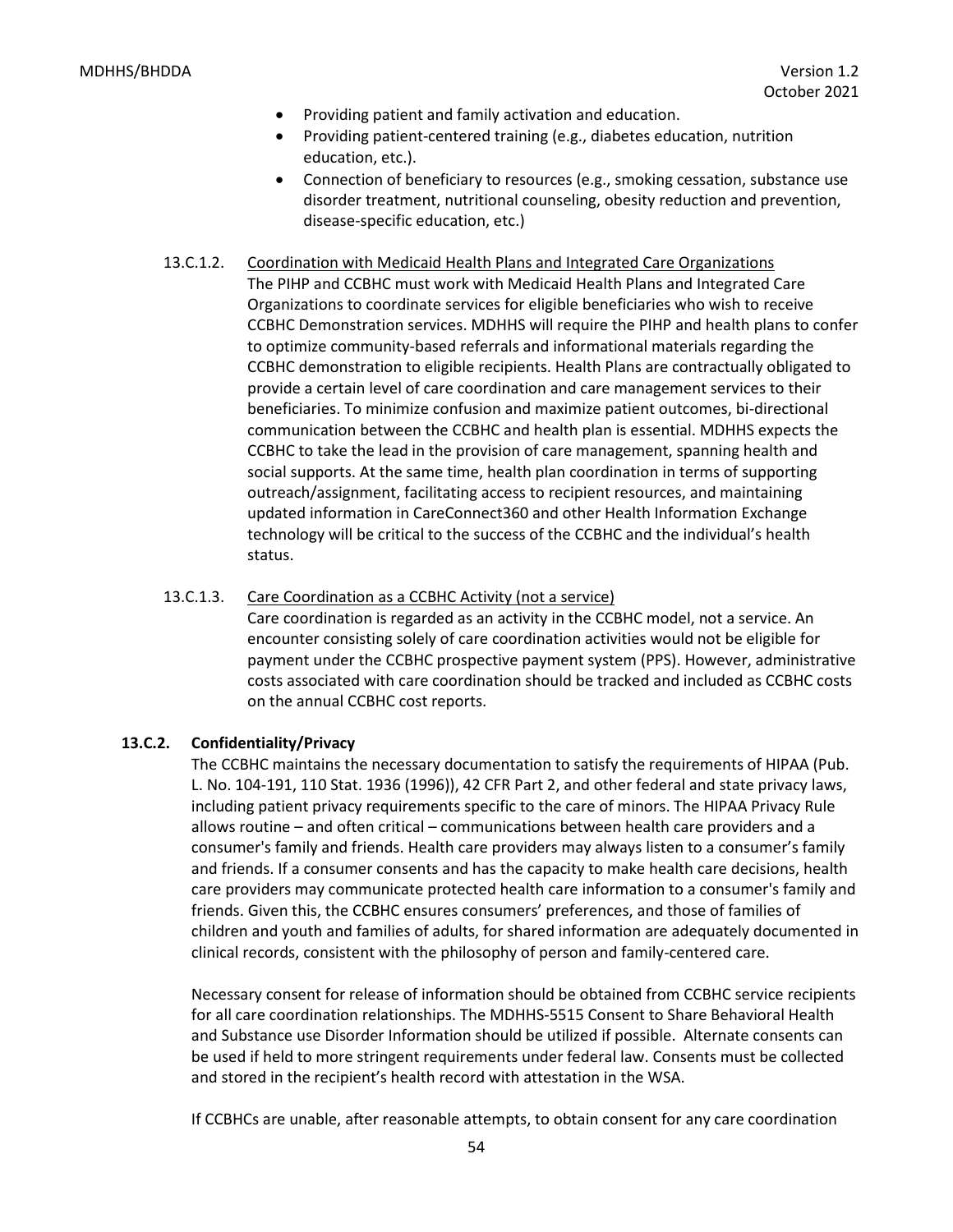activity specified in program requirement 3, such attempts must be documented and revisited periodically. If a consent for the exchange of information cannot be obtained by a potential CCBHC recipient accessing CCBHC services at a DCO, they are still entitled to CCHBC services and be enrolled as a CCBHC recipient. However, the CCBHC is responsible for ensuring that information exchanged is restricted to the appropriate regulations.

## **13.C.3. Referral and Follow-Up**

Consistent with requirements of privacy, confidentiality, and consumer preference and need, the CCBHC assists consumers and families of children and youth, referred to external providers or resources, in obtaining an appointment and confirms the appointment was kept. CCBHCs are expected to remain involved throughout the referral process to ensure the recipient was successfully connected to external supports or resources. They are expected to work collaboratively with the external providers to relay needs and preferences. CCBHCs should have the ability to track successful referral and follow-up rates for performance monitoring and quality improvement activities.

## **13.C.4. Consumer Preferences**

Care coordination activities are carried out in keeping with the consumer's preferences and needs for care and, to the extent possible and in accordance with the consumer's expressed preferences, with the consumer's family/caregiver and other supports identified by the consumer. To ascertain in advance the consumer's preferences in the event of psychiatric or substance use crisis, CCBHCs develop a crisis plan with each consumer. Examples of crisis plans may include a Psychiatric Advanced Directive or Wellness Recovery Action Plan. CCBHCs may identify their own crisis planning process.

## **13.C.5. Medication Management**

Appropriate care coordination requires the CCBHC to make and document reasonable attempts to determine any medications prescribed by other providers for CCBHC consumers and, upon appropriate consent to release of information, to provide such information to other providers not affiliated with the CCBHC to the extent necessary for safe and quality care.

## **13.C.6. Freedom of Choice**

Nothing about a CCBHC's agreements for care coordination should limit a consumer's freedom to choose their provider with the CCBHC or its DCOs.

## **13.C.7. Care Coordination and Other Health IT Systems**

## 13.C.7.1. Health IT System

The CCBHC establishes or maintains a health information technology (IT) system that includes, but is not limited to, electronic health records. The health IT system has the capability to capture structured information in consumer records (including demographic information, diagnoses, and medication lists), provide clinical decision support, and electronically transmit prescriptions to the pharmacy. To the extent possible, the CCBHC will use the health IT system to report on data and quality measures as required by Handbook Section 13.E (SAMHSA Criteria 5). Utilization of MDHHS systems such as CareConnect360 and the Waiver Support Application are encouraged to coordinate care for CCBHC recipients.

## 13.C.7.2. Population Health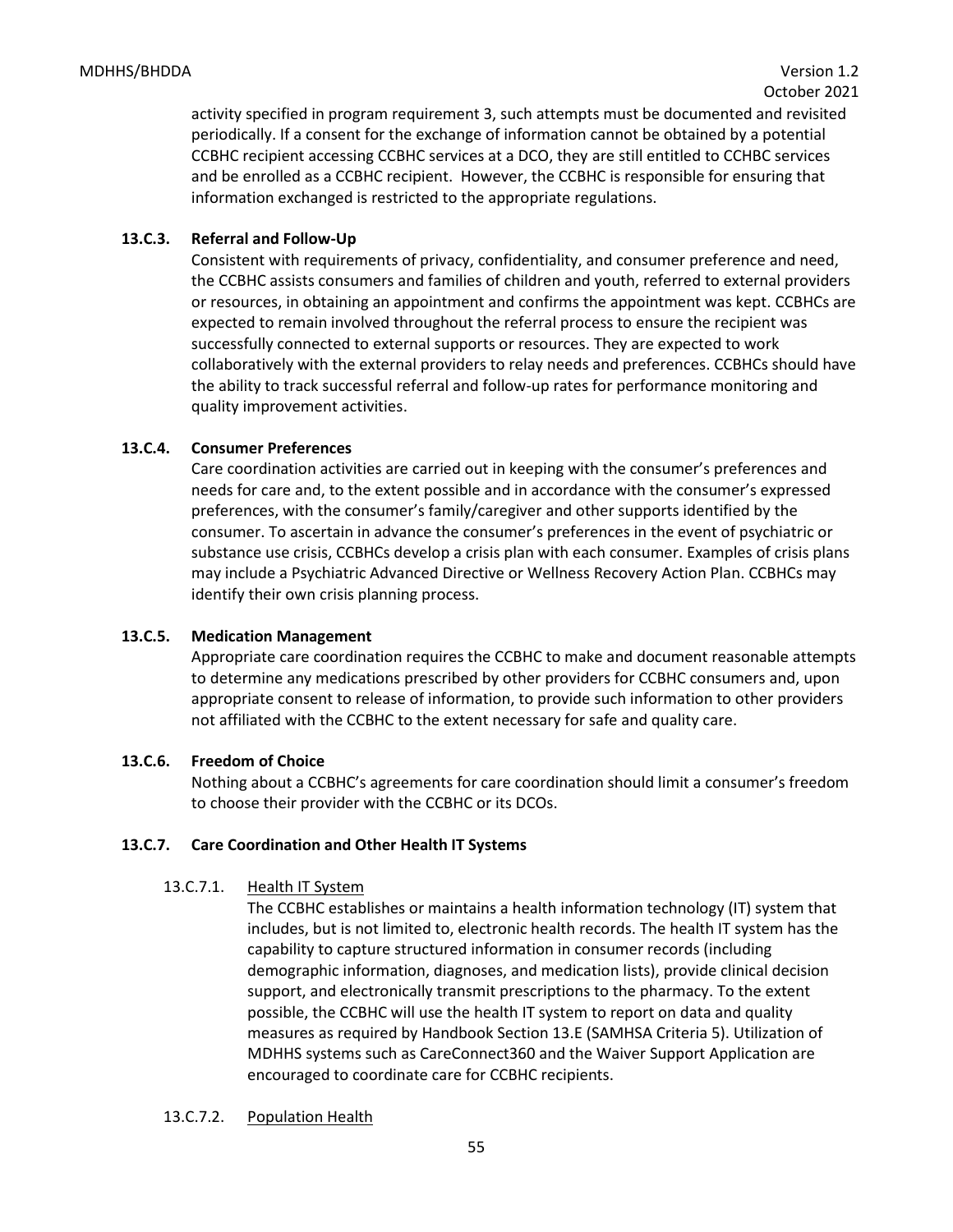The CCBHC uses its existing or newly established health IT system to conduct activities such as population health management, quality improvement, reducing disparities, and for research and outreach.

13.C.7.3. New Health IT Systems

If the CCBHC is establishing a health IT system, the system will have the capability to capture structured information in the health IT system (including demographic information, problem lists, and medication lists). CCBHCs establishing a health IT system will adopt a product certified to meet requirements in 13.C.7.1, to send and receive the full common data set for all summary of care records and be certified to support capabilities including transitions of care and privacy and security. CCBHCs establishing health IT systems will adopt a health IT system that is certified to meet the "Patient List Creation" criterion (45 CFR  $\S 170.314(a)(14)$ ) established by the Office of the National Coordinator (ONC)4 for ONC's Health IT Certification Program.

13.C.7.4. DCOs Privacy/Confidentiality

The CCBHC will work with DCOs to ensure all steps are taken, including obtaining consumer consent, to comply with privacy and confidentiality requirements, including but not limited to those of HIPAA (Pub. L. No. 104- 191, 110 Stat. 1936 (1996)), 42 CFR Part 2, and other federal and state laws, including patient privacy requirements specific to the care of minors. DCOs should also use the MDHHS-5515 Consent form or other consent form if held to more stringent requirements under federal law.

## 13.C.7.5. Health Info Exchange Plan

Whether a CCBHC has an existing health IT system or is establishing a new health IT system, the CCBHC will develop a plan to be produced within the two-year demonstration program time frame to focus on ways to improve care coordination between the CCBHC and all DCOs using a health IT system. This plan shall include information on how the CCBHC can support electronic health information exchange to improve care transition to and from the CCBHC using the health IT system they have in place or are implementing for transitions of care. The plan should include timelines and expected milestones for systems integration with each DCO partner. Plans should detail how the integrated systems will be used to enhance care coordination and improve CCBHC recipient outcomes above and beyond allowing DCO access to the CCBHC's health records. Improvements in Health IT are an allowable CCBHC cost and should be included on the CCBHC cost report.

## **13.C.8. Care Coordination Agreements**

## 13.C.8.1. Health Care Services Coordination

The CCBHC has an agreement establishing care coordination expectations with Federally Qualified Health Centers (FQHCs) (and, as applicable, Rural Health Clinics [RHCs]) to provide health care services, to the extent the services are not provided directly through the CCBHC. For consumers who are served by other primary care providers, including but not limited to FQHC Look-Alikes and Community Health Centers, the CCBHC has established protocols to ensure adequate care coordination.

If an agreement cannot be established with a FQHC or RHC within the time frame of the demonstration project, the CCBHC should provide justification and establish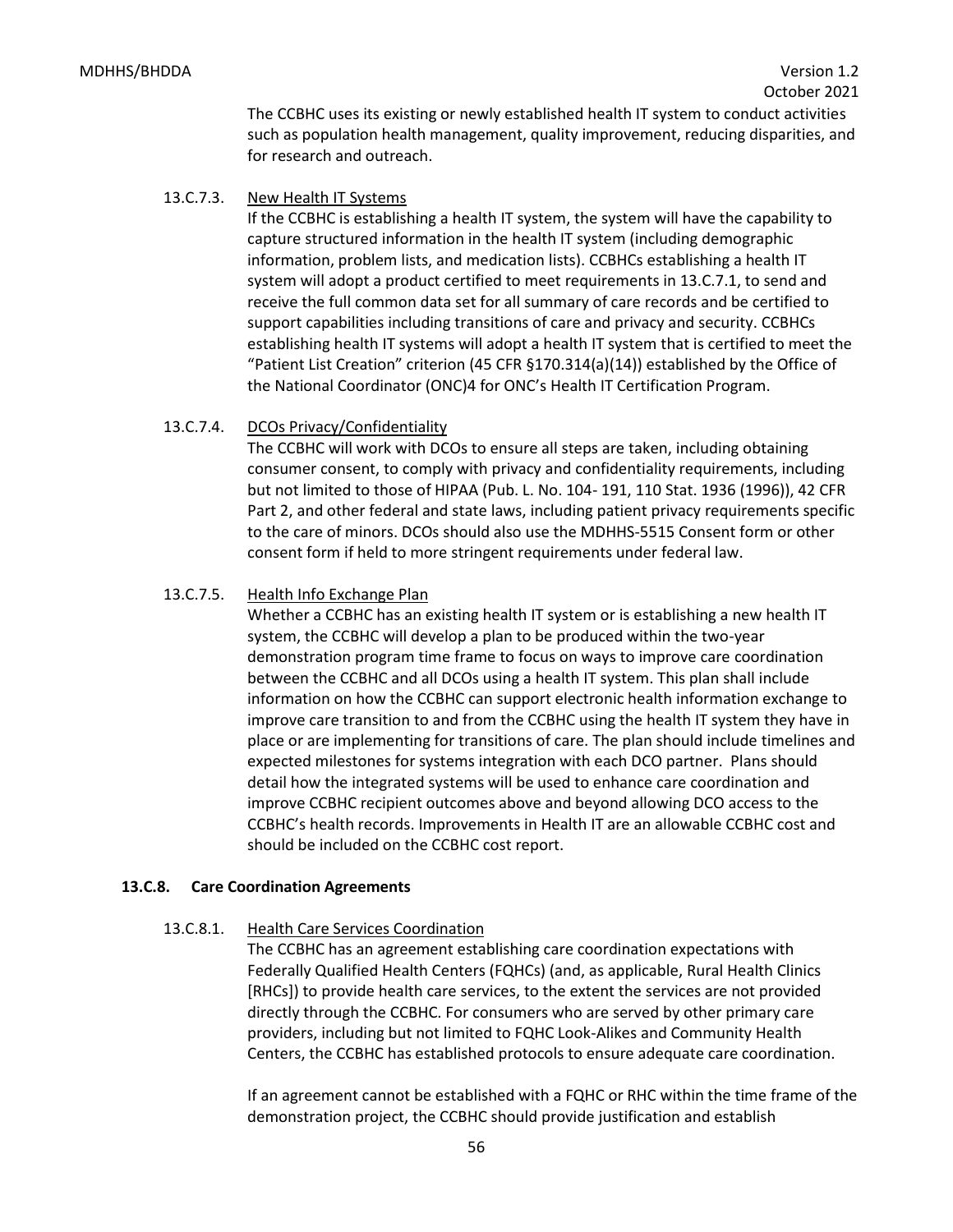contingency plans with other providers offering similar services (e.g., primary care, preventive services, other medical care services). CCBHCs are expected to work toward formal contracts with entities with which they coordinate care if they are not established at the beginning of the demonstration project.

## 13.C.8.2. Inpatient Service Coordination

The CCBHC has an agreement establishing care coordination expectations with programs that can provide inpatient psychiatric treatment, with ambulatory and medical detoxification, post-detoxification step-down services, and residential programs to provide those services for CCBHC consumers. The CCHBC can track when consumers are admitted to facilities providing the services listed above, as well as when they are discharged, unless there is a formal transfer of care to a non-CCBHC entity. The CCBHC has established protocols and procedures for transitioning individuals from EDs, inpatient psychiatric, detoxification, and residential settings to a safe community setting. This includes transfer of medical records of services received (e.g., prescriptions), active follow-up after discharge and, as appropriate, a plan for Heal prevention and safety, and provision for peer services.

CCBHCs are expected to work toward formal contracts with entities with which they coordinate care if they are not established at the beginning of the demonstration project.

For CCBHC recipients with private insurance, CCBHCs are expected to coordinate to the extent possible with the private insurer to coordinate care upon discharge.

## *13.C.8.2.1. Inpatient Follow-Up*

The CCBHC has an agreement establishing care coordination expectations with inpatient acute-care hospitals, including emergency departments, hospital outpatient clinics, urgent care centers, residential crisis settings, medical detoxification inpatient facilities and ambulatory detoxification providers, in the area served by the CCBHC, to address the needs of CCBHC consumers. This includes procedures and services, such as peers or community health workers, to help transition individuals from the ED or hospital to CCBHC care and shortened time lag between assessment and treatment. The agreement is such that the CCBHC can track when their consumers are admitted to facilities providing the services listed above, as well as when they are discharged, unless there is a formal transfer of care to another entity. The agreement also provides for transfer of medical records of services received (e.g., prescriptions) and active follow-up after discharge.

## 13.C.8.3. Community Services Coordination

The CCBHC must have an agreement establishing care coordination expectations with a variety of community or regional services, supports, and providers. Agreements should be in place with:

- Schools
- Child Welfare Agencies
- Indian Health Service or other tribal programs
- Juvenile and criminal justice agencies and facilities (including drug, mental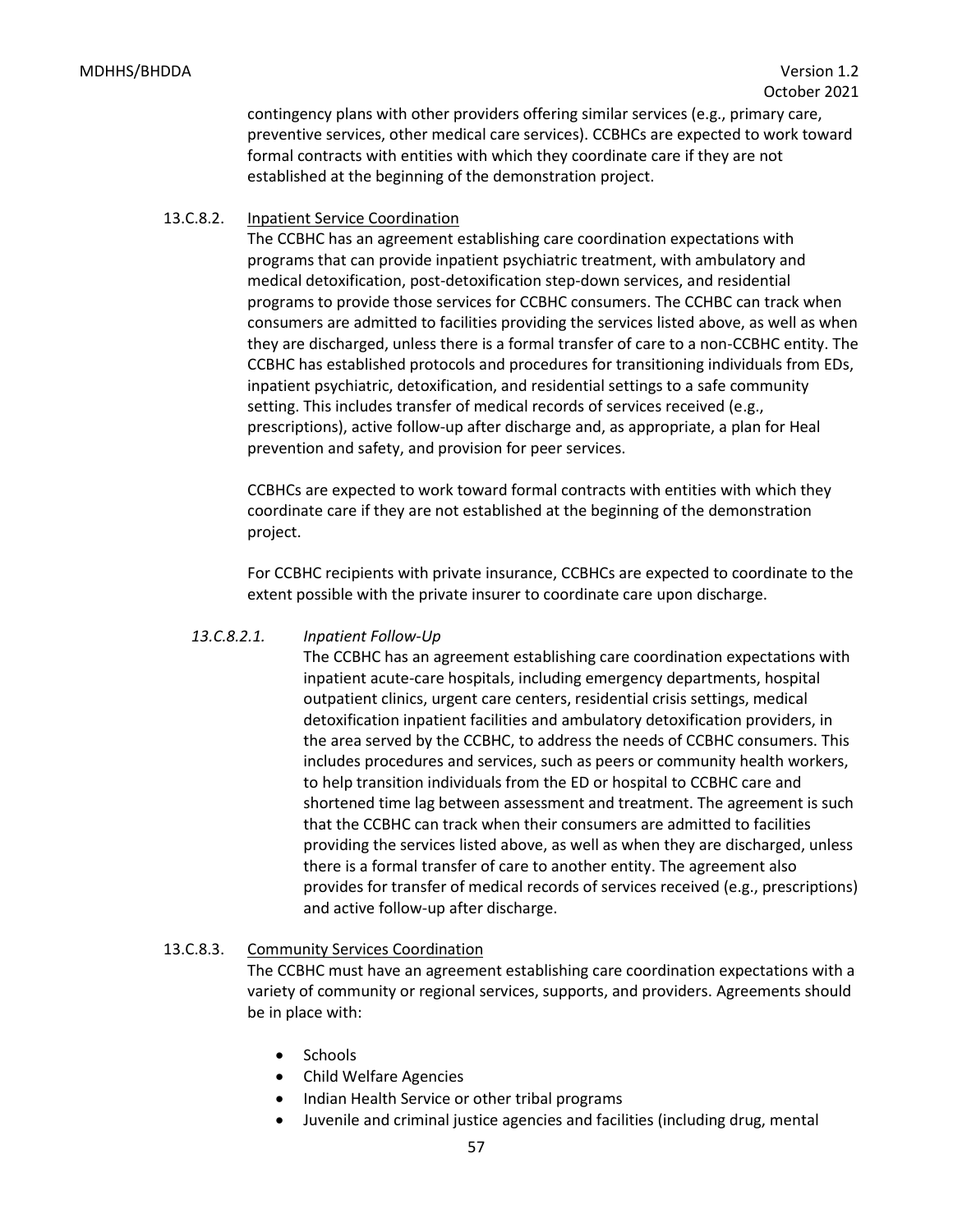health, veterans, and other specialty courts)

- Homeless shelters/housing services
- Employment services
- Services for older adults, including aging and disability resource centers)
- Specialty providers of medications for treatment of opioid or alcohol dependence
- End of life/palliative care
- Other social and human services (e.g., domestic violence centers, pastoral services, grief counseling, Affordable Care Act navigators, food, and transportation programs), depending on the needs of the population identified in the annual needs assessment

If multiple community service agencies are present in the CCBHC catchment area, formal agreements should be prioritized in the most critical areas, and the CCBHC should work on increasing the number of agreements with other organizations throughout the demonstration period.

#### 13.C.8.4. VA Coordination

The CCBHC has an agreement establishing care coordination expectations with the nearest Department of Veterans Affairs' medical center, independent clinic, drop-in center, or other facility of the Department. To the extent multiple Department facilities of different types are located nearby, the CCBHC should explore care coordination agreements with facilities of each type.

If a care coordination agreement cannot be developed at the start of the demonstration, CCBHCs should continue to make, and document attempts to formalize an agreement with veteran's facilities throughout the demonstration period.

#### 13.C.8.5. MiCAL Coordination

In accordance with Michigan Public Act 12 of 2020 (MCL 330.1165) and with consideration of best practice standards outlined in SAMHSA's National Guidelines for Behavioral Health Crisis Care: Best Practice Toolkit, MDHHS will require care coordination protocols between MiCAL and the CCBHCs for Michiganders needing CCBHC services, including the activation of real-time face-to-face crisis services (e.g., crisis stabilization, mobile crisis, etc.) when MiCAL goes live in the CCBHC's region. Care Coordination protocols will be streamlined to ensure the person in need receives the quickest and most direct support, as appropriate. MDHHS requires the protocols to include, at a minimum, the following:

- Receive crisis alerts from CCBHCs for individuals who are within the service area County of the CCBHC and likely to go into crisis. MiCAL staff will use the crisis alert guidance to prospectively plan for providing support to the individual. MiCAL staff will also provide follow up reports to the CCBHC for any support provided to the individual including a safety plan if one was developed. (Please note that each 42 CFR Part 2 covered entity is responsible for ensuring that any information they share with MiCAL meets 42 CFR Part 2 requirements.)
- Provide daily activity reports to PIHPs/CMHSPs for callers who:
	- o Call in on the CCBHC crisis/access line while it is forwarded to MiCAL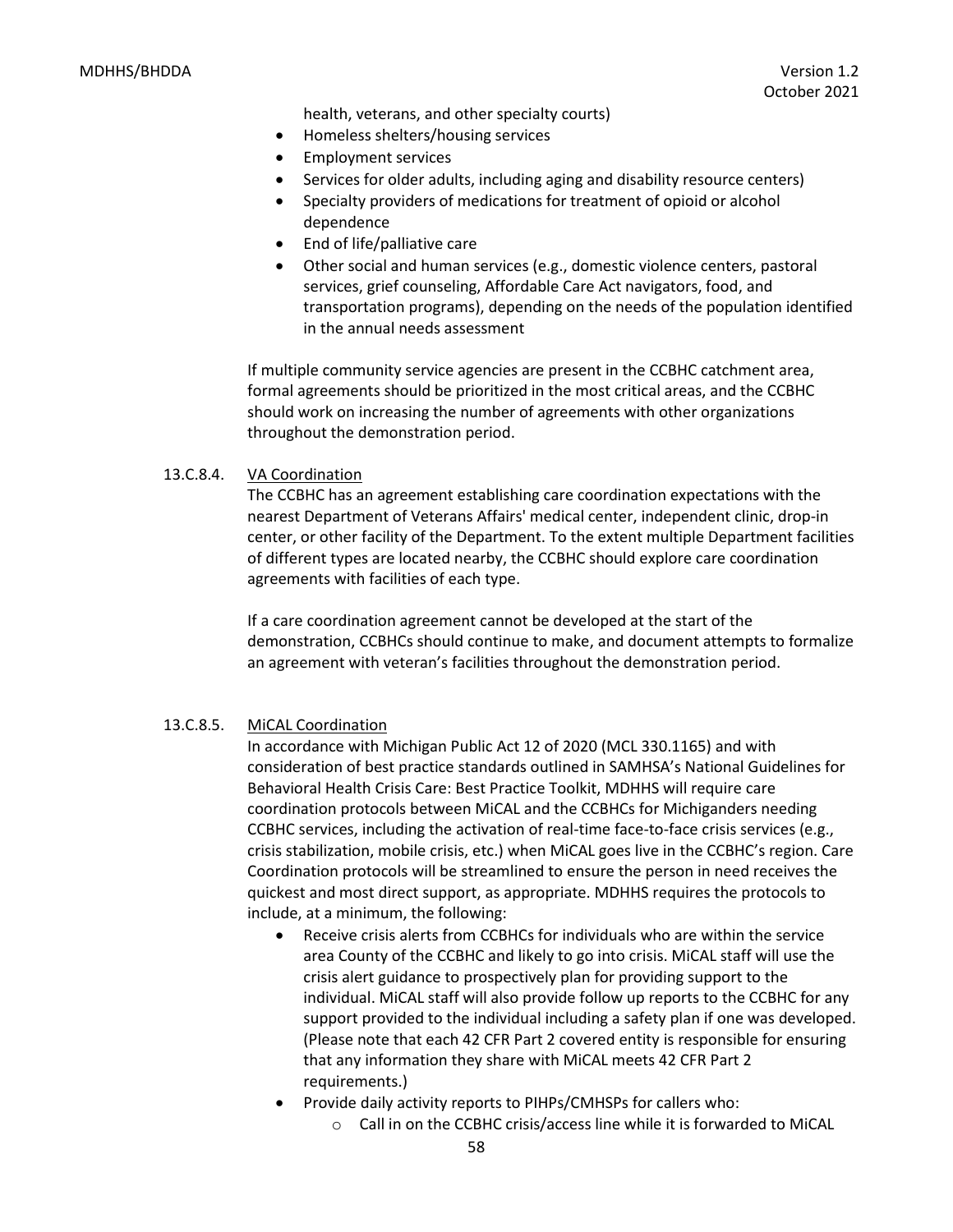and share relevant information, including but not limited to, protected health information for purposes of care coordination.

- o Call, chat, or text MiCAL or the National Suicide Prevention Lifeline (NSPL), report they receive services from a CCBHC, and would like information on the support provided by MiCAL to be shared with a CCBHC.
- o Call, chat, or text MiCAL or the NSPL, receive services from a CCBHC as determined by Active Care Relationship and/or Admission-Discharge-Transfer data and do not specifically prohibit information being shared with a CCBHC.
- o Share an individual's information with relevant parties as necessary to trigger face to face crisis interventions in crisis situations.
- o Provide afterhours or emergency crisis coverage for PIHPs/CMHSPs through the forwarding of CCBHC phone lines or other mediums of crisis inquiry.
- o Receive in real time all necessary crisis service information from the PIHPs/CMHSPs to directly trigger the provision of face-to-face crisis services, including not limited to the afterhours on call process, preadmission screening process, mobile crisis, and other crisis stabilization services.
- o Receive in real time all necessary service information from the PIHPs/CMHSPs to make warm handoffs and referrals from MiCAL to the PIHPs/CMHSPs in the most efficient and effective manner for the person in need.

## **13.C.9. Treatment Team, Treatment Planning, and Care Coordination**

13.C.9.1. Person/Family-Centered Treatment Planning and Care Coordination The CCBHC treatment team must include the consumer, the family/caregiver of child consumers, the adult consumer's family to the extent the consumer does not object, and any other person the consumer chooses. All treatment planning and care coordination activities must be person-centered, and family centered.

## 13.C.9.2. Interdisciplinary Team

As appropriate for the individual's needs, the CCBHC must designate an interdisciplinary treatment team that is responsible, with the consumer or family/caregiver, for directing, coordinating, and managing care and services for the consumer. The interdisciplinary team must be composed of individuals who work together to coordinate the medical, psychosocial, emotional, therapeutic, and recovery support needs of CCBHC consumers, including, as appropriate, traditional approaches to care for consumers who may be American Indian or Alaska Native.

CCBHCs should utilize a collaborative care model to provide an interdisciplinary teambased set of services to ensure the totality of one's needs – physical, behavioral, and/or social – are met through the provision of CCBHC services. CCBHCs can adopt or define their own collaborative care model.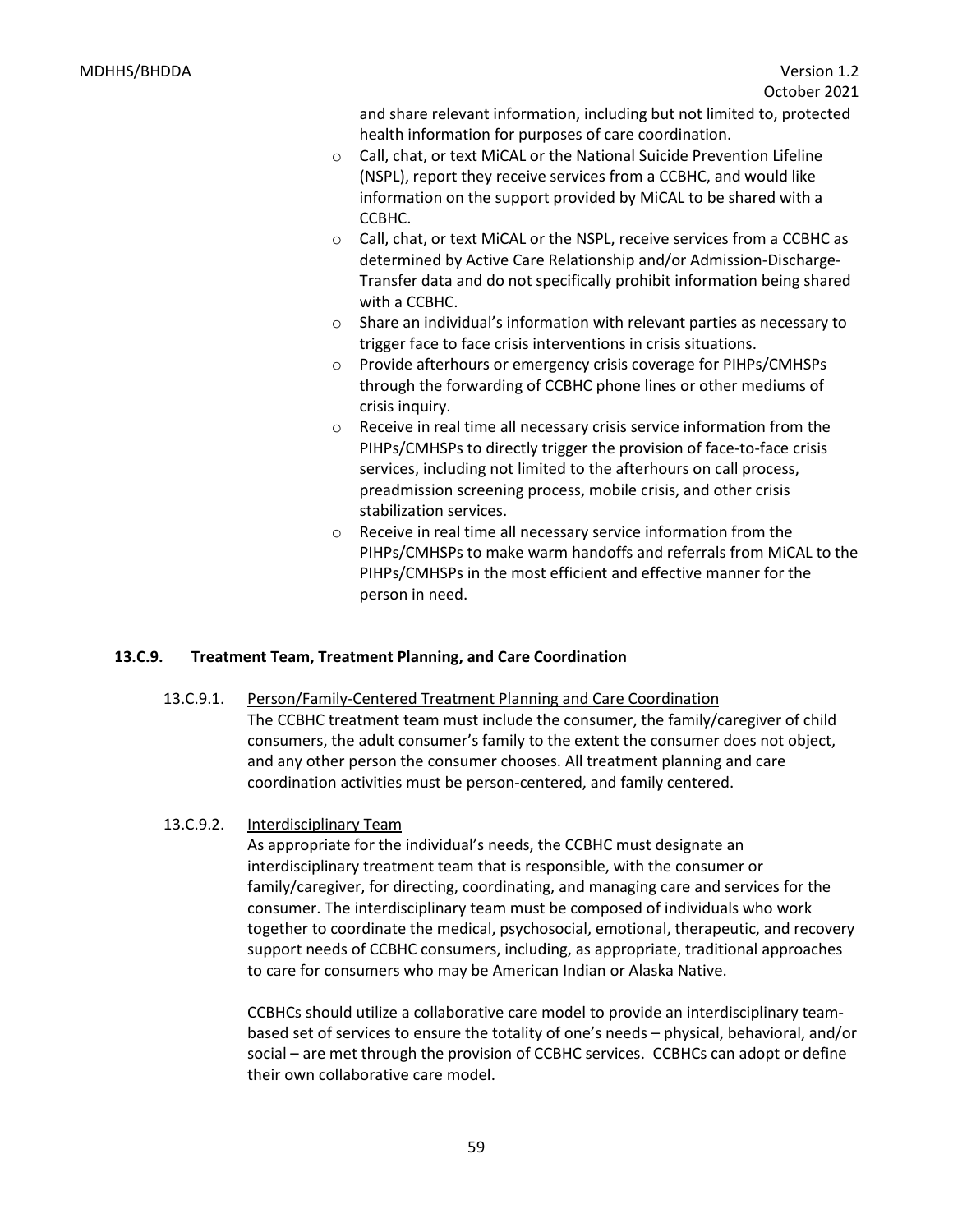#### 13.C.9.3. Care Coordination by DCOs

The CCBHC must coordinate care and services provided by DCOs in accordance with the current treatment plan.

## **13.D. Program Requirement #4: Scope of Services**

#### **13.D.1. General Service Provisions**

#### 13.D.1.1. Required Services

CCBHCs are responsible for the provision of all care specified in PAMA, including, as more explicitly provided, and more clearly defined below in Handbook Sections 13.D.2- 13.D.11 (SAMHSA Criteria 4.B through 4.K):

- Crisis services.
- Screening, assessment, and diagnosis.
- Person-centered treatment planning.
- Outpatient behavioral health services.
- Outpatient primary care screening and monitoring.
- Targeted case management.
- Psychiatric rehabilitation.
- Peer and family supports; and
- Intensive community-based outpatient behavioral health care for members of the US Armed Forces and veterans.

Each of these services may be provided either directly by the CCBHC or through formal relationships with other providers that are DCOs. MDHHS recommends that the initial Screening, Assessment, and Diagnosis and Person-Centered Treatment Planning should be provided directly by the CCBHC rather than DCOs. The CCBHC should be equipped to provide 5 of the 9 core services directly. Whether directly supplied by the CCBHC or DCO, the CCBHC is ultimately clinically and financially responsible for all care provided.

## 13.D.1.2. Freedom to Choose

The CCBHC ensures all CCBHC services, if not available directly through the CCBHC, are provided through a DCO, consistent with the consumer's freedom to choose providers within the CCBHC and its DCOs. This requirement does not preclude the use of referrals outside the CCBHC or DCO if a needed specialty service is unavailable through the CCBHC or DCO entities.

## 13.D.1.3. Grievance Procedures

Regarding either CCBHC or DCO services, consumers will have access to the CCBHC's existing grievance procedures, which must satisfy the minimum requirements of Medicaid and other grievance requirements such as those that may be mandated by relevant accrediting entities. Other procedures include:

- PIHPs are responsible for compiling and submitting all grievances to MDHHS on a quarterly basis. This includes all individuals eligible for CCBHC services and can be a summary of the number of grievances by CCBHC.
- All CCBHC recipients will receive notice of their rights and an explanation of the local grievance and appeals processes.
- CCBHC recipients should have access to the same grievance procedures,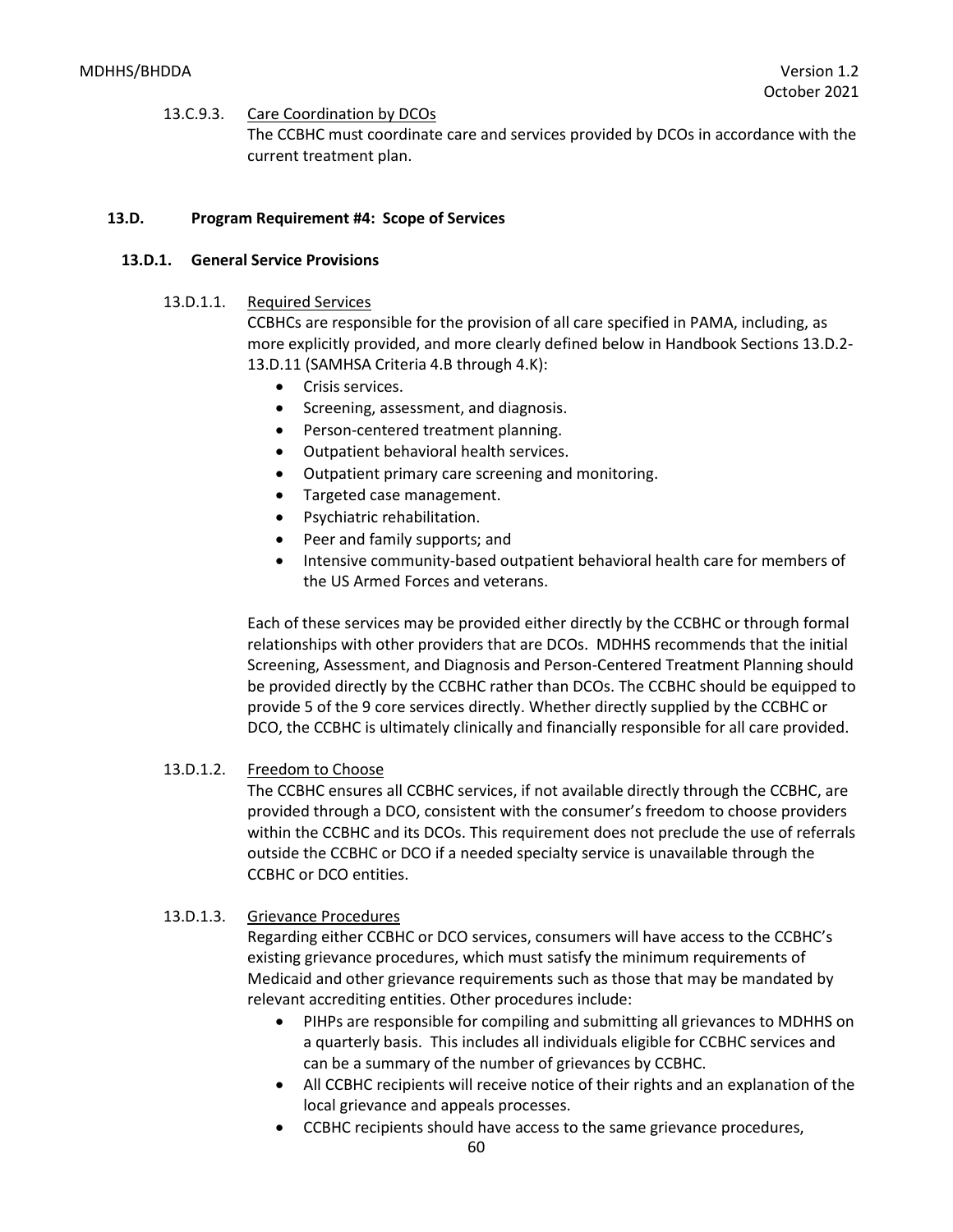regardless of their level of need, residence, insurance, or eligibility for Medicaid. See: Contract Attachment 6.4.1.1 Grievance and Appeal Technical Requirement/PIHP Grievance System for Medicaid Beneficiaries and MDHHS/CMHSP Managed Mental Health Supports and Services Contract FY21: Attachment C6.3.2.1 CMHSP Local Dispute Resolution Process. Responsibilities may change with evolving

- CCBHCs will have clear written mechanisms to address DCO grievances and complaints, and an appeal system to resolve disputes.
- CCBHCs will use existing grievance and complaint tracking management systems. In the likely event that a statewide grievance tracking management system is developed in the BHDDA CRM during the demonstration period, CCBHCs and PIHPs will be onboarded and required to utilize this system.
- In some situations, an individual may be receiving services at a CCBHC in one PIHP region and non-CCBHC services from a provider in a different PIHP region. Grievances should follow the individual, with grievance responsibilities remaining with the provider in which the grievance occurred. The CCBHC should assist with ensuring the individual has access to the appropriate grievance process.
- 13.D.1.4. DCO Quality Standards

DCO-provided services for CCBHC consumers must meet the same quality standards as those provided by the CCBHC. CCBHCs are responsible for verifying and monitoring compliance of DCOs regarding quality standards. CCBHCs will include recipients served by DCOs in all quality reporting measures, as applicable.

## 13.D.1.5. DCO Mandatory Criteria

The entities with which the CCBHC coordinates care and all DCOs, taken in conjunction with the CCBHC itself, must satisfy the mandatory aspects of these criteria.

## **13.D.2. Requirements for Person Centered and Family Centered Care**

## 13.D.2.1. Person/Family Centered Care

The CCBHC ensures all CCBHC services, including those supplied by its DCOs, are provided in a manner aligned with the requirements of Section 2402(a) of the Affordable Care Act, reflecting person and family-centered, recovery-oriented care, being respectful of the individual consumer's needs, preferences, and values, and ensuring both consumer involvement and self-direction of services received. Services for children and youth are family centered, youth-guided, and developmentally appropriate.

## 13.D.2.2. Cultural Needs

Person-centered and family-centered care includes care which recognizes the cultural and other needs of the individual. This includes but is not limited to services for consumers who are American Indian or Alaska Native (AI/AN), for whom access to traditional approaches or medicines may be part of CCBHC services. For consumers who are AI/AN, these services may be provided either directly or by formal arrangement with tribal providers.

## **13.D.3. Crisis Behavioral Health Services**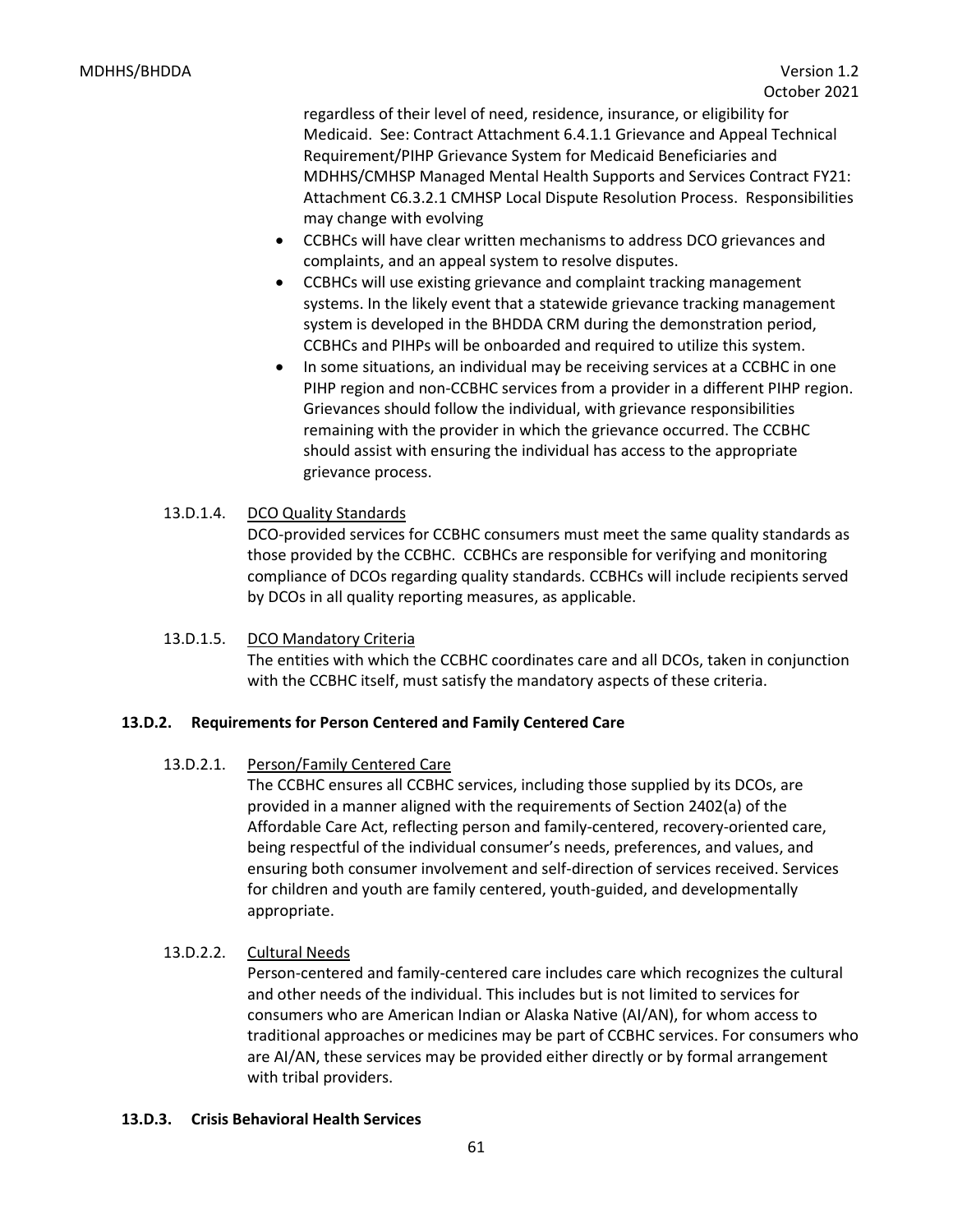## 13.D.3.1. Crisis Behavioral Health Services

The CCBHC will provide robust and timely crisis behavioral health services.

- Whether provided directly by the CCBHC or by a state-sanctioned alternative acting as a DCO, available services must include the following:
	- o 24-hour mobile crisis teams,
	- o Emergency crisis intervention services, and
	- o Crisis stabilization.
- Police departments do not represent an existing state-sanctioned, certified, or licensed system or network for the provision of crisis behavioral health services. Reliance on police does not constitute a robust crisis behavioral health service.
- Services provided must include suicide crisis response and services capable of addressing crises related to substance abuse and intoxication, including ambulatory and medical detoxification.
- A crisis situation is defined by the individual or the individual's family.

#### *13.D.3.1.1. 24-hour Mobile Crisis*

Mobile crisis services represent community-based support where people in crises are, either at home or a location in the community. Mobile crisis services must be available 24/7 with a minimum three-hour response time unless population or model requirements require a shorter response time. CCBHCs are responsible for tracking response time for each mobile crisis response activity.

At a minimum, mobile crisis teams must incorporate:

- o A clinician capable of assessing the needs of the individual, regardless of population.
- o Community response, not restricted to select locations within the region or days/times; and
- o Warm hand-offs and coordination with other service locations, including ongoing treatment at CCBHCs.

Mobile crisis response should include the following components:

- o Assessment
- o Crisis de-escalation
- o Planning
- o Crisis and safety plan development
- o Brief therapy
- o Referral

CCBHCs Mobile crisis response for children should follow the standards for Intensive Crisis Stabilization Services (ICSS) for children as outlined in Section 9: Intensive Crisis Stabilization Services of the Behavioral Health and Intellectual and Developmental Disability Chapter of the Michigan Medicaid Provider Manual, with the added requirement of 24/7 availability. Mobile crisis providers do not have to be enrolled with MDHHS, but should meet the requirements for team, response timeliness, etc.

CCBHCs can propose alternate models of mobile crisis response that meet the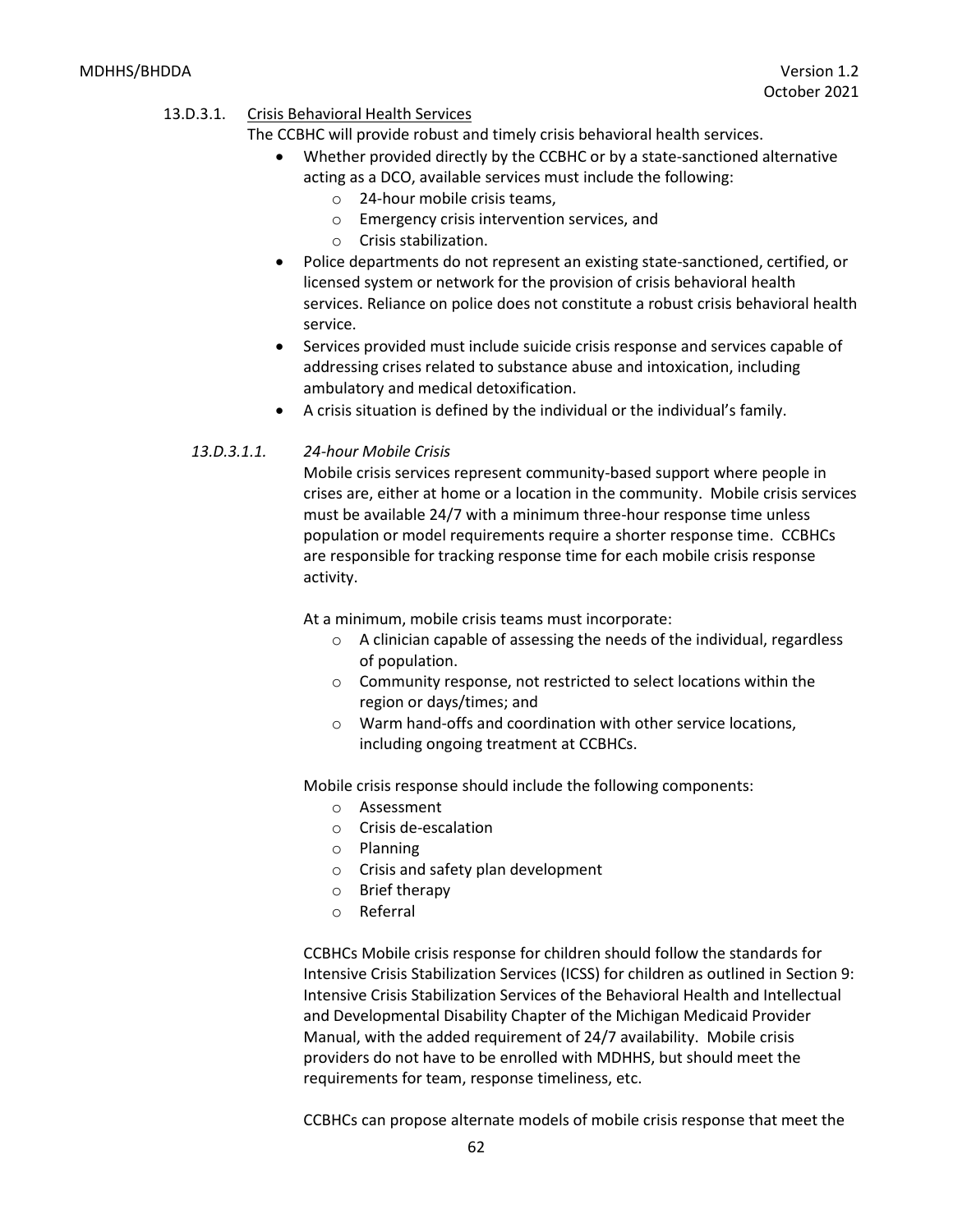needs of their community. CCBHCs should participate in statewide initiatives to develop and evaluate mobile crisis models as appropriate.

## *13.D.3.1.2. Emergency Crisis Intervention Services*

Crisis intervention services are unscheduled activities that are provided in response to a crisis situation. Crisis intervention services include crisis response, availability of a crisis line, assessment, referral, and direct therapy.

Service components include:

- o A telephone that is answered 24 hours a day for dealing with crisis situations. This phone number should be made widely available by the CCBHC. When regionally available, MiCAL can provide telephone crisis response coverage.
- o Face-to-face services to individuals in the areas of crisis evaluation, intervention, and disposition.

## *13.D.3.1.3. Crisis Stabilization Services*

Crisis stabilization services should prevent or reduce symptoms in a behavioral health crisis. Stabilization services may also follow psychiatric hospitalization events to prevent readmission. CCBHCs should coordinate treatment to higher levels of care when appropriate.

## 13.D.3.2. Medical Detoxification Requirements

The revised American Society of Addiction Medicine (ASAM) criteria list five levels of Withdrawal Management for Adults. As part of Handbook Section 13.D.3.1 (SAMHSA Criteria 4.c.1), it is required that CCHBCs have services for the first four levels readily available and accessible to people experiencing a crisis at the time of the crisis. The four levels include:

- 1-WM: Mild withdrawal with daily or less than daily outpatient supervision; likely to complete withdrawal management and to continue treatment or recovery. The CCBHC or a DCO must directly provide 1-WM.
- 2-WM: Moderate withdrawal with all-day withdrawal management support and supervision; at night, has supportive family or living situation, likely to complete withdrawal management. The CCBHC is encouraged to directly provide 2-WM. While the CCBHC must have the 2-WM level of ambulatory withdrawal management available and accessible to eligible consumers, it is not a requirement that this service be provided directly, although it is encouraged.
- 3.2-WM: Moderate withdrawal but needs 24-hour support to complete withdrawal management and increase likelihood of continuing treatment or recovery. May be provided directly either by the CCBHC or through a DCO relationship or by referral.
- 3.7-WM: Severe withdrawal and needs 24-hour nursing care and physician visits as necessary; unlikely to complete withdrawal management without medical, or nursing monitoring. May be provided directly either by the CCBHC or through a DCO relationship or by referral.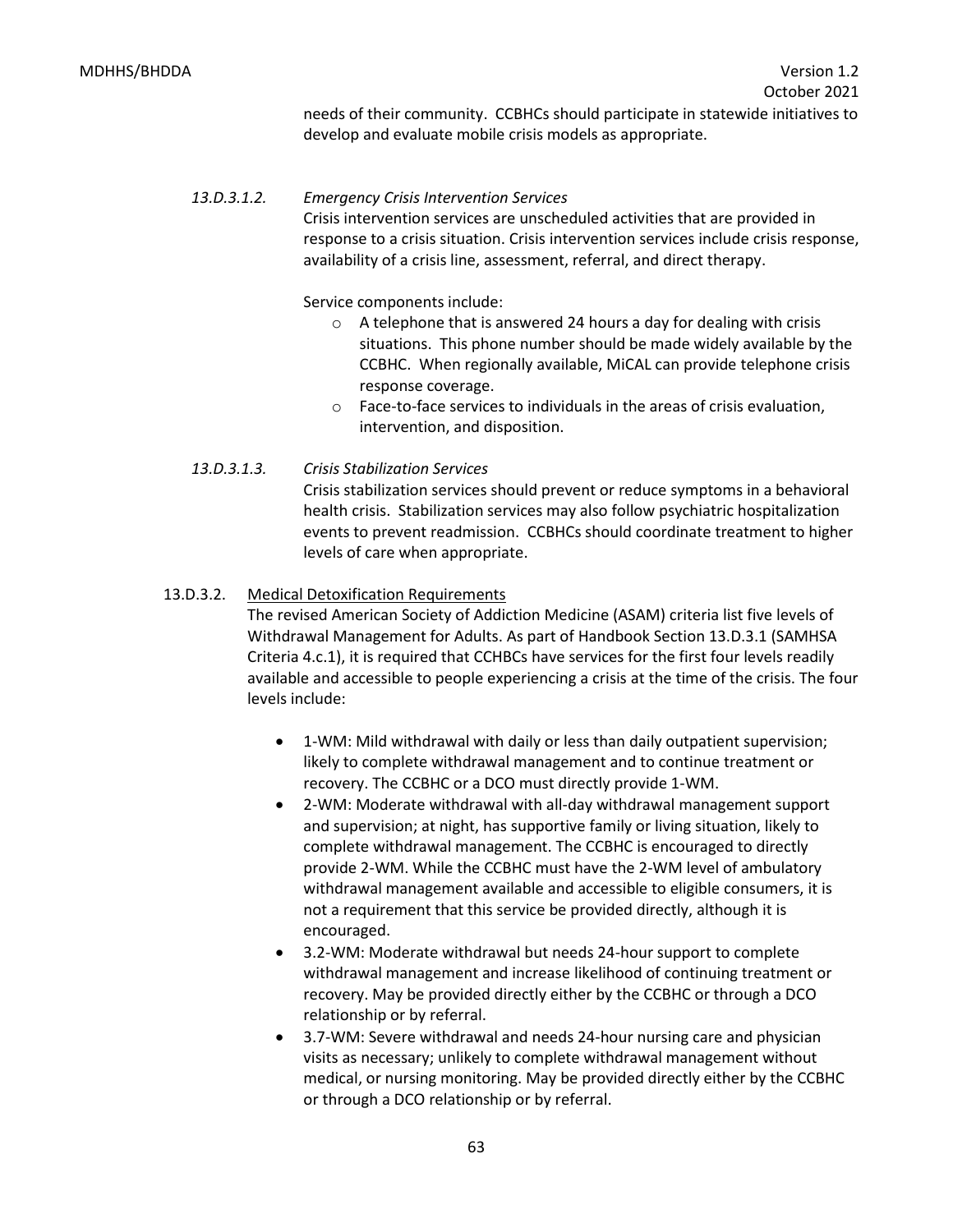#### **13.D.4. Screening, Assessment, and Diagnosis**

#### 13.D.4.1. Screening, Assessment, and Diagnosis Services

The CCBHC provides screening, assessment, and diagnosis, including risk assessment, for behavioral health conditions, either directly or through a DCO arrangement. It is recommended that the CCBHC provides initial screening, assessment, and diagnosis for behavioral health conditions directly. In the event specialized services outside the expertise of the CCBHC are required for purposes of screening, assessment, or diagnosis (e.g., neurological testing, developmental testing, and assessment, eating disorders), the CCBHC provides or refers them through formal relationships with other providers, or where necessary and appropriate, through use of telehealth/telemedicine services.

#### *13.D.4.1.1. Evaluation Timeframe*

Screening, assessment, and diagnosis are conducted in a time frame responsive to the individual consumer's needs and are of sufficient scope to assess the need for all services required to be provided by CCBHCs.

#### *13.D.4.1.2. Evaluation Components*

The initial evaluation (including information gathered as part of the preliminary screening and risk assessment), as required in program requirement 2, includes, at a minimum, (1) preliminary diagnoses; (2) the source of referral; (3) the reason for seeking care, as stated by the consumer or other individuals who are significantly involved; (4) identification of the consumer's immediate clinical care needs related to the diagnosis for mental and substance use disorders; (5) a list of current prescriptions and over-the counter medications, as well as other substances the consumer may be taking; (6) an assessment of whether the consumer is a risk to self or to others, including suicide risk factors; (7) an assessment of whether the consumer has other concerns for their safety; (8) assessment of need for medical care (with referral and follow-up as required); and (9) a determination of whether the person presently is or ever has been a member of the U.S. Armed Services. As needed, releases of information are obtained.

Required evaluation components may be updated throughout the demonstration depending on age, specific behavioral health needs, and intensity of needs.

## *13.D.4.1.3. Specific Substance Use Disorder Assessment Requirements*

To align with the requirements outlined in the Medicaid 1115 Demonstration Waiver for Substance Use Disorder (SUD) Services, CCBHCs and DCOs who provide substance use disorder services must utilize the specified assessment tools – the ASAM Continuum Assessment for adults and the GAIN for adolescents. CCBHCs and DCOs are not required to have staff fully trained on the assessments prior to October 1, 2021. However, CCBHCs should coordinate with PIHPs to have CCBHC staff enrolled in upcoming training cohorts as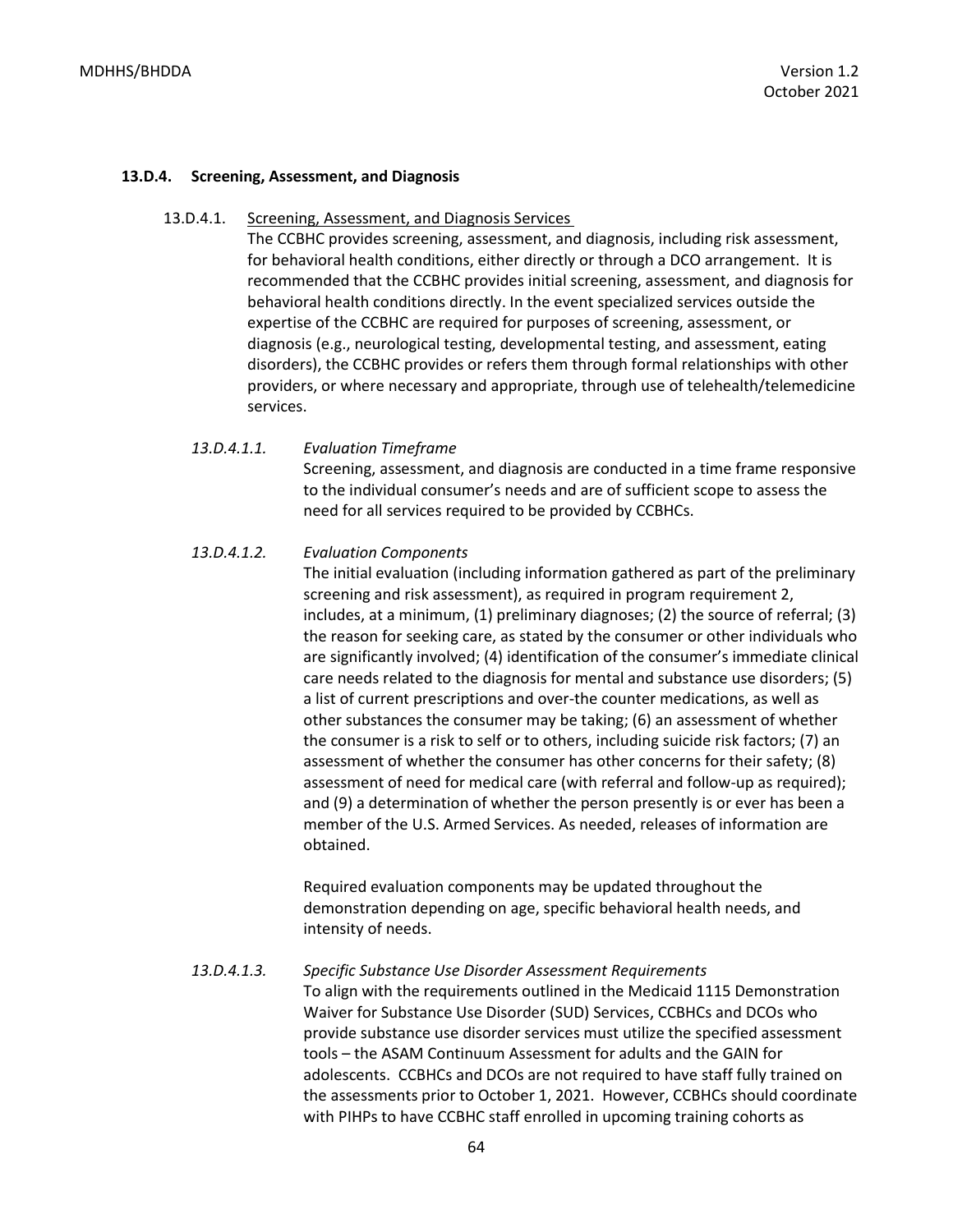available.

#### 13.D.4.2. Diagnostic and Treatment Planning Evaluations

#### *13.D.4.2.1. General Overview*

A comprehensive person-centered and family-centered diagnostic and treatment planning evaluation is completed within 60 days by licensed behavioral health professionals who, in conjunction with the consumer, are members of the treatment team, performing within their state's scope of practice. Information gathered as part of the preliminary screening and initial evaluation may be considered a part of the comprehensive evaluation. This requirement that the comprehensive evaluation be completed within 60 calendar days does not preclude either the initiation or completion of the comprehensive evaluation or the provision of treatment during the intervening 60-day period.

*13.D.4.2.2. Components of Diagnostic and Treatment Planning Evaluation* Although a comprehensive diagnostic and treatment planning evaluation is required for all CCBHC consumers, the extent of the evaluation will depend on the individual consumer and standards required by both MDHHS and applicable accreditation bodies. As part of certification, CCBHCs should demonstrate the following components are included: (1) reasons for seeking services at the CCBHC, including information regarding onset of symptoms, severity of symptoms, and circumstances leading to the consumer's presentation to the CCBHC; (2) a psychosocial evaluation including housing, vocational and educational status, family/caregiver and social support, legal issues, and insurance status; (3) behavioral health history (including trauma history and previous therapeutic interventions and hospitalizations); (3) a diagnostic assessment, including current mental status, mental health (including depression screening) and substance use disorders (including tobacco, alcohol, and other drugs); (4) assessment of imminent risk (including suicide risk, danger to self or others, urgent or critical medical conditions, other immediate risks including threats from another person); (5) basic competency/cognitive impairment screening (including the consumer's ability to understand and participate in their own care); (6) a drug profile including the consumer's prescriptions, over-the-counter medications, herbal remedies, and other treatments or substances that could affect drug therapy, as well as information on drug allergies; (7) a description of attitudes and behaviors, including cultural and environmental factors, that may affect the consumer's treatment plan; (8) the consumer's strengths, goals, and other factors to be considered in recovery planning; (9) pregnancy and parenting status; (10) assessment of need for other services required by the statute (i.e., peer and family/caregiver support services, targeted case management, psychiatric rehabilitation services, LEP or linguistic services); (11) assessment of the social service needs of the consumer, with necessary referrals made to social services and, for pediatric consumers, to child welfare agencies as appropriate; and (12) depending on whether the CCBHC directly provides primary care screening and monitoring of key health indicators and health risk pursuant to Handbook Section 13.D.7 (SAMHSA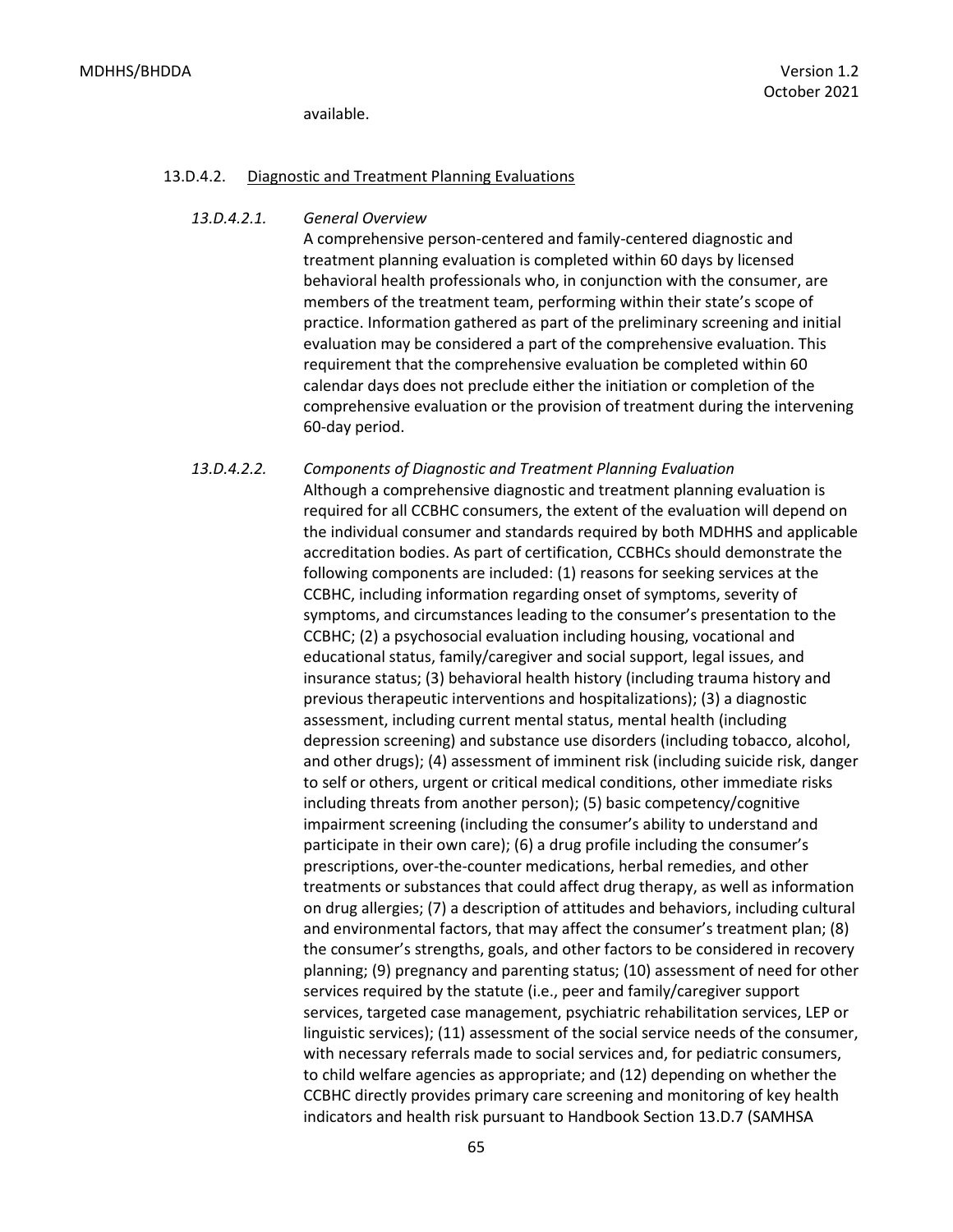criteria 4.G), either: (a) an assessment of need for a physical exam or further evaluation by appropriate health care professionals, including the consumer's primary care provider (with appropriate referral and follow-up), or (b) a basic physical assessment as required by Handbook Section 13.D.7 (SAMHSA criteria 4.G). All remaining necessary releases of information are obtained by this point.

## 13.D.4.3. Screening and Assessment

## *13.D.4.3.1. Overview and CCBHC Indicators*

Screening and assessment by the CCBHC related to behavioral health include those for which the CCBHC will be accountable pursuant to required CMS reporting metric criteria. The CCBHC should not take non-inclusion of a specific metric as a reason not to provide clinically indicated behavioral health screening or assessment and the state may elect to require specific other screening and monitoring to be provided by the CCBHCs beyond those listed in Section 7: Monitoring and Evaluation, of this handbook.

- *13.D.4.3.2. Standardized Screening and Assessment Tools* The CCBHC uses standardized and validated screening and assessment tools and, where appropriate, brief motivational interviewing techniques.
- *13.D.4.3.3. Culturally and Linguistically Appropriate Screening Tools* The CCBHC uses culturally and linguistically appropriate screening tools, and tools/approaches that accommodate disabilities (e.g., hearing disability, cognitive limitations), when appropriate.
- *13.D.4.3.4. SUD Brief Intervention and Referral* If screening identifies unsafe substance use including problematic alcohol or other substance use, the CCBHC conducts a brief intervention and the consumer is provided or referred for a full assessment and treatment, if applicable.

## **13.D.5. Person-Centered and Family-Centered Treatment Planning**

## 13.D.5.1. Treatment Planning Services

The CCBHC directly provides person-centered and family-centered treatment planning or similar processes, including but not limited to risk assessment and crisis planning. Person-centered and family-centered treatment planning satisfies the requirements of 13.D.5.2 below and is aligned with the requirements of Section 2402(a) of the Affordable Care Act, including consumer involvement and self-direction.

## 13.D.5.2. Person/Family Centered Planning

An individualized plan integrating prevention, medical and behavioral health needs and service delivery is developed by the CCBHC in collaboration with and endorsed by the consumer, the adult consumer's family to the extent the consumer so wishes, or family/caregivers of youth and children, and is coordinated with staff or programs necessary to carry out the plan.

*13.D.5.2.1. Assessments inform Plan*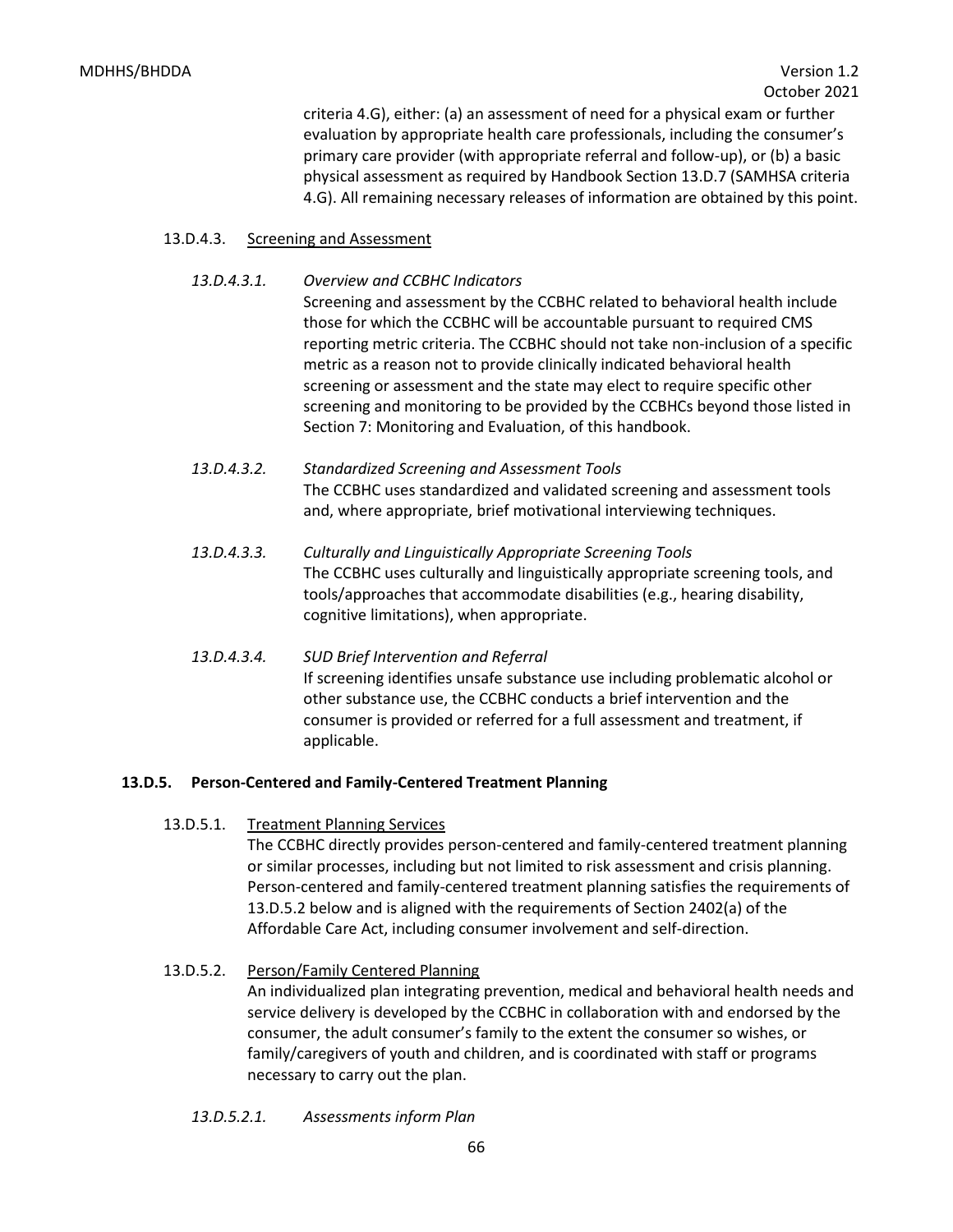The CCBHC uses consumer assessments to inform the treatment plan and services provided.

- *13.D.5.2.2. Treatment Plan Includes Needs, Strengths, Preferences* Treatment planning includes needs, strengths, abilities, preferences, and goals, expressed in a manner capturing the consumer's words or ideas and, when appropriate, those of the consumer's family/caregiver.
- *13.D.5.2.3. Comprehensive Treatment Plan* The treatment plan is comprehensive, addressing all services required, with provision for monitoring of progress towards goals. The treatment plan is built upon a shared decision-making approach.
- *13.D.5.2.4. Consultation Sought During Treatment Planning* Where appropriate, consultation is sought during treatment planning about special emphasis problems, including for treatment planning purposes (e.g., trauma, eating disorders).
- *13.D.5.2.5. Advanced Wishes* The treatment plan documents the consumer's advance wishes related to treatment and crisis management and, if the consumer does not wish to share their preferences, that decision is documented.
- *13.D.5.2.6. State Standards for Treatment Planning* CCBHCs must meet all additional requirements for person-centered planning and the development and monitoring of an Individual Plan of Service, as described in the Michigan Mental Health Code, the Medicaid Provider Manual, and person-centered planning guidance.

## **13.D.6. Outpatient Mental Health and Substance Use Services**

13.D.6.1. Outpatient Services

The CCBHC provides outpatient mental and substance use disorder services that are evidence-based or best practices, consistent with the needs of individual consumers as identified in their individual treatment plan, either directly or through a DCO arrangement. In the event specialized services outside the expertise of the CCBHC are required for purposes of outpatient mental and substance use disorder treatment (e.g., treatment of sexual trauma, eating disorders, specialized medications for substance use disorders), the CCBHC makes them available through referral or other formal arrangement with other providers or, where necessary and appropriate, through use of telehealth/telemedicine services. The CCBHC also provides or makes available through formal arrangement traditional practices/treatment as appropriate for the consumers served in the CCBHC area.

13.D.6.2. Evidence Based Practices The CCBHC must offer, either directly or through a DCO, a minimum set of evidencebased practices as defined by the state.

CCBHCs will be responsible for ensuring that EBPs are provided by individuals with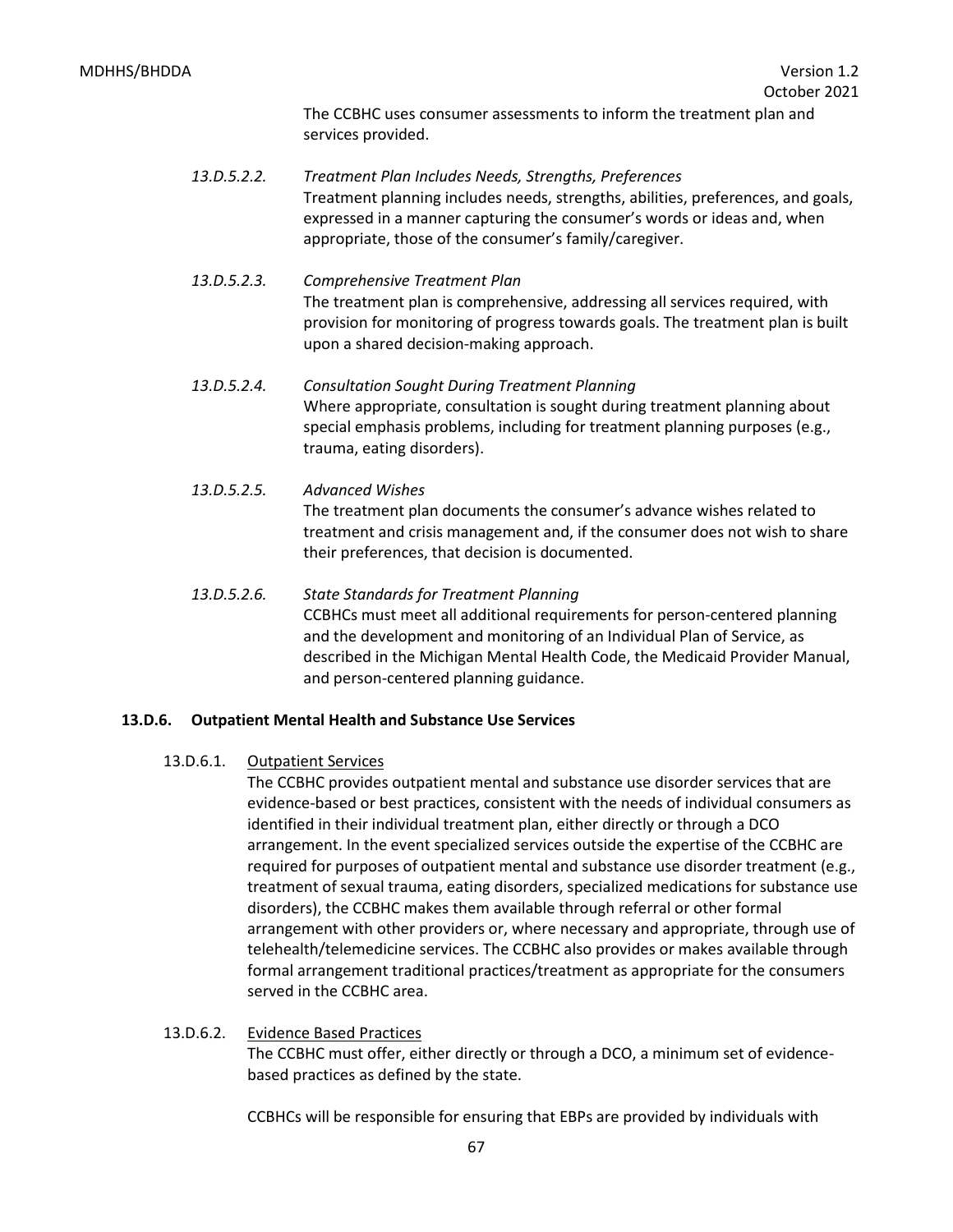appropriate training and credentials and have an established process for monitoring model fidelity, either locally or with Michigan Fidelity Assistance Support Team (MIFAST) reviews.

## *13.D.6.2.1. Required EBPs*

- o "Air Traffic Control" Crisis Model with MiCAL
- o Assertive Community Treatment (ACT)
- o Cognitive Behavioral Therapy (CBT)
- o Dialectical Behavior Therapy (DBT)
- o Infant Mental Health
- o Integrated Dual Disorder Treatment (IDDT)
- o Motivational Interviewing (MI) for adults, children, and youth
- o Medication Assisted Treatment (MAT)
- o Parent Management Training Oregon (PMTO) and/or Parenting through Change (PTC)
- o Screening, Brief Intervention, and Referral to Treatment (SBIRT)
- o Trauma-Focused Cognitive Behavioral Therapy (TF-CBT)
- o Zero Suicide

## *13.D.6.2.2. Recommended EBPs*

- o An EBP of the CCBHC's choice addressing trauma in adult populations
- o An EBP of the CCBHC's choice addressing needs of transition age youth (such as the Transition to Independence Process [TIP] model)
- $\circ$  An EBP of the CCBHC's choice addressing chronic disease management
- o Dialectical Behavior Therapy for Adolescents (DBT-A)
- o Permanent Supportive Housing
- o Supported Employment (IPS model)

## 13.D.6.3. Treatment Appropriate for Phase of Life

Treatments are provided that are appropriate for the consumer's phase of life and development, specifically considering what is appropriate for children, adolescents, transition age youth, and older adults, as distinct groups for whom life stage and functioning may affect treatment. Specifically, when treating children and adolescents, CCHBCs provide evidenced-based services that are developmentally appropriate, youth guided, and family/caregiver driven with respect to children and adolescents. When treating older adults, the individual consumer's desires, and functioning are considered, and appropriate evidence-based treatments are provided. When treating individuals with developmental or other cognitive disabilities, level of functioning is considered, and appropriate evidence-based treatments are provided. These treatments are delivered by staff with specific training in treating the segment of the population being served.

## 13.D.6.4. Family Driven/Youth Guided

Children and adolescents are treated using a family/caregiver-driven, youth guided and developmentally appropriate approach that comprehensively addresses family/caregiver, school, medical, mental health, substance abuse, psychosocial, and environmental issues.

## **13.D.7. Outpatient Clinic Primary Care Screening and Monitoring**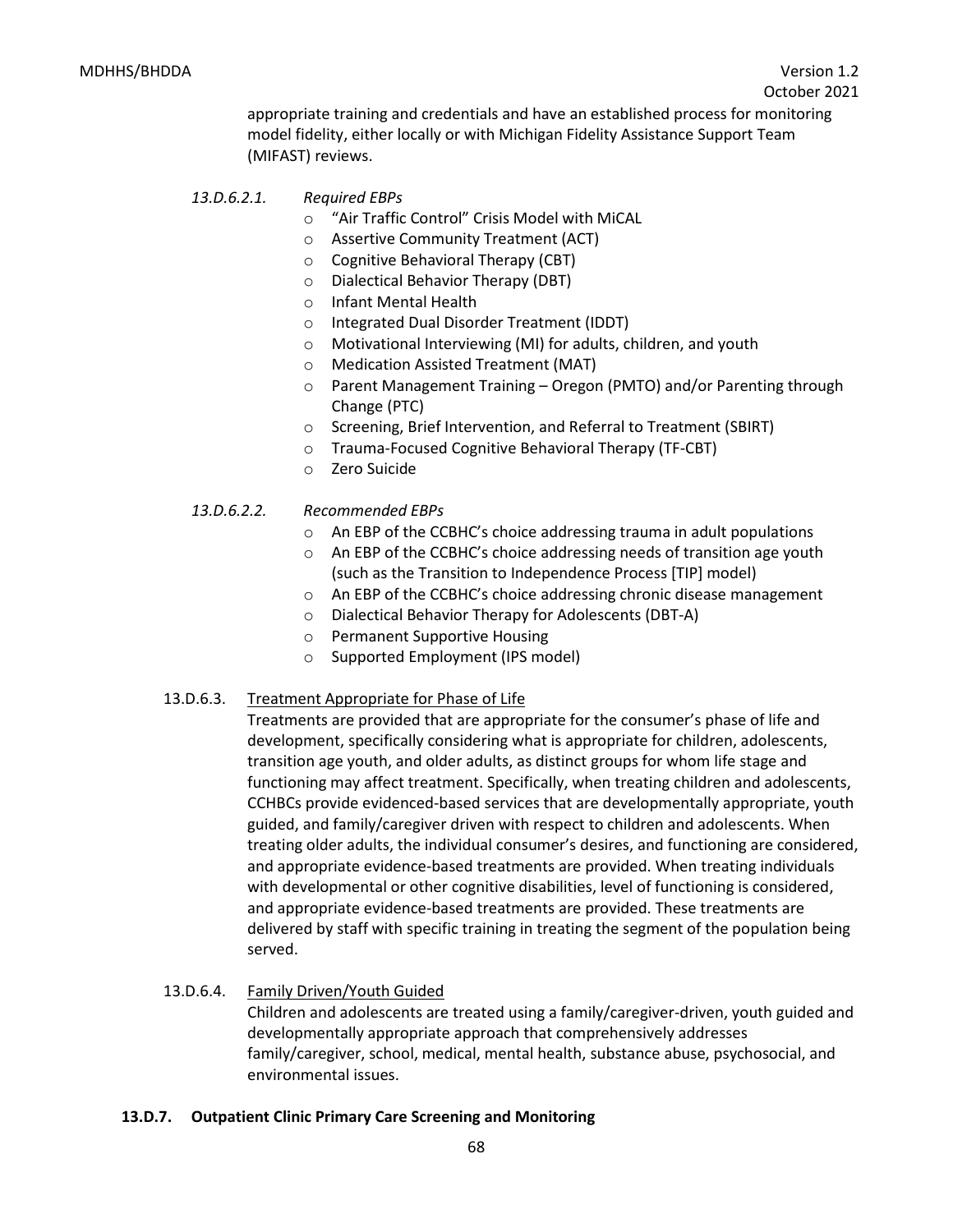The CCBHC is responsible for outpatient clinic primary care screening and monitoring of key health indicators and health risk. Whether directly provided by the CCBHC or through a DCO, the CCBHC is responsible for ensuring these services are received in a timely fashion. Required primary care screening and monitoring of key health indicators and health risk provided by the CCBHC include those for which the CCBHC will be accountable pursuant to 13E- Program Requirement #5: Quality and Other Reporting and the metrics listed in Section 7 of this handbook. The CCBHC should not take non-inclusion of a specific metric Section 7 of this handbook as a reason not to provide clinically indicated primary care screening and monitoring and the state may elect to require specific other screening and monitoring to be provided by the CCBHCs. The CCBHC ensures children receive age-appropriate screening and preventive interventions including, where appropriate, assessment of learning disabilities, and older adults receive age-appropriate screening and preventive interventions. Prevention is a key component of primary care services provided by the CCBHC. Nothing in these criteria prevent a CCBHC from providing other primary care services.

#### **13.D.8. Targeted Case Management Services**

The CCBHC is responsible for high quality targeted case management services that will assist individuals in sustaining recovery, and gaining access to needed medical, social, legal, educational, and other services and supports. CCBHCs will follow all requirements for targeted case management as defined in the Medicaid Provider Manual and will follow any policy guidance intended to standardize and/or improve case management services. Targeted case management should include supports for persons deemed at high risk of suicide, particularly during times of transitions such as from an ED or psychiatric hospitalization.

#### **13.D.9. Psychiatric Rehabilitation Services**

The CCBHC is responsible for evidence-based and other psychiatric rehabilitation services. Supported services such as housing, employment (specifically the Individual Placement and Support (IPS) model of supported employment, and education (in collaboration with local school systems) are encouraged. Other psychiatric rehabilitation services that might be considered include medication education; self-management; training in personal care skills; individual and family/caregiver psychoeducation; community integration services; recovery support services including Illness Management & Recovery; financial management; and dietary and wellness education.

#### **13.D.10. Peer Supports, Peer Counseling, and Family/Caregiver Supports**

The CCBHC is responsible for peer specialist and recovery coaches, peer counseling, and family/caregiver supports. CCBHCs are required to offer, either directly or through DCOs, peer services that serve all populations including peer support specialists, recovery coaches, parents support partners, and youth peer support partners. Peer services that also might be considered include peer-run drop-in centers, peer crisis support services, peer bridge services to assist individuals transitioning between residential or inpatient settings to the community, peer trauma support, peer support for older adults, and other peer recovery services. Potential family/caregiver support services that might be considered include family/caregiver psychoeducation and parent training.

## **13.D.11. Intensive, Community-Based Mental Health Care for Members of the Armed Forces and Veterans**

The CCBHC is responsible for intensive, community-based behavioral health care for certain members of the U.S. Armed Forces and veterans, particularly those Armed Forces members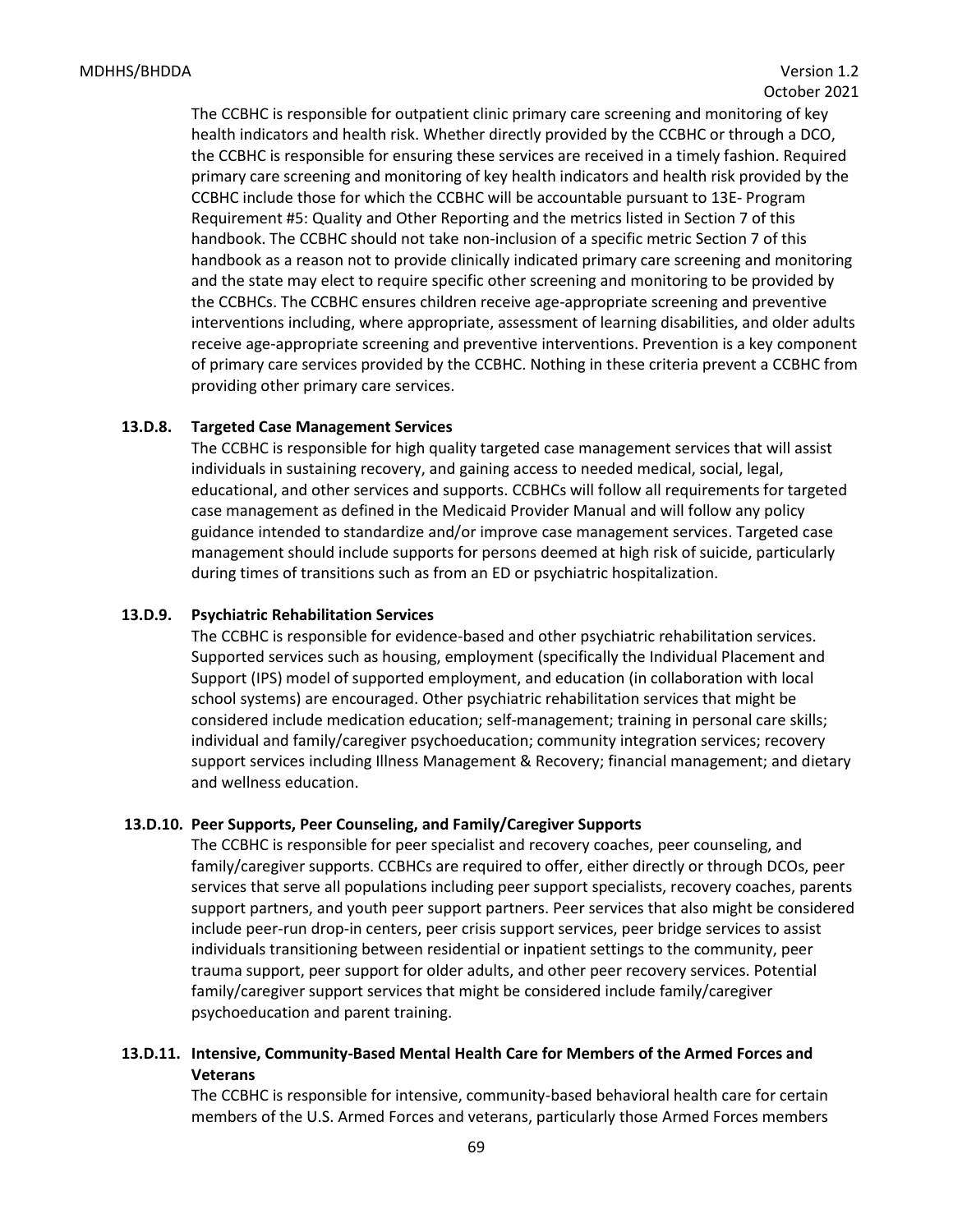located 50 miles or more (or one hour's drive time) from a Military Treatment Facility (MTF) and veterans living 40 miles or more (driving distance) from a VA medical facility, or as otherwise required by federal law. Care provided to veterans is required to be consistent with minimum clinical mental health guidelines promulgated by the Veterans Health Administration (VHA), including clinical guidelines contained in the Uniform Mental Health Services Handbook of such Administration.

- 13.D.11.1. Identification of Military/Veterans and Connection to Care All individuals inquiring about CCBHC services must be asked whether they have ever served in the US military. BH-TEDS is required for all CCBHC recipients and meets the requirements for asking about military background and connections to veterans' resources.
	- *13.D.11.1.1. Serving Current Military Personnel* Active-Duty military personnel must use their servicing Military Treatment Facility (MTF). CCBHCs should contact the individual's MTF Primary Care Manager for care coordination and referral for services.

Military personnel who are Active Duty and Active Reserve (Guard/Reserve) and reside more than 50 miles from a military hospital or clinic must use TRICARE PRIME Remote and use the network Primary Care Manager or authorized TRICARE provider as the Primary Care Manager. CCBHCs should contact the Primary Care Manager for care coordination and referral for services.

Members of the Selected Reserves who are not on Active Duty are eligible for TRICARE Reserve Select and can see any TRICARE-authorized provider, network, or non-network. CCBHCs should help facilitate this transition to services.

## *13.D.11.1.2. Serving Veterans*

If the individual is not enrolled in the VHA, the CCBHC should help enroll in VHA for the delivery of health and behavioral health services. Veterans who decline or are ineligible for VHA services are to be served by the CCBHC in a manner consistent with guidelines outlined in the VHA Uniform Mental Health Services Handbook.

13.D.11.2. Integrating Care for Veterans

CCBHCs must ensure there is integration or coordination between the care of substance use disorders and other mental health conditions for those veterans who experience both and for integration or coordination between care for behavioral health conditions and other components of health care for all veterans.

#### 13.D.11.3. Principal Behavioral Health Provider for Veterans

Every veteran seen for behavioral health services is assigned a Principal Behavioral Health Provider (PBHP). The PBHP is noted in the medical record and known to the veteran and can be tracked for reporting purposes. The PBHP is responsible for:

- o Maintaining regular contact with the veteran as clinically indicated.
- o Ensuring a psychiatrist regularly reviews and reconciles the veteran's psychiatric medications.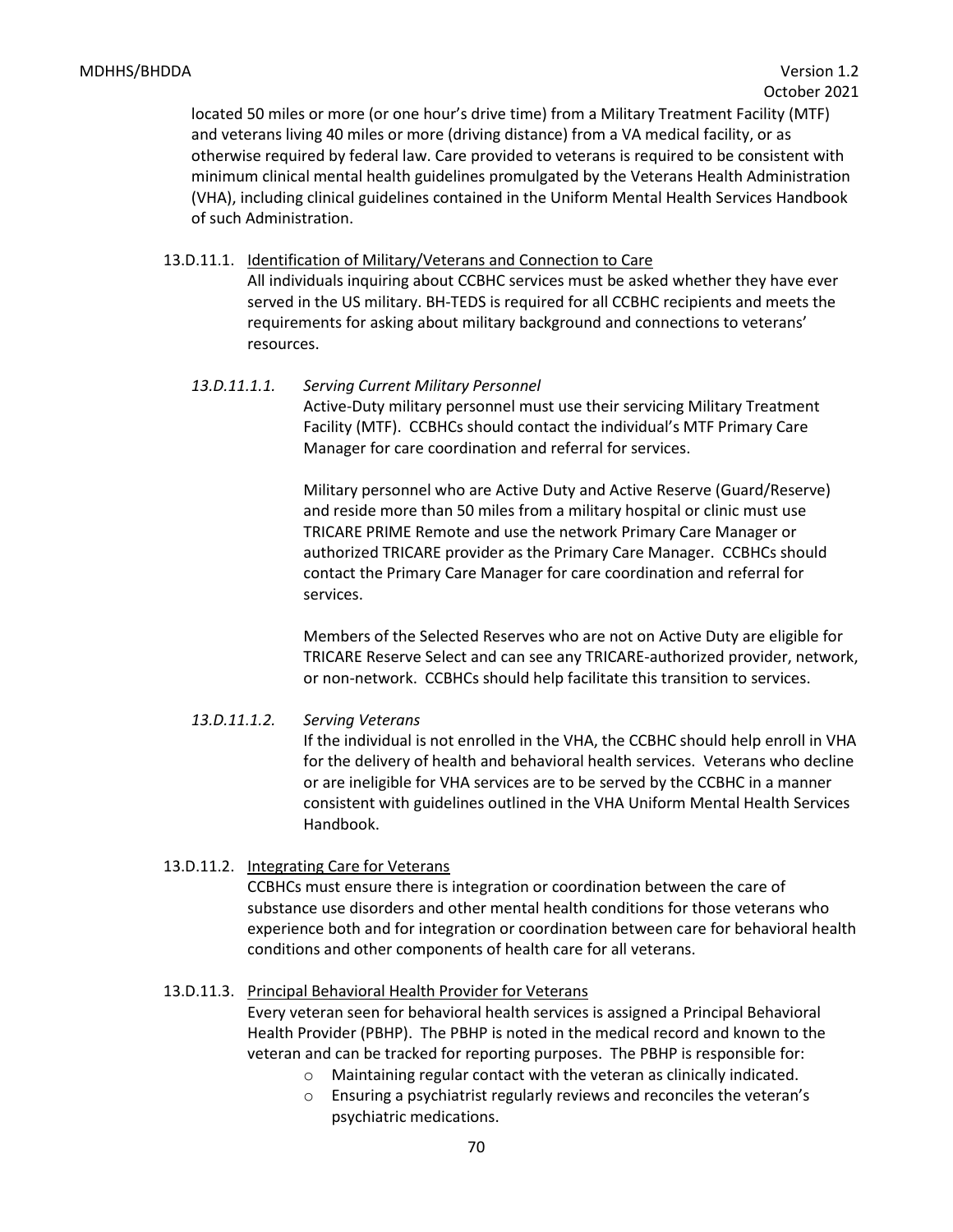- $\circ$  Working with the veteran and the veteran's family, when appropriate, to develop a person-centered, recovery-oriented treatment plan.
- $\circ$  Implementing the treatment plan, tracking, and documenting progress.
- o Revising the treatment plan when necessary.
- o Ensuring the veteran understands their treatment plan and addresses concerns about care. If veteran is at risk of losing decision making ability, the PBHP is responsible for discussing future treatment (see VHA Handbook 1004.2).
- o Ensuring the treatment plan reflects the veteran's goals and preferences for care, and that consent is provided for treatment.
- 13.D.11.4. Recovery-Based Veterans' Services

Behavioral health services for veterans are recovery-oriented, and include additional recovery principles of privacy, security, and honor. Care for veterans must conform to that definition and to those principles to satisfy the statutory requirement that care for veterans adheres to guidelines promulgated by the VHA.

13.D.11.5. Cultural Competence- Veterans' Culture

All behavioral health care is provided with cultural competence, and staff will receive specific training on military and veteran's culture. Specifically, any staff who is not a veteran has training about military and veterans' culture to be able to understand the unique experiences and contributions of those who have served their country. As described in staffing requirements, all staff should receive cultural competency training on issues of race, ethnicity, age, sexual orientation, and gender identity.

#### 13.D.11.6. Treatment Plan for Veterans

In keeping with the general criteria governing CCBHCs, there is a behavioral health treatment plan for all veterans receiving behavioral health services which meets the following criteria:

- The treatment plan includes the veteran's diagnosis or diagnoses and documents consideration of each type of evidence-based intervention for each diagnosis.
- The treatment plan includes approaches to monitoring the outcomes (therapeutic benefits and adverse effects) of care, and milestones for reevaluation of interventions and of the plan itself.
- As appropriate, the plan considers interventions intended to reduce/manage symptoms, improve functioning, and prevent relapses or recurrences of episodes of illness.
- The plan is recovery oriented, attentive to the veteran's values and preferences, and evidence-based regarding what constitutes effective and safe treatments.
- The treatment plan is developed with input from the veteran, and when the veteran consents, appropriate family members. The veteran's verbal consent to the treatment plan is required pursuant to VHA Handbook 1004.1.

#### **13.E. Program Requirement #5: Quality and Other Reporting**

#### **13.E.1. Data Collection, Reporting, and Tracking**

13.E.1.1. Data Collection and Reporting Capacity The CCBHC has the capacity to collect, report, and track encounter, outcome, and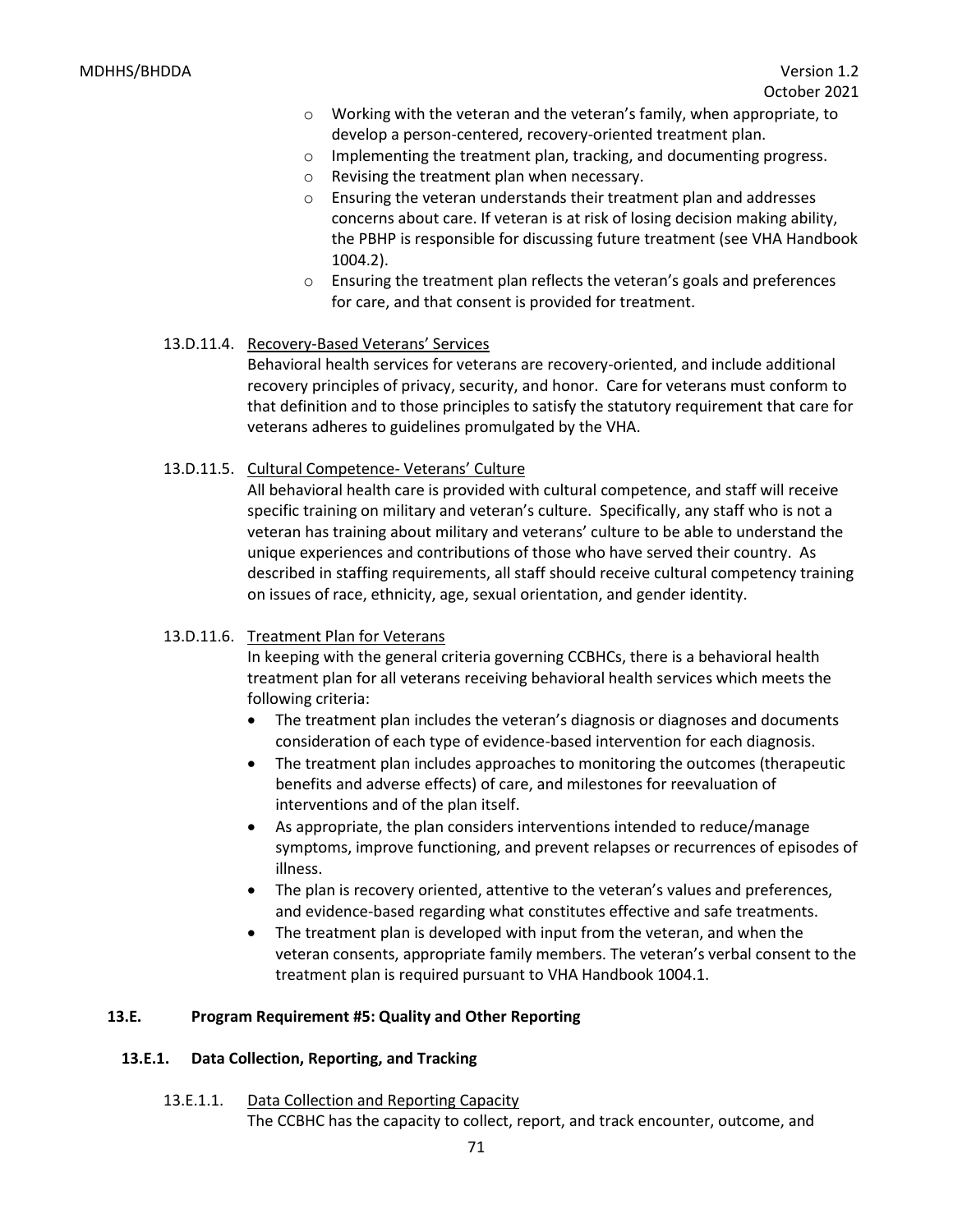quality data, including but not limited to data capturing: (1) consumer characteristics; (2) staffing; (3) access to services; (4) use of services; (5) screening, prevention, and treatment; (6) care coordination; (7) other processes of care; (8) costs; and (9) consumer outcomes.

## 13.E.1.2. Annual Data Reporting

Reporting is annual and data are required to be reported for all CCBHC consumers, or where data constraints exist (for example, the measure is calculated from claims), for all Medicaid enrollees in the CCBHCs.

## 13.E.1.3. DCOs and Data Reporting

Although most data reporting requirements will be the responsibility of the PIHPs or MDHHS, some data may relate to services CCBHC recipients receive through DCOs. Collection of this data is the responsibility of the CCBHC. The CCBHC should arrange for access to data in DCO agreements and is responsible for ensuring adequate consent and releases of information are obtained for each affected CCBHC recipient.

## 13.E.1.4. State Encounter Reporting

MDHHS will provide federal demonstration evaluators with CCBHC-level Medicaid claims or encounter data annually.

## 13.E.1.5. Annual Cost Reporting

CCBHCs annually submit a cost report with supporting data within four months after the end of each demonstration year to the PIHP. The PIHP will review the submission for completeness and submit the report and any additional clarifying information within six months after the end of each demonstration year to MDHHS. The timelines should reflect other cost reporting timelines required by MDHHS.

## **13.E.2. Continuous Quality Improvement (CQI) Plan**

## 13.E.2.1. Annual CQI Plan

The CCBHC develops, implements, and maintains an effective, CCBHC-wide data-driven continuous quality improvement (CQI) plan for clinical services and clinical management. The CQI projects are clearly defined, implemented, and evaluated annually. The number and scope of distinct CQI projects conducted annually are based on the needs of the CCBHC's population and reflect the scope, complexity, and past performance of the CCBHC's services and operations. The CCBHC-wide CQI plan addresses priorities for improved quality of care and client safety and requires all improvement activities be evaluated for effectiveness. The CQI plan focuses on indicators related to improved behavioral and physical health outcomes and takes actions to demonstrate improvement in CCBHC performance. The CCBHC documents each CQI project implemented, the reasons for the projects, and the measurable progress achieved by the projects. One or more individuals are designated as responsible for operating the CQI program.

## 13.E.2.2. CQI Plan Requirements

Although the CQI plan is to be developed by the CCBHC and reviewed and approved by the state during certification, specific events are expected to be addressed as part of the CQI plan, including: (1) CCBHC consumer suicide deaths or suicide attempts; (2)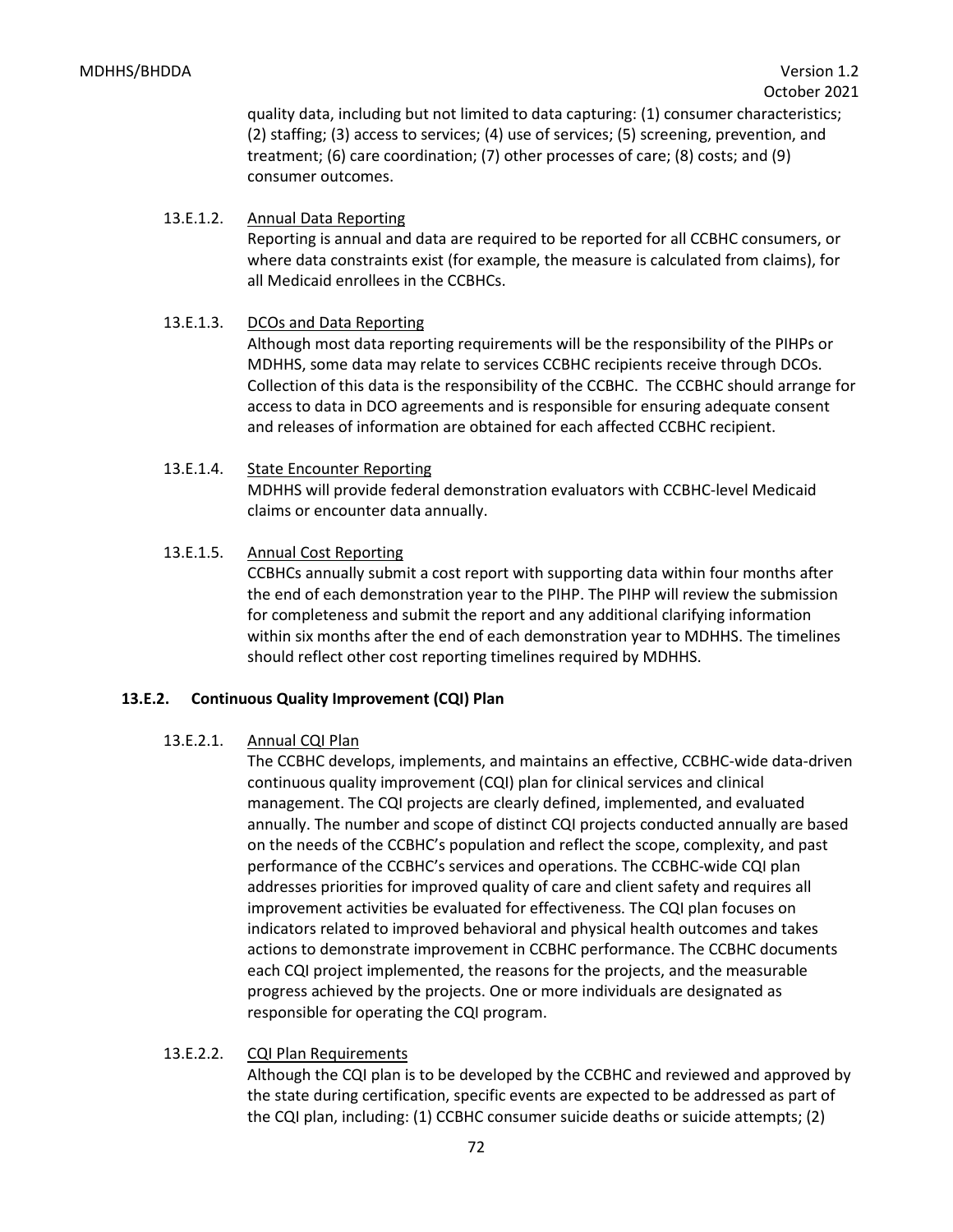CCBHC consumer 30 day hospital readmissions for psychiatric or substance use reasons; and (3) such other events the state or applicable accreditation bodies may deem appropriate for examination and remediation as part of a CQI plan.

# **13.F. Program Requirement #6: Organizational Authority, Governance, and Accreditation 13.F.1. General Requirements of Organizational Authority and Finances**

13.F.1.1. Organizational Authority

The CCBHC maintains documentation establishing the CCBHC conforms to at least one of the following statutorily established criteria:

- Is a non-profit organization, exempt from tax under Section 501(c)(3) of the United States Internal Revenue Code
- Is part of a local government behavioral health authority.
- Is operated under the authority of the Indian Health Service, an Indian tribe, or tribal organization pursuant to a contract, grant, cooperative agreement, or compact with the Indian Health Service pursuant to the Indian Self-Determination Act (25 U.S.C. 450 et seq.).
- Is an urban Indian organization pursuant to a grant or contract with the Indian Health Service under Title V of the Indian Health Care Improvement Act (25 U.S.C. 1601 et seq.).

## 13.F.1.2. **IHS Agreements**

To the extent CCBHCs are not operated under the authority of the Indian Health Service, an Indian tribe, or tribal or urban Indian organization, states, based upon the population the prospective CCBHC may serve, should require CCBHCs to reach out to such entities within their geographic service area and enter arrangements with those entities to assist in the provision of services to AI/AN consumers and to inform the provision of services to those consumers. To the extent the CCBHC and such entities jointly provide services, the CCBHC and those collaborating entities shall satisfy the requirements of these criteria.

## 13.F.1.3. Independent Audit

An independent financial audit is performed annually for the duration of the demonstration in accordance with federal audit requirements, and, where indicated, a corrective action plan is submitted addressing all findings, questioned costs, reportable conditions, and material weakness cited in the Audit Report.

### **13.F.2. Governance**

### 13.F.2.1. Board Representation

As a group, the CCBHC's board members are representative of the individuals being served by the CCBHC in terms of demographic factors such as geographic area, race, ethnicity, sex, gender identity, disability, age, and sexual orientation, and in terms of types of disorders. The CCBHC will incorporate meaningful participation by adult consumers with mental illness, adults recovering from substance use disorders, and family members of CCBHC consumers, either through 51 percent of the board being families, consumers or people in recovery from behavioral health conditions, or through a substantial portion of the governing board members meeting this criteria and other specifically described methods for consumers, people in recovery and family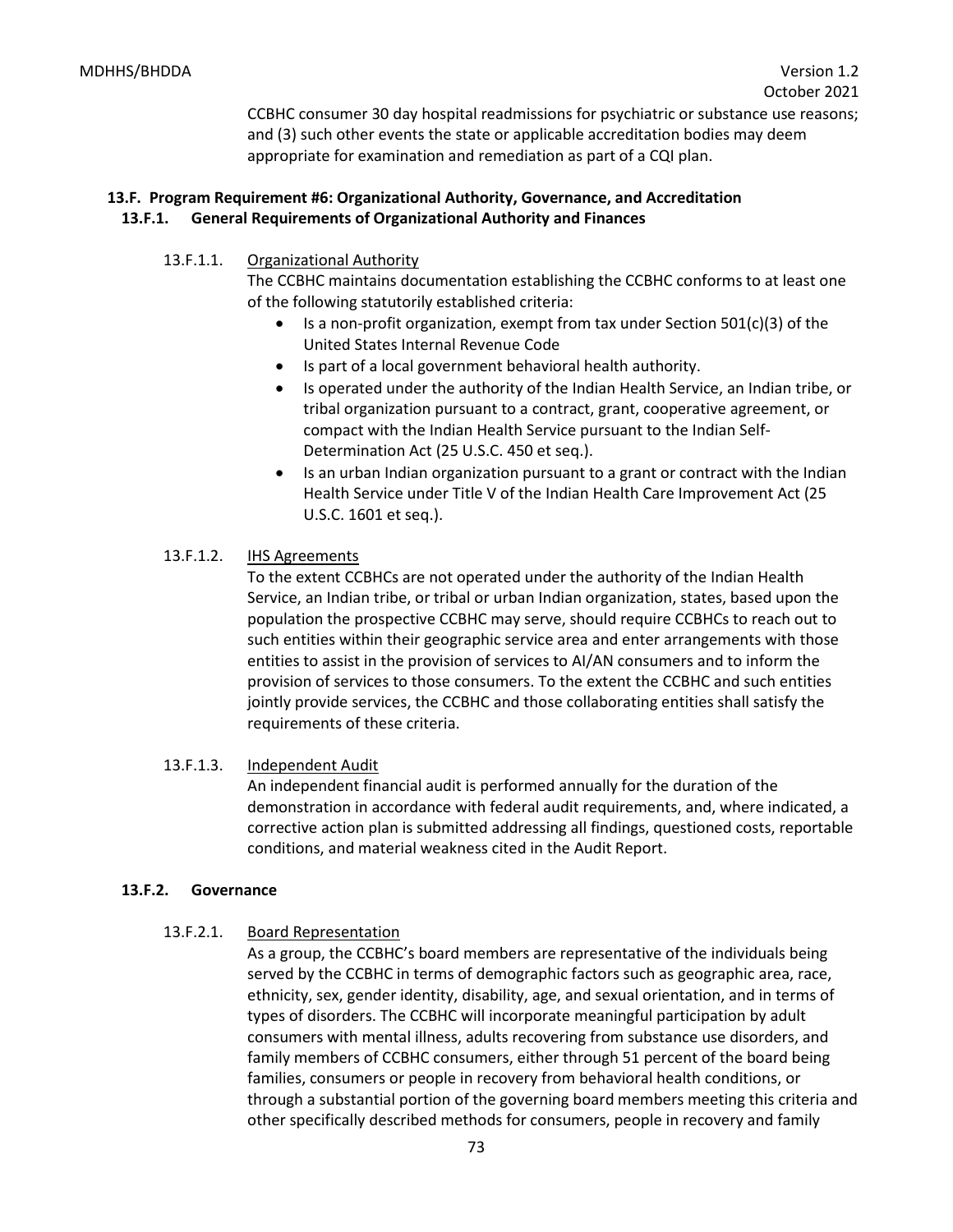members to provide meaningful input to the board about the CCBHC's policies, processes, and services.

13.F.2.2. Board Composition Plan The CCBHC will describe how it meets this requirement or develop a transition plan with timelines appropriate to its governing board size and target population to meet this requirement.

## 13.F.2.3. Alternative to Board Requirement

To the extent the CCBHC is comprised of a governmental or tribal entity or a subsidiary or part of a larger corporate organization that cannot meet these requirements for board membership, the state will specify the reasons why the CCBHC cannot meet these requirements and the CCBHC will have or develop an advisory structure and other specifically described methods for consumers, persons in recovery, and family members to provide meaningful input to the board about the CCBHC's policies, processes, and services.

## *13.F.2.3.1. Advisory Group Requirements*

As an alternative to the board membership requirement, any organization selected for this demonstration project may establish and implement other means of enhancing its governing body's ability to ensure that the CCBHC is responsive to the needs of its consumers, families, and communities. Efforts to ensure responsiveness will focus on the full range of consumers, services provided, geographic areas covered, types of disorders, and levels of care provided. The state will determine if this alternative approach is acceptable and, if it is not, will require that additional or different mechanisms be established to assure that the board is responsive to the needs of CCBHC consumers and families. Each organization will make available the results of their efforts in terms of outcomes and resulting changes

## 13.F.2.4. Board Member Expertise and Interests

Members of the governing or advisory boards will be representative of the communities in which the CCBHC's service area is located and will be selected for their expertise in health services, community affairs, local government, finance and banking, legal affairs, trade unions, faith communities, commercial and industrial concerns, or social service agencies within the communities served. No more than one half (50 percent) of the governing board members may derive more than 10 percent of their annual income from the health care industry.

13.F.2.5. MDHHS Verification MDHHS, directly or through the PIHPs, will determine what processes will be used to verify that these governance criteria are being met.

### **13.F.3. Accreditation**

13.F.3.1. Accreditation and Licensing CCBHCs will adhere to any applicable state accreditation, certification, and/or licensing requirements.